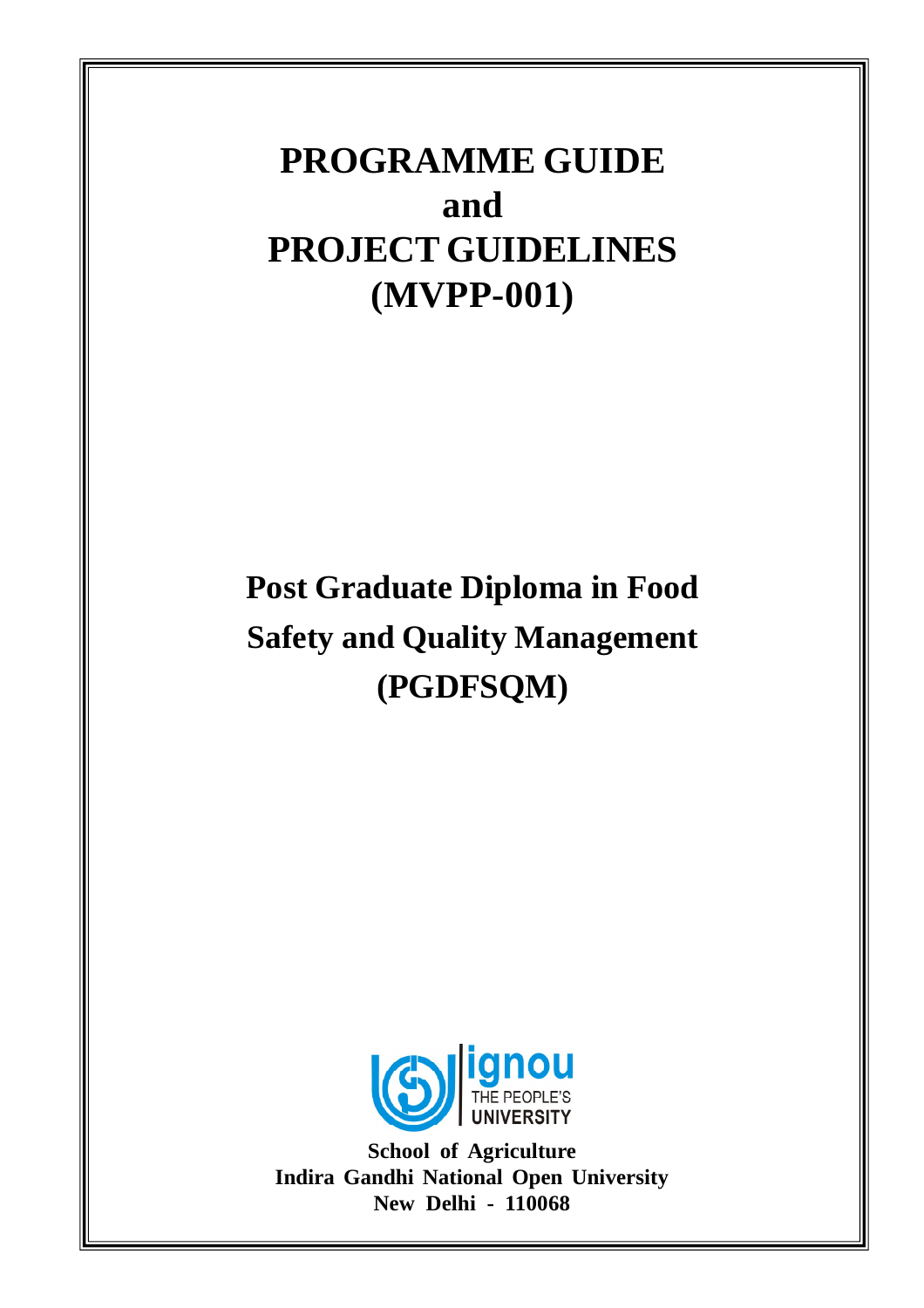#### **YOU ARE GOING TO BE A DISTANCE LEARNER. TRY TO DEVELOP THE HABIT OF LEARNING THINGS BY WAY OF READING RELEVANT DOCUMENTS. LET THIS PROGRAMME GUIDE MAKE THE BEGINNING OFYOUR JOURNEYOFDISTANCE LEARNING.**

**This booklet contains relevant information in brief about the Programme on "PG Diploma in Food Safety and Quality Management" and the entire admission and examination procedures.**

#### **RECOGNITION**

**IGNOU is a CENTRALUNIVERSITY established by anAct of Parliament in 1985 (Act No. 50 of 1985). IGNOU Degree/Diplomas/Certificates are recognized by all the members of the Association of Indian Universities (AIU) and are at par with Degrees/ Diplomas/Certificates of all Indian Universities/Deemed Universities/ Institutions vide UGC Circular No. F1-52/2000 (CPP-II) dated 5 May, 2004 & AIU Circular No. EV/ B(449)/94/176915-177115 dated January 14, 1994.**

**The "Post Graduate Diploma in Food Safety and Quality Management" has been developed by the School of Agriculture, Indira Gandhi National Open University, New Delhi in collaboration withAgricultural and Processed Food Products Export DevelopmentAuthority (APEDA), Ministry of Commerce, Govt. of India.**

March, 2015

*© Indira Gandhi National Open University, 2015*

All rights reserved. No part of this work may be reproduced in any form, by mimeograph or any other means, without permission in writing from the Copyright holder.

*Further information on the Indira Gandhi National Open University courses may be obtained from the University's office at Maidan Garhi, New Delhi-110068 or the official website of IGNOU at www.ignou.ac.in.*

Printed and Published on behalf of the Indira Gandhi National Open University, New Delhi, by Director, School of Agriculture.

Prepared by: Dr. M.K.Salooja, SoA, IGNOU, New Delhi

Print Production: Mr. Jitender Sethi,AR(P), IGNOU, New Delhi-110 068.

Laser typeset by: Rajshree Computers, V-166A, Bhagwati Vihar, Uttam Nagar, New Delhi-110059

Printed at: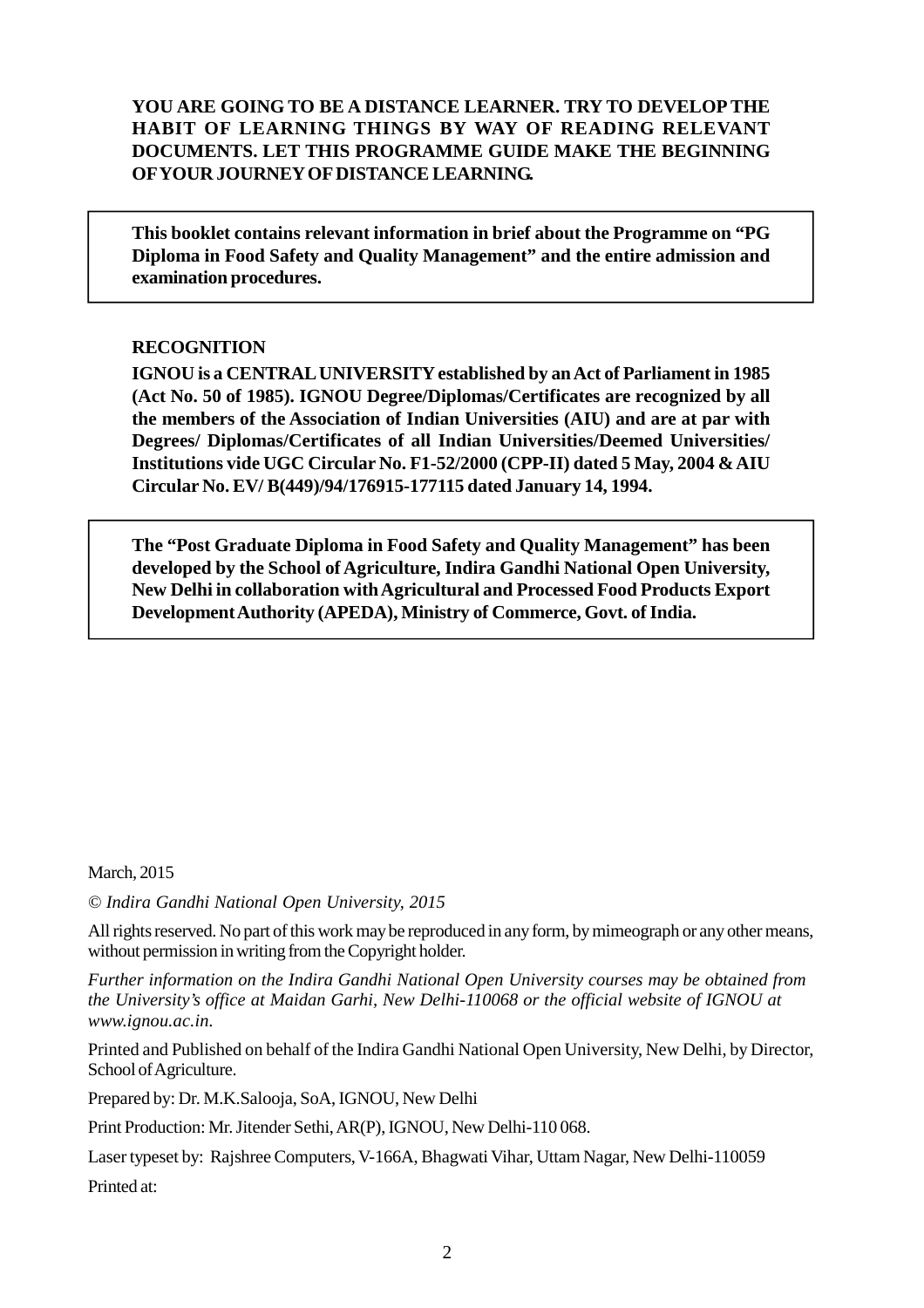# **Contents**

| S. No. |      | <b>Title</b> | Page No. |  |
|--------|------|--------------|----------|--|
| 1.0    |      |              |          |  |
| 2.0    |      |              |          |  |
| 3.0    |      |              |          |  |
| 4.0    |      |              |          |  |
|        | 4.1  |              |          |  |
|        | 4.2  |              |          |  |
|        | 4.3  |              |          |  |
|        | 4.4  |              |          |  |
|        | 4.5  |              |          |  |
|        | 4.6  |              |          |  |
|        | 4.7  |              |          |  |
|        | 4.8  |              |          |  |
|        | 4.9  |              |          |  |
|        | 4.10 |              |          |  |
|        | 4.11 |              |          |  |
| 5.0    |      |              |          |  |
|        | 5.1  |              |          |  |
|        | 5.2  |              |          |  |
|        | 5.3  |              |          |  |
|        | 5.4  |              |          |  |
|        | 5.5  |              |          |  |
|        | 5.6  |              |          |  |
|        | 5.7  |              |          |  |
| 6.0    |      |              |          |  |
| 7.0    |      |              |          |  |
|        | 7.1  |              |          |  |
|        | 7.2  |              |          |  |
|        | 7.3  |              |          |  |
|        | 7.4  |              |          |  |
|        | 7.5  |              |          |  |
|        | 7.6  |              |          |  |
|        | 7.7  |              |          |  |
|        | 7.8  |              |          |  |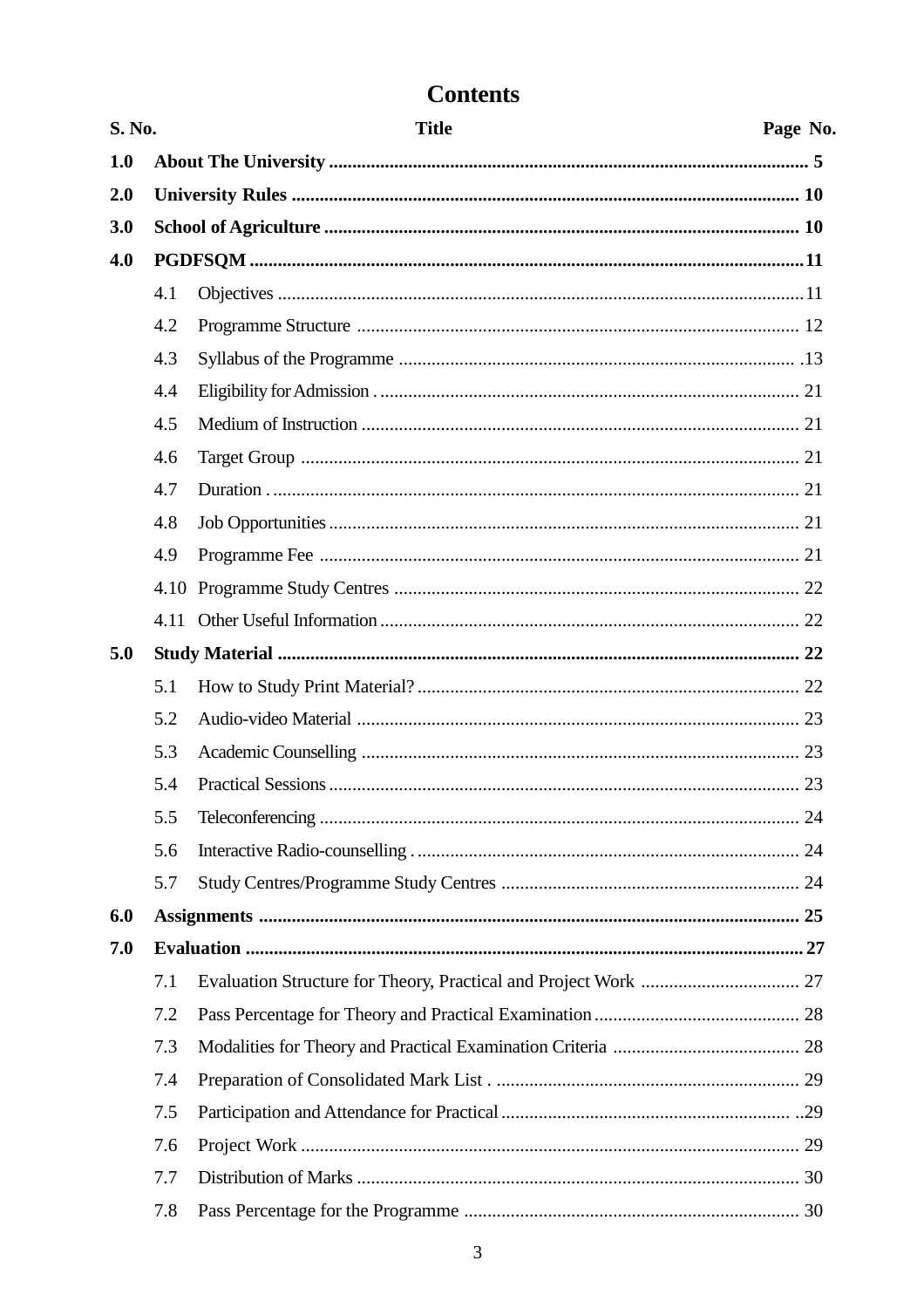|       | 7.9               |                                                                      |  |
|-------|-------------------|----------------------------------------------------------------------|--|
|       | 7.10              |                                                                      |  |
|       |                   | 7.10.1                                                               |  |
|       |                   | 7.10.2                                                               |  |
|       |                   | 7.10.3                                                               |  |
|       |                   | 7.10.4                                                               |  |
|       |                   |                                                                      |  |
|       |                   |                                                                      |  |
|       |                   |                                                                      |  |
|       |                   |                                                                      |  |
| 8.0   |                   |                                                                      |  |
|       | 8.1               |                                                                      |  |
|       | 8.2               |                                                                      |  |
|       | 8.3               |                                                                      |  |
|       | 8.4               |                                                                      |  |
|       | 8.5               |                                                                      |  |
|       | 8.6               |                                                                      |  |
| 9.0   |                   |                                                                      |  |
|       | 9.1               |                                                                      |  |
|       | 9.2               |                                                                      |  |
|       | 9.3               | List of Regional Centres and Study Centres for PGDFSQM Programme  45 |  |
|       | 9.4               |                                                                      |  |
|       | <b>APPENDICES</b> |                                                                      |  |
| I.    |                   |                                                                      |  |
| Π.    |                   |                                                                      |  |
| Ш.    |                   |                                                                      |  |
| IV    |                   |                                                                      |  |
| V.    |                   |                                                                      |  |
| VI.   |                   |                                                                      |  |
| VII.  |                   |                                                                      |  |
| VIII. |                   |                                                                      |  |
| IX.   |                   |                                                                      |  |
| X.    |                   |                                                                      |  |
| XI.   |                   |                                                                      |  |
| XII.  |                   |                                                                      |  |
|       |                   |                                                                      |  |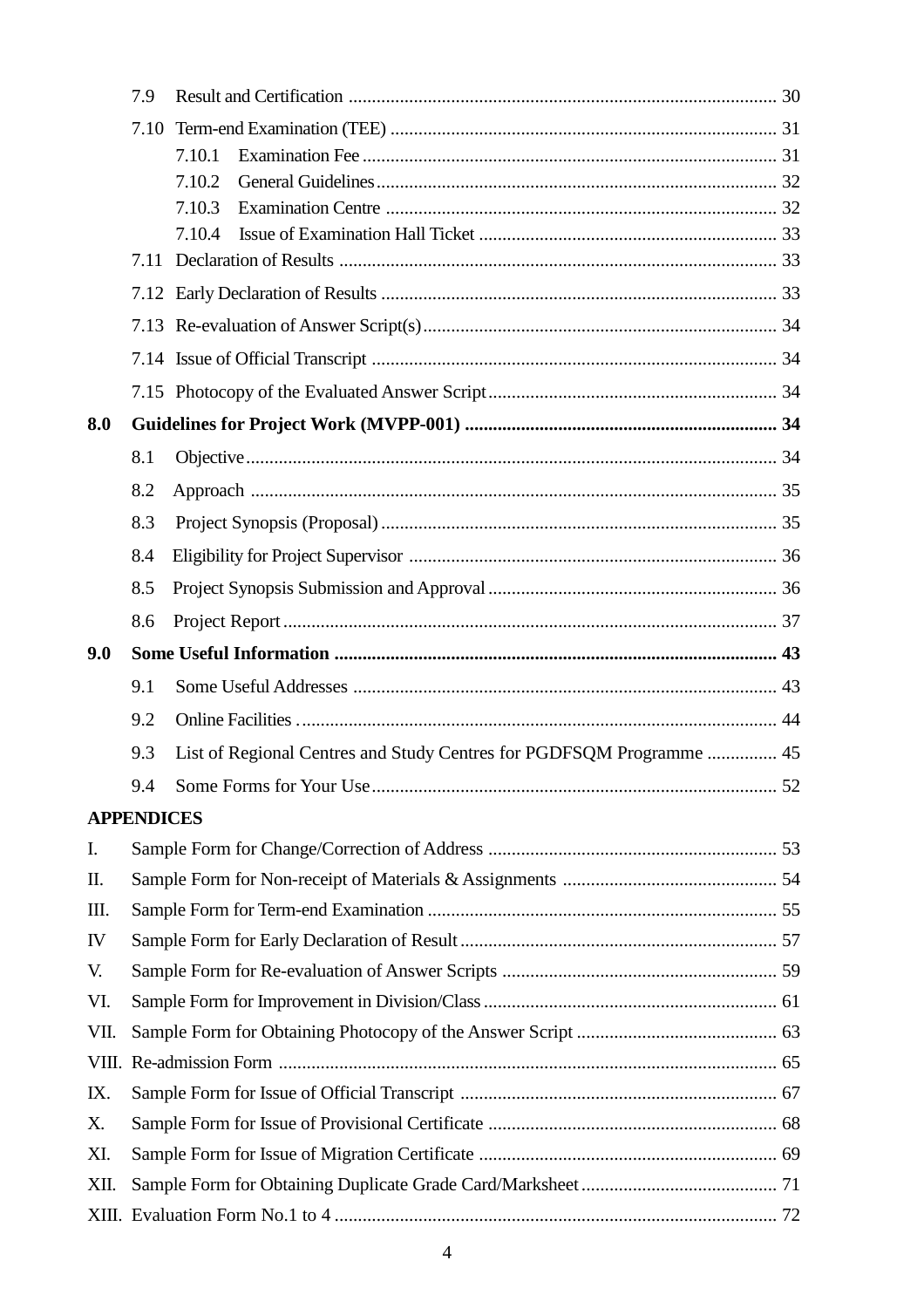# **1.0 ABOUT THE UNIVERSITY**

### **1.1 Introduction**

The Indira Gandhi National Open University has been established by an Act of Parliament in 1985 to achieve the following objectives:

democratising higher education by taking it to the doorsteps of the learners;

<sup>l</sup> providing access to high quality education to all those who seek for it, irrespective of age, region or formal qualifications;

<sup>l</sup> offering highly quality, innovative and need-based academic programmes by giving professional and vocational orientation to the courses;

<sup>l</sup> promoting and developing distance education in India; and

setting and maintaining standards in distance education in the country as an apex body.

### **1.2 Prominent Features**

IGNOU has certain unique features such as:

international jurisdiction;

flexible admission rules:

individualized study: flexibility in terms of place, pace and duration of study;

use of latest information and communication technologies;

an effective and integrated nationwide student support services network;

cost-effective programmes;

modular programmes based on credit system;

socially and academically relevant programmes based on student's need analysis;

resource sharing, collaboration and networking with conventional universities, open universities and other institutes/organizations; and

convergence of open and conventional educational systems.

### **1.3 Important Achievements**

<sup>l</sup> Emergence of IGNOU as the largest Open University in the World. UNESCO declared IGNOU as the largest institution of higher learning in the world in 2010.

<sup>l</sup> Recognition as Centre of Excellence in Distance Education by the Commonwealth of Learning (1993).

Award of Excellence for Distance Education Materials by Commonwealth of Learning (1999).

Nodal agency for Educational Channels 'Gyan Darshan'.

Largest network of learners support system.

Declaration of Term-end examination results within 45 days.

Respectability and Acceptability to the ODL (Open and Distance Learning) System.

### **1.4 The Schools of Studies**

The University has established twenty one Schools of Studies to plan, supervise, develop and organize its academic Programmes and courses in coordination with the different academic, administrative and service wings of the University. The emphasis is on providing a wide choice of programme and courses at different levels. The Schools of Studies, established by the University, are as follows: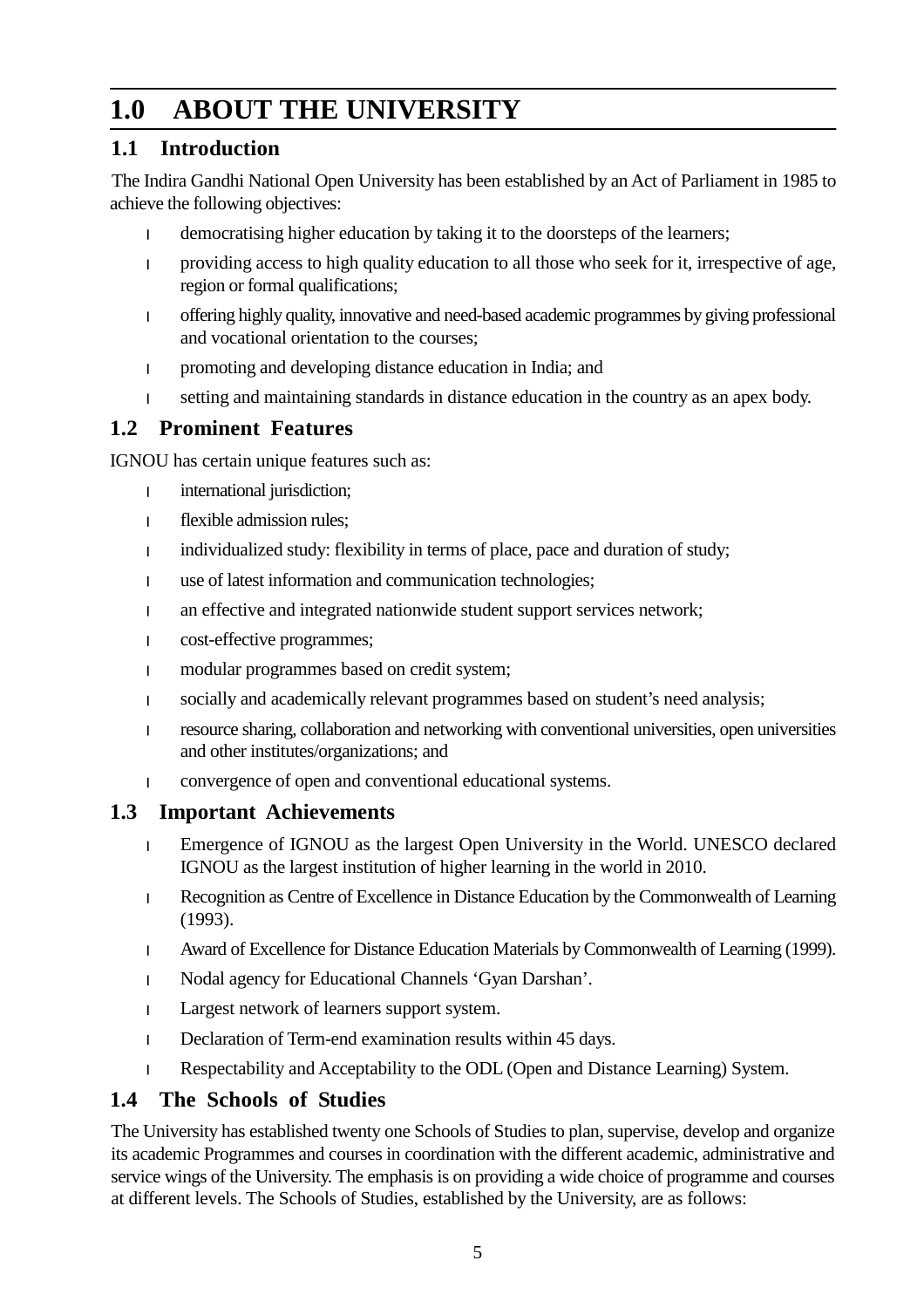- 1. School of Agriculture (SOA)
- 2. School of Computer & Information Sciences (SOCIS)
- 3. School of Continuing Education (SOCE)
- 4. School of Education (SOE)
- 5. School of Engineering and Technology (SOET)
- 6. School of Extension and Development Studies (SOEDS)
- 7. School of Foreign Languages (SOFL)
- 8. School of Gender and Development Studies (SOGDS)
- 9. School of Health Sciences (SOHS)
- 10. School of Humanities (SOH)
- 11. School of Inter-disciplinary and Trans-disciplinary Studies (SOITS)
- 12. School of Journalism and New Media Studies (SOJNMS)
- 13. School of Law (SOL)
- 14. School of Management Studies (SOMS)
- 15. School of Performing and Visual Arts (SOPVA)
- 16. School of Sciences (SOS)
- 17. School of Social Sciences (SOSS)
- 18. School of Social Work (SOSW)
- 19. School of Tourism and Hospitality Service Sectoral Management (SOTHSSM)
- 20. School of Translation Studies and Training (SOTST)
- 21. School of Vocational Education and Training (SOVET)

The University has also established few Centres/Units such as National Centre for Disability Studies (NCDS) for development of specific need based programmes.

#### **1.5 Academic Programmes**

The University offers a wide range of programmes both short-term and long-term leading to Certificates, Diplomas, Undergraduate Degrees, Postgraduate Degrees and Doctoral Degrees, which are conventional as well as innovative. Most of these programmes have been developed after an initial survey of the demand for such programmes. They are launched with a view to fulfil the learner's needs for:

- certification,
- improvement of skills,
- acquisition of professional qualifications,
- continuing education and professional development at work place,
- self-enrichment,
- diversification and updating knowledge; and
- empowerment.

#### **1.6 Course Preparation**

Self Learning/ Instructional Study Materials (SLMs), as we call in distance mode of education, is specially prepared by teams of experts drawn from different universities and specialized institutions in the area concerned from all over the country as well as in-house faculty. This material is scrutinized by the content experts, supervised by the instructors/unit designers and edited by the language experts at IGNOU before they are finally sent for printing. Similarly, audio and video cassettes are produced in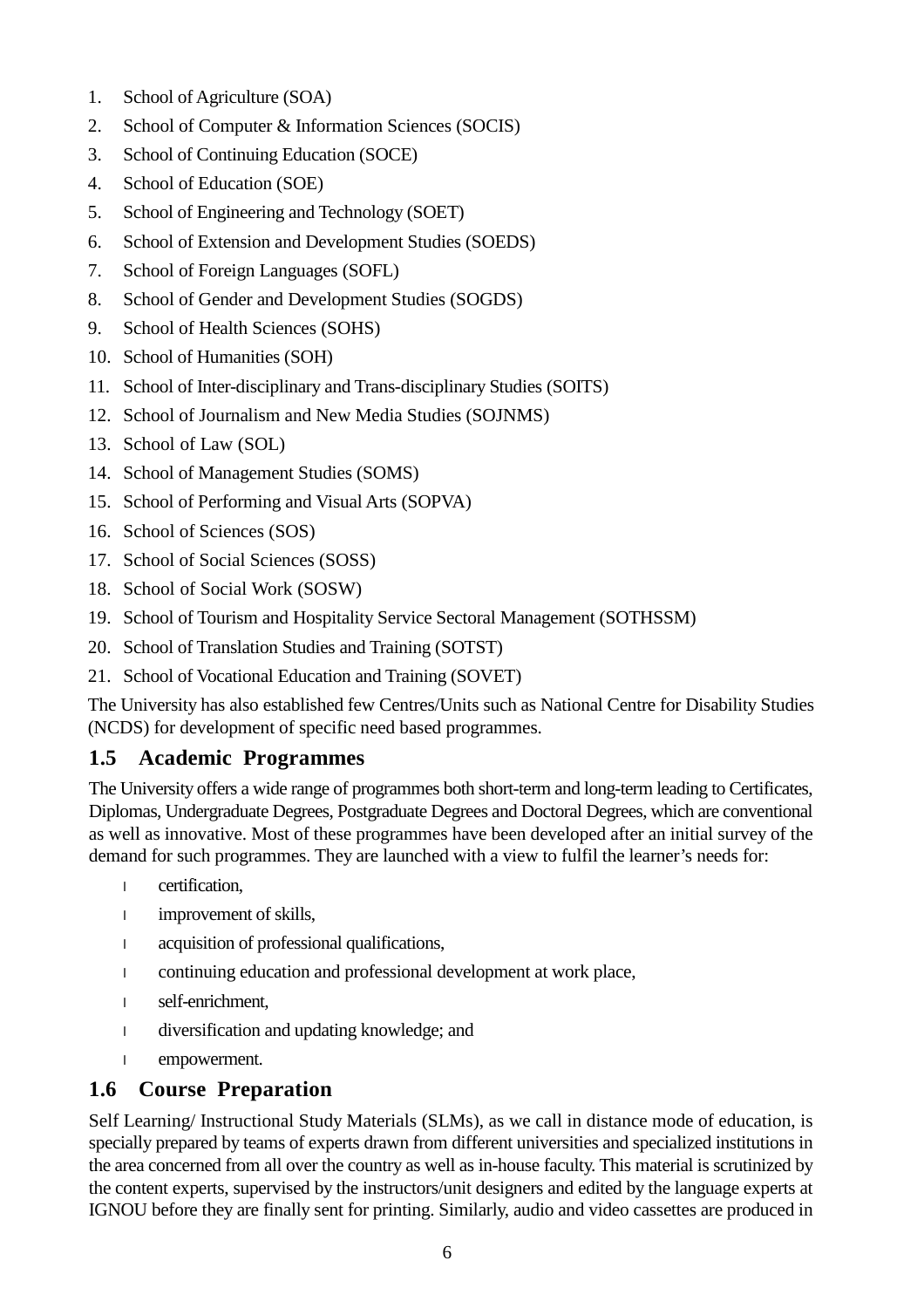consultation with the course writers, in-house faculty and producers. The material is previewed and reviewed by the faculty as well as outside media experts and edited/modified, wherever necessary, before they are finally despatched to the Study Centres and telecast through Gyan Darshan.

# **1.7 Credit System**

The University follows the 'Credit System' for most of its Programmes. Each credit is equivalent to 30 hours of learner's self study comprising all learning activities i.e. reading and comprehending the print material, listening to audio, watching video, attending to counselling sessions, teleconference and writing assignment responses. For example, a four-credit course in the Post Graduate Diploma in Food Safety and Quality Management involves 120 hours of study. This helps the learner to know the academic effort one has to put in, to successfully complete a course. Completion of an academic programme (Degree, Diploma or Certificate) requires successful clearing of assignments, term-end examination and practicals (guided and unguided) of each course in the programme.

# **1.8 Student Support Services**

To provide support to learners and to help them gainfully initiate the learning package, the University has a broad array of support services. These are provided through Regional Centres and Study Centres / Programme Study Centres (PSC) throughout the country. At the Programme Study Centres, the learners interact with the Academic Counsellors and other learners; attend the theory and practical counselling sessions; refer to books in the library; watch/listen to audio/ video cassettes/CDs and interact with the staff of the Study Centres/PSC on administrative and academic matters.

The University's website (www.ignou.ac.in) has a special section marked as "**Student Zone**" to facilitate various student support services, from admission to results, to the students and covers - **registration details, queries about admission, re-registration, results; catalogue for print media and audio video; download facilities for assignment; library; question papers; material despatch details; address checking; registration for SMS alerts; convocation; term-end date sheet; examination form; campus placement and prospectus and application form**. The students are requested to access the Student Zone of the IGNOU website- www.ignou.ac,in. The link is http://www.ignou.ac.in/ ignou/studentzone.The learners may seek the help of following University functionaries for sorting out the problems indicated:

- i) For admission, change of centre, identity card, change of address, fee receipt and bonafide certificates, write to your Regional Centre.
- ii) For non-receipt of study material and assignments, write directly to your Regional Centre.
- iii) For SMS alert you can registered at https://admission.ignou.ac.in/changeadmdata/UpdateMobile.asp
- iv) For queries relating to assignments, examination date sheet, result grade cards, re-checking, etc., write directly to the Registrar, Student Evaluation Division (SED), IGNOU, Maidan Garhi, New Delhi-110 068.
- v) For Migration Certificate, requisition may be sent to the Regional Director along with the following documents:
	- 1) Application (can be obtained from the Head Office and Regional Centres).
	- 2) Attested copy of the Mark sheet.
	- 3) A fee of Rs. 300/- in the form of demand draft drawn in favour of IGNOU.

Every student will select one of the Programme Study Centres (PSCs) taking into consideration his place of work or residence. However, each study centre can handle only a limited number of students, and despite our best efforts, it may not always be possible to allot the study centre of the choice to learners. The particulars regarding the Study Centre to which he is assigned will be communicated to him. The list of programme study centres (PSCs) is provided separately.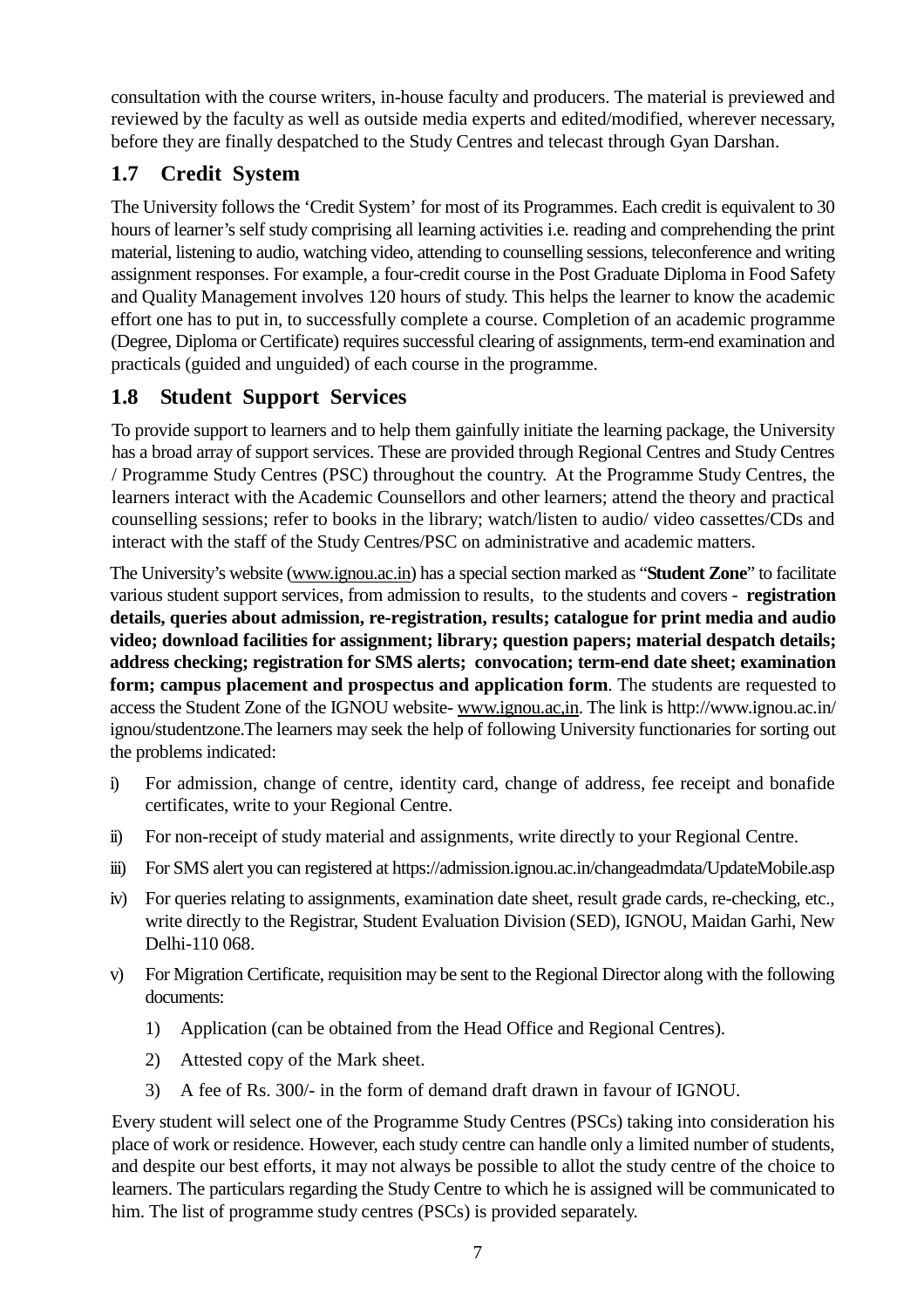Every Study Centre has a Coordinator to coordinate different activities at the centre, an Assistant Coordinator and other supporting staff appointed on a part-time basis. There are several Academic Counsellors in different subjects to provide counselling and guidance to the students in the subjects.

#### **1.8.1 Major Functions of the Study Centres/ Programme Study Centres (PSC)**

- 1) **Counselling:** Face-to-face counselling for the courses will be provided at the Study Centres/ Programme Study Centres. Generally there will be theory and practical counselling sessions for the entire programme at the selected Programme Study Centre. The detailed programme of the counselling sessions will be prepared by the coordinator of the Study Centre.
- 2) **Library:** For each course a set of suggested books will be available in the Study Centre library. The students can refer these books during the working hours of the Study Centre.
- 3) **Information and Advice:** At the Study Centre, the students will get relevant information regarding the courses offered by the university, counselling schedule, examination schedule, etc. You will also get guidance in submitting various forms from time to time.
- 4) **Interaction with Fellow-Students**: In the Study Centres, the student gets an opportunity to interact with fellow students.
- 5) **Telecounselling Facility:** Some of the Programme study centres are equipped with the teleconference reception facilities. You can participate in telecounselling session at your study centre.

# **1.9 Instructional System**

The University follows multimedia approach in imparting instruction to its learners. It comprises:

Self learning/ instructional study material (SLM) in print form.

Supporting audio-video programmes.

Face-to-face interaction with academic counsellors at Programme Study Centres and depending on programme requirement at work centres.

Practicals at designated institutions.

Project Work in some programmes.

Work-related field project/Functional assignments as per programme requirements.

Telecast of video programmes on the National Network of Doordarshan and Gyandarshan.

Broadcast of audio programmes by All India Radio (selected stations).

### **1.10 Programme Delivery**

The methodology of instruction in this University is different from that of the conventional Universities. The Open University system is more learner-oriented, and the student is an active participant in the teaching and learning process. Most of the instruction is imparted through distance rather than face-toface communication. The University follows a multimedia approach for instruction. It comprises:

a) **Self Learning/ Instructional Course Material:** The printed study material (written in selflearning style) for both theory and practical components of the Programmes is given to the students in the form of booklets called Blocks for every course. Normally, a programme consists of few courses, comprising blocks and blocks consist of units. There are eight courses in the **"PG Diploma in Food Safety and Quality Management"** programme comprising, four theory courses (MVP-001, MVP-002, MVP-003 and MVP-004), one integrated course (MVPI-001), two practical courses (MVPL-001 and MVPL-002) and one project work (MVPP-001). Each theory course has three/four booklets with specified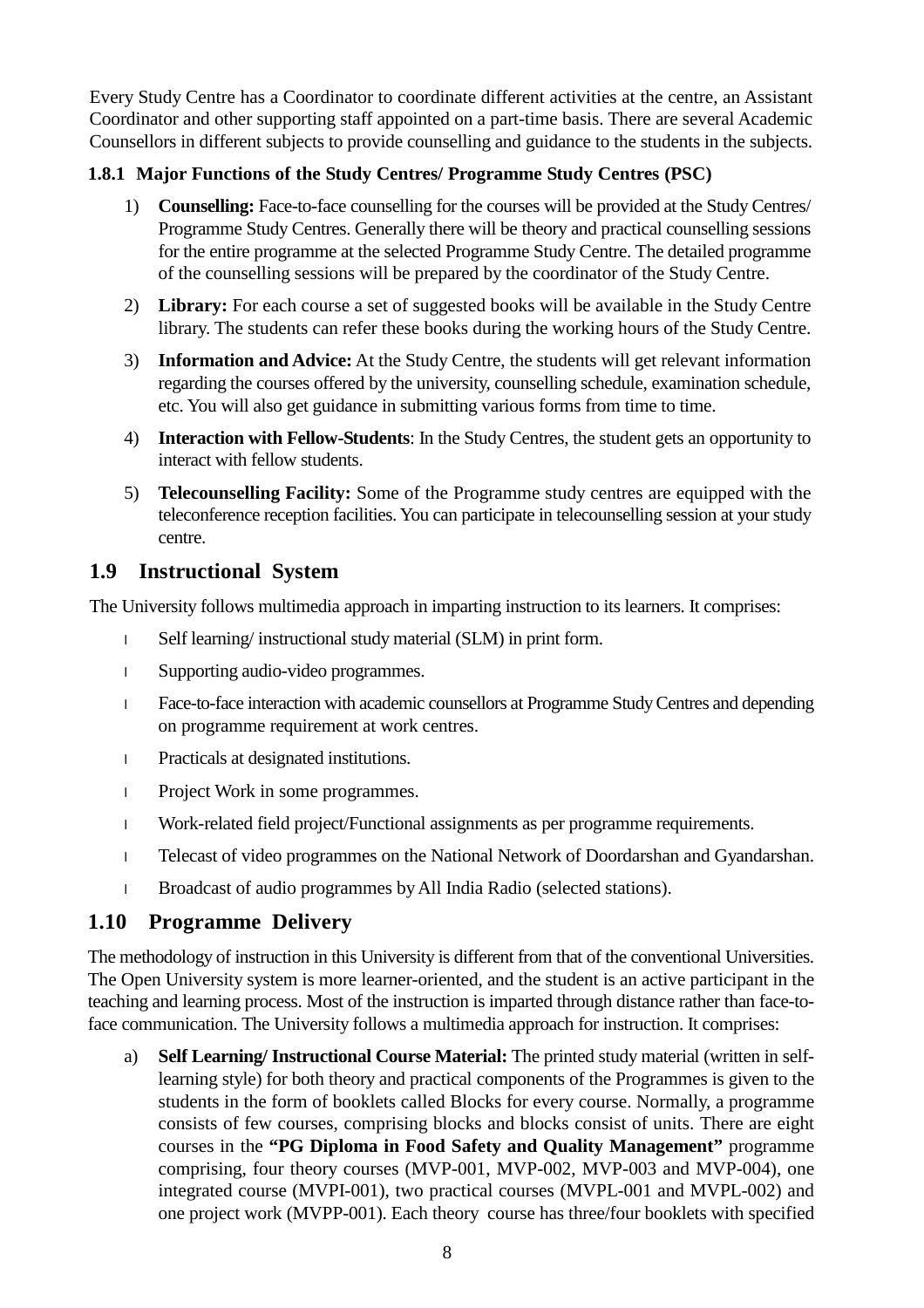number of units. An integrated course has one practical manual also. The two practical courses have two practical manuals.

b) **Audio-Visual Materials :** The learning package contains audio and video cassettes which have been produced by the University for better clarification and enhancement of understanding of the course material given to the student. A video programme is normally of 25-30 minutes duration. The audio tapes are run and video cassettes are screened at the study centres during the hours of the counselling sessions. The video programmes are telecast on National Network and Enrichment Channel of Doordarshan. The video programmes can be seen at the following link https://www.youtube.com/user/ignousoa/videos

Some of the selected stations of All India Radio are also broadcasting the audio programmes. The students can confirm the scheduled dates for broadcast/ telecast of the programmes from their Study Centres/ Regional Centre/ IGNOU website.

- c) **Counselling Sessions:** Normally, counselling sessions are held as per a schedule drawn before hand by the Programme In-charge of the study centre allotted to you. **The counselling sessions are mostly held outside the regular working hours of the host institution where the Programme Study Centre (PSC) are located. They are held on weekends, that is to say, Saturday and Sunday of the week.**
- d) **Gyan Darshan Bouquet of Educational TV Channel:** A collaboration between MHRD, Information and Broadcasting Ministry, Prasar Bharti and IGNOU resulted in Gyan Darshan (GD) – the bouquet of TV Educational Channels in the country. The Gyan Darshan uses C-Bond transponder of INSAT-3C and is fully digitized. The channels are Gyan Darshan I (Educational Channel), GD II (Interactive Channel), GD III (Eklavya) and GD IV (Vyas). The Gyan Darshan signals can be accessed all over the country. The GD-I and II are available on DD Free Dish (Doordarshan's Direct-To-Home platform) and on other DTH network. The educational programmes are telecast, and the schedule may be checked on IGNOU website please.
- e) **Teleconferencing Sessions:** The teleconferencing sessions are telecast from GD II channel. The current status of the channels and teleconferencing sessions are available on the IGNOU website. The toll free number is 1800112345 and other numbers are 011-29532844, 29532845, 29536134, 29573221 and 29573224. The programme can also be viewed from IGNOU website http://www.ignouonline.ac.in/Broadcast/
- f) **Gyan Vani FM Radio:** Gyan Vani (GV) is an educational FM Radio channel operating through several FM stations from various cities in the country. At present, 37 FM stations are operational. The educational programme are broadcast in English, Hindi and the regional languages by involving national and local resource experts.
- g) **Interactive Radio-Counselling (IRC):** Interactive Radio-Counselling (IRC) and other phone in programmes are being broadcast by Gyan Vani stations to enable the students to interact with the faculty, academic counsellors and students support staff. The detailed schedule can be accessed at IGNOU-EMPC website. The toll free number of the Gyan Vani studio is 1800112346 and other numbers are 011-29533103, 29536131 and 29573207. Gyan Vani, Delhi is available on DD Free Dish, (Direct-To-Home platform of Doordarsan), and is webcast through the University's website.
- h) **Edusat Studio:** The contact number for Edusat studio are 1800112347, 29532381, 29533581 and 29573258.

The current status and the schedule for Gyan Darshan, Gyan Vani, Teleconferencing, Radio counselling, etc. can be checked at IGNOU-EMPC website:

http://www.ignou.ac.in/ignou/aboutignou/icc/empc/introduction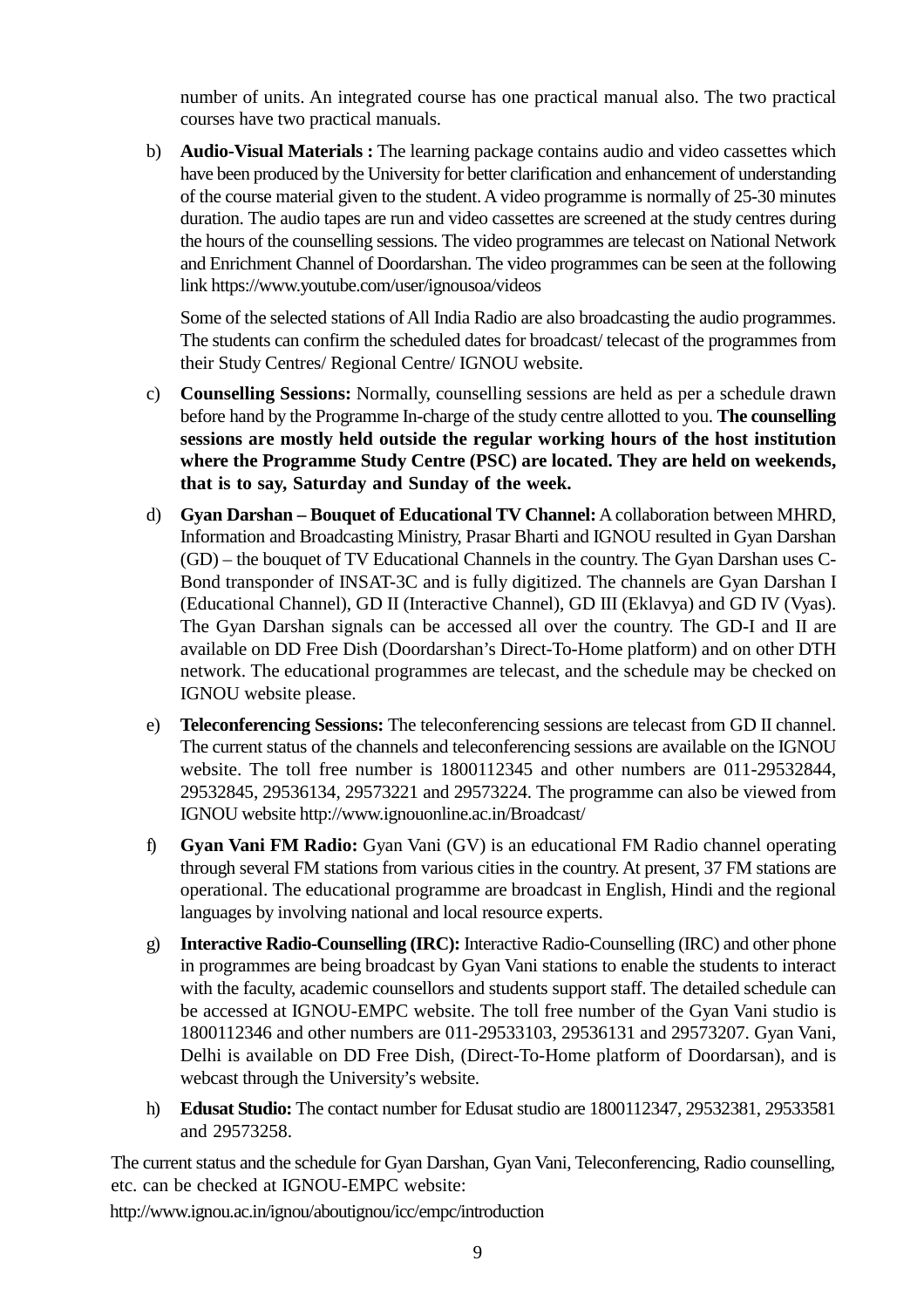# **2.0 UNIVERSITY RULES**

The rules given in the "Common Prospectus" will be applicable. The University reserves the right to change the rules from time to time. However, latest rules will be applicable to all the students irrespective of year of registration. The students are advised to check the current "Common Prospectus" for the University rules. The common prospectus is also available at IGNOU website on the link given below: http://www.ignou.ac.in/ignou/studentzone/adminssionanouncement/1

# **3.0 SCHOOL OF AGRICULTURE**

The School of Agriculture (SOA) was established in 2005 with a mission to improve and sustain the quality of human life and productivity of agriculture and allied sectors through Open and Distance Learning System (ODL). It aims to improve out-reach of agriculture education for rural masses particularly in remote, ecologically and socio-economically marginalized areas through academic, continuing and extension programmes. The objective is to strengthen human resource base through quality education and generate an army of trained manpower in agriculture through ODL in consonance with the national policies and market environment. It also aims to produce entrepreneurial skills and opportunities for life-long learning. The School has developed programmes in collaboration with various national and international organisations like Ministry of Agriculture & Cooperation, Ministry of Food Processing Industries, Department of Land Resources, Ministry of Rural Development, Agricultural and Processed Food Products Export Development Authority (APEDA) and Central Silk Board.

#### **Objectives**

To strengthen the human resource in agriculture and allied sectors through ODL;

To provide equitable quality education in agriculture to marginalized and disadvantaged groups;

To enhance knowledge, skills and entrepreneurial capabilities for livelihood security;

<sup>l</sup> To use ICT for improving outreach and effectiveness of distance education in agriculture;

To conduct research in emerging areas for effective technology transfer and adoption;

To establish national and international linkages in agriculture education and knowledge management for sustainable development; and

To develop and maintain an open repository of agricultural education resources.

#### **3.1 Programmes on Offer**

- a) PG Programmes
	- 1) Ph.D. in Agriculture Extension (PHDAGE)
	- 2) Ph.D. in Dairy Science and Technology (PHDDR)
	- 3) PG Diploma in Food Safety and Quality Management (PGDFSQM)
	- 4) PG Diploma in Plantation Management (PGDPM)
	- 5) PG Diploma in Food Science and Technology (PGDFT)
	- 6) PG Certificate in Agriculture Policy (PGCAP)
- b) Diploma Programmes
	- 1) Diploma in Value Added Products from Fruits and Vegetables (DVAPFV)
	- 2) Diploma in Dairy Technology (DDT)
	- 3) Diploma in Meat Technology (DMT)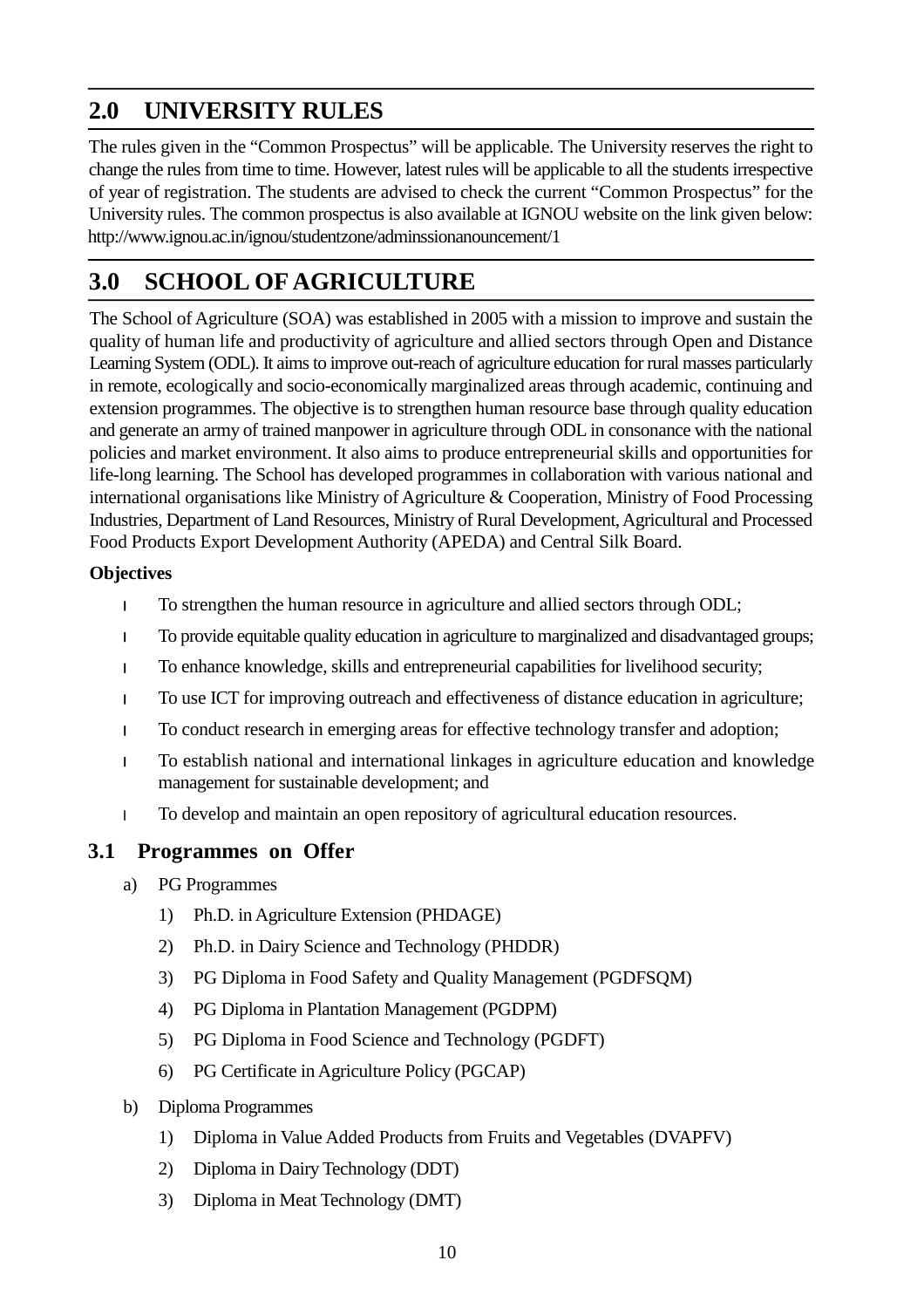- 4) Diploma in Production of Value Added Products from Cereals, Pulses and Oilseeds (DPVCPO)
- 5) Diploma in Fish Products Technology (DFPT)
- 6) Diploma in Watershed Management (DWM)
- c) Certificate Programmes
	- 1) Certificate in Organic Farming (COF)
	- 2) Certificate in Sericulture (CIS)
	- 3) Certificate in Water Harvesting and Management (CWHM)
	- 4) Certificate in Poultry Farming (CPF)
	- 5) Certificate in Beekeeping (CIB)
- d) Awareness Programmes
	- 1) Awareness Programme on Dairy Farming for Rural Farmers (APDF)
	- 2) Awareness Programme on Value Added Products from Fruits & Vegetables (APVPFV)
	- 3) Certificate Programme in Integrated Pest Management Technology in Potato Cultivation (CIPMT)
	- 4) Training Programme on Betel Vine for farmers (TPBV)

# **3.2 Programmes under Development**

- a) PG Programme
	- 1) Masters in Agri-Business Management
	- 2) PG Diploma in Agriculture Policy
- b) Diploma and Certificate Programmes
	- 1) Diploma in Horticulture
	- 2) Diploma in Animal Husbandry

# **4.0 POST GRADUATE DIPLOMA IN FOOD SAFETY AND QUALITY MANAGEMENT**

Food Safety is a fundamental public health concern. The Food Safety and Quality has become an area of priority and necessity for consumers, retailers, manufacturers and regulators. Changing global patterns of food production, international trade, the implementation of new Act. Food Safety and Standards Act and its rules and regulations as well as enforcement, technological developments, technological development, public expectations for health protection and many other factors have created a huge demand for food safety and quality auditing professionals.

The PG Diploma has been developed in collaboration with the Agricultural and Processed Food Products Export Development Authority (APEDA), Ministry of Commerce, Government of India. This programme is expected to meet the increasing human resource requirements for food safety and quality management professionals in the agriculture and food sectors.

# **4.1 Objectives**

The core objective of the PG Diploma programme is to prepare professionals for development, implementation and auditing of Food Safety and Quality Management Systems in the country. It seeks to develop India's capability to meet the global food safety and quality requirements and enhance the competitiveness of food products. In long term perspective, it would contribute to ensure consumer safety within and outside the country.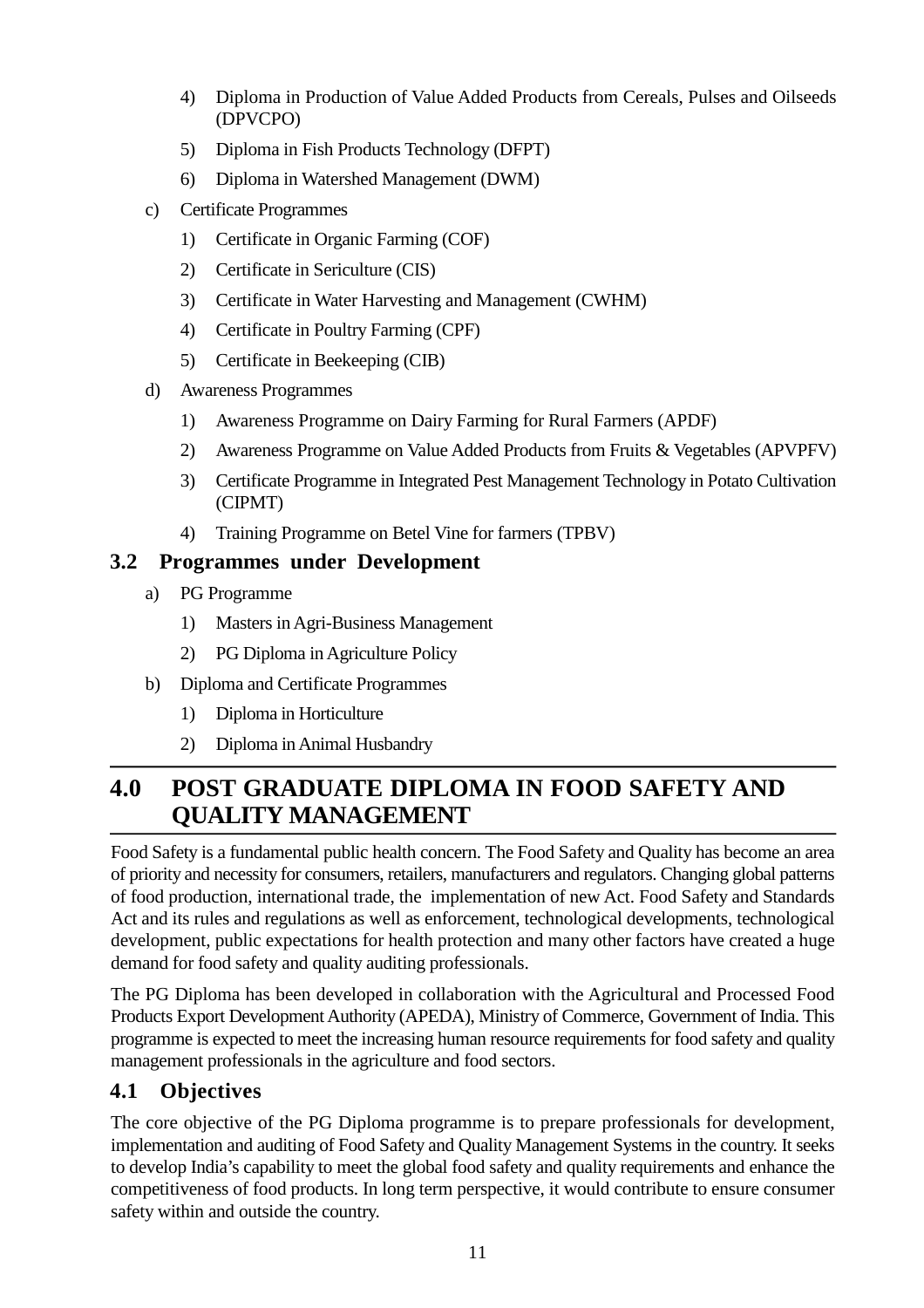The PG programme shall enable the students to:

Comprehend the issues of safety and quality in food production, handling, processing and trade.

Build technical proficiency in undertaking in food safety and quality assurance in food processing chain i.e., from farm to fork.

Ensure the safety and quality of food products as per mandatory legal requirements and voluntary standards including export regulations if required.

Design and implement

- Good Hygienic Practices (GHP)
- Good Manufacturing Practices (GMP)
- Hazard Analysis and Critical Control Point (HACCP)
- Quality Management Systems (QMS) : ISO 9001
- Food Safety Management Systems (FSMS) ISO 22000
- Laboratory Management System : ISO 17025
- Retail Standards

Be able to effectively plan, conduct, report and audit as per the guidelines of the ISO 19011:2002

Undertake Standard Microbiological and Chemical analysis of Food Products.

Apply Good Hygienic, Manufacturing , Laboratory, Transportation and Retail Practices in Food Processing/Hospitality industry and Retail outlets

#### **4.2 Programme Structure**

The PG diploma consists of eight courses as outlined in the following table.

|  | Programme Structure of Post Graduate Diploma in Food Safety and Quality Management |
|--|------------------------------------------------------------------------------------|
|  |                                                                                    |

| SI. | <b>Course</b><br>No. | <b>Title of the Course</b><br>Code                   | <b>Nature of</b><br>the Course | <b>Credits</b><br>$T+P=$ |
|-----|----------------------|------------------------------------------------------|--------------------------------|--------------------------|
| 1.  | <b>MVP-001</b>       | Food Fundamentals and Chemistry                      | Theory                         | $4 + 0 = 4$              |
| 2.  | <b>MVPI-001</b>      | Food Microbiology                                    | Integrated<br>$(T + Prac.)$    | $2+2=4$                  |
| 3.  | $MVP-002$            | Food Laws and Standards                              | Theory                         | $4 + 0 = 4$              |
| 4.  | <b>MVP-003</b>       | Principles of Food Safety and Quality<br>Management  | Theory                         | $4 + 0 = 4$              |
| 5   | <b>MVP-004</b>       | Food Safety and Quality<br><b>Management Systems</b> | Theory                         | $4 + 0 = 4$              |
| 6.  | MVPL-001             | Food Safety and Quality<br>Auditing                  | Practical                      | $0+4=4$                  |
| 7.  | MVPL-002             | <b>Chemical Analysis and Quality Assurance</b>       | Practical                      | $0+4=4$                  |
| 8.  | <b>MVPP-001</b>      | Project Work                                         | Project Work                   | $0+4=4$                  |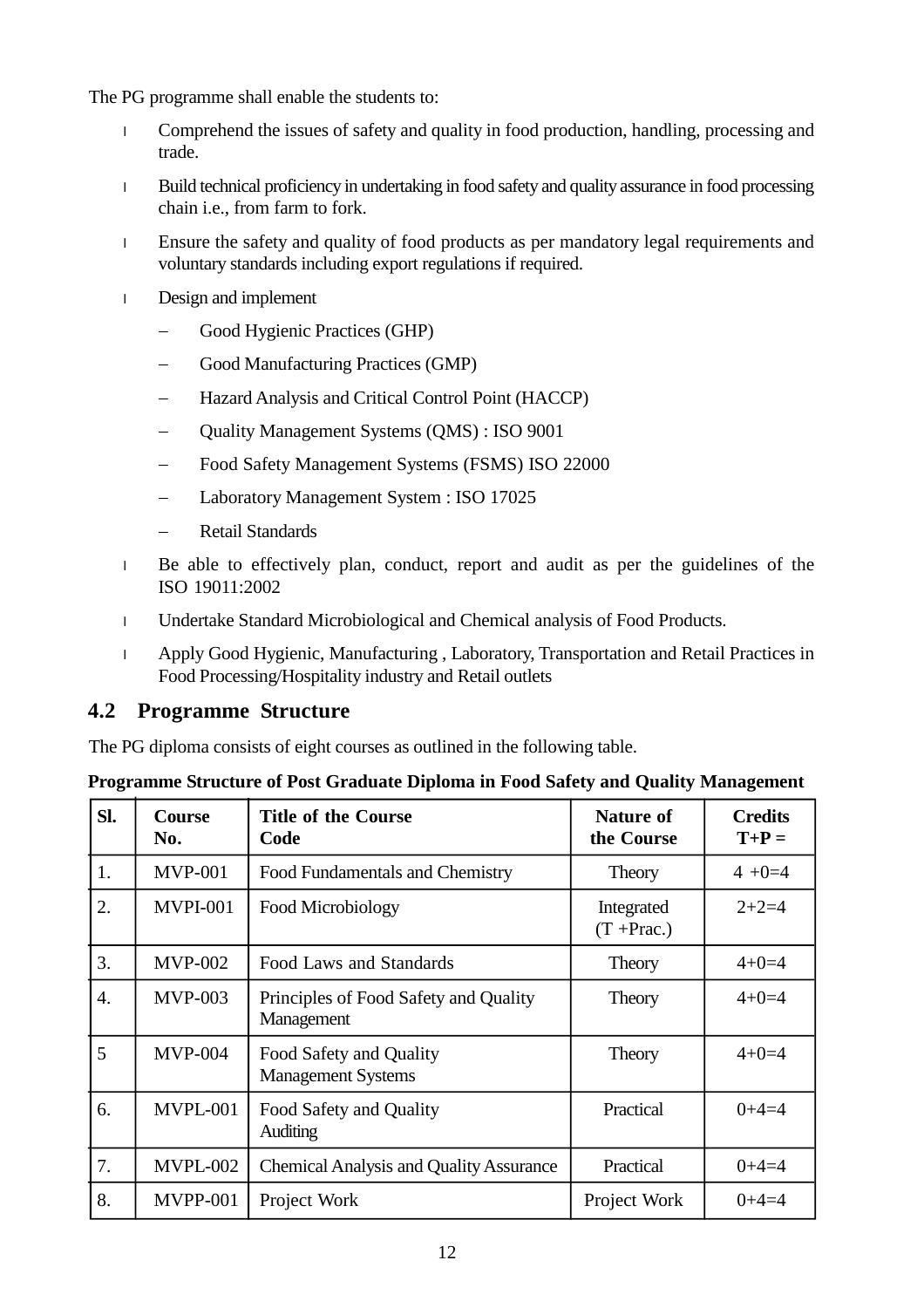# **S.No. Block & Unit Block 1 Introduction to Food Science** Unit 1 Food Basics Unit 2 Food from Plant Sources Unit 3 Food from Animal Sources Unit 4 **Other Foods Block 2 Food Chemistry** Unit 5 Water Unit 6 Carbohydrates Unit 7 Proteins and Enzymes Unit 8 | Lipids Unit 9 Vitamins and Minerals Unit 10 Food Additives **Block 3 Food Analysis** Unit 11 Sampling Techniques of Food Products Unit 12 Physical and Chemical Analysis of Foods Unit 13 **Instrumentation in Food Analysis** Unit 14 Sensory Evaluation of Food Products **Block 4 Food Processing and Preservation** Unit 15 Introduction to Food Preservation and Processing Unit 16 Food Packaging Unit 17 Waste Management in Food Processing Industry

#### **4.3 Syllabus of the Programme COURSE 1: MVP-001 FOOD FUNDAMENTALS AND CHEMISTRY**

#### **COURSE 2: MVPI-001 FOOD MICROBIOLOGY**

| S.No.          | <b>Block &amp; Unit</b>                                                    |
|----------------|----------------------------------------------------------------------------|
| <b>Block 1</b> | <b>Fundamentals of Food Microbiology</b>                                   |
| Unit 1         | Introduction to Food Microbiology                                          |
| Unit 2         | Food Contamination and Spoilage                                            |
| Unit 3         | <b>Food Borne Diseases</b>                                                 |
| Unit 4         | Beneficial Roles of Micro-Organisms                                        |
| <b>Block 2</b> | <b>Analytical Techniques in Microbiology</b>                               |
| Unit 5         | General Techniques of Detection and Enumeration of Micro-organisms in Food |
| Unit 6         | Screening and Enumeration of Spoilage Micro-organisms in Food              |
| Unit 7         | Detection of Pathogens in Food                                             |
| Unit 8         | Rapid Detection Technique for Food Micro-organisms                         |

#### **PRACTICAL EXERCISES**

| <b>Experiment No.</b> | <b>Name of Experiment</b>                                   |
|-----------------------|-------------------------------------------------------------|
| Experiment 1          | Introduction to the Basic Microbiology Laboratory Practices |
| Experiment 2          | Cleaning and Methods of Sterilization                       |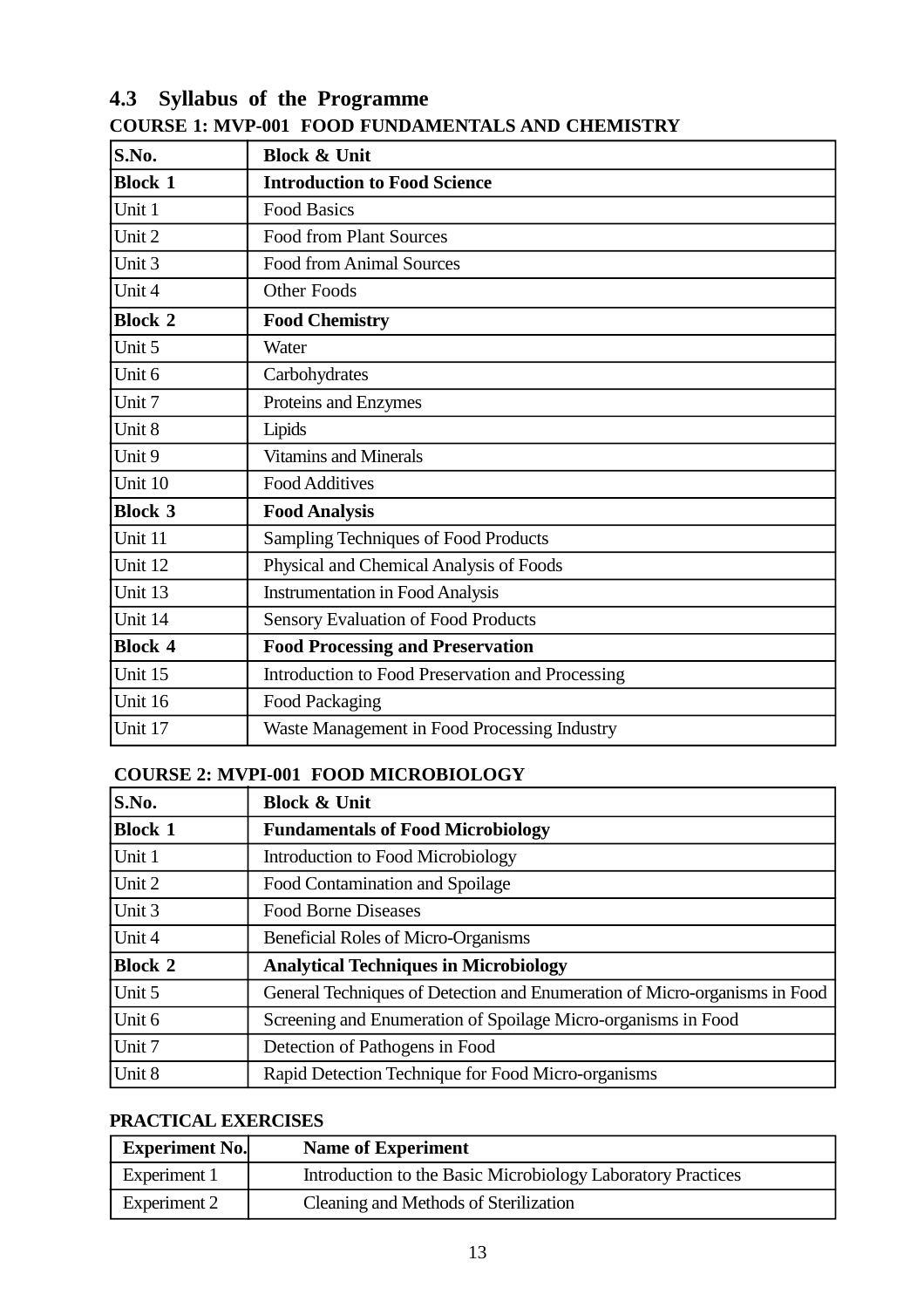| <b>Experiment 3</b> | Cultivation and Sub-culturing of Microbes                                     |
|---------------------|-------------------------------------------------------------------------------|
| Experiment 4        | <b>Staining Techniques</b>                                                    |
| Experiment 5        | <b>Standards Plate Count Method</b>                                           |
| Experiment 6        | Direct Microscopic Examination of Foods                                       |
| Experiment 7        | Enumeration of Fungi (Yeasts and Molds)                                       |
| <b>Experiment 8</b> | Assessment of Air using Surface Impingement Method                            |
| <b>Experiment 9</b> | Assessment of Surface Sterilization using Swab<br>and Rinse Method            |
| Experiment 10       | Detection of Coliforms and Indicator Organisms<br>(1) Most Probable Number    |
| Experiment 11       | Detection of Coliforms and Indicator Organisms (2) Confirmed and<br>Completed |
|                     | Tests, Membrane Filter Techniques                                             |
| Experiment 12       | Interpretation of Microbiological Data and its Inferences                     |
| Appendix 1          | <b>Staining Reagents</b>                                                      |
| Appendix 2          | Microbiological Media                                                         |

#### **COURSE 3: MVP-002 FOOD LAWS AND STANDARDS**

| S.No.          | <b>Block &amp; Unit</b>                                                                 |  |
|----------------|-----------------------------------------------------------------------------------------|--|
| <b>Block 1</b> | <b>Indian Food Regulatory Regime</b>                                                    |  |
| Unit 1         | Prevention of Food Adulteration Act and Rules                                           |  |
| Unit 2         | Food Safety and Quality Requirements                                                    |  |
| Unit 3         | Food Safety and Standard Act, 2006                                                      |  |
| Unit 4         | <b>Essential Commodities Act, 1955</b>                                                  |  |
| <b>Block 2</b> | <b>Global Scenario</b>                                                                  |  |
| Unit 5         | Codex Alimentarius Commission (CAC)                                                     |  |
| Unit 6         | <b>WTO</b> Implications                                                                 |  |
| Unit 7         | <b>Other International Standard Setting Bodies</b>                                      |  |
| <b>Block 3</b> | <b>Export and Import Laws and Regulations</b>                                           |  |
| Unit 8         | FTDR Act, 1992 and Foreign Trade Policy                                                 |  |
| Unit 9         | Export (Quality Control and Inspection) Act, 1963                                       |  |
| Unit 10        | <b>Export Regulations and Promotion Bodies</b>                                          |  |
| Unit 11        | <b>Plant and Animal Quarantine</b>                                                      |  |
| Unit 12        | <b>Customs Act and Import Control Regulations</b>                                       |  |
| <b>Block 4</b> | <b>Other Laws and Standards Related to Foods</b>                                        |  |
| Unit 13        | <b>Other Laws Related to Food Products</b>                                              |  |
| Unit 14        | Voluntary National Standards: BIS and AGMARK                                            |  |
| Unit 15        | National Agencies for Implementation of International Food Laws and<br><b>Standards</b> |  |
| Unit 16        | Food Labelling                                                                          |  |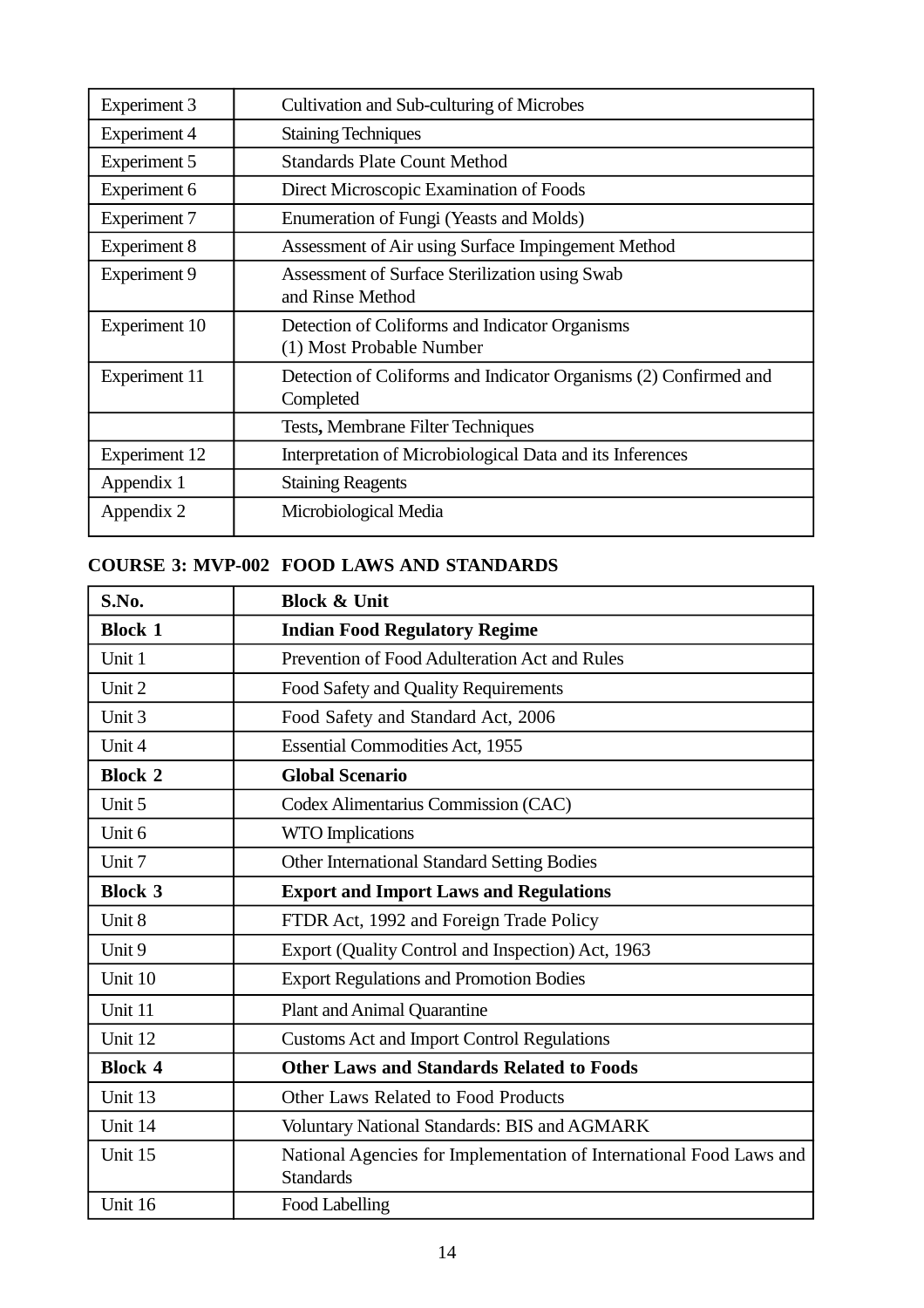#### **COURSE 4: MVP-003 PRINCIPLES OF FOOD SAFETY AND QUALITY MANAGEMENT**

| S.No.          | <b>Block &amp; Unit</b>                                                                                |
|----------------|--------------------------------------------------------------------------------------------------------|
| <b>Block 1</b> | <b>Food Safety and Quality Management Systems</b>                                                      |
| Unit 1         | <b>Introduction to Food Safety</b>                                                                     |
| Unit 2         | Food Safety System                                                                                     |
| Unit 3         | <b>Total Quality Management</b>                                                                        |
| Unit 4         | <b>Project Management</b>                                                                              |
| <b>Block 2</b> | <b>Risk Analysis</b>                                                                                   |
| Unit 5         | An Introduction to Risk Analysis                                                                       |
| Unit 6         | <b>Risk Management</b>                                                                                 |
| Unit 7         | <b>Risk Assessment</b>                                                                                 |
| Unit 8         | <b>Risk Communication</b>                                                                              |
| <b>Block 3</b> | <b>HACCP</b>                                                                                           |
| Unit 9         | History, Background and Structure of HACCP                                                             |
| Unit 10        | <b>HACCP</b> Prerequisites and Good Hygienic Practices                                                 |
| Unit 11        | Principles and Implementation of HACCP                                                                 |
| Unit 12        | <b>Case Studies on HACCP</b>                                                                           |
| <b>Block 4</b> | <b>Other Food Safety Practices</b>                                                                     |
| Unit 13        | Good Agriculture Practices, Good Animal Husbandry Practices and Good<br><b>Manufacturing Practices</b> |
| Unit 14        | Good Retail Practices, Good Transport Practices and Nutrition Labelling                                |
| Unit 15        | <b>Traceability Studies</b>                                                                            |

# **COURSE 5: MVP-004 FOOD SAFETY AND QUALITY MANAGEMENT SYSTEMS**

| S.No.          | <b>Block &amp; Unit</b>                               |
|----------------|-------------------------------------------------------|
| <b>Block 1</b> | <b>Management Systems, Auditing and Accreditation</b> |
| Unit 1         | <b>Introduction to Management Systems</b>             |
| Unit 2         | Auditing                                              |
| Unit 3         | <b>Standardization and Accreditation</b>              |
| <b>Block 2</b> | ISO 9001:2000                                         |
| Unit 4         | ISO $9001:2000$ - An Overview                         |
| Unit 5         | ISO 9001:2000 - Structure                             |
| Unit 6         | Clause wise Interpretation of ISO 9001:2000           |
| Unit 7         | ISO 9001:2000 - Case Studies                          |
| <b>Block 3</b> | ISO 22000:2005                                        |
| Unit 8         | ISO $22000:2005$ - An overview                        |
| Unit 9         | ISO 22000:2005 - Structure                            |
| Unit 10        | Clause wise Interpretation of ISO 22000:2005          |
| Unit 11        | ISO 22000:2005 - Case Studies                         |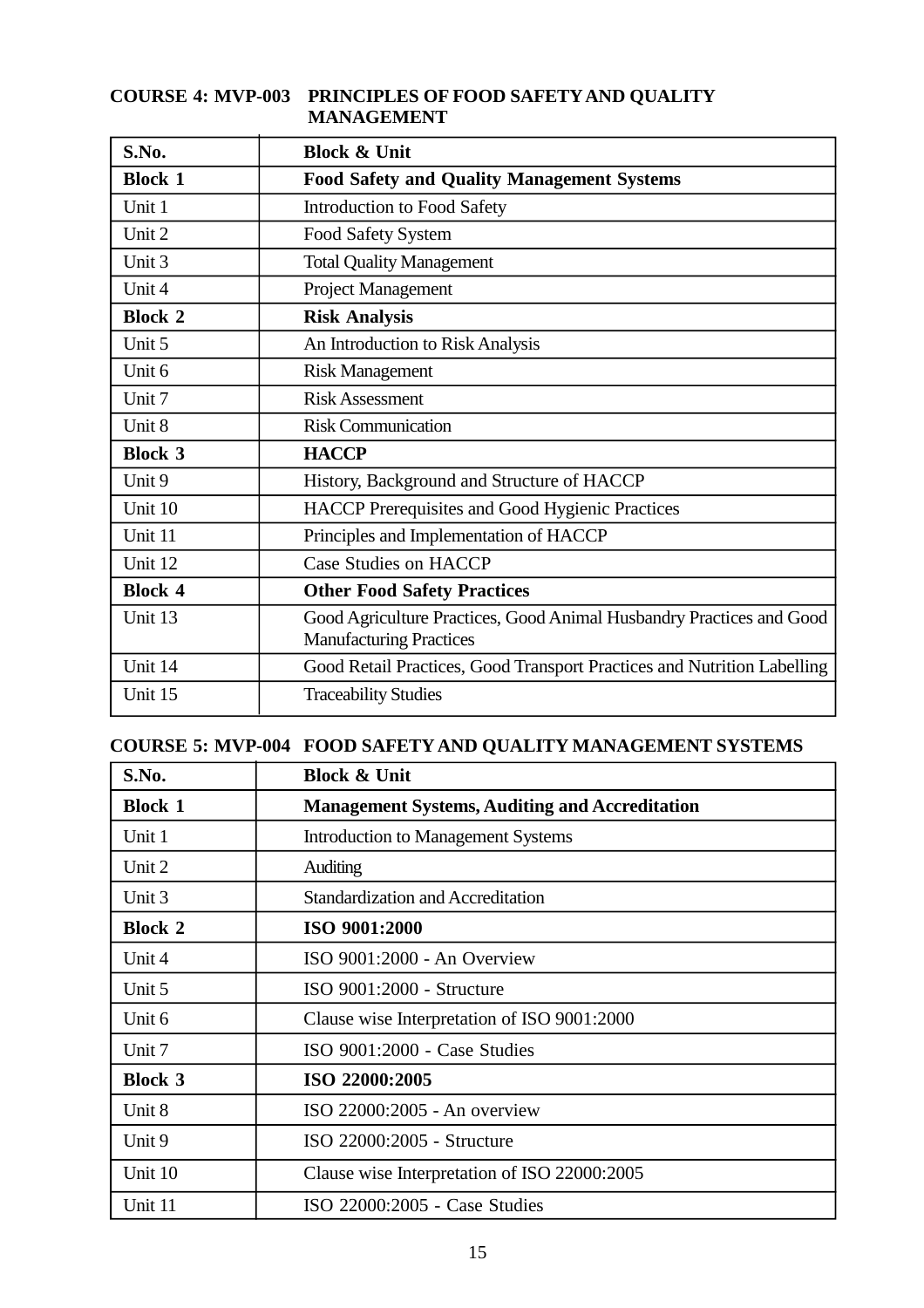| <b>Block 4</b> | <b>Laboratory Quality Management System</b>                                                     |  |
|----------------|-------------------------------------------------------------------------------------------------|--|
| Unit 12        | An Overview and Requirements of ISO 17025                                                       |  |
| Unit 13        | Requirements Specific to Food Testing Laboratories - Physical and<br><b>Chemical Parameters</b> |  |
| Unit 14        | Requirements Specific to Food Testing Laboratories - Biological Parameters                      |  |
| Unit 15        | General Topics: Related to Food Testing Laboratories                                            |  |
| <b>Block 5</b> | <b>Retailer Standards</b>                                                                       |  |
| Unit 16        | BRC Food and BRC/IOP Standards - An Overview                                                    |  |
| Unit 17        | International Food Standard (IFS)                                                               |  |
| Unit 18        | SQF 1000 and SQF 2000                                                                           |  |
| Unit 19        | Global GAP and India GAP                                                                        |  |

# **COURSE 6: MVPL-001 FOOD SAFETY AND QUALITY AUDITING**

| <b>Experiment No.</b> | <b>Name of Experiment</b>                                                                                                                                                                                                                              |  |
|-----------------------|--------------------------------------------------------------------------------------------------------------------------------------------------------------------------------------------------------------------------------------------------------|--|
| <b>Experiment 1</b>   | Visit to a nearby Food Establishment                                                                                                                                                                                                                   |  |
| <b>Experiment 2</b>   | GHP and GMP in a Food Factory<br>Identifying the Key Focus Areas for GHP & GMP<br>a)<br>Identifying Gaps in its Implementation<br>b)<br>Closure Plans for Identified Gaps in a Food Factory/ Food Outlet<br>$\mathbf{c})$                              |  |
| <b>Experiment 3</b>   | Developing the Process Flow for the Food Establishment Including all the<br>Inputs, Outputs and Interim Loops                                                                                                                                          |  |
| <b>Experiment 4</b>   | Development of Methodology (Decisions Trees) as per Clause 7.4.4 of<br>ISO 22000 for a Food Establishment                                                                                                                                              |  |
| <b>Experiment 5</b>   | Developing FSMS (Module 1)<br>Data Collection and Hazard Identification (Physical, Chemical and<br>a)<br>Biological)<br>Hazard Analysis (Using FMEA Technique for Risk Assessment)<br>b)                                                               |  |
| Experiment 6          | Developing FSMS (Module 2)                                                                                                                                                                                                                             |  |
|                       | Development of OPRP (Operational Pre-requisite Programme) and<br>a)<br>Development of HACCP Plan (Critical Limits including Rationale for<br>Limits), Monitoring Procedure, Correction and Corrective Measures<br><b>Managing Unsafe Product</b><br>b) |  |
| <b>Experiment 7</b>   | Developing FSMS (Module 3)                                                                                                                                                                                                                             |  |
|                       | Verification and Validation of Control Measures (OPRP and HACCP<br>a)<br>Plan) as per Codex Guidelines on Validation                                                                                                                                   |  |
|                       | Emergency Situation, Preparedness and Response Plan<br>b)                                                                                                                                                                                              |  |
|                       | Communication (External and Internal)<br>$\mathbf{c})$                                                                                                                                                                                                 |  |
| <b>Experiment 8</b>   | Developing FSMS (Module 4): Traceability System as a Tool for, Recall/<br>Withdrawal (ISO 22005:2007)                                                                                                                                                  |  |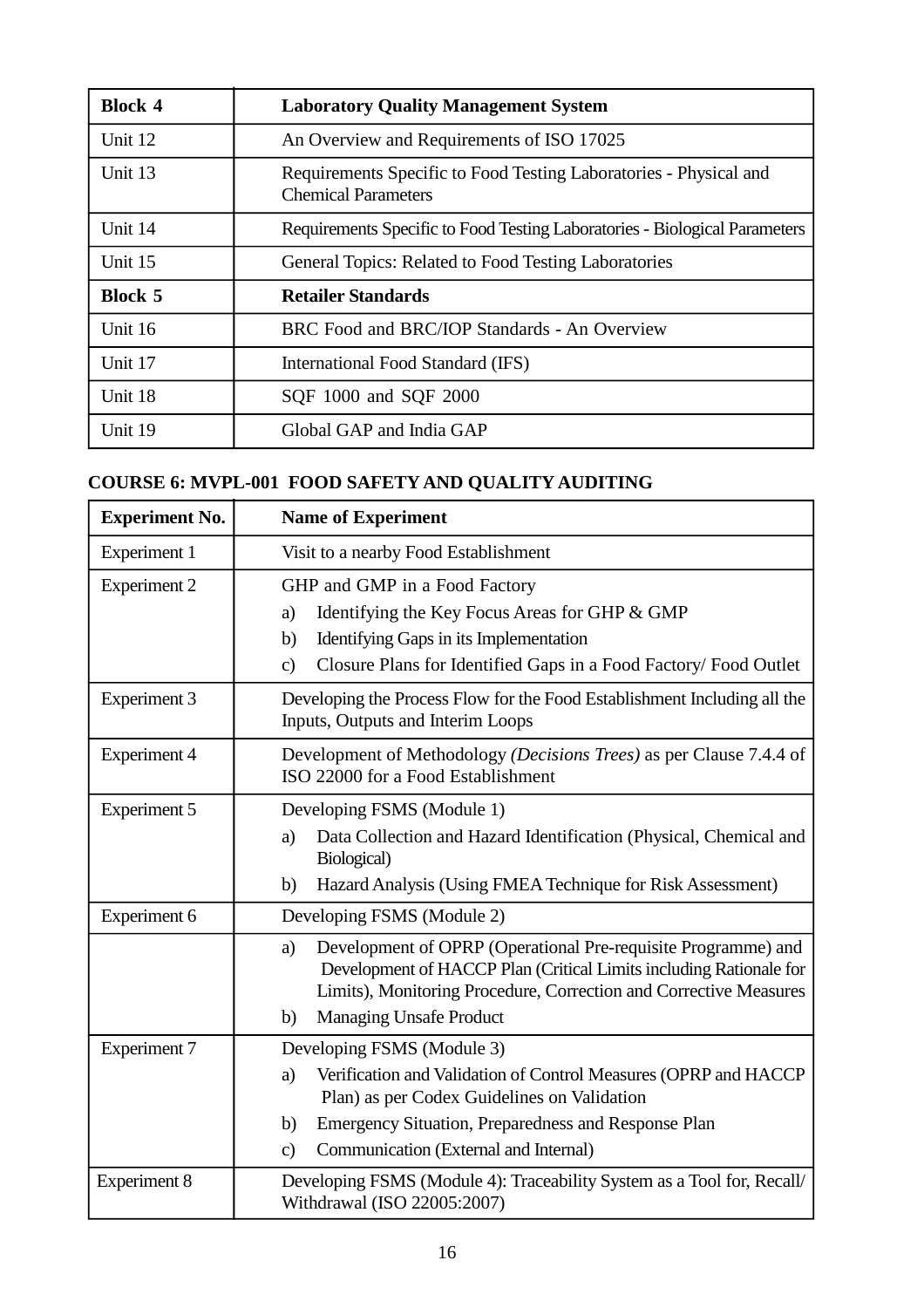| <b>Experiment 9</b>  | Application of ISO 9001 Model                                                                                                                                         |  |  |  |  |
|----------------------|-----------------------------------------------------------------------------------------------------------------------------------------------------------------------|--|--|--|--|
|                      | <b>Understanding Process Approach</b><br>a)                                                                                                                           |  |  |  |  |
|                      | Defining Quality Policy and Objectives<br>b)                                                                                                                          |  |  |  |  |
|                      | Correction, Corrective Action and Preventive Action<br>$\mathbf{c})$                                                                                                  |  |  |  |  |
|                      | Continual Improvement<br>$\mathbf{d}$                                                                                                                                 |  |  |  |  |
| Experiment 10        | Food Laws (Module 1)                                                                                                                                                  |  |  |  |  |
|                      | Identification of Legal Requirements for following Food Groups/Products/<br>Standards:                                                                                |  |  |  |  |
|                      | Fruits and Vegetable Products<br>a)                                                                                                                                   |  |  |  |  |
|                      | Dairy Products<br>b)                                                                                                                                                  |  |  |  |  |
|                      | <b>Meat and Meat Products</b><br>$\mathbf{c})$                                                                                                                        |  |  |  |  |
|                      | Cereal/Pulses/Oil Seeds Products<br>$\mathbf{d}$                                                                                                                      |  |  |  |  |
|                      | Fish and Sea Foods<br>e)                                                                                                                                              |  |  |  |  |
|                      | Ready to Eat Foods<br>$\hat{D}$                                                                                                                                       |  |  |  |  |
| <b>Experiment 11</b> | Food Laws (Module 2)<br>Hygienic Requirements for Manufacturing Premises as Prescribed by Law                                                                         |  |  |  |  |
| <b>Experiment 12</b> | Food Laws (Module 3)                                                                                                                                                  |  |  |  |  |
|                      | Design a Label for any Food Product                                                                                                                                   |  |  |  |  |
| <b>Experiment 13</b> | Matrix Preparation to Find Correspondence between ISO 22000, HACCP                                                                                                    |  |  |  |  |
|                      | Series and BRC and any other Related Standard (Food Retail Management<br><b>Basic Requirements)</b>                                                                   |  |  |  |  |
| <b>Experiment 14</b> | Understanding ISO 17025 Requirements for 9001 and Clause 8.3 in ISO<br>22000:2005                                                                                     |  |  |  |  |
| <b>Experiment 15</b> | <b>Audit Planning</b>                                                                                                                                                 |  |  |  |  |
|                      | Role and Responsibilities of Auditors and Lead Auditors and Pre-<br>a)<br>audit Information Required to Plan the Audit (Module 1)                                     |  |  |  |  |
|                      | Preparation of an On-site Audit Plan that is Appropriate to the Audit<br>b)<br>Scope (Stage 1 and Stage 2) (ISO:22003 and 17021) (Module 2)                           |  |  |  |  |
| Experiment 16        | Produce an Audit Checklist Including Salient Features of ISO 9001 and<br>FSMS 22000 (Module 3)                                                                        |  |  |  |  |
| <b>Experiment 17</b> | Document Review as per the Case Study (Module 4)                                                                                                                      |  |  |  |  |
| <b>Experiment 18</b> | Auditing (Module 5)                                                                                                                                                   |  |  |  |  |
|                      | Conducting the Opening Meeting and Closing Meeting (as per<br>a)<br>ISO:19011)                                                                                        |  |  |  |  |
|                      | b) Establishing Qualification Criteria for Auditors and Lead Auditors (ISO<br>17021 and ISO 22003 for a Food Industry)                                                |  |  |  |  |
| <b>Experiment 19</b> | Mock Audit Exercise to Develop Interpersonal Skills Information Gathering<br>Techniques and Exercising Objectivity in the Review of Evidences Collected<br>(Module 6) |  |  |  |  |
| <b>Experiment 20</b> | Post Audit Activities (Module 7)                                                                                                                                      |  |  |  |  |
|                      | Report Writing, including Writing Valid, Factual and Value adding Non-<br>a)<br>conformity Report                                                                     |  |  |  |  |
|                      | Proposals for Corrective Action and Follow Up<br>b)                                                                                                                   |  |  |  |  |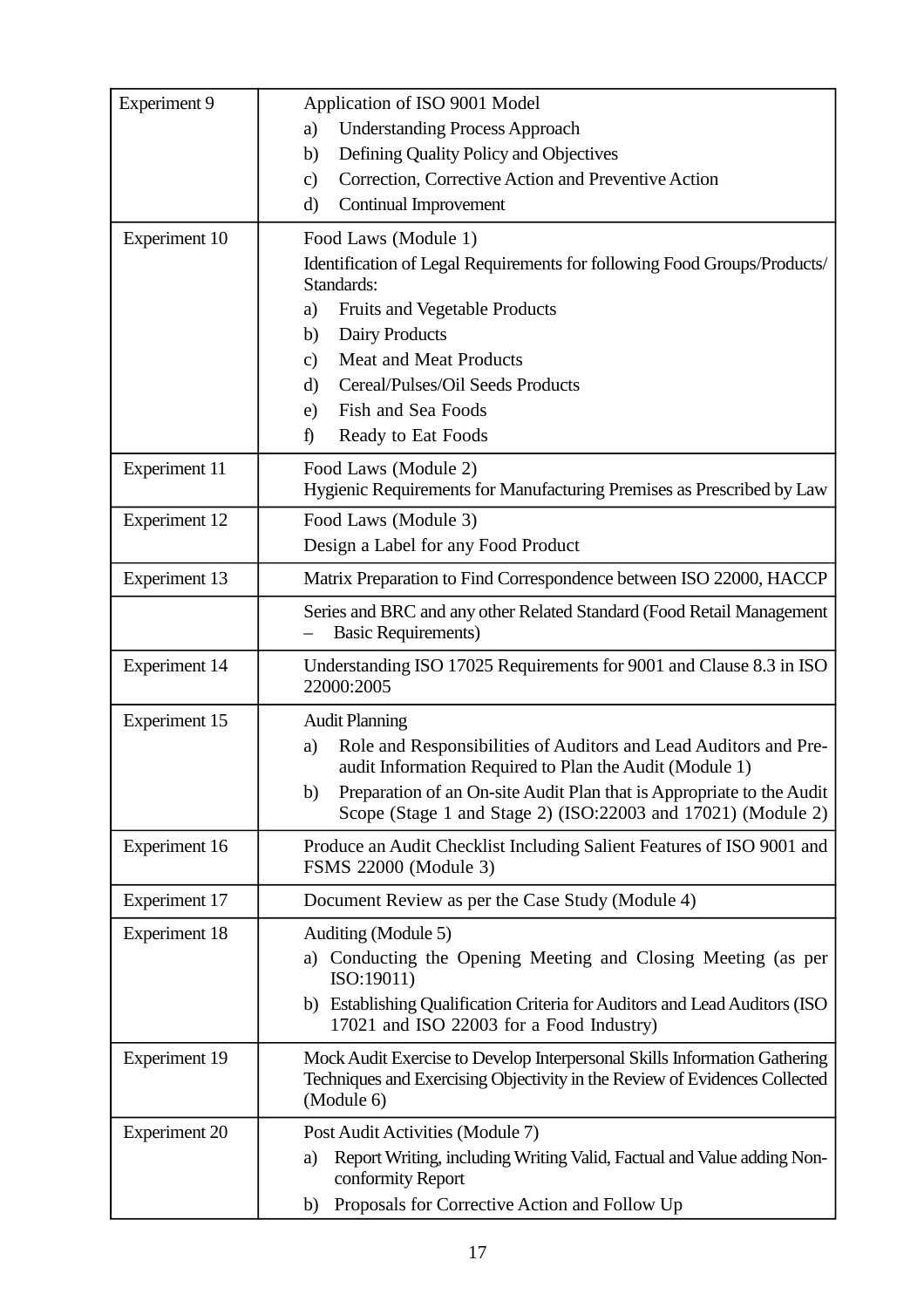# **COURSE 7: MVPL-002 CHEMICAL ANALYSIS AND QUALITY ASSURANCE**

| <b>Experiment No.</b> | <b>NAME OF EXPERIMENT</b>                                                               |  |  |  |
|-----------------------|-----------------------------------------------------------------------------------------|--|--|--|
| <b>Experiment 1</b>   | <b>Calibration of Glassware</b>                                                         |  |  |  |
| <b>Experiment 2</b>   | Preparation of Standard Volumetric Solutions                                            |  |  |  |
| <b>Experiment 3</b>   | Determination of Moisture in Food Products by Hot Air Oven-Drying Method                |  |  |  |
| <b>Experiment 4</b>   | Determination of Moisture in Food Products Using Karl Fischer Titration Method          |  |  |  |
| <b>Experiment 5</b>   | Determination of Moisture in Food Products by Dean and Stark Method                     |  |  |  |
| Experiment 6          | Determination of Protein Content in Food Products By Kjeldahl Method                    |  |  |  |
| <b>Experiment 7</b>   | Determination of Crude Fat in Foods by Soxhlet Extraction Method                        |  |  |  |
| <b>Experiment 8</b>   | Determination of Total Fat in Foods by Rose Gottleib Method                             |  |  |  |
| <b>Experiment 9</b>   | Determination of Volatile Oil in Spices                                                 |  |  |  |
| Experiment 10         | Determination of Starch in Cereal Grains by Acid Hydrolysis Method                      |  |  |  |
| <b>Experiment 11</b>  | Determination of Starch in Cereal Grains by Glucoamylase Method                         |  |  |  |
| <b>Experiment 12</b>  | Determination of Crude Fibre in Food Sample                                             |  |  |  |
| Experiment 13         | Determination of Total Ash Content in Food Products                                     |  |  |  |
| <b>Experiment 14</b>  | Determination of Acid Insoluble Ash in Food Products                                    |  |  |  |
| Experiment 15         | Determination of pH of Food Products by Using pH Meter                                  |  |  |  |
| Experiment 16         | Determination of Free Fatty Acids and Acid Value in Oils and Fats                       |  |  |  |
| <b>Experiment 17</b>  | Determination of Unsaponifiable Matter in Oils and Fats                                 |  |  |  |
| <b>Experiment 18</b>  | Determination of Melting Point or Solidification Point of Oils and Fats                 |  |  |  |
| <b>Experiment 19</b>  | Determination of Refractive Index of Oils and Fats                                      |  |  |  |
| <b>Experiment 20</b>  | Determination of Specific Gravity of Oils and Fats                                      |  |  |  |
| <b>Experiment 21</b>  | Determination of Titre Value of Oils and Fats                                           |  |  |  |
| <b>Experiment 22</b>  | Determination of Colour of Oils and Fats by Lovibond Tintometer                         |  |  |  |
| <b>Experiment 23</b>  | Determination of Iodine Value in Oils and Fats                                          |  |  |  |
| <b>Experiment 24</b>  | Determination of Saponification Value in Oils and Fats                                  |  |  |  |
| <b>Experiment 25</b>  | Determination of Acetyl Value and Hydroxyl Value in Oils and Fats                       |  |  |  |
| <b>Experiment 26</b>  | Determination of Allyl Isothiocyanate in Mustard Oil                                    |  |  |  |
| <b>Experiment 27</b>  | Determination of Reichert Meissl (RM) Value and Polenske Value (PV) in Oils and<br>Fats |  |  |  |
| <b>Experiment 28</b>  | Determination of Peroxide Value of Oils and Fats                                        |  |  |  |
| <b>Experiment 29</b>  | Determination of Sodium Chloride Content in Butter                                      |  |  |  |
| <b>Experiment 30</b>  | Determination of Gluten Content in Wheat Flour                                          |  |  |  |
| <b>Experiment 31</b>  | Determination of Sorbic Acid in Food Products                                           |  |  |  |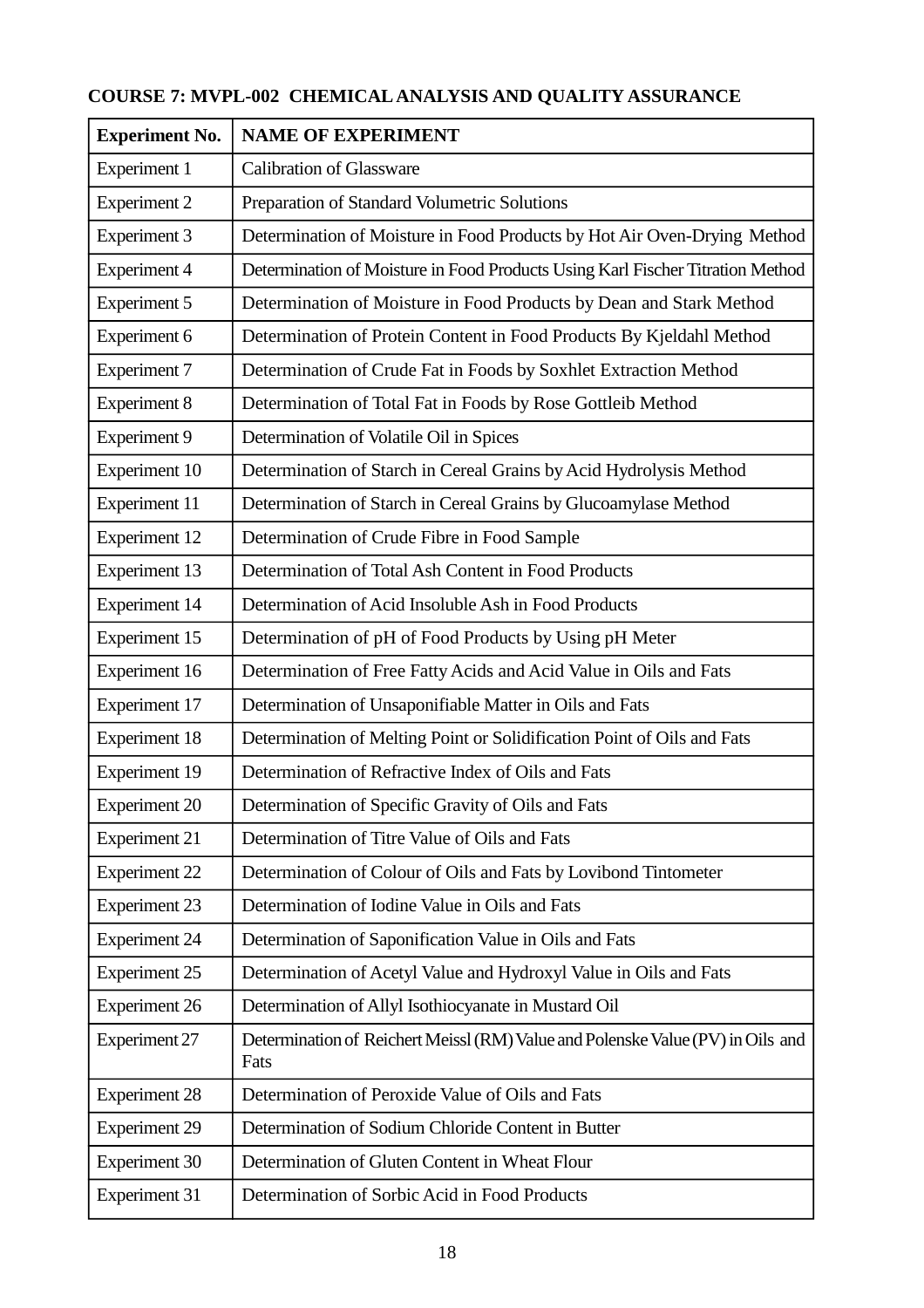| <b>Experiment 32</b>                  | Determination of Copper, Zinc, Lead and Cadmium in Food Products by Atomic<br><b>Absorption Spectroscopy</b> |
|---------------------------------------|--------------------------------------------------------------------------------------------------------------|
| Experiment 33<br><b>Experiment 34</b> | Determination of Cholesterol Content in Ghee by GC<br>Determination of Vitamin A Content in Ghee by HPLC     |
| Experiment 35                         | <b>Sensory Evaluation Laboratory</b>                                                                         |
| <b>Experiment 36</b>                  | <b>Selection of Sensory Panelists</b>                                                                        |
| <b>Experiment 37</b>                  | Sensory Evaluation of Food Products–Hedonic Rating Test                                                      |
| <b>Experiment 38</b>                  | Judging of Milk                                                                                              |

#### **COURSE 8: MVPP-001 PROJECT WORK**

a) **Objective**: Study implementation of GHP/ HACCP/ QMS/FSMS in Food Establishments. This could be undertaken in establishments like: Manufacturing, Hospitality, Retail and Street food hawkers. The suggestive list of topics is as follows:

#### **List of Suggestive Topics**

- 1. Study on effective implementation of correction, corrective action and preventive actions as per QMS in an organization.
- 2. Study on implementation of process approach as required by QMS in a organization.
- 3. Study of GHP of street food hawkers (Minimum 4 hawkers in one location) and report the recommendations for implementation.
- 4. Study of GMP in different food industries (organized and unorganized) in different food groups.
- 5. Development of Training Modules for workers on GMP & GHP.
- 6. Development of Training Modules for middle management : Internal Audit and concept and Implementation of HACCP.
- 7. Study on compliance to legal and customer requirements related to food safety and hygiene in a Food establishment.
- 8. Study on appropriate CCP identification for a food establishment as required by ISO 22000 clause 7.4.4.
- 9. Study on CCP Monitoring, corrective actions and verifications in a food organization and propose improvement.
- 10. Food Safety and Standards Act: Study of existing food laws versus Food Safety and Standards Act 2006.
- 11. Study on different emergency situations affecting food safety in a food establishment and propose mitigation plan.
- 12. Study on Internal communication in an organization for ensuring compliance to 22000 clause 5.6.
- 13. Study on External communication in an organization for ensuring compliance to 22000 clause 5.6.
- 14. Study on effective cleaning of equipment/machinery (food contact surfaces including food gloves) in a food establishment.
- 15. Study on hygienic practices at raw material suppliers' premises and recommendations for improvement.
- 16. Study on suitability of packaging material at various stages of processing (raw, intermediate and finished product) as per prescribed standards.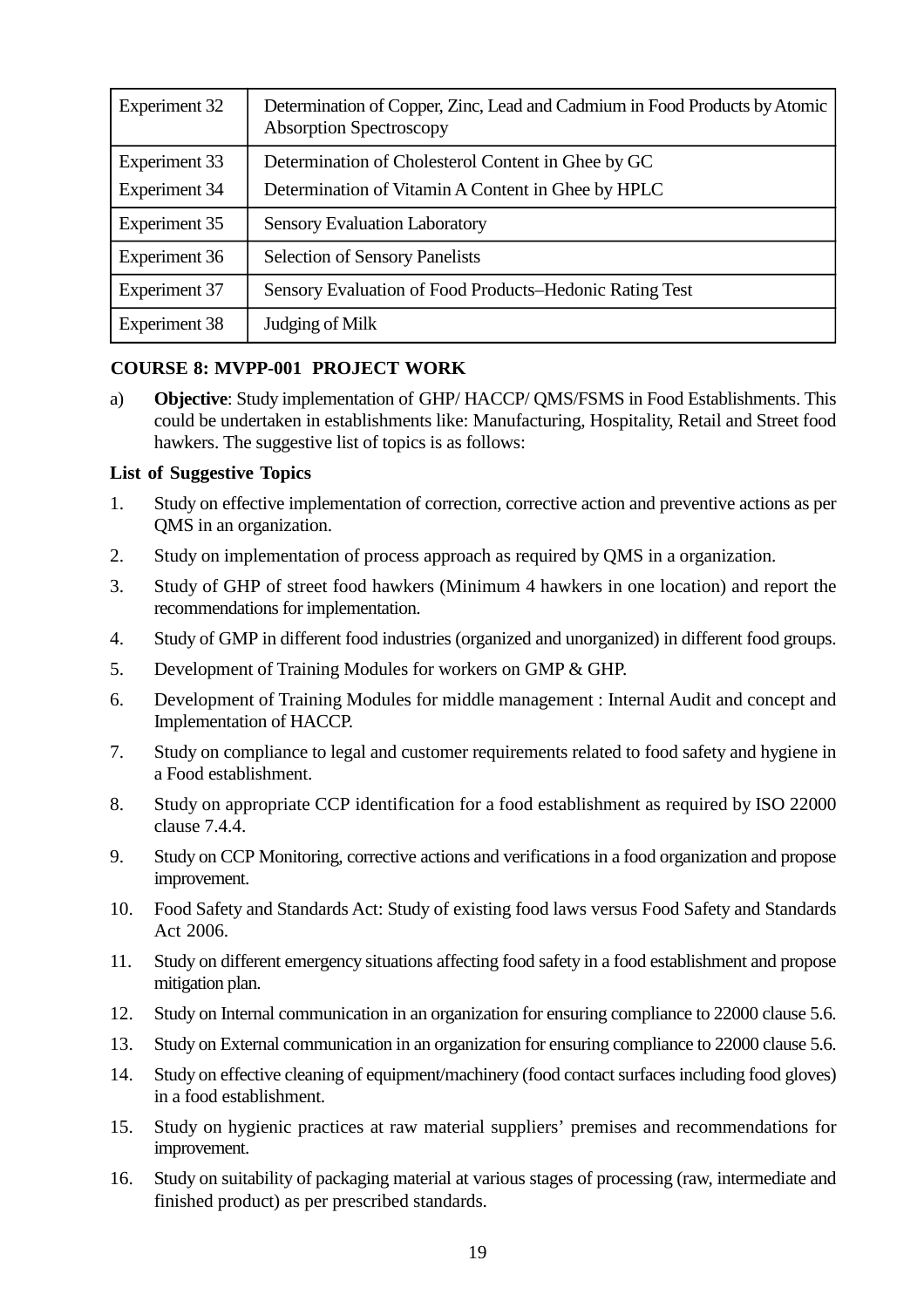- 17. Study on compliance to labeling requirements for domestic and imported food items (minimum four different category of products).
- 18. Study on repeatability and reproducibility of testing methods and results in an organization.
- 19. Designing an ideal plant layout for a food establishment related to food safety.
- 20. Study on calibration techniques of instruments in food industry, food laboratories and CCP monitoring.
- 21. Study on Waste (liquid and solid) Management in a food establishment.
- 22. Study on Pest Management in a food establishment.
- 23. Study on existing versus idealistic process for identification, Traceability and withdrawal (recall) as per ISO 22000 and ISO 22005.
- 24. Study on method adopted for finalizing/establishing shelf life of a product (against declared/claim).
- 25. Study on allergens, intolerants *(e.g Lactose)* and their control in a food products.
- b) **Guidelines:** The guidelines for synopsis and project preparation are given in the Chapter 8 of this Programme Guide please.

#### **Consolidated Information about PGDFSQM**

- **1. Name of the Programme:** Post Graduate Diploma in Food Safety and Quality Management
- **2. Programme Code:** PGDFSQM
- **3. Eligibility:**
	- a) Graduation/ Post Graduation in Science with Chemistry/ Bio-chemistry or Microbiology as one of the subjects.
	- b) Degree/ Post Graduation Degree in allied sciences like Agriculture/ Food Science/ Food Technology/ Post Harvest Technology/ Engineering/ Home Science/ Life Science/ Microbiology/ Biochemistry/ Biotechnology/ Horticulture/ Dairy Technology/ Veterinary/ Fisheries/ Hotel Management and Catering/ Hospitality Management etc.
	- c) Science graduates in disciplines like Geography, Statistics with Physics & Math, Art Subjects and Medical Lab technology and with minimum three years experience in food processing and /or quality control. These students should have minimum one year experience in quality control activities.
	- d) Art/ Commerce graduates with diploma in food science/ hotel management disciplines viz. fruits and vegetables, dairy technology, meat technology, cereal, pulses and oilseeds etc. with minimum 5 years experience in Food Processing/ Food Quality Control/ Hotel Management (food preparation/ food catering) and out of which two years experience should be in quality control activities. This shall provide vertical mobility to diploma holders.
	- e) B.A./ B.Com Graduates with minimum of 7 years experience in Food Processing/ Food Quality Control/ Hotel Management (food preparation/ food catering) or holding senior position in Govt./Semi Govt. Units involved in Food Quality Control.
	- f) Master's Degree awarded without a first degree is not recognized for purposes of admission to IGNOU's Academic Programmes.
- **4. Minimum age as on 1st July of the Academic Year:** No Bar
- **5. Duration in years:**
	- a) Minimum: 1 year
	- b) Maximum: 4 year
- **6. Programme Fee:** Rs. 12,000/-
- **7. Medium of Instruction:** English only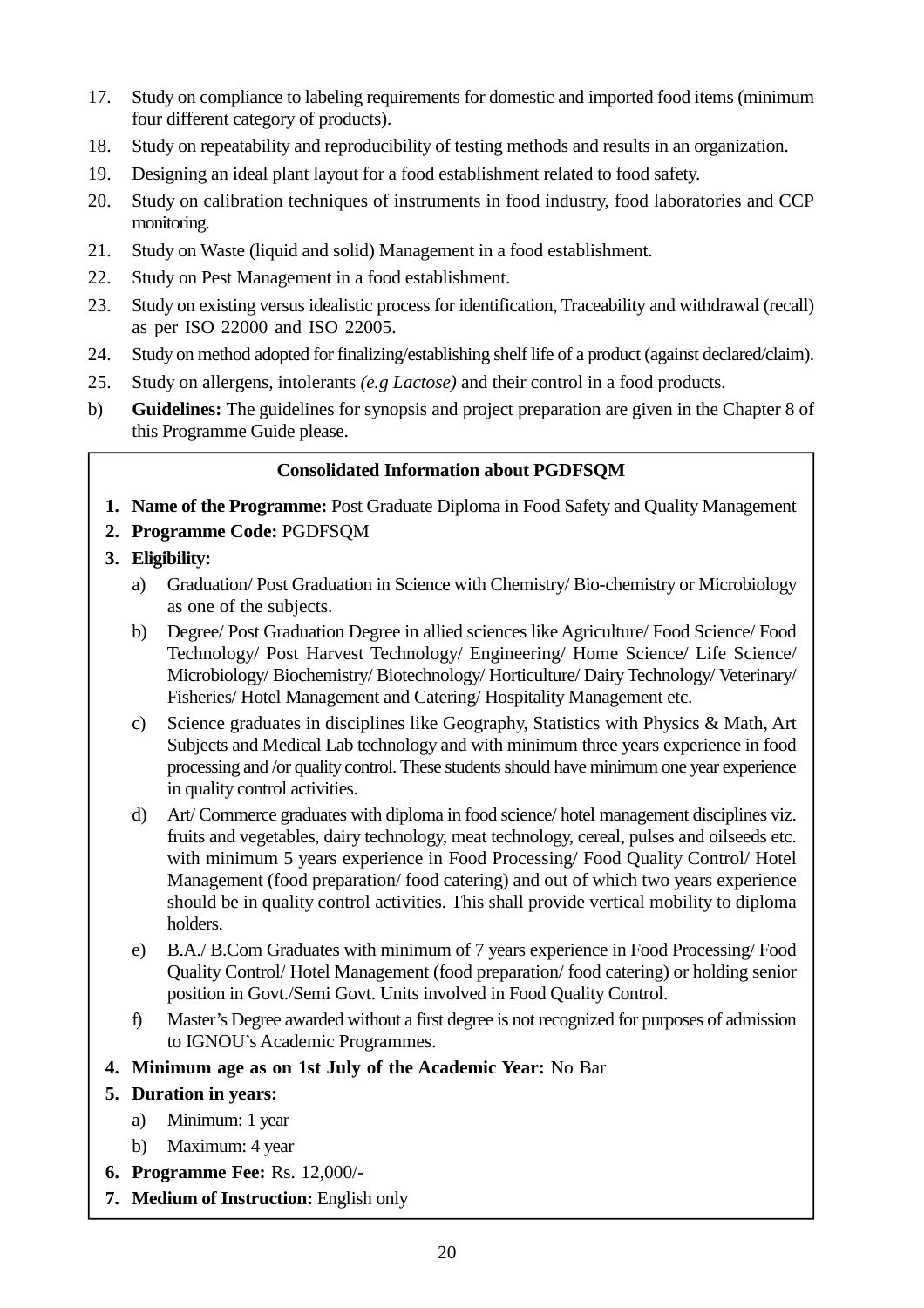# **4.4 Eligibility for Admission**

- Graduation/ Post Graduation in Science with Chemistry/ Bio-chemistry or Microbiology as one of the subjects.
- Degree/ Post Graduation Degree in allied sciences like Agriculture/ Food Science/ Food Technology/ Post Harvest Technology/ Engineering/ Home Science/ Life Science/ Microbiology/ Biochemistry/ Biotechnology/Horticulture/DairyTechnology/Veterinary/Fisheries/Hotel Management and Catering/ Hospitality Management etc.
- Science graduates in disciplines like Geography, Statistics with Physics & Math, Art Subjects and Medical Lab technology and with minimum three years experience in food processing and /or quality control. These students should have minimum one year experience in quality control activities.
- Art/ Commerce graduates with diploma in food science/ hotel management disciplines viz. fruits and vegetables, dairy technology, meat technology, cereal, pulses and oilseeds etc. with minimum 5 years experience in Food Processing/ Food Quality Control/ Hotel Management (food preparation/ food catering) and out of which two years experience should be in quality control activities. This shall provide vertical mobility to diploma holders.
- B.A./ B.Com Graduates with minimum of 7 years experience in Food Processing/ Food Quality Control/ Hotel Management (food preparation/ food catering) or holding senior position in Govt./ Semi Govt. Units involved in Food Quality Control.
- Master's Degree awarded without a first degree is not recognized for purposes of admission to IGNOU's Academic Programmes.

# **4.5 Medium of Instruction**

The PG Diploma in **FOOD SAFETYAND QUALITY MANAGEMENT** is offered by the University in English language only.

# **4.6 Target Group**

The PG Diploma is intended for graduates in Sciences/Agriculture /Food Science or allied disciplines contemplating a career in Food Safety and Quality Management. It is also intended for professionals in food processing and quality control for strengthening their proficiency in design and implement new food Act – Food Safety and Standards Act, 2006. The programme shall also open new vista for entrepreneurs who intent to diversify in food safety and quality aspects.

# **4.7 Duration**

The minimum duration of the programme is 12 months (one year). However, the students are given a maximum period of the four years to complete the programme from the date of registration. After which the student have to apply for readmission paying the pro rata fee for each incomplete course for further period of one year only.

# **4.8 Job Opportunities**

Quality Control Officer or Quality Assurance/ Management professionals in food/ hospitality/ retail industry and laboratories; Food Safety Officer in the regulatory bodies, Food Auditor in Certification and Inspection bodies; Trainer/Counsellors in Food Safety & Quality Management Systems; and Selfemployment as food certifying/ auditing professionals for the Food Safety and Quality Management Systems.

### **4.9 Programme Fee**

The programme fee for the PG Diploma is Rs. 12,000/-. At present it is offered in the July session only. The programme fee should be paid only by way of Demand Draft drawn in the name of IGNOU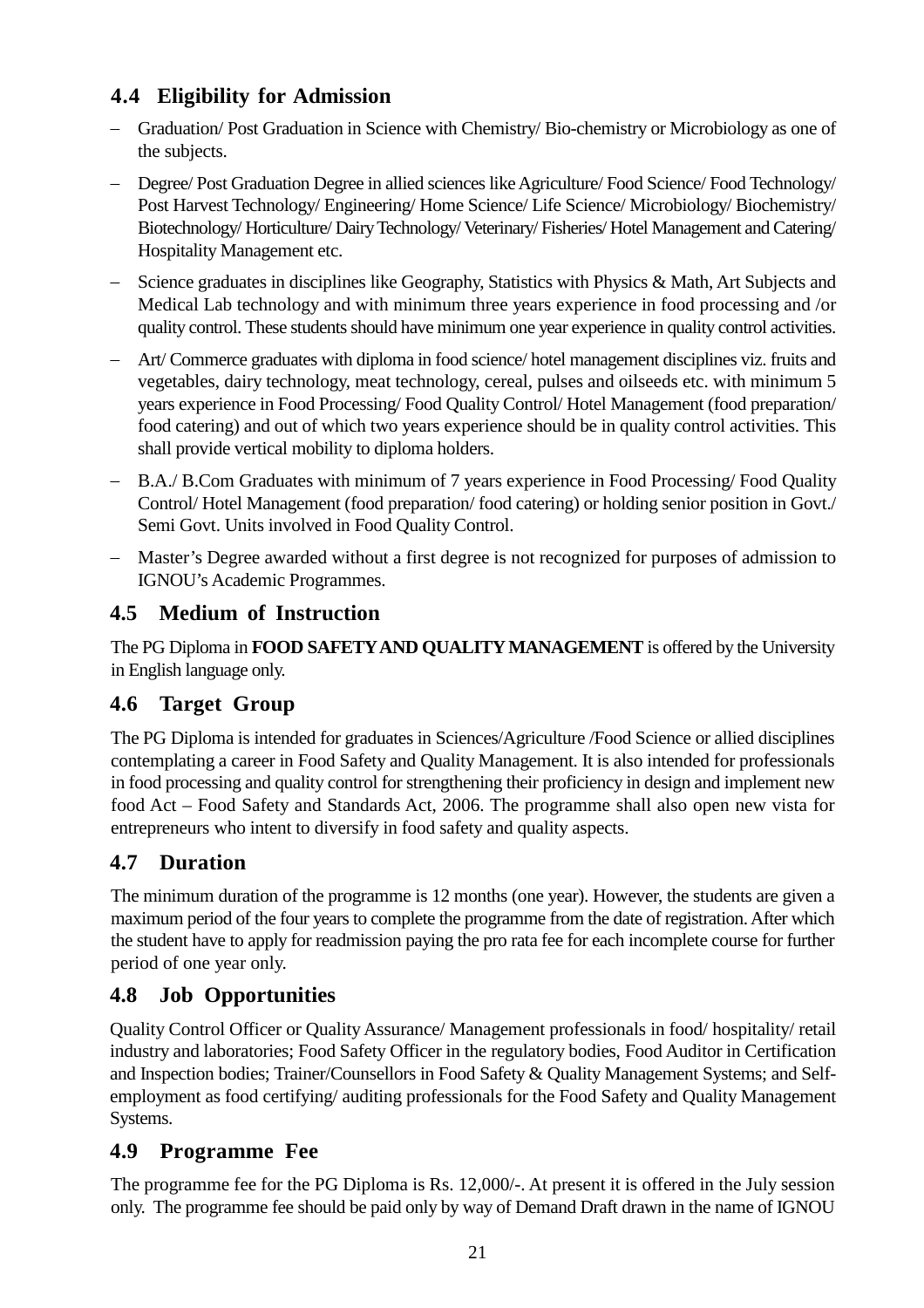and payable at the city where your Regional Centre is situated. Please write your name (in capitals), application No. and Programme Code on the back of Demand Draft to ensure proper credit to your account. The process of fee submission may please be filled as given in Common Prospectus of the University.

# **4.10 Programme Study Centre**

The Programme Study Centres (PSCs) will be allocated to the students near to their workplace or residence depending upon their availability. About 30-35 students would be allocated to each PSC for quality counselling. There could be two or more batches if number of the students are more subject to concurrence of the host institution. For details of the PSC, Please see 9.3 or **visit IGNOU website or Regional Centre website.**

# **4.11 Other Useful Information**

The Common Prospectus available on the IGNOU Website *www.ignou.ac.in* covers the following:

- a) Information about the university like, prominent features, the schools of studies, academic programmes, course preparation, credit system, student support services, instructional system, programme delivery, evaluation, etc.
- b) Information regarding the rules of the university like reservation, scholarships and reimbursement of fee, refund of fee, change/correction of address and study centres, change of region, incomplete and late applications, simultaneous registration, disputes on admission and other university matters, recognition, etc.
- c) List of Regional Centers.
- d) Other useful forms.

**The above information are not covered in this programme guide and the students are requested to refer to the Common Prospectus for detailed information.**

# **5.0 STUDY MATERIAL**

Well planned self learning/instructional study material (SLM), in print form both for the theory and practical components, is the main part of the "PG Diploma in Food Safety and Quality Management" programme. The study material prepared by the University is self-instructional in nature and is divided in booklets called Blocks. Each theory block contains three-four chapters which are called units. The practical exercises have been structured to facilitate self-guidance during the practical counselling sessions/work experience.

# **5.1 How to Study Print Material?**

### **5.1.1 Theory**

While going through the syllabi of courses, you must have noted that each course has been divided into 3-4 blocks for a four (4) credit course. Each block has 3-4 units. These units of each block have a certain thematic unity and arranged in a related logical sequence to maintain the continuity of learning of the particular subject.

As explained the course material provided to you is in the form of well designed printed booklets called block. Each booklet is a block containing units. The first page of each block indicates the numbers and titles of the units comprising the block. Further, the first block of each course starts with the course introduction followed by a brief introduction to the block.

Each unit has an introduction dealing with the contents of the units. Each unit outlines a list of objectives which we expect you to achieve working throughout the unit. This is followed by the main body of the unit, which is divided into various sections and sub-sections. We end up each unit by summarizing its contents to enable you to recall the main points.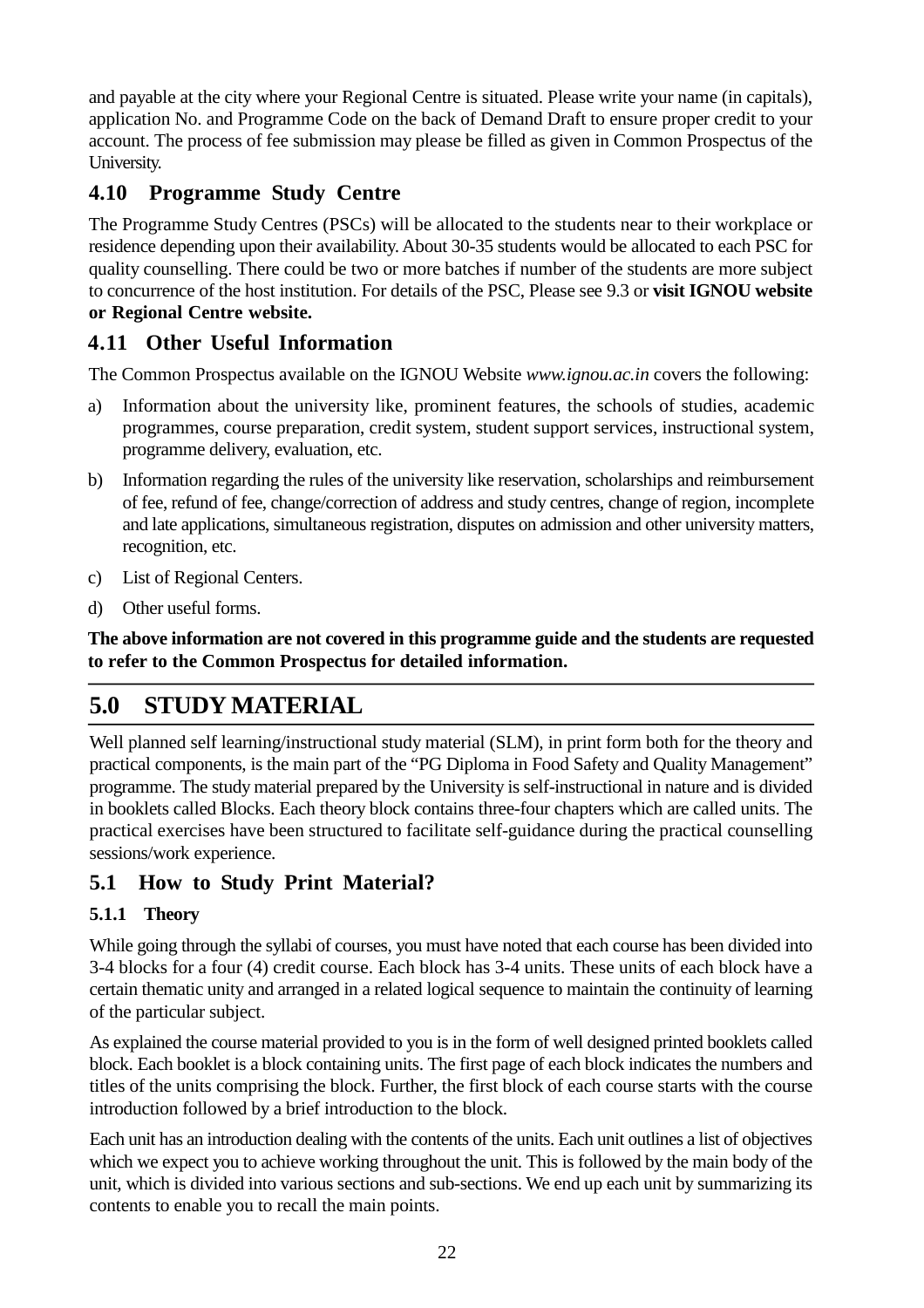The ''Check Your Progress'' exercises given in each unit are meant to help the learner to assess his/ her understanding of the subject.

# **5.1.1 Practical Manual**

While, going through the Practical Manual you will note that each course has been divided into a number of experiments. The number of practical exercises is based on the theory component of the courses. The Practical Manual has been prepared with the objective of providing you a guidelines to study and practice these skills/experiments when you are placed in the Laboratory/ Processing Hall/ Programme Study Centre/ Work Centre for practical experience/work.

# **5.2 Audio-Video Material**

In addition to the print material, the audio and video programmes have been prepared for each course. The audio-video material is supplementary to the print material. The audio tapes and video cassettes are available at your programme study centre. The audio and video programmes help the students to understand the subject better. Video programmes are transmitted by Doordarshan on National Network and Gyan Darshan from 6.25 to 6.55 a.m. in the morning and evening 8.00-8.55 p.m. The video programmes are also available at https://www.youtube.com/user/ignousoa/videos

#### **Timings are subject to change which can be checked with the Programme Study Centre/ Regional Centre/ IGNOU Website (www.ignou.ac.in). Please check the status and schedule of Gyan Darshan and Gyan Vani on IGNOU website.**

Audio-video material will not be supplied individually but made available at the Programme Study Centres. These programmes can be watched during counselling sessions. The students desirous of buying the audio-video tapes can procure them from the Marketing Unit, EMPC, IGNOU, Maidan Garhi, New Delhi-110068.

# **5.3 Academic Counselling**

The Programme Study Centre will organise academic counselling sessions for all courses of study. The counselling sessions are mostly held outside the regular working hours of the host institutions where the Programme Study Centres are located. The students can take help from the counsellors. The counselling sessions are not meant to be classroom lectures. The students must study the material and try to assimilate it, prior to coming for counselling. Whatever problems are faced with, students must consult their counsellor for clarifications and help.

**There will be 25 theory counselling sessions (2 hours each) and, 50 Practical counselling sessions (4 hours each) for the entire programme at the selected Programme Study Centre. The detailed programme of the counselling sessions will be prepared by the coordinator of the programme study centre.** The exact dates of counselling sessions will be announced by the concerned Study Centres/ Programme Study Centre. The counsellors may also organise sessions to listen to/view audio-video programmes. These programmes often supplement your course material. The exact dates of these audio-video based counselling shall be announced by the concerned Study Centres. During the counselling sessions, there will be ample opportunity to interact with fellow students which will help students to formulate self-help groups. The students are advised to bring all the blocks/units as per the schedule during the counselling sessions/practical sessions.

# **5.4 Practical Sessions**

The participation in practical session is an integral and compulsory part of the PG Diploma programme. The practical component of the programme has been designed to explain the theory text and provide hands-on-experience to chemical and microbial testing of food products and implementation of GHP/ HACCP/QMS/FSMS in the food units. This will help you to improve your skills, knowledge and competence that you will need to practice as a competent PG Diploma-holder with University education. Throughout the programme, the material provided to you will encourage you to think about what you have already known and do in your practice as a competent food safety professional.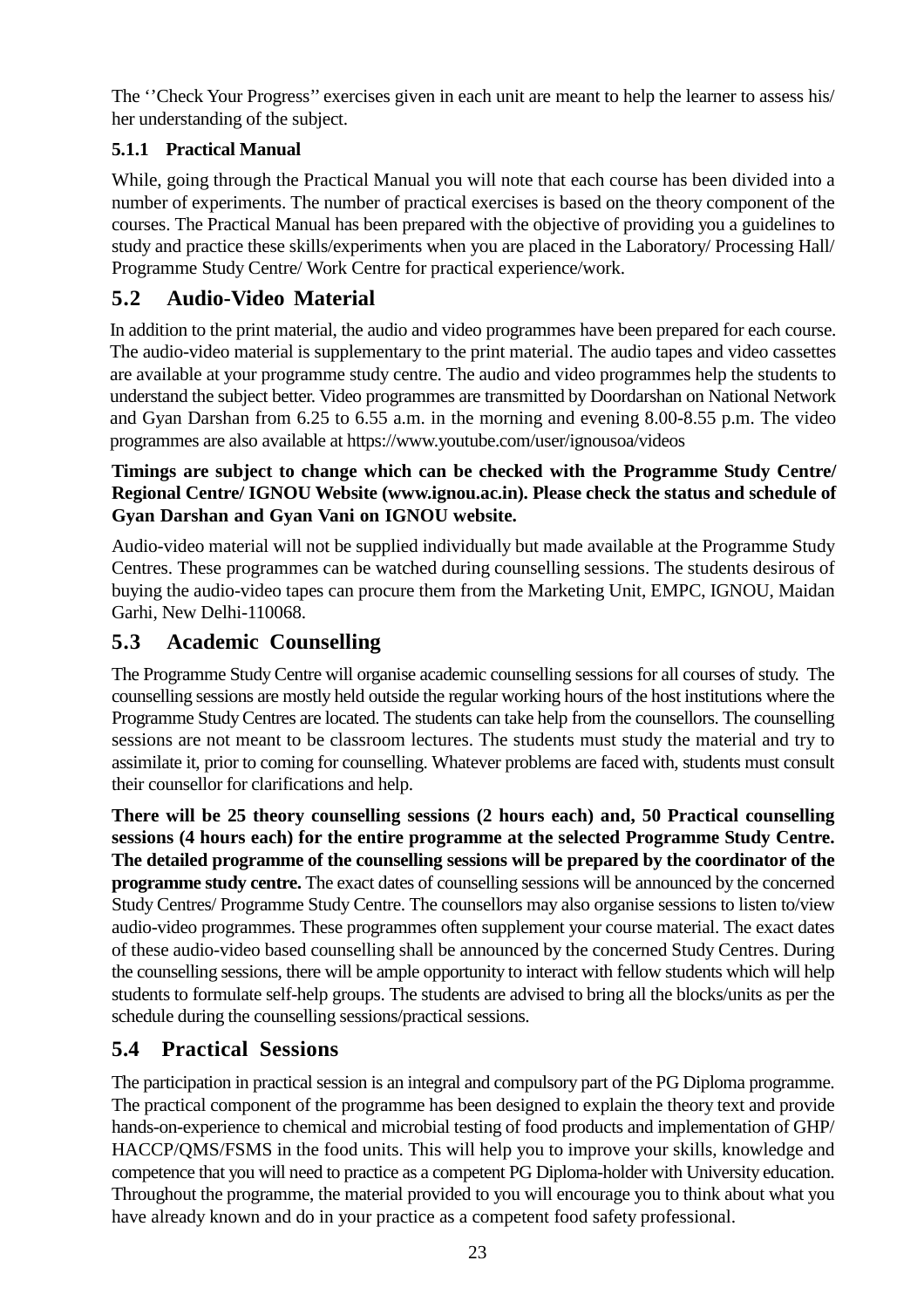Your practice is, therefore, an integral and compulsory part of the PG Diploma programme.**75% attendance in the practical counselling sessions is compulsory for becoming eligible to appear in the Term-End Examinations.**

**We hope that in addition to developing new skills and competencies, you will be able to reflect on what you do, how well you do it and consider the ways you might do it better.**

# **5.5 Teleconferencing**

The teleconferencing sessions are telecast from GD II channel. The current status of the channels and teleconferencing sessions are available on the IGNOU website. The toll free number is 1800112345 and other numbers are 011-29532844, 29532845, 29536134, 29573221 and 29573224. The programme can also be viewed from IGNOU website http://www.ignouonline.ac.in/Broadcast/

# **5.6 Interactive Radio-Counselling**

Interactive Radio-Counselling (IRC): Interactive Radio-Counselling (IRC) is being done by the Gyan Vani stations. The current status of Gyan Vani and the detailed broadcast schedule of IRC can be seen at the IGNOU website. The toll free number of the Gyan Vani studio is 1800112346 and other numbers are 29533103, 29536131 and 29573207.

# **5.7 Study Centres/Programme Study Centres**

To provide effective support, IGNOU has set up a large number of Study Centres and their variants all over the country. The Programme Study Centres (PSCs) which are programme specific, have been set up in select institutions for the PG Diploma Programme. Each PSC will be handling about 30-35 students. The counselling sessions are coordinated by the Programme Incharge and is your contact person at the PSC. The detailed particulars regarding the Programme Study Centres to which you are assigned, will be communicated to you by the concerned Regional Centre after confirmation of your admission. The practical sessions of the programme will be held at the PSCs.

As mentioned earlier, major support for academic and other related matters would be provided at your Study Centre/Programme Study Centre (PSC). This will mainly include the following:

Information, counselling and advice on your programme as well as other academic aspects including other programmes offered by the University.

Induction Programme for the newly enrolled students, where in the students, are oriented about the open and distance education system in general and about the PG Diploma in Food Safety and Quality Management programme in particular. You will be interacting with the officials from the Regional Centre, Academic Experts/Teachers from the Study Centre. A brief overview would be given about the structure of the programme; instructional system; academic counselling; assignments; various components of assignments and evaluation system.

Please note that Induction Meeting/Programme is a very important programme, which is organized only once for you, on enrolling for the first time. As such, you must attend the programme, without fail.

Distribution of Academic Counselling schedule.

Provision of audio-video teleconferencing, radio counselling facilities for supplementing the counselling sessions.

Submission and evaluation of assignments, evaluated assignments would be returned back to you with marks and feedback.

Support about other academic and administrative queries pertaining to the conduct of programme and other procedural requirements.

Provide information on evaluation and assignment system followed by the University including term-end examination.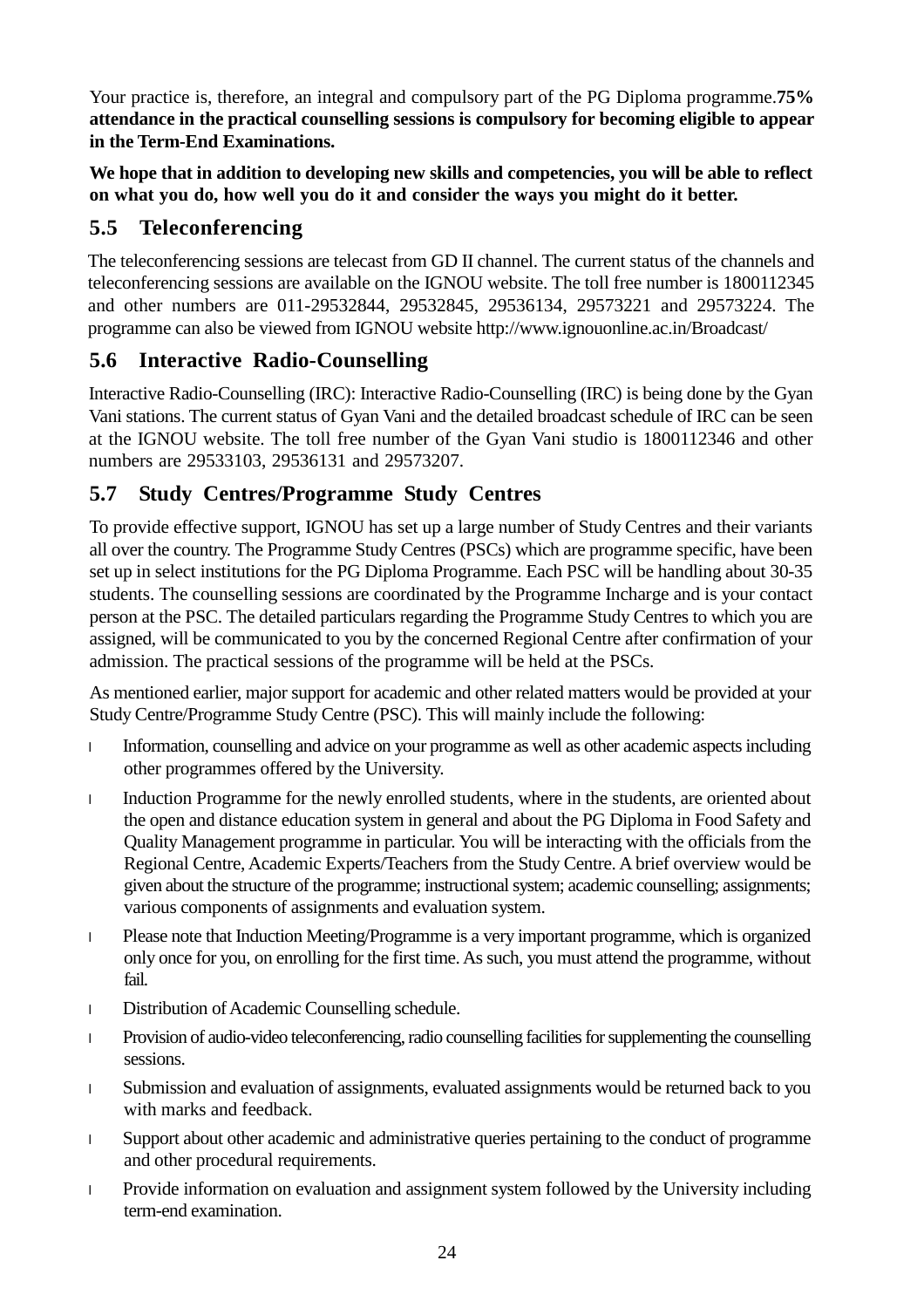**Study Centre/Programme Study Centre is the contact point for you. All the important communications are sent to the Coordinator of the Study Centres and concerned Regional Directors. The Coordinators would display a copy of such important circular/notification on the notice board of the Study Centre for your benefit. You are, therefore, advised to check the notice board of the Study Centre and also get in touch with your Coordinator about assignments, submission of examination forms, date-sheet, list of students admitted to a particular examination, declaration of result, etc. Please give your feedback to the Regional Director or to the Programme Coordinator.**

So far as possible, the programme study centers will be allocated to the students near to their workplace or residence.

# **6.0 ASSIGNMENTS**

Assignments constitute an integral component of this programme. You are given certain course wise problems/questions for writing assignments. You are advised to write your response for these assignments based on your understanding of Self Learning Material pertaining to course, discussions and interactions you have had with academic counsellors, and fellow learners. Each course will have one assignment. You are required to submit assignment responses of every course at the Study Centre (PSC) allotted to you within the stipulated time frame. Every assignment marks will be counted for the final marking for each course.

Course-wise questions for assignments prepared by the faculty are sent to you along with the study material. It can also be downloaded from the IGNOU website i.e. available at

https://webservices.ignou.ac.in/assignments/.

You are given enough time (see the assignment schedule/ operation schedule supplied to you) to go through the study material, refer books, discuss/interact with Academic Counsellors and fellow learners to develop an understanding and comprehending before you attempt actual assignment response preparation. After completing the assignments, you should submit the same to the Study Centre (PSC) with which you are attached, for assignment evaluation and feedback. The evaluator will carefully evaluate the assignment response and provide you feedback in the form of teaching comments on the strengths and weakness of each of the assignment response for your benefit. Remember, the assignment carry a weightage of 30% per course, which will be added to the final grade in the concerned course.

#### **6.1 Rationale of Assignments**

Since assignment forms essential part of the programme, you must allocate enough time for preparing and writing assignment responses as per the guidelines of the University and submit them to the Study Centre/ Programme Study Centre.

Please make sure that you **write assignment responses on your own which will improve your understanding, knowledge and skills about the course curriculum.** At the same time, you are also advised not to reproduce the course material given in the units or assignments responses of others. Any learner, found indulging into such practice, may be penalized by awarding "Zero mark". Your sincere efforts in writing assignment responses will enable you to integrate your knowledge, understanding, and skills and provoke you to think on your own to test your comprehension of content and competencies in applying the concept.

### **6.2 Steps to be followed for Assignment Preparation**

While writing assignment responses, you may follow the guidelines given below which will facilitate for preparing better assignment responses:

Read assignment question very carefully and identify the block(s) unit(s) to which it relates.

Make your answer precise, concise and systematic, which is relevant to assessment question.

Supplement your response with examples, illustrations and real life situations, as per requirement, which will help you in acquiring better knowledge and skill.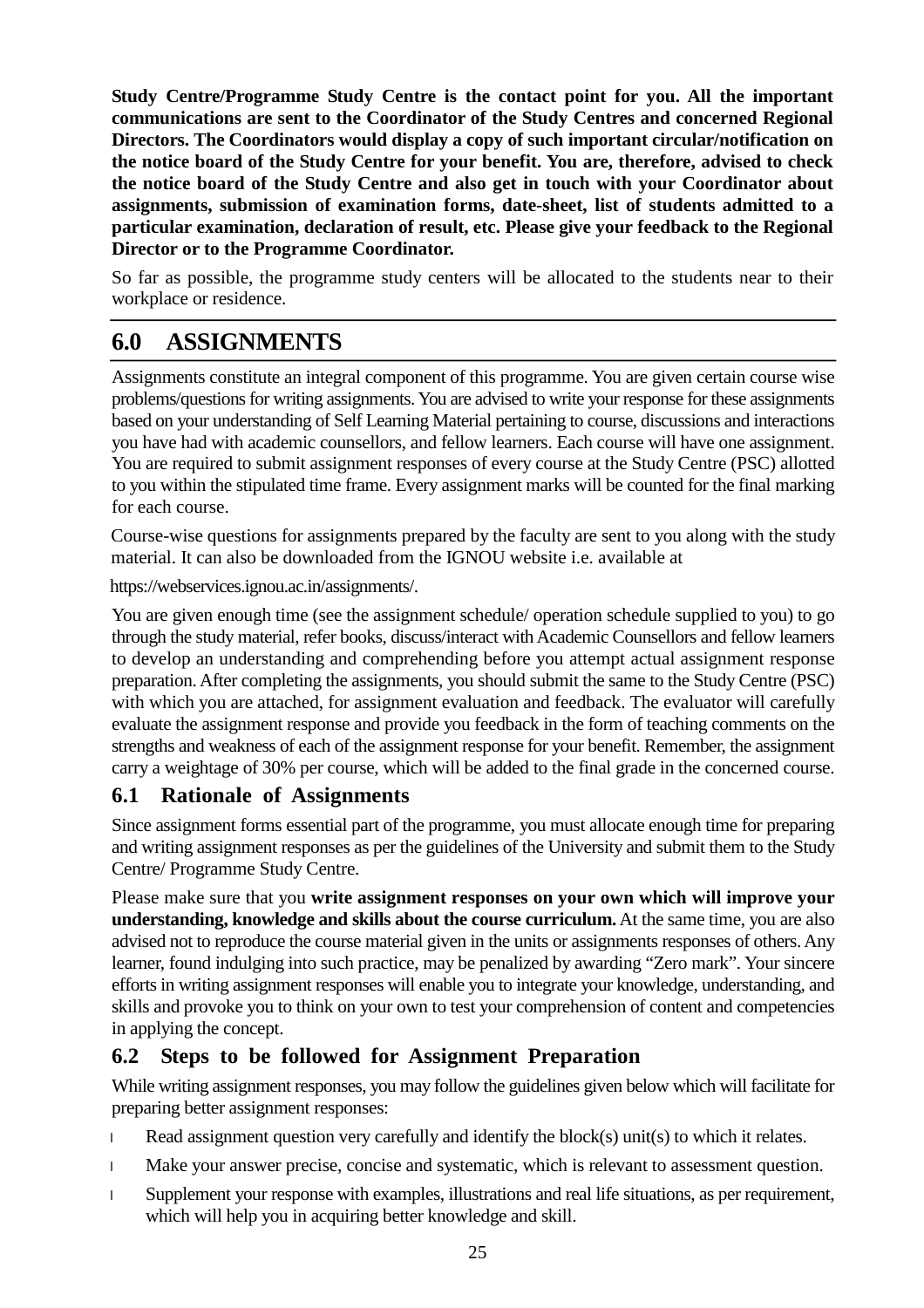Stick to the word limit, if indicated, in the assignment, by drafting, re-drafting assignment responses till you arrive a final draft response.

Remember, you have to write answer in your own handwriting, as such, do not send typed assignment response

Further guidelines, if required, may be obtained from your Academic Counsellor(s) attached with the Study Centre/ Programme Study Centre.

# **6.3 Submission of Completed Assignment Responses**

Always submit your assignments with in the specified time limit:

- $\bullet$  Write your enrolment number, name and full address at the right hand corner of the 1<sup>st</sup> page of your assignment response.
- Submit your assignment response only to the Study Centre/ Programme Study Centre with which you are attached. Please do not submit/forward your assignments to any other Centre/institution.
- The course for which the assignment has been done, its Course code should be written in capital letters in the centre of the top of the 1st page of the response sheets. The top left hand corner should be kept for office use.
- The format given below may be used:

#### **Instructions for submitting/sending Assignment Responses**

- Send assignment responses complete in all respect. Incomplete assignments will not carry any credit.
- Use-A-4 size paper for writing your response and leave a margin of about 2½ inch on the left side for writing tutor comments and providing feedback.
- Always retain a copy of the assignment response with you as a precautionary measure. In case the assignment response submitted is lost in transit or otherwise, you may be asked to send another copy. As such, retain a photocopy of the assignment response till you successfully complete the Programme.
- The assignment should be submitted to the Coordinator/Programme-Incharge of the Study Centre/ PSC on or before the last date indicated, as per the schedule of assignments, given by the University.
- Always procure a set of new assignment questions, which are on offer if you have not cleared them in previous year(s).

Once you have obtained pass marks in an assignment, you cannot resubmit assignment response, for improvement of grade/mark. Assignments are not subject to re-evaluation except for factual errors, if any.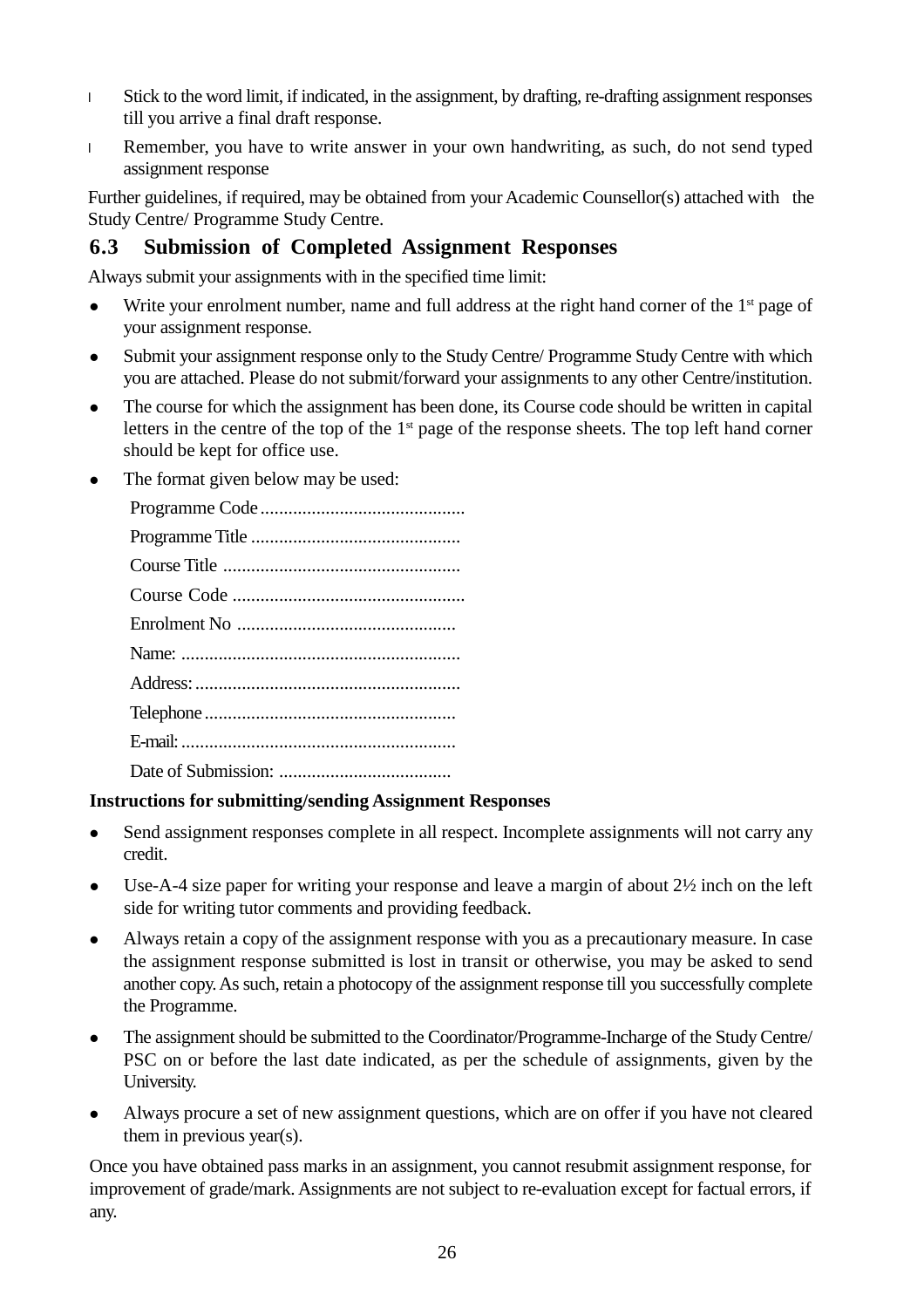# **7.0 EVALUATION**

The system of evaluation in IGNOU is different from that of conventional universities. In Indira Gandhi National Open University, every course is considered as an independent unit. Hence, every course will be evaluated separately and for all purposes each course will be considered as a separate entity. There are eight courses in the **"PG Diploma in Food Safety and Quality Management"** programme comprising, four theory courses (MVP-001, MVP-002, MVP-003 and MVP-004), one integrated course (MVPI-001), two practical courses (MVPL-001 and MVPL-002) and one project work (MVPP-001). For successful completion of the programme, you will have to secure pass marks in all the eight courses. The assessment system of the programme is given below:

# **7.1 Evaluation Structure for Theory, Practical and Project Work**

# **7.2.1 Theory**

For theory, the weightage to the term-end examination (Final Theory Examination) will be 70% and for continuous assessment (assignment) it will be 30%. The continuous assessment is in form of Assignments. There will be one assignment for each theory and integrated course. The weightage to the assignment component will be 30% of the theory component.

Assignments have to be submitted to the Programme Incharge of programme study centre and instruction for formatting the assignments and date of submission of the same are given in the assignment section of the Programme Guide.

Note: You have to submit all the assignments of five courses having theory/Term-End-Exam (TEE) i.e. MVP-001, 002, 003, 004 and MVPI-001 before submission of the TEE Examination Form and it is essential/compulsory to get the authentication (signature) of the Programme Incharge in the TEE exam form that you have submitted all the assignments for appearing in the Term-End Exams.

The weightage to the term-end examination will be 70 % and the minimum pass marks in term-end examination will be 50 per cent. The marks obtained by the students in the term-end examination will be converted to have weightage of 70% in theory courses. The pass percentage for an assignment is also 50% marks. The students have to secure 50% marks on aggregate basis also.

### **7.2.2 Practical**

The practical evaluation shall be for one integrated course (MVPI-001) and two practical courses (MVPL-001 and MVPL-002). The practical evaluation is divided under two components: (i) guided experiments and (ii) unguided experiments. The guided experiments shall be performed during the counselling sessions under the guidance of the counsellors. The unguided experiment shall be undertaken by the students in the last session. For unguided experiment, student shall not be provided any guidance while performing the experiment(s).

Both the components will be evaluated. The weightage of 70% will be assigned to guided experiments and 30% weightage is for unguided experiments. Each experiment performed by the student would be evaluated. The student performance would be assessed by the counsellors covering various aspects like manipulative skills, observation and their understanding of the basic concepts related to the experiment.

#### **Weightage: Practical**

| <b>Component</b>      | Weightage |
|-----------------------|-----------|
| Guided Experiments    | 70%       |
| Un-guided Experiments | 30%       |
| Total                 | 100 %     |

The pass percentage is 50% on individual and on aggregate basis please.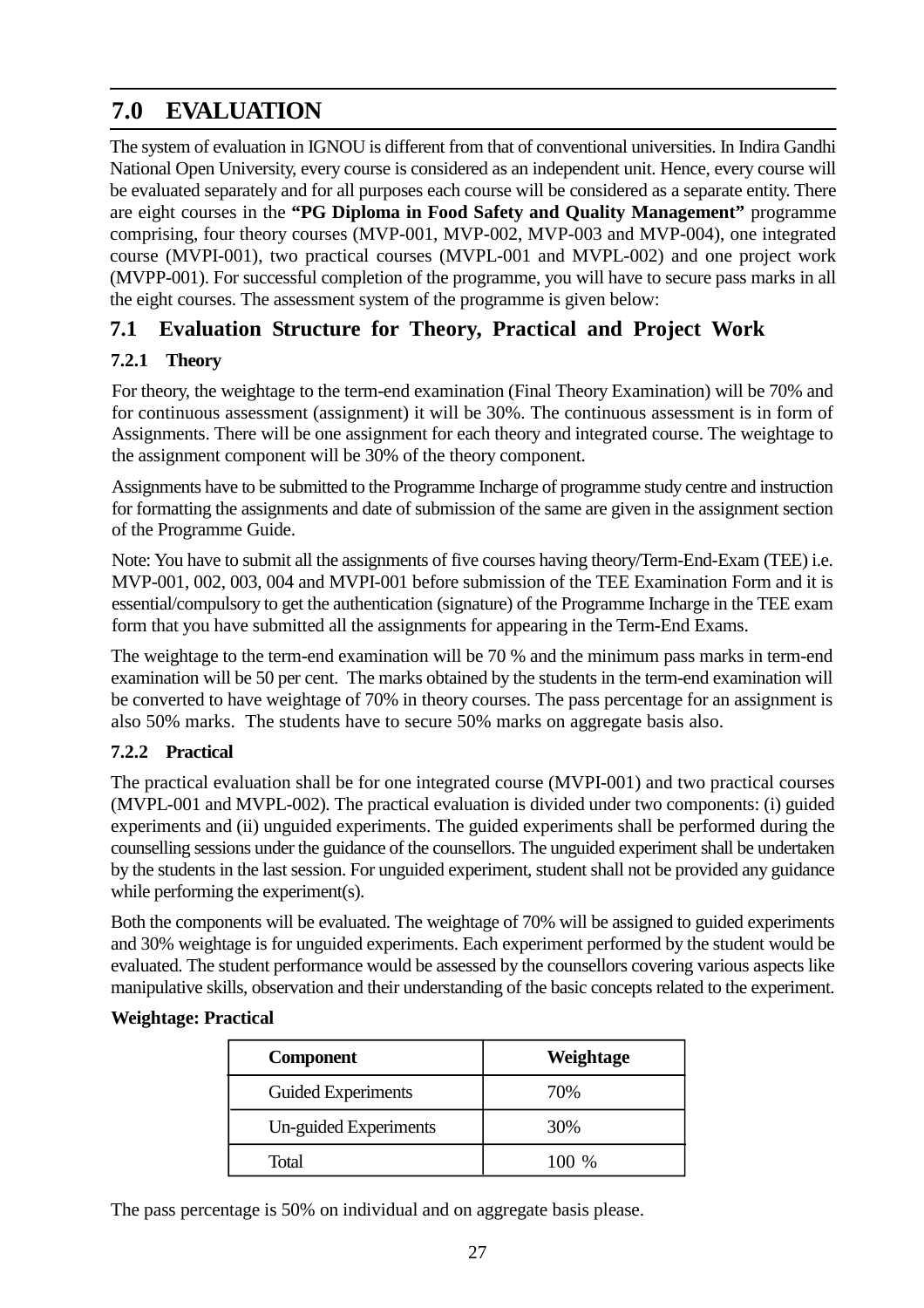#### **7.2.3 Project Work**

The project work evaluation will involve preparation of project report and the viva voce. The marks are to be awarded by the experts. The weightage to the project report is 75% of the total marks and weightage to the viva-voce is 25%. The procedure involves approval of the project proposal (synopsis) by the School of Agriculture and submission of final project report to the concerned Regional Centre. The detail guidelines are given in the section marked for the project work i.e. MVPP-001 (Chapter 8.0 of this Programme Guide).

The proforma for approval of synopsis is given in the Project Guidelines. The distribution of marks is as follows:

a) Project report: out of 75, and b) Viva-voce: out of 25.

The pass percentage is 50% on individual and on aggregate basis please.

# **7.2 Pass Percentage for Theory and Practical Examination**

The students will have to secure minimum 50% marks in all the components of the course on individual basis as well as on aggregate basis for the course i.e. (i) term-end examination (ii) assignment; (iii) practical (total marks obtained in guided and unguided experiments), (iv) project work, and (v) on aggregate basis.

# **7.3 Modalities for Theory and Practical Examination Criteria**

#### **Theory: Term-End Examination 70% and continuous assessment: 30%**

The examination shall be held twice in a year i.e. June and December.

#### **Practical : Guided Experiments: 70% and Unguided Experiments: 30%**

#### i) **Evaluation- Guided Experiments**

The students will be evaluated by the counsellor for performing the experiments. The weightage for unguided experiments is 70%. For a particular experiment, split up of marks may be broadly on the following lines:

| S. No.         | <b>Component</b>                                                                          | Weightage |
|----------------|-------------------------------------------------------------------------------------------|-----------|
| a)             | Actual performance of experiment and observation<br>(psychomotor and manipulative skills) | 40%       |
| b)             | Reporting (Problem solving skills)                                                        | 20%       |
| $\mathbf{C}$ ) | Viva-voce                                                                                 | 20%       |
| $\mathbf{d}$   | Record                                                                                    | 20%       |

(**Please see and use Evaluation Form No. 1(a) & 1 (b). The Evaluation Form No.1(a) is applicable for MVPI-001. The Evaluation Form No.1(b) is applicable for MVPL-001 & MVPL-002. Please use separate Evaluation Form for MVPL-001 and MVPL-002)**

#### ii) **Evaluation- Assigned Unguided Experiments**

It will be conducted in the last session of the laboratory work. The student should not be provided any guidance while performing this experiment. For this experiment 30% marks are allotted, split up of marks may be broadly on the following lines: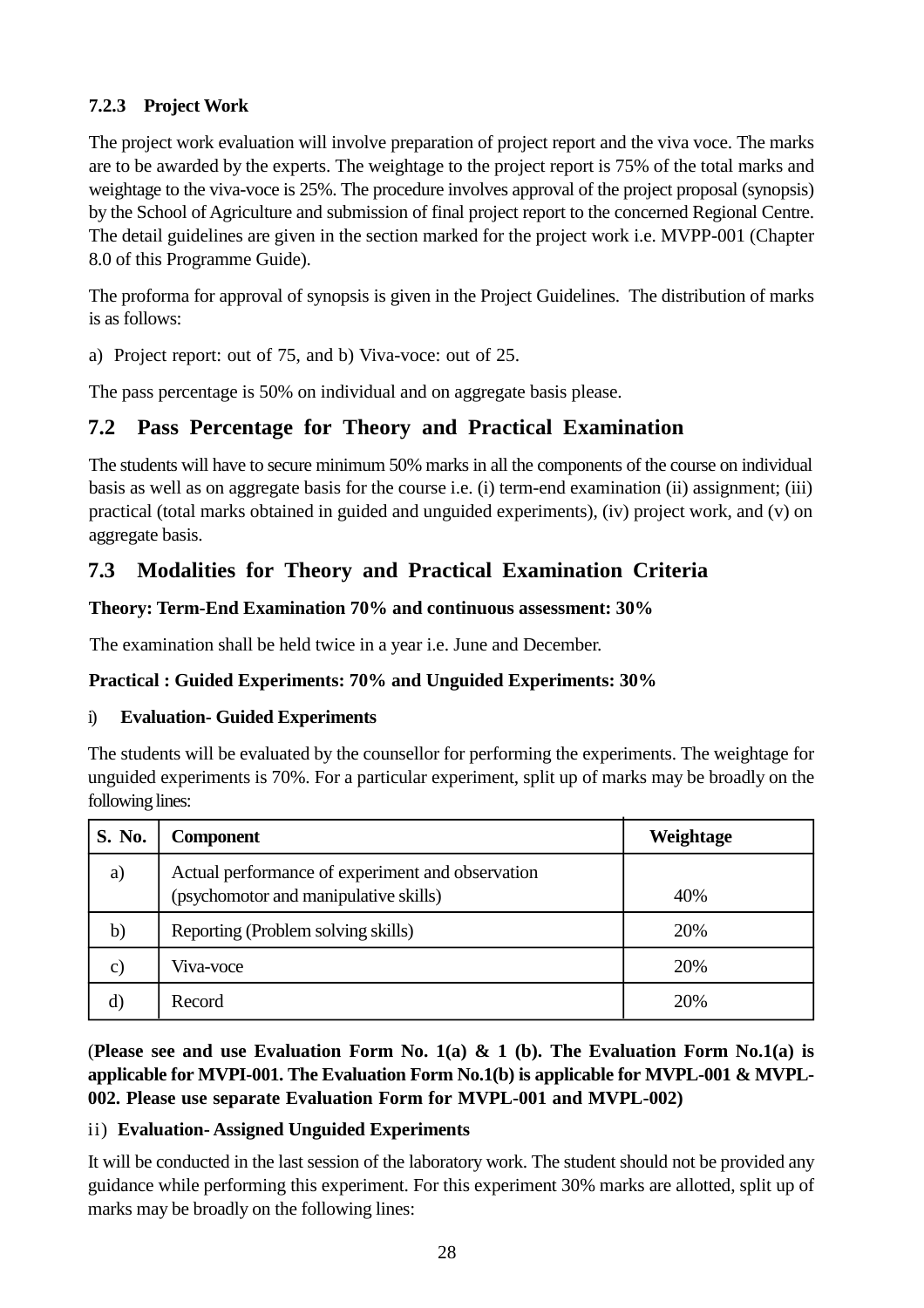| S. No.       | <b>Component</b>                                                                          | Weightage |
|--------------|-------------------------------------------------------------------------------------------|-----------|
| a)           | Actual performance of experiment and observation<br>(psychomotor and manipulative skills) | 50%       |
| b)           | Reporting (Problem solving skills)                                                        | 25%       |
| $\mathbf{C}$ | Viva-voce                                                                                 | 25%       |

#### (**Please see and use Evaluation Form No. 2(a) & 2 (b). The Evaluation Form No.2(a) is applicable for MVPI-001. The Evaluation Form No.2(b) is applicable for MVPL-001 & MVPL-002. Please use separate Evaluation Form for MVPL-001 and MVPL-002)**

There shall be one internal examiner and one external examiner. The counsellor conducting the practical counselling sessions for the course shall be the internal examiner. The external counsellor could be either one of the counsellor from the same study centre or other study centre or an approved external examiner. The course-writer/editors/faculty members of the SOA could also act as external examiners The proposal shall be made by the PSC.

# **7.4 Preparation of Consolidated Mark List**

The consolidated mark list of all students shall be prepared using the proforma given in Evaluation Form No. 3 (**Please see and use Evaluation Form No. 3(a) & 3 (b). The Evaluation Form No.3(a) is applicable for MVPI-001. The Evaluation Form No.3(b) is applicable for MVPL-001 & MVPL-002. Please use separate Evaluation Form for MVPL-001 and MVPL-002).** This mark list shall be directly sent to the Regional Director within a week after completion of practical counseling sessions.

**Consolidation of Practical Marks: Please use Evaluation Form No.3 for consolidation of the marks. The proformas are given in the Appendix XII.**

### **7.5 Participation and Attendance for Practical**

Practical are essential components of the programme. For successful completion of the Programme, a participant is required to have a minimum of 75% attendance in the practical sessions at Programme Study Centre. A student will not be eligible to appear in Term End examination if the percentage of attendance in practical session (Programme Study Centre) falls below 75%.

# **7.6 Project Work**

The project work involves preparation of project report after the approval of synopsis and the viva voce. The criteria for project report evaluation include: (1) Task Definition and Approach (25% weight), (2) Literature Review, Findings and Evaluation (50% weight), and (3) Communication of Ideas and Presentation (25% weight). The distribution of marks shall be as follows:

(a) Project report: out of 75, and (b) Viva-voce: out of 25

#### **7.6.1 Empanelment of Experts for evaluation of the Project Reports and conduct of Viva-voce.**

The empanelment of experts will be done by the School in consultation with the Regional Centres.

The writers/editors of the study material of the programme, approved counsellors of the programme at different Programme Study Centre (PSC) and faculty members of the School of Agriculture of IGNOU are eligible to undertake Evaluation of Project Reports and Conduct of Viva-voce.

The Regional Centre will forward the names of academic experts/officials associated with the Food Safety and Standards Authority/Food Auditors for approval in the School as per the University norms.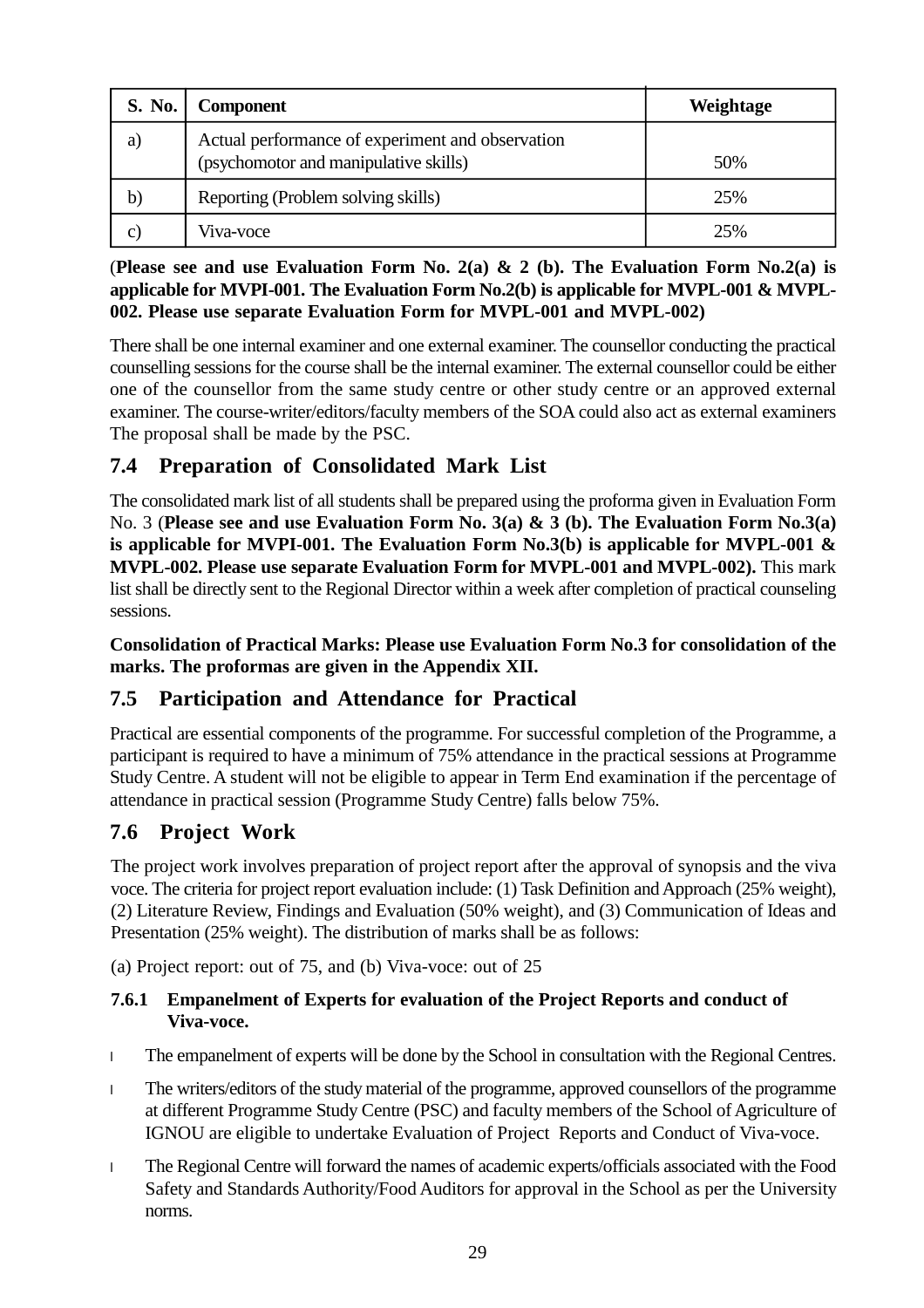#### **7.6.2 Formats**

The pass percentage is 50% on individual and on aggregate basis please.

**The formats for awarding the marks are enclosed for reference please and are as follows:**

- **a) For Project Reports Evaluation: Evaluation Form No. 4(a) under Appendix XIII**
- **b) For viva-voce marks: Evaluation Form No. 4(b) under Appendix XIII**
- **c) Consolidated Marks of the Final Project Report and Viva-Voce: Evaluation Form No. 4(c) under Appendix XIII**

# **7.7 Distribution of Marks**

Every course is considered as an independent unit. The maximum marks for each course (theory/ practical/ integrated) shall be 100. The integrated course MVPI-001 shall have 50 marks for theory and 50 marks for practical. The course wise distribution of marks is given below in the table*.*

| Course<br>Code  |                 | <b>Theory</b>                          | <b>Practical</b> |                                      |              | <b>Total</b><br><b>Marks</b>  |
|-----------------|-----------------|----------------------------------------|------------------|--------------------------------------|--------------|-------------------------------|
|                 | <b>Term-end</b> | <b>Continuous</b><br><b>Assessment</b> | <b>Guided</b>    | <b>Unguided</b><br><b>Experiment</b> | <b>Total</b> | <b>Obtained</b><br>out of 100 |
| <b>MVP-001</b>  | 70 (35)         | 30(15)                                 | 00(00)           | 00(00)                               | 00(00)       | 100(50)                       |
| <b>MVPI-001</b> | 35(17.5)        | 15(7.5)                                | 35 (17.5)        | 15(7.5)                              | 50(25)       | 100(50)                       |
| <b>MVP-002</b>  | 70 (35)         | 30(15)                                 | 00(00)           | 00(00)                               | 00(00)       | 100(50)                       |
| <b>MVP-003</b>  | 70 (35)         | 30(15)                                 | 00(00)           | 00(00)                               | 00(00)       | 100(50)                       |
| <b>MVP-004</b>  | 70 (35)         | 30(15)                                 | 00(00)           | 00(00)                               | 00(00)       | 100(50)                       |
| <b>MVPL-001</b> | 00(00)          | 00(00)                                 | 70 (35)          | 30(15)                               | 100(50)      | 100(50)                       |
| MVPL-002        | 00(00)          | 00(00)                                 | 70 (35)          | 30(15)                               | 100(50)      | 100(50)                       |
| <b>MVPP-001</b> | 00(00)          | 00(00)                                 | $75(37.5)^*$     | $25(12.5)$ **                        | 100(50)      | 100(50)                       |
| <b>Total</b>    | 315(157.5)      | 135(67.5)                              | 250(125)         | 100(50)                              | 350 (175)    | 800 (400)                     |

**Total and Course-wise Distribution of Marks**

\* Project Report, \*\* Viva voce of Project Report

*The marks in bracket indicate minimum pass marks.*

# **7.8 Pass Percentage for the Programme**

The students will have to secure 50% marks in all the courses on individual basis and on aggregate basis in all the eight courses for award of the programme degree.

# **7.9 Result and Certification**

The final certification of the PG Diploma shall be made on a five point scale and Grade point average as approved by the University vide Item No. 19.6 of the Academic Councils Standing Committee is as follows: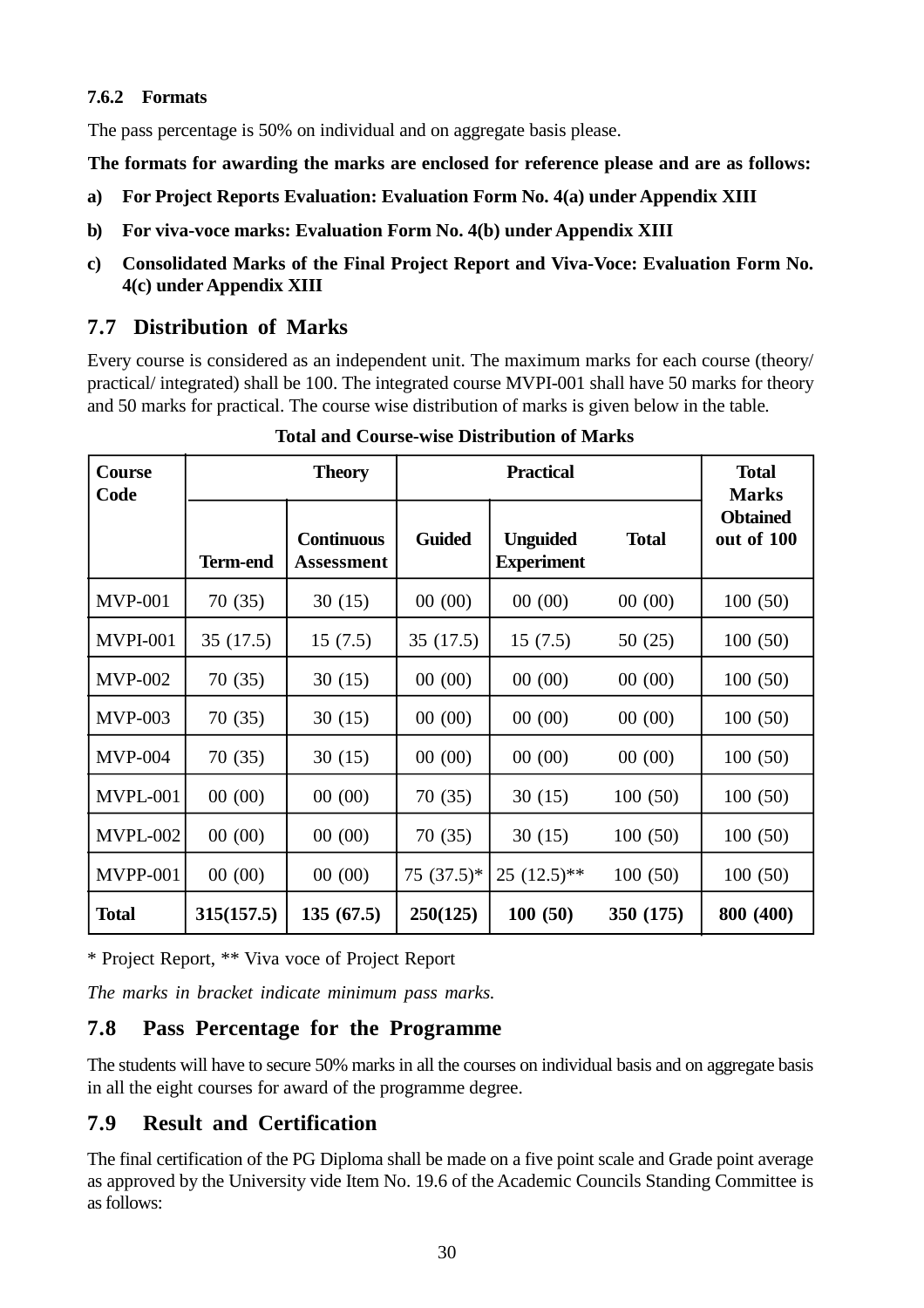| <b>Letter Grade</b> | <b>Point Grade</b> | Range          | % of Marks    | <b>Division</b>         |
|---------------------|--------------------|----------------|---------------|-------------------------|
| A                   | 5                  | 4.50 and above | 80% and above | 1st Division with Dist. |
| B                   | $\overline{4}$     | 3.50 to 4.49   | 60% to 79.9%  | 1st Division            |
| C                   | 3                  | 2.50 to 3.49   | 50% to 59.9%  | 2nd Division            |
| D                   | 2                  | 1.50 to 2.49   | 40% to 49.9%  | Failed                  |
| E                   |                    | 0 to 1.49      | Below 40%     | Failed                  |

# **7.10 Term-End Examination (TEE)**

The University conducts Term-end Examination twice in year in the month of June and December. The Students will be permitted to appear in Term-end Examination, subject to the condition, that registration for the courses in which they wish to appear is valid. Further, maximum time to pursue the programme has not elapsed and they have also submitted the required number of assignment(s) by the due date and have 75% attendance under the practical counselling sessions. The first examination can be taken in June/December, after completion of one year, depending upon the cycle of admission i.e. July/ January. In other words, student admitted in January session will be eligible to take first term-end examination in December and those admitted in July session can take exam in next June. Thereafter, the examination can be given in June or December, within the total span of the programme. To be eligible to appear at the term- end examination in any course, students are required to fulfill the following conditions:

- 1) Should pursue the prescribed course and should have valid registration at the time of submission of examination form.
- 2) Should complete 75% of attendance in practical courses/ practical counselling sessions.
- 3) Should submit the examination form before stipulated date.
- 4) Should have submitted all the assignments of various courses.

#### **7.10.1 Examination Fee**

The examination fee of **Rs. 60/- per course** is required to be paid through **Bank Draft** in favour of **"IGNOU"** and payable at **Regional Centre under which your exam centre falls.** There is no separate/additional examination fee for the practical component of the course offered under this programme. The examination forms are available at all the Study Centres and Regional Centres. Students can also submit on-line examination form as per guidelines through IGNOU website at www.ignou.ac.in. Submission of the examination form is pre-requisite for you to take examination in any course. A copy of the examination form is enclosed here in the Programme guide. Only one form is to be submitted for all the courses in one term-end examination. The filled in examination form is to be submitted to the IGNOU Regional Centre under which your exam centre falls.

#### **The university has also facility of online submission of examination form during the period when no late fee is charged.**

#### i) **The date of submission of Examination form without late fee:**

For June TEE:  $1<sup>st</sup> March to 31<sup>st</sup> March (Rs. 60/- examination fee per course)$ 

For December TEE:  $1^{st}$  September to  $30^{th}$  September (Rs. 60/- examination fee per course)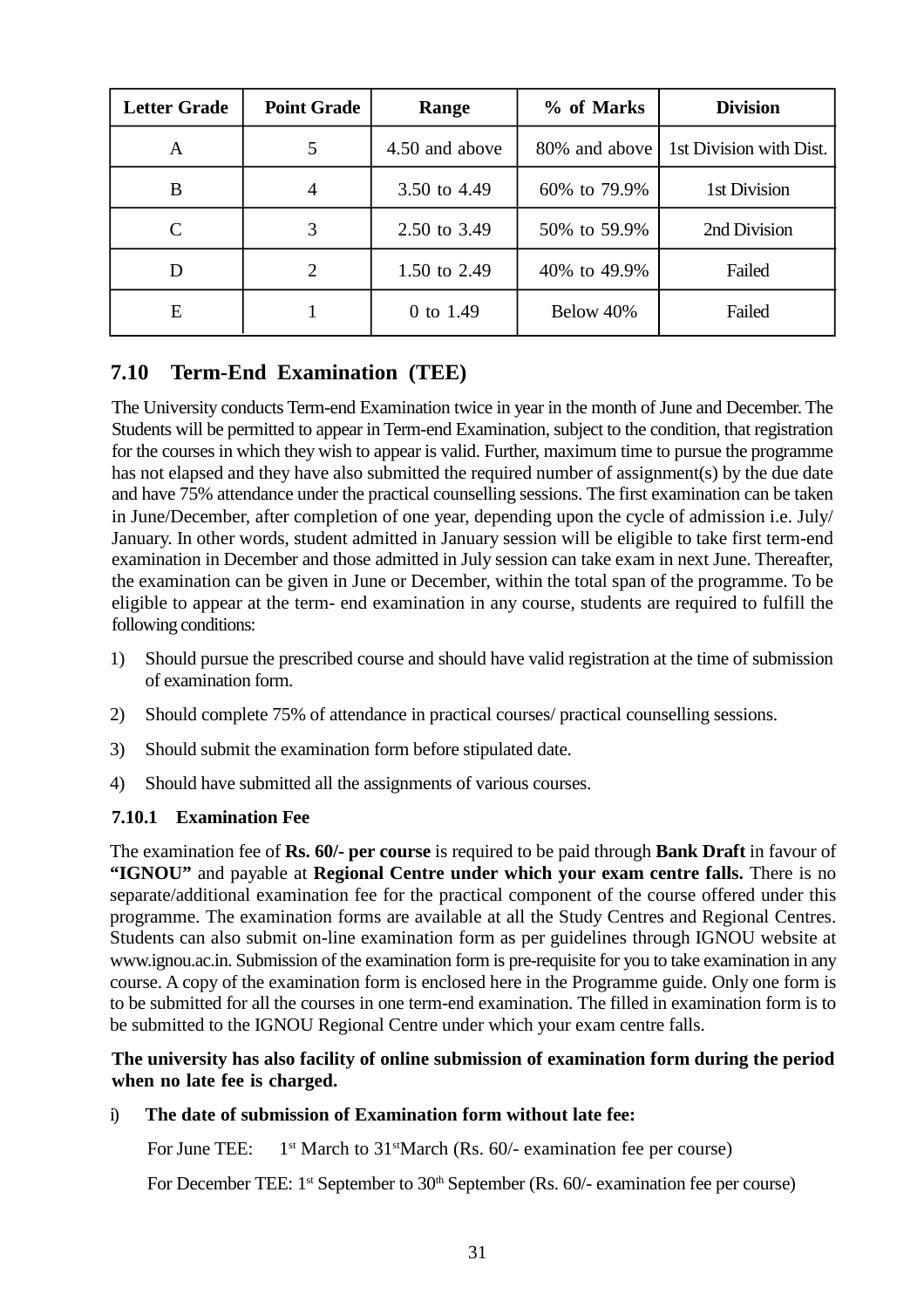#### ii) **Examination forms with late fee are accepted as per following schedule:**

| Dates for Submission of Exam Form |                 |                     |                 |                                                       |  |
|-----------------------------------|-----------------|---------------------|-----------------|-------------------------------------------------------|--|
| <b>FORJUNETEE</b>                 | <b>LATE FEE</b> | <b>FOR DEC TEE</b>  | <b>LATE FEE</b> | <b>Submission of Exam Form</b>                        |  |
| 1 March to 31 March               | NIL             | 1 Sept. to 30 Sept. | $NII$ .         |                                                       |  |
| 1 April to 20 April               | ₹ 300/-         | 1 Oct. to 20 Oct.   | ₹ 300/-         | ONLY AT THE CONCERNED<br><b>REGIONAL CENTRE UNDER</b> |  |
| 21 April to 30 April              | ₹ 500/-         | 21 Oct. to 31 Oct.  | ₹ 500/-         | WHICH YOUR EXAMINATION<br><b>CENTRE FALLS</b>         |  |
| 1 May to 15 May                   | ₹1000/-         | 1 Nov. to 15 Nov.   | ₹ 1000/-        |                                                       |  |

For latest information regarding Programme fee, Exam fee, Late fee etc., you are requested to contact concerned PSC or Regional Centre or consult the latest Prospectus.

**The exam form along with requisite late fee should be submitted at the** Regional Centre only. Examinations for these students will be invariably conducted in the cities of Regional Centres. You can download the Term-End-Exam form from **http://ignou.ac.in/userfiles/form.pdf**

Examination fee as well as late fee is **payable in the form of a Demand Draft drawn from any nationalized bank in favour of IGNOU, payable at the city of the concerned Regional Centre.** The examination form received after due date with or without late fee, wherever applicable, shall be rejected.

#### **7.10.2 General Guidelines**

To avoid discrepancies in filling up examination form/hardship in appearing in the term-end examination students are advised to:

- 1) remain in touch with the Study Centre/Regional Centre/SE Division for change in schedule of submission of examination form fee if any;
- 2) fill up the examination form for next term-end examination without waiting for the result of the previous term-end examination and also filling up the courses, for which result is awaited;
- 3) fill up all the particulars carefully and properly in the examination form to avoid rejection/ delay in processing of the form;
- 4) retain proof of mailing/submission of examination form till they receive examination hall ticket; and
- 5) Examination Date Sheet and schedule which indicate the date and time of examination for each course is sent to all the Regional Centres approximately 5 months in advance. The same is also notified through IGNOU **Newsletter** from time to time. Normally, the date sheet for June examinations are sent in the month of January and for December Examination in the month of July. The date sheet is also available on the IGNOU website www.ignou.ac.in.

#### **7.10.3 Examination Centre**

Normally, the study centre is the examination centre. However, it could also be another Study Centre in the district/adjoining district. A student is required to fill the same Study Centre Code as exam centre code in the examination form. For this purpose the students are advised to go through the list of study centres available in the Student Handbook and Prospectus/Programme Guide. In case any student wishes to take examination at a particular study centre, the code of the chosen centre be filled up as examination centre code. However, in case the examination centre chosen by a student, is not activated, the university will allot another examination centre under the same District/Region.

Please remember that the University reserves the right for allocation of the Examination Centre.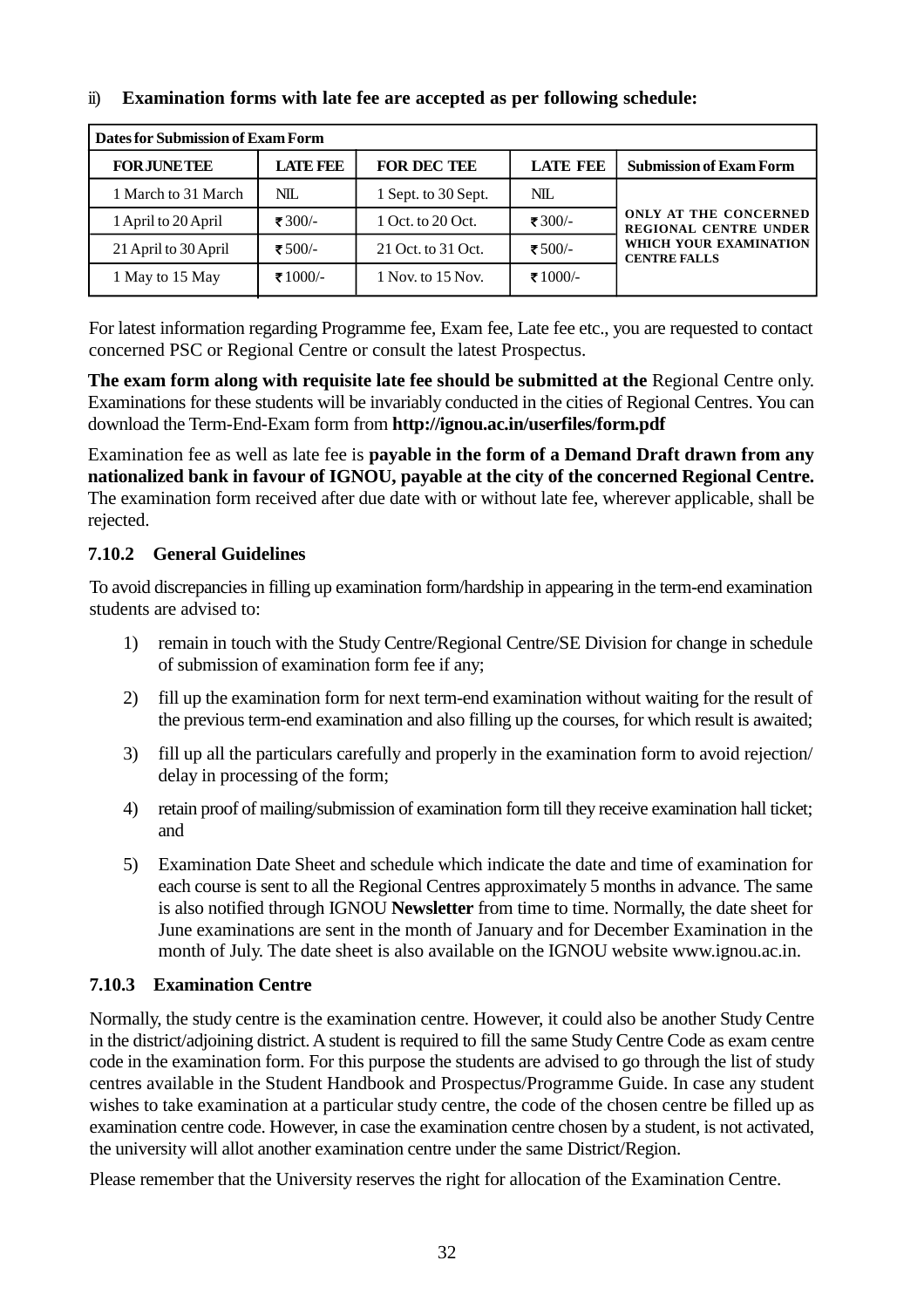#### **7.10.4 Issue of Examination Hall Ticket**

University issues Examination Hall Ticket to the students at least two weeks before the commencement of Term-end Examination. The same could also be downloaded from the University's website www.ignou.ac.in. In case any student fails to receive the Examination Hall Ticket within one week before the commencement of the examination, he/she can download the Hall Ticket from the IGNOU website and approach the exam centre for appearing in the examination.

Change of examination centre is permitted only in exceptional cases for which you have to make a request to the Registrar, SED at least one month before the commencement of the examination as per the University norms.

#### **Always remember your Enrolment Number is your Roll Number for the term-end-examination (theory paper). Please exercise enough care in writing it correctly. Any mistake in writing the Roll Number will lead to non-declaration of result.**

If you do not get the Hall Ticket, check the list of students registered for examination at the Examination Centre or on the IGNOU website www.ignou.ac.in. If your name is in the list, you shall be permitted to appear at the examination by showing your Identity Card (Student Card)/downloaded Hall Ticket to the Examination Centre Superintendent.

# **7.11 Declaration of Results**

Although all efforts are made to declare the result in time. The University may not be able to declare the results of the last examination before commencement of next examination, however, due to unforeseen/unavoidable reasons.

You are, therefore, advised to fill up the term-end examination form for next term-end examination without waiting for the result of previous term-end examination. In such case(s), the examination fee of Rs. 60.00 per course is not required to be paid.

Always quote your name, Enrollment Number, name of the programme and complete address for any correspondence with the University (including Regional Centre and Study Centre). In absence of such details, we may not be able to attend to your problems.

No student is allowed to re-appear in an examination or re-submit assignment responses for improving the marks/grade after successfully completing it.

# **7.12 Early Declaration of Results**

The University has the provision of early declaration of term-end examinations results. The application for early declaration of results shall be entertained only if you have been selected for any post or applied for further studies, wherein mark-sheet/certificate for qualifying examination is required to be submitted to the institution by a particular date, which may be before the date of declaration of the University results. You must compulsorily submit documentary evidence (proof) in support of the reason for early declaration of your result.

It may be noted that early declaration of result is allowed only in respect of theory courses. **This facility is not applicable for practical/lab courses, project, workshop, assignments, seminar, etc. based courses. The application for early declaration of results shall be entertained for final year courses or maximum of four backlog courses only.** Prescribed fee @ Rs. 700/- per course shall be payable by Demand Draft in favour of 'IGNOU' and payable at New Delhi. Application form along with required amount of fee must be submitted to the Registrar, S.E. Division, IGNOU, Maidan Garhi, New Delhi-110068 before the date of the commencement of term-end examination i.e., before 1<sup>st</sup> June and 1<sup>st</sup> December, respectively. Application form for Early Declaration of Results is placed in this book. (See Appendix-IV)

http://www.ignou.ac.in/ignou/studentzone/forms/1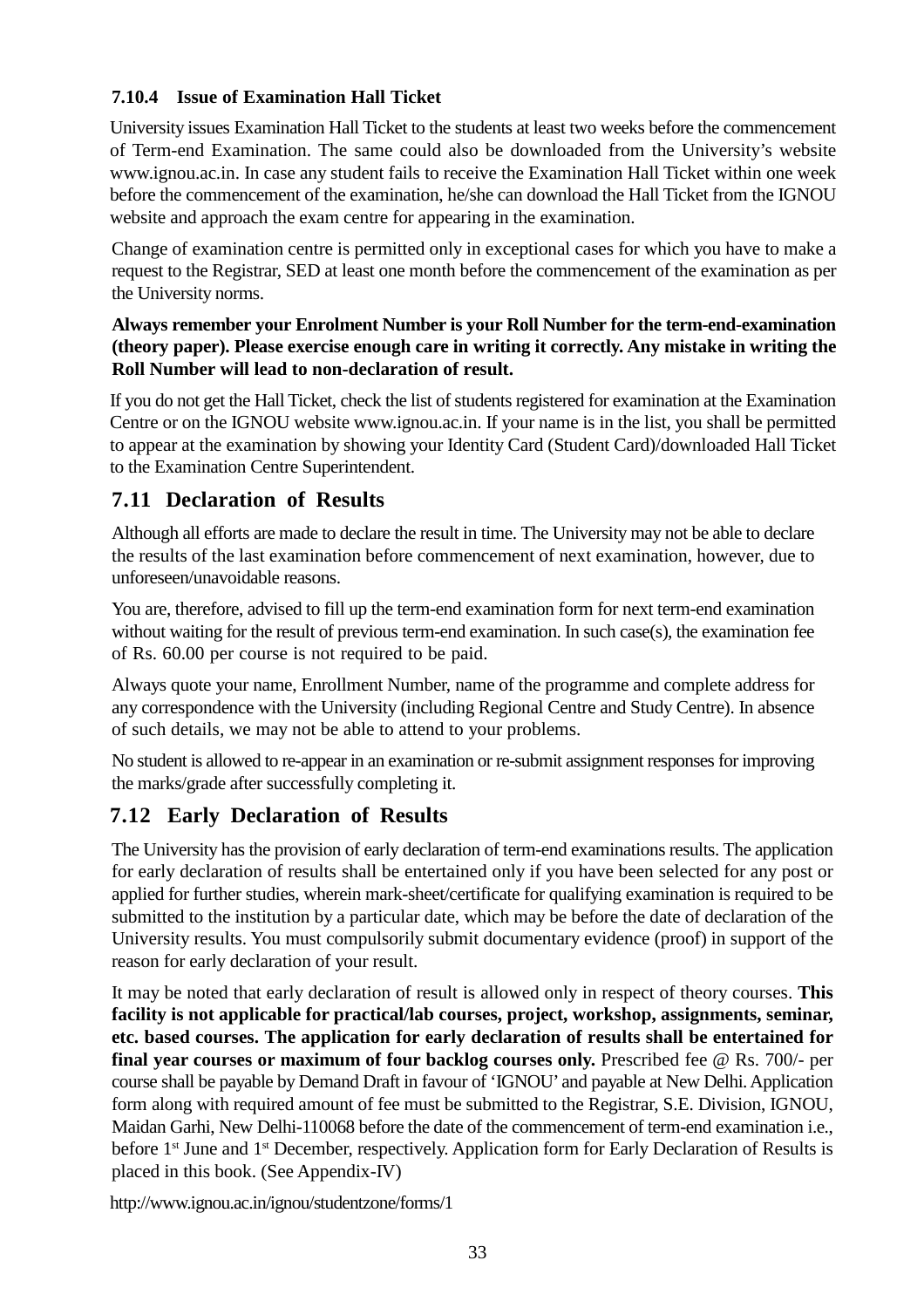# **7.13 Re-evaluation of Answer Script(s)**

The students who are not satisfied with the marks/grade secured by them in Term-end Examination can apply for re-evaluation within one month from the date of result declaration i.e. the date on which the results are made available on the University website on payment of Rs. 500/- per course in the prescribed application form available on the University website. The better of the two scores of original marks/grades and re-evaluated marks/grades will be considered and the revised marks/ grades shall be incorporated in the student's records, if applicable. Re-evaluation is not permissible for Projects, Practicals, Assignments and Seminars, etc.

# **7.14 Issue of Official Transcript**

The students may also obtain 'Official Transcript' for submission to the Overseas or Indian Institutes/ Universities on request. They may apply in the prescribed form by paying the requisite fee as under by means of demand draft in favour of 'IGNOU' and payable at 'New Delhi':

- a) Rs. 200/- per transcript, if it is to be sent to the student/institutes in India.
- b) Rs. 400/- per transcript, if required to be sent to the Institute outside India by the University.

A sample prescribed application form with rules and regulations in detail for this purpose is given in the Common Prospectus and also made available at http://www.ignou.ac.in/ignou/studentzone/forms/ 1 on University's website www.ignou.ac.in.

# **7.15 Photocopy of the Evaluated Answer Script**

The students may obtain the photocopy of the evaluated answer scripts for the term-end examination on request. They may apply the prescribed application form from  $1<sup>st</sup>$  March to  $15<sup>th</sup>$  April for June Term-end Examination and from 1<sup>st</sup> September to 15<sup>th</sup> October for December Term-End Examination along with the requisite fee of Rs. 100/- per course by means of demand draft drawn in favour of 'IGNOU' and payable at 'New Delhi'.

A sample prescribed application form with rules and regulations in detail for this purpose is given in the Common Prospectus and also made available at http://www.ignou.ac.in/ignou/studentzone/forms/ 1 on University's website www.ignou.ac.in.

# **8.0 GUIDELINES FOR PROJECT WORK (MVPP-001)**

#### *MVPP-001: PROJECT WORK (Course VIII)*

The project course MVPP-001 is an integrated part of the PG Diploma in Food Safety and Quality Management (PGDFSQM). The purpose of the project work is to sensitize you to the realities and practices of Food Safety and Quality Management at field (floor) level. The project means here a type of action oriented research with planning and designing elements as well. It is also an opportunity for you to critically look into any specific issue / problems that you might have faced or you are currently facing at your work place. For registration purpose, the project course is treated as one course.

### **8.1 Objective**

The objective of the project is to develop capabilities, among the students, for a comprehensive analysis of implementation of Good Hygienic Practices/ HACCP/ Quality Management System/ Food Safety Management System in a food establishment. The objective also includes enabling you to conduct investigation in a systematic way and to expand your understanding on the subject.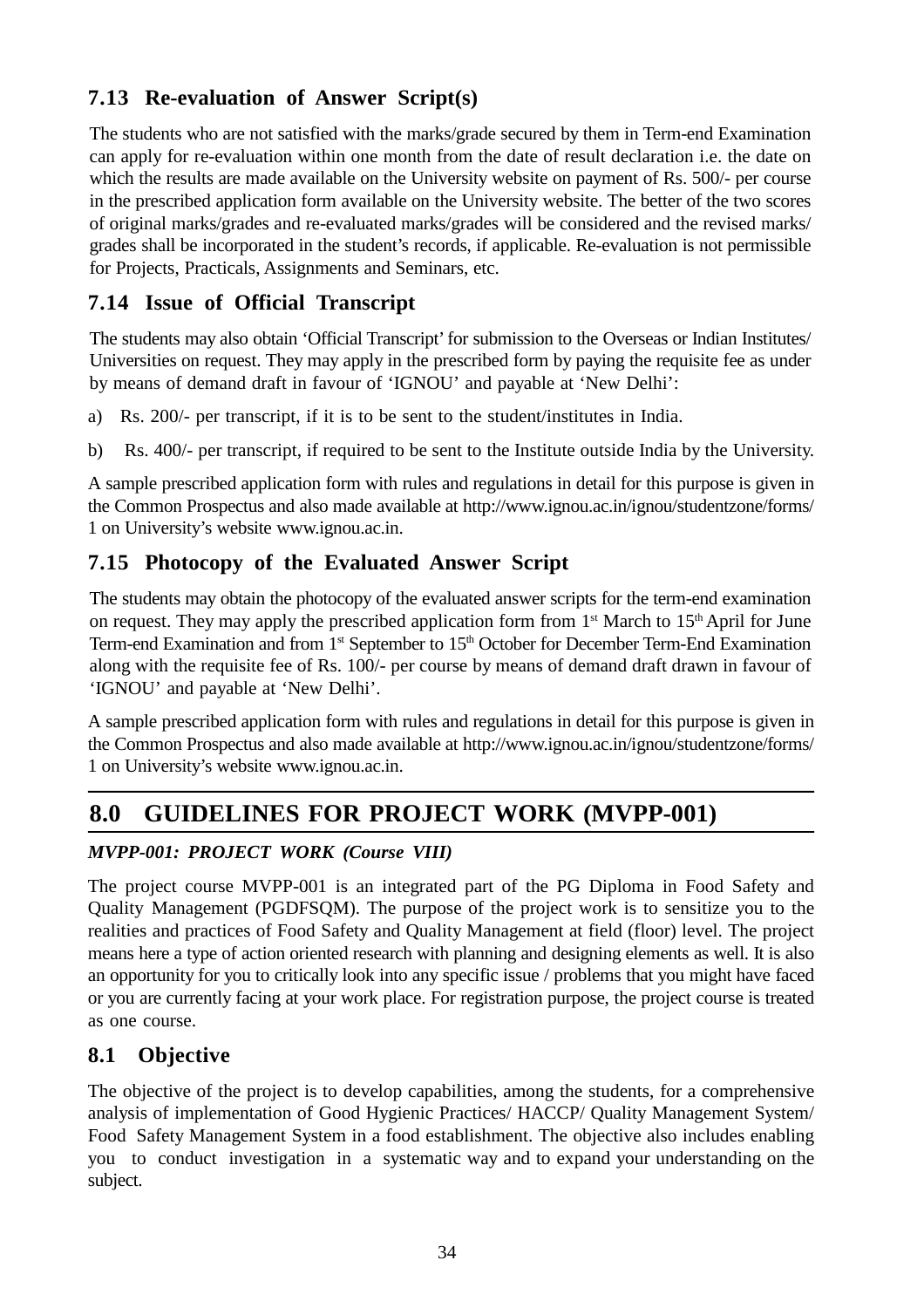# **8.2 Approach**

The students may undertake any topic studied in the seven courses of the PG Diploma Programme in Food Safety and Quality Management. The broad themes for study could include:

- a) Good Hygienic Practices/ HACCP/ Quality Management System/Food Safety Management System
- b) Development of Training modules
- c) Food Laws & Standards
- d) Analysis of Food Products

#### **The project work may be undertaken in a food manufacturing/processing (organized/ unorganized), hospitality, retail & street food unit. The project should not be a theory/literature based exercise. It should be practice oriented.**

The types of project may include: (a) Comprehensive case study (problem formulation, analysis and recommendations), (b) comparison of practices/ validation of theory/ survey of quality management practices and (c) field study (empirical study). The project should be challenging but manageable within the resources and time available.

An outline of your project proposal from your end in form of synopsis will initiate a dialogue between you and your supervisor who will then help you to work on the choosen topic and report.

### **8.3 Project Synopsis (Proposal)**

Proposal Formulation: Synopsis of the project should be prepared. The synopsis should clearly state the objectives and research methodology, sampling, instruments to be used, limitations if any, and future direction for further research.

- a) **Identification of Topic:** The selection of topic is of crucial importance. It should be decided and based on your understanding of the study, experience in the field and interest. The topic should be discussed with the supervisor. It should be in harmony with your areas of interest and the specialization of the supervisor. It is always better to identify a micro topic to remain focussed and complete the project on the time and with in the budget and resources. The topic should be clear, directional, focussed and feasible.
- b) **Development of Project Synopsis:** The synopsis should be around 500 words. The synopsis should consist of:
	- i) a clear statement of the topic of the project;
	- ii) a statement of objectives (what you intend to achieve through the project);
	- iii) your hypothesis (if any) on which you build your study;
	- iv) the methodology you intend to adopt to carry out your study tools and techniques to be used, if any;
	- v) population and sample size proposed, if the project involves any field work; and
	- vi) implications of the project for food safety & quality Management.

The statements of the topic and of the hypotheses are closely related. You state your hypotheses based on your present knowledge about the topic. Your hypotheses may be proved correct or changed later, based on the analysis of the data you collect. Your hypotheses also can be in the form of few research questions.

When you set objectives, it is better to limit them to four or five. A large number of objectives will be difficult to achieve, given the present scope of the project and the time available to us. The objectives should be achievable and measurable.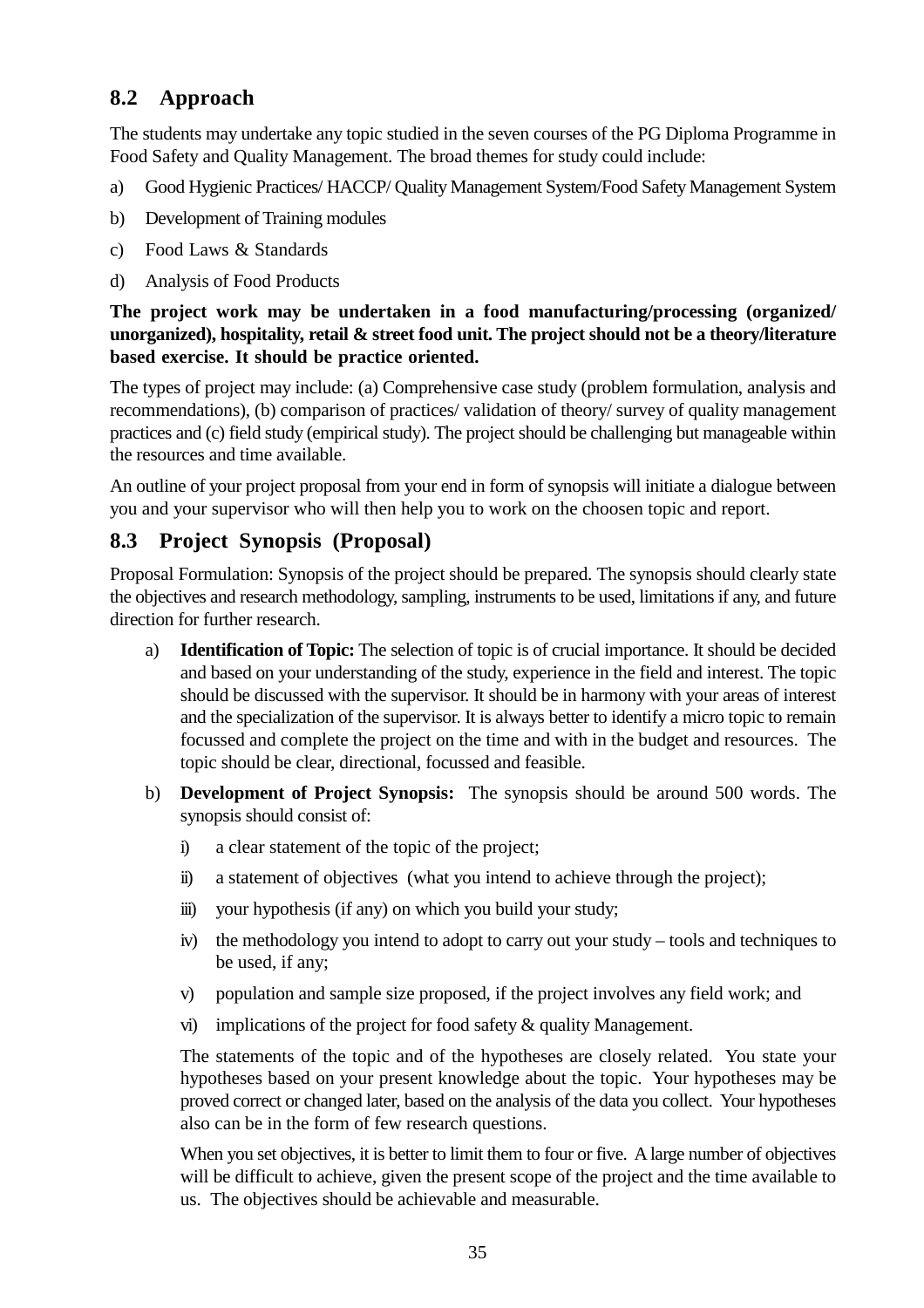Methodology should include the ways through which you would collect your information, data, etc., and analyse them.

You need not worry much about the implications of your project at the initial stage. You need to state, however, in general terms the purpose of your project. Implications and conclusions will be stated more specifically and concretely towards the end of your actual Project Work.

In addition to the above steps your proposal may also include relevant literature/ studies, and Time/ Schedule, listing various activities you have to carry out in the project, time needed for each activity and resources you have to spend on them. This time schedule will help you to carry out your project work in a systematic way.

c) **Submission:** The Synopsis of the project should be sent to **The Programme Coordinator (PGDFSQM), School of Agriculture, Academic Complex, Block-G, Indira Gandhi National Open University, Maidan Garhi, New Delhi - 110068**. The school will give the Project Synopsis Number and shall inform the student and the concerned Regional Centre about its approval. The School shall also forward a copy to the Regional Centre for record and reference please.

#### **8.4 Eligibility for Project Supervisor:** The following are eligible to be supervisor:

- i) Faculty at the Headquarters (School of Agriculture).
- ii) Academic Counsellors of Food Safety & Quality Management Programme having relevant experience.
- iii) Teacher in Agriculture having 5 years of PG teaching experience in areas related to disciplines, e.g. in food processing, food analysis, good agricultural practices, food safety and quality management, etc. / Professionals holding Masters' degree in Food technology or allied disciplines having a minimum of 5 years of experience in the relevant area. (In exceptional cases, a supervisor with a B.E. degree and 5 years of relevant experience may also be approved)

# **8.5 Project Synopsis Submission and Approval**

Students are advised to send their project synopsis and bio-data of the supervisor (in case of (ii) and (iii) above, which must be duly signed by the guide) to the Programme Co-coordinator (PGDFSQM), School of Agriculture, IGNOU, Maidan Garhi, New Delhi – 110068. Synopsis proposals not accompanying a complete and signed Bio- Data of supervisor will not be considered for approval. Project synopsis can be submitted throughout the year. The school will forward the original approved synopsis to the student and a copy shall be forward to the concerned Regional Centre for information and record please.

In case the proposed supervisor is not acceptable to the Faculty, the student shall be advised so, and in such cases the student should change the supervisor and resubmit the proposal. Hence the student will submit project proposal afresh with the signature of the new supervisor, as it will be considered as a new proposal. Similarly if a student wants to change his/her supervisor for any reason, he/she would be required to submit the project proposal alongwith the signature of the new supervisor on a new project proposal proforma, as it would be considered as a new proposal.

In case of academic counsellors, it should be clearly mentioned as to which are the course he/she is counselling for, and since when, alongwith the name and code of the study centre, he/she is attached with. The project supervisor will be paid a token honorarium of Rs. 650/- by the University for guiding the student. (Proforma for Remuneration Bill is enclosed).

#### **At any given point of time a supervisor can not guide more than six students.**

**Note:** Student are advised to select supervisors who are active professionals in the relevant area of the selected topic. Project Supervisors are also advised to restrict guiding projects in their core specialization area only.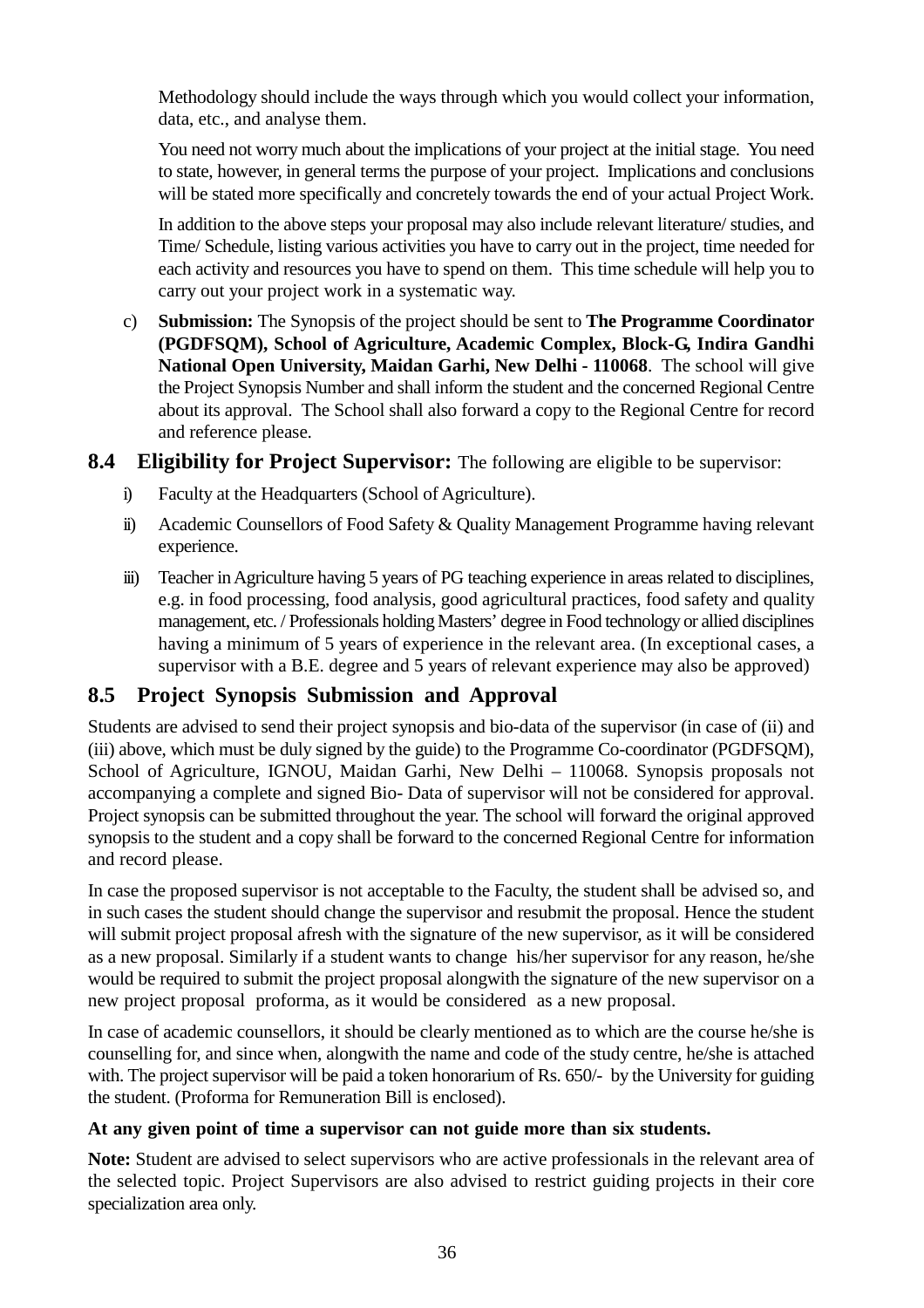**Communication of Approval:** A written communication regarding the approval/ non- approval of the project will be sent to the student within eight weeks of the receipt of the proposal in the School.

**Resubmission of Project Proposal:** In case of non- approval of the proposal the comments/suggestions for reformulating the project will be communicated to the student. In such case the revised project synopsis should be submitted with revised project proposal proforma and a copy of the rejected synopsis and project proposal proforma bearing the comments of the evaluator and P.P. No. (Project Proposal Number) allotted by the School of Agriculture.

## **8.6 Project Report**

**8.6.1 Managing the project time:** As you are aware, this project work is worth 4 credits or 120 study hours. We suggest you manage your time according to the following guidelines.

| <b>Activity</b>                                                                                                     | <b>Time (Hours)</b> | Days |
|---------------------------------------------------------------------------------------------------------------------|---------------------|------|
| Identification of project and finalizing project proposal in<br>consultation with project counselor and field guide | 32                  | 4    |
| Planning and conducting project work in the field with<br>periodic review by project counsellor and field guide     | 56                  |      |
| Analyzing observation/results and writing the project<br>report                                                     | 32                  | 4    |
| Total                                                                                                               | 120                 | 15   |

- **8.6.2 Components of Project Report:** The Project Report may be presented in accordance with the following outline:
	- i) **Introduction:** What prompted you to choose the topic? How is the topic important from Food Safety and Quality Management point of view?
	- ii) **Objectives:** Specific and lucid statement of what you wish to achieve through the project.
	- iii) **Review of literature:** The work done in the area be reviewed for reference.
	- iv) **Methodology:** This may contain:
		- a) Design: A statement on what your overall plan of action is.
		- b) Sampling: How did you go about selecting the specific object, events or respondents you selected for study?
		- c) Tools/ Techniques: What instruments, devices, material or techniques did you choose for collecting your data?
		- d) Processing and Analysing Data: What techniques you did use to process the data which you collect and analyse them to answer your question?
	- v) **Analyses and Findings:** A lucid presentation (numerical or graphical wherever necessary) of the analysed data and the interpretations you make thereof.
	- vi) **Suggestions and Action live:** Recommendations/ suggestions and action live with people who are to perform them be specified.
	- vii) **Conclusions:** The insights you have gained through this exercise, and how these may help in understanding the concept and promoting the principles and practices of food safety and quality management on the whole.
	- viii) **Bibliography and Appendices**.
	- ix) **Approved Project Proposal**.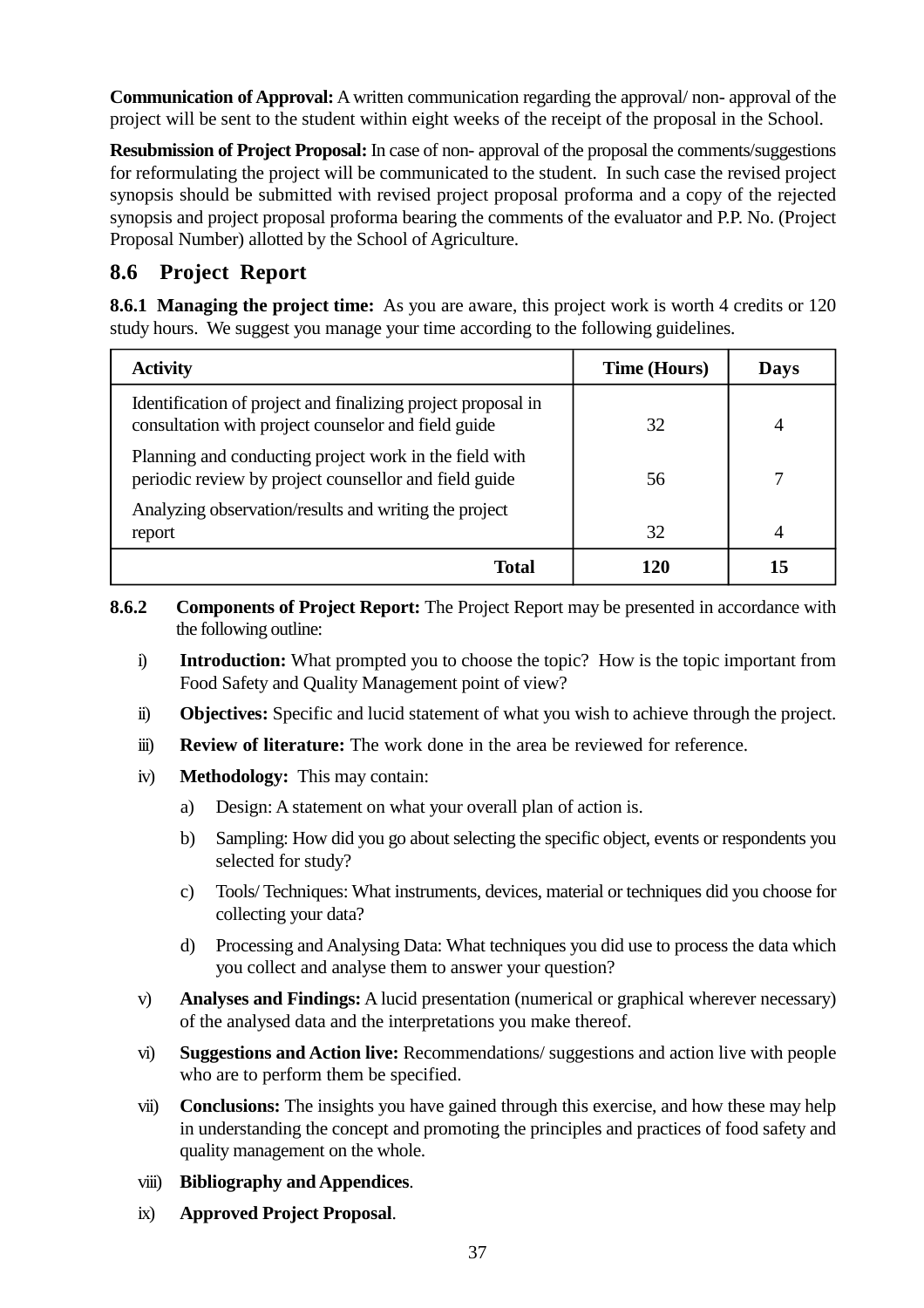**8.6.3 Formulation:** The following guidelines may facilitate formulation of the Report

- i) The length of the report may be about 50 to 60 double spaced typed pages not exceeding approximately 18,000 words (excluding appendices and exhibits). However 10% variation on either side is permissible.
- ii) Each project report must adequately explain the research methodology adopted and the directions for future research.
- iii) The project report should also contain the following:
	- a) Copy of the Approved Project Synopsis (Proposal) Proforma and Synopsis
	- b) Certificate of originality duly signed by the student and the supervisor

**8.6.4 Submission of Project Report:** One typed copy of the project report is to be submitted to the Regional Director (RD) of the concerned Regional Centre (RC). As soon as you submit the Project Report, a P.R.No. would be allotted which will be communicated to you. You should quote this P.R. No. while corresponding with the concerned Regional Centre regarding Project Report. The students are also advised to send a soft copy through email of the Final Project Report to the Programme Coordinator for reference and record please. The email id is pgdfsqm@ignou.ac.in

**Project Report can be submitted any time throughout the year. Students are requested to kindly note that the "Project Report submitted after 30th November to till 31st May will be counted for June Term-End and Project Report submitted after 31st May to till 30th November will be counted for December Term-End".**

**Viva-Voce: Viva-voce is compulsory for all the PGDFSQM students for MVPP-001 course, and the Regional Centre shall conduct the viva-voce after evaluation of project report and intimate about it to the students.**

The project evaluation and conduct of viva-voce shall be conducted from the approved panel as mentioned at 7.6.1 at the programme guide please.

#### **8.6.5 Enquiries**

**Enquiries regarding the approval of Project Synopsis should be addressed to The Programme Coordinator (PGDFSQM), School of Agriculture, Academic Complex, Block-G, Indira Gandhi National Open University, Maidan Garhi, New Delhi - 110068 and regarding Project Reports it should be addressed to the concerned Regional Centre of the IGNOU.**

#### **8.6.6 Submission of Project Evaluation and Viva-Voce Marks**

The Regional Director shall consolidate marks of the Project Report and Viva-Voce as per evaluation methodology and forward it to the **Registrar, Student Evaluation Division (SED), Block-12, Indira Gandhi National Open University, Maidan Garhi, New Delhi - 110068** for further processing as per university norms.

#### **8.6.7 List of Topics**

**An illustrative list of topics, is already given at the Section 4.3, under Syllabus of the Programme,** to give you an idea as to what kind of topics could be selected for project work. It is however, advised that the students select their topics outside this list.

#### **8.6.8 Project Report Evaluation Criteria**

#### 1. **Task Definition and Approach (25% weight)**

- a) Objectives/ rationale: Precise statement of objectives with rationale which outlines and refer to the underlying principles in the academic literature providing a clear theoretical frame for the project work.
- b) Approach/ process: Specification of methodology/ process, justification of choice of approach, its appropriateness, evidence of clear planning, organization and administration, and references to research methods literature.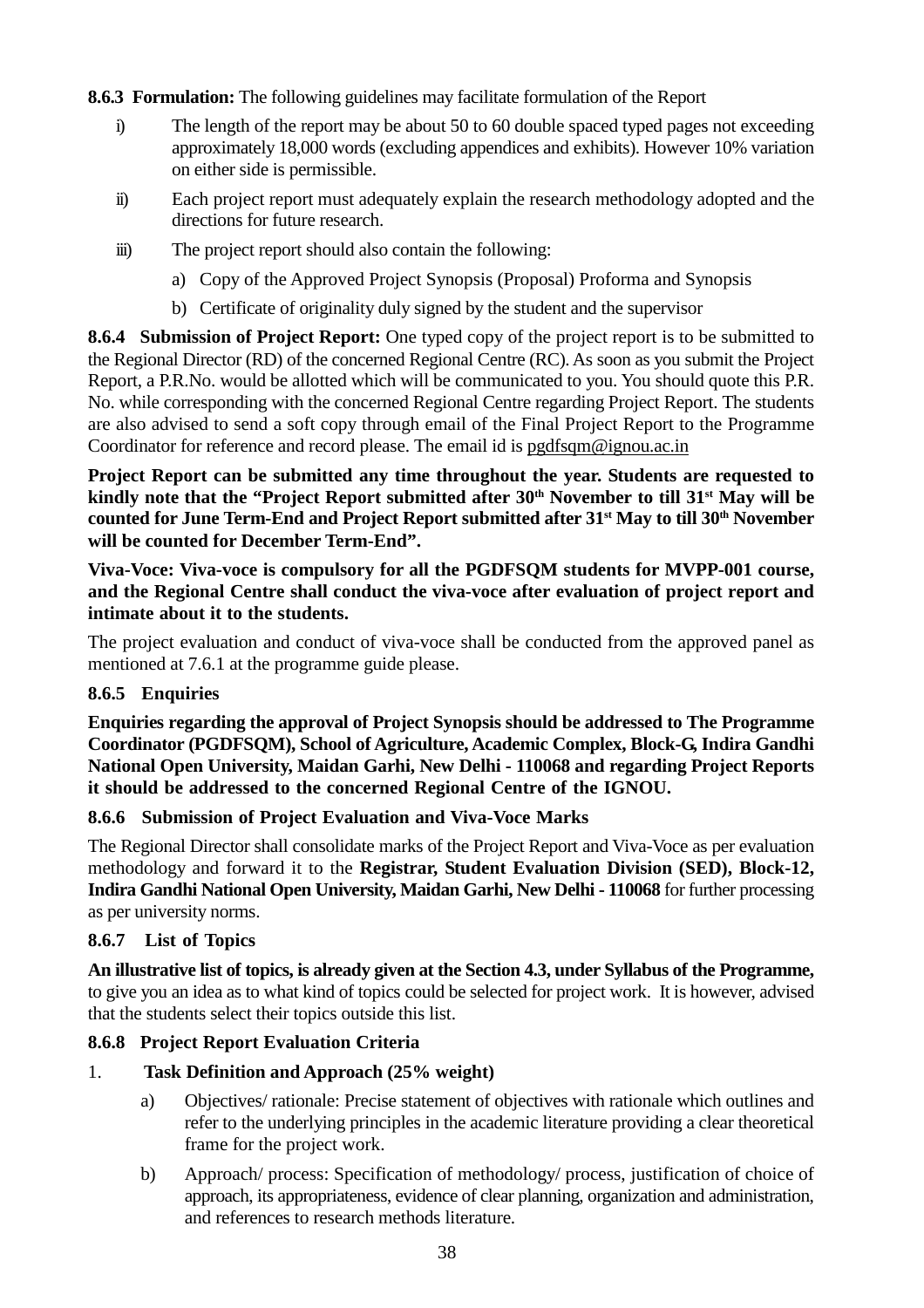### 2. **Literature Review, Findings and Evaluation (50% weight)**

- a) Literature Review: Development of a clear conceptual framework to underpin the study including rationale based on summary of findings of previous studies.
- b) Analysis: Evidence of analysis to support ideas, objectives and questions raised in the literature.
- c) Synthesis/evaluation: Concerned with the linking of different strands of arguments together. It includes the learner's ability to compare and contrast, synthesize and evaluate, and integrate issues raised in the literature and in the project through objectives and data gathered.
- d) Conclusion/recommendations: Relevant/ feasible and clear conclusion and recommendations that flow out of the analysis. Shows evidence of transfer of knowledge from the study to new situations.
- e) Creativity/ reflection: Evidence of the ability to take a position and defend it on the basis of data collected; Reflection on the implications of the study and suggestions on areas of further research.

### 3. **Communication of Ideas and Presentation (25% weight)**

- a) Coherence of argument: Clarity of arguments with supporting evidence from literature or data, and clear flow of ideas.
- b) Format and language: Written in an academic style predominantly  $3<sup>rd</sup>$  person; clear and correct usage of English; and adherence to aesthetic presentation of tables and diagrams.

### **8.6.9 Pass Percentage**

### *The pass percentage is 50% on individual and on aggregate basis please.*

### *SOME IMPORTANT NOTES WHILE PREPARING THE PROJECT SYNOPSIS (PROPOSAL)*

- *1) Send only one copy of the Project Proposal, and retain a copy with you.*
- *2) "MVPP-001" should be written prominently on the envelope and should addressed to: The Programme Coordinator (PGDFSQM), School of Agriculture, IGNOU, Maidan Garhi, New Delhi - 110068*
- *3) Ensure the inclusion of the following while submitting the Proposal:*
	- *a) Proforma for Approval of Project Proposal duly filled and signed by both, the student and the supervisor.*
	- *b) Details Bio-Data of the supervisor duly signed by him/her. (Bio-data of the guide should include his/her detailed office address with phone numbers.*
	- *c) Synopsis of the Project*
	- *d) Ensure that the Project Proposal is not a Theory/Literature-based exercise. It should be action research/practice-oriented exercise to be undertaken.*
- *4. The synopsis of your Project Proposal should include the following Rationale:*
	- *a) Rationale for the study*
	- *b) Objectives of the study*
	- *c) Research Methodology to be used for carrying out the study (detailing nature of data, data sources, collection methods, tools and techniques of analysis, sampling etc. )*
	- *d) The expected contribution from the study*
	- *e) Limitations, if any, and the direction for future research.*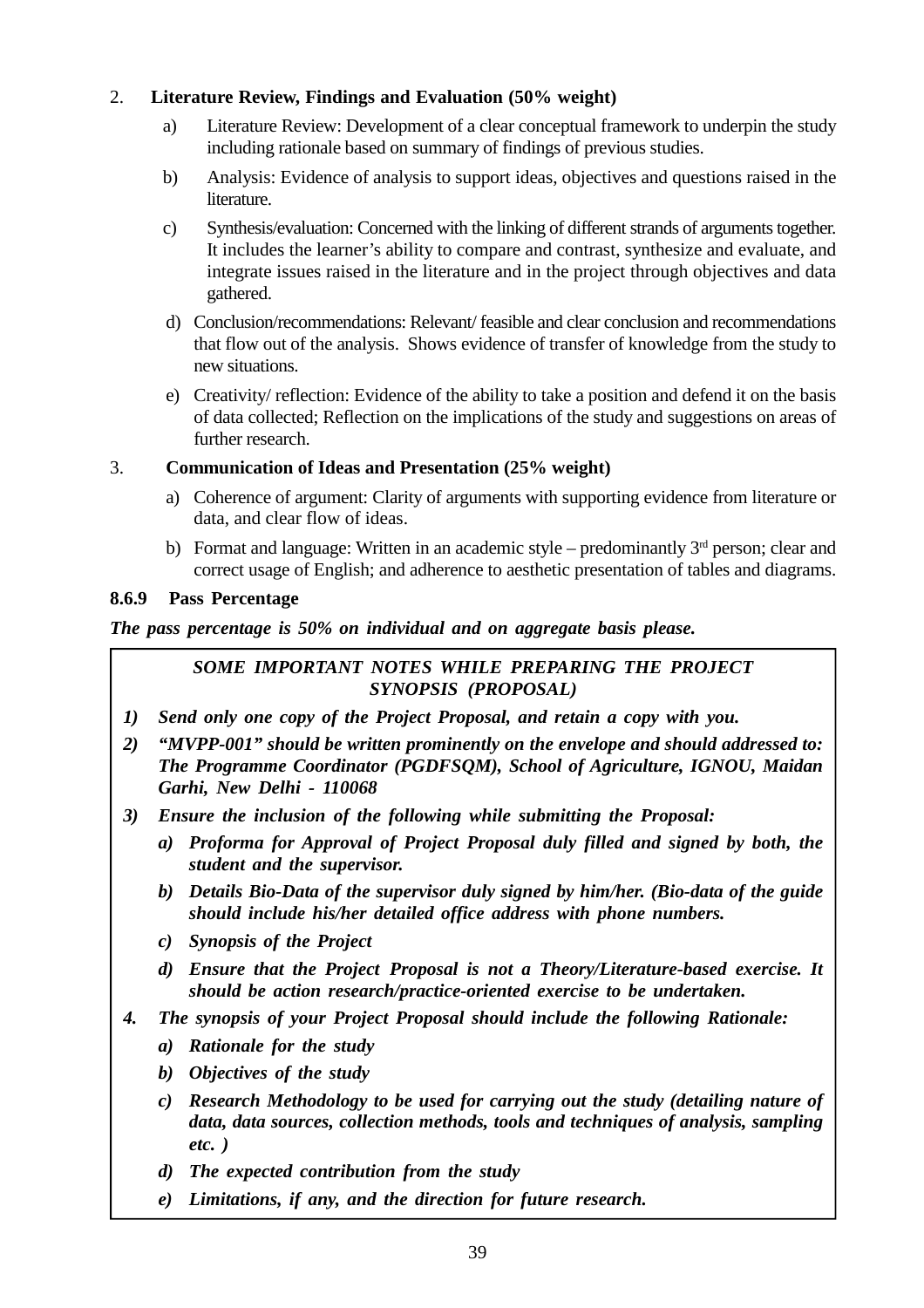*SOME IMPORTANT NOTES WHILE PREPARING THE PROJECT REPORT*

- *1. The Project Work should be submitted in original in A-4 size (29x20 cm) typed in double space, in a bound volumes to the concerned Regional Centre (RC) of the University by Registered insured post.*
- *2. Before binding the project report the student should ensure that it contains the following in original.*
	- *i) Approved Project Proposal Proforma*
	- *ii) Approval Synopsis alongwith the Bio-data of the of the guide, and*
	- *iii) An originality certificate duly signed by the student and supervisor (Proforma enclosed)*

*If any Project Report is received in the absence of the above, the same will returned to the students for compliance.*

*3) Kindly mentioned on the top of the envelope "PROJECT REPORT-MVPP-001. This will facilitate sorting out project report. The project report will not be returned to the student. The students should keep a copy of the report for their reference propose.*

| <b>CERTIFICATE OF ORGINALITY</b><br>This is to certify that the project titled "                                                                                                                                                                                                                                                                                                           |                      |
|--------------------------------------------------------------------------------------------------------------------------------------------------------------------------------------------------------------------------------------------------------------------------------------------------------------------------------------------------------------------------------------------|----------------------|
| " is an original work of the Student<br>and is being submitted in partial fulfillment for the award of the PG Diploma<br>in Food Safety & Quality Management of Indira Gandhi National Open<br>University. This report has not been submitted earlier either to this University<br>or to any other University/ Institution for the fulfillment of the requirement of<br>a course of study. |                      |
| <b>SIGNATURE OF SUPERVISOR</b>                                                                                                                                                                                                                                                                                                                                                             | SIGNATURE OF STUDENT |
| Place:                                                                                                                                                                                                                                                                                                                                                                                     | Place:               |
| Date:                                                                                                                                                                                                                                                                                                                                                                                      | Date:                |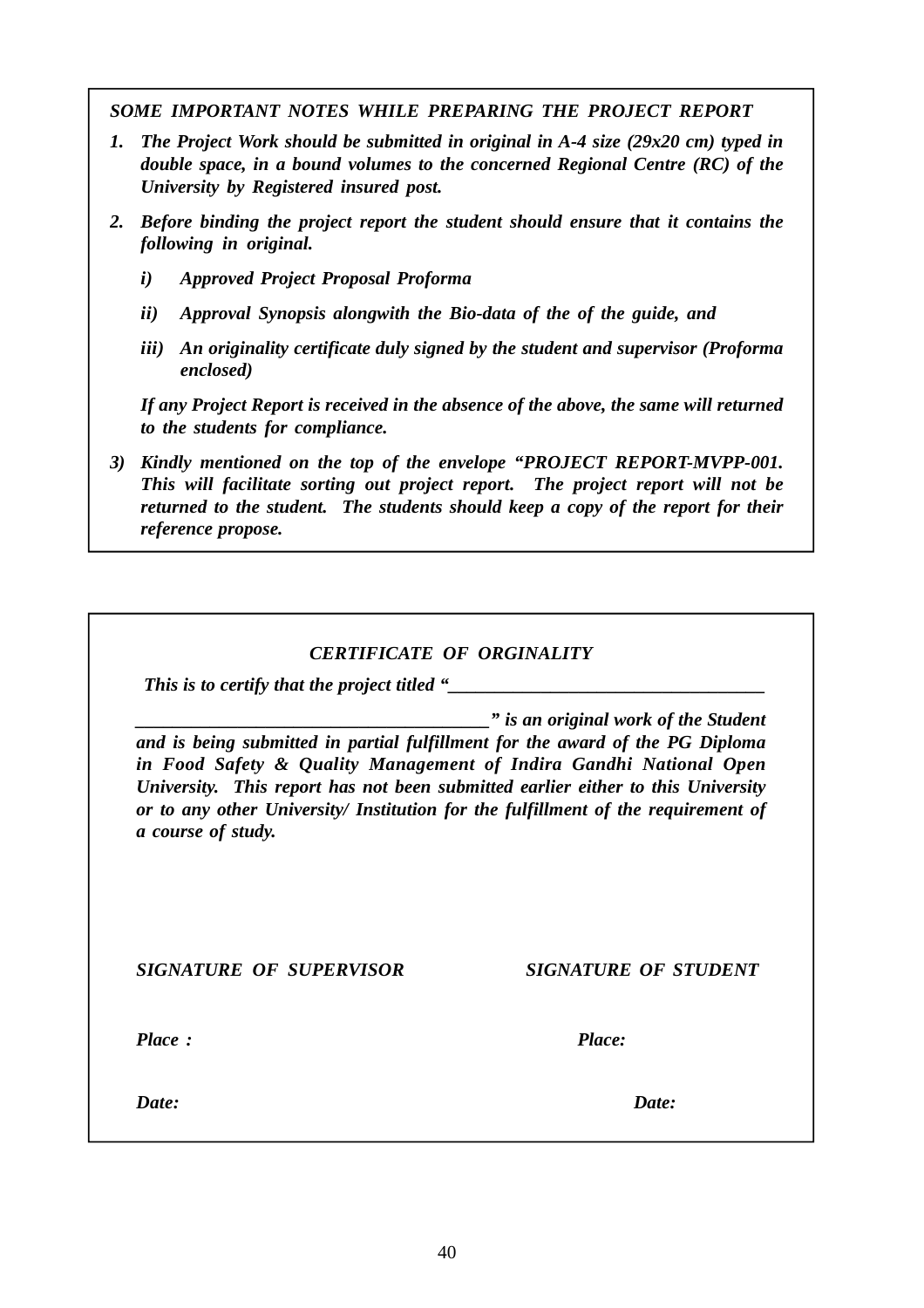### *School of Agriculture* **INDIRA GANDHI NATIONAL OPEN UNIVERSITY Maidan Garhi, New Delhi - 110068**

#### **PROFORMA FOR APPROVAL OF PROJECT PROPOSAL**

| Name and Address of the Student                         | :<br>* ………………………………………………………………………… |
|---------------------------------------------------------|-------------------------------------|
| Email & Mobile No.                                      |                                     |
|                                                         |                                     |
| <b>Title of the Project</b>                             |                                     |
| <b>Subject Area</b>                                     |                                     |
| <b>Name and Address of the Supervisor</b>               |                                     |
|                                                         |                                     |
| of Food Safety & Quality Management Programme of IGNOU? |                                     |
| If Yes, Name and code of Study                          |                                     |
| Centre and the courses he/she is                        |                                     |
| Counselling for and since when                          |                                     |
| No. of the student currently working                    |                                     |
| Under the supervisor for                                |                                     |
| <b>Signature of Student</b>                             | <b>Signature of Supervisor</b>      |

*Date: Date:*

*Please do not forget to enclose the synopsis of the project and the Bio-data of the Supervisor. In case the complete and signed Bio-Data of the Supervisor (Even if the proposed supervisor is an academic counselor of IGNOU's Food safety and Quality Management Programme) is not enclosed, the proposal will not be entertained.*

| <i>SYNOPSIS</i> | <b>SUPERVISOR</b>   |
|-----------------|---------------------|
| APPROVED        | APPROVED            |
| NOT APPROVED    | <b>NOT APPROVED</b> |

*For Office Use Only* 

*SIGNATURE OF AGRICULTURE FACULTY*

*DATE :...................................................................*

*The remuneration bill has to be submitted after or alongwith the submission of the Project Report.*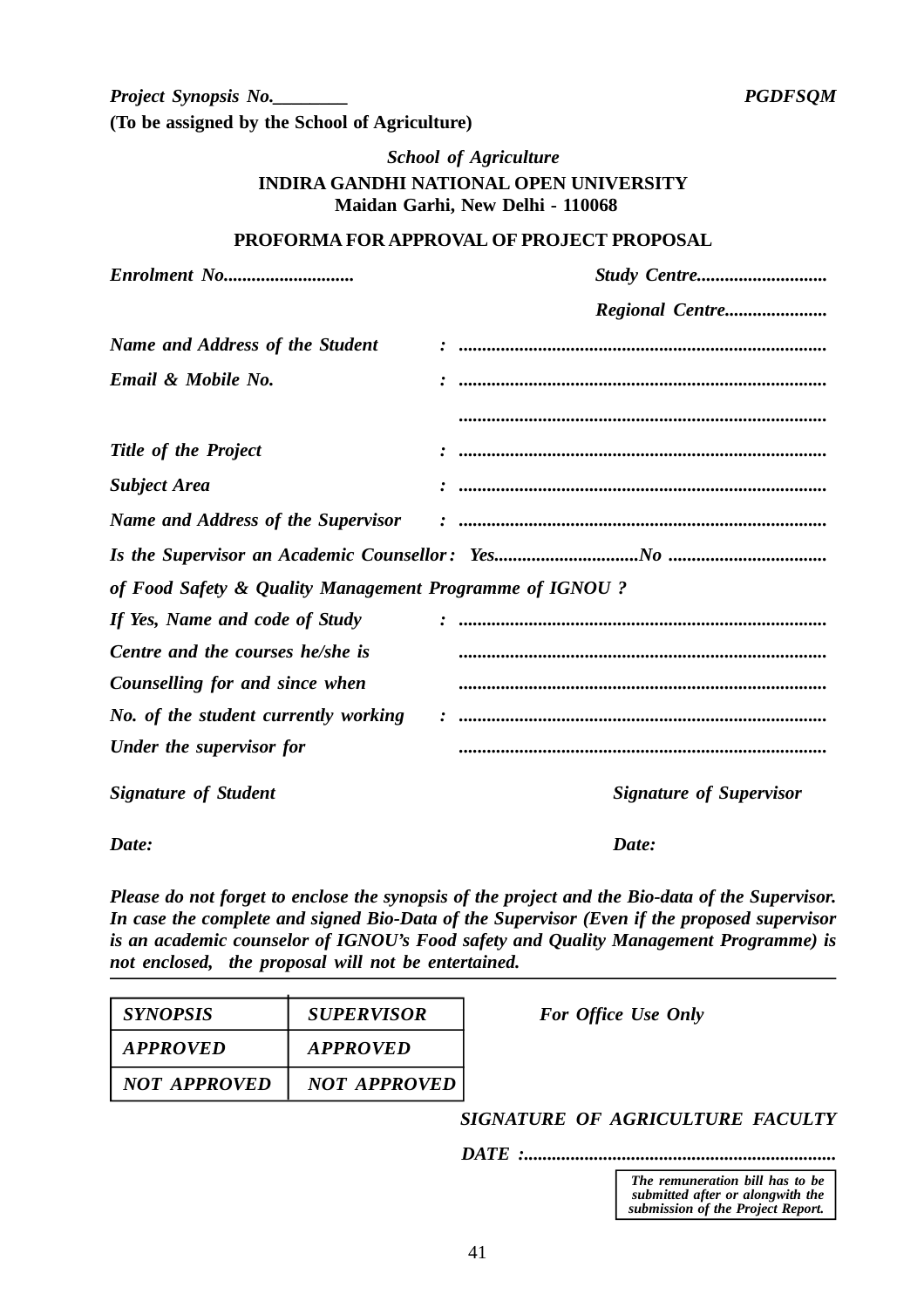#### *School of Agriculture*

### **INDIRA GANDHI NATIONAL OPEN UNIVERSITY Maidan Garhi, New Delhi - 110068**

### **REMUNERATION BILL FOR GUIDANCE OF PROJECT WORK**

| $l_{\cdot}$           | <b>PROGRAMME TITLE</b>         |               | : PG Diploma in Food Safety and Quality management |
|-----------------------|--------------------------------|---------------|----------------------------------------------------|
| 2.                    | <b>COURSE TITLE</b>            |               |                                                    |
| 2.                    | NAME OF SUPERVISOR             | $\mathcal{L}$ |                                                    |
| 3.                    | <b>RESIDENTIAL ADDRESS</b>     |               |                                                    |
|                       |                                |               |                                                    |
| $\mathcal{A}_{\cdot}$ | <i><b>DESIGNATION</b></i>      |               |                                                    |
|                       |                                |               |                                                    |
| 5.                    | <i><b>OFFICIAL ADDRESS</b></i> |               |                                                    |
|                       |                                |               |                                                    |
|                       |                                |               |                                                    |
| 6.                    | <b>TELEPHONE NO.</b>           |               | $\cdot$ OFF $\cdot$<br>RES:                        |

*& Email : Email ID. S.NO. PROJECT ENROLMENT NO. NAME OF THE STUDENT AMOUNT*

*Certified that I have guided the students for their Project Work* | *Please Affix* 

*Rev.*

*Date: Signature of the Supervisor* 

*Note: The remuneration payable for guidance of Project Work is Rs. 650/- per student*

*Certified that the above Project Supervisor was approved and recommended by the concerned school of study and above may be admitted.*

*Dy. Registrar/Asstt. Registrar Section Officer Dealing Assistant*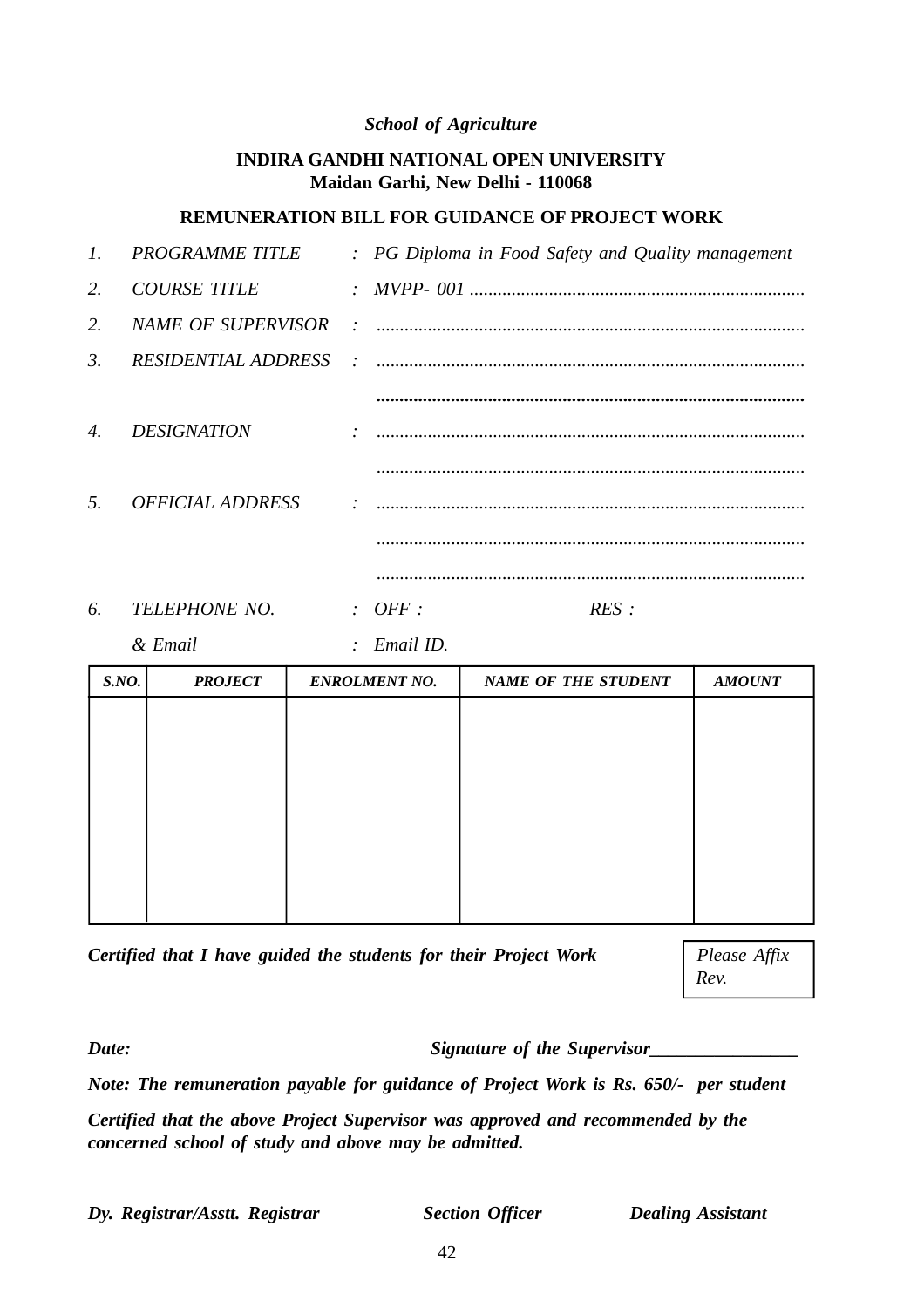# **9.0 SOME USEFULINFORMATION**

## **9.1 Some Useful Addresses**

For your information, addresses of important officers dealing with different educational aspects are given below. Whenever you have a problem, you can directly contact the concerned officer.**If you have any query regarding admission procedures, please write to Regional Director of your region.**

| 1. | Identity Card, Fee Receipt, Bonafide Certificate,<br>Migration Certificate, Scholarship Forms              | <b>Concerned Regional Centre</b>                                                                                                                                                                                               |
|----|------------------------------------------------------------------------------------------------------------|--------------------------------------------------------------------------------------------------------------------------------------------------------------------------------------------------------------------------------|
| 2. | Non-receipt of study material and assignments                                                              | <b>Concerned Regional Director</b>                                                                                                                                                                                             |
| 3. | SED Registrar's Secretariat                                                                                | Contact No. Phone No: 011-29535828/<br>2482 Intercom No. 2204/2205<br>FAX No.011-29534429 sed@ignou.ac.in                                                                                                                      |
| 4. | Original Degree/Diploma/Verification of<br>Degree/Diploma                                                  | Deputy Registrar (Exam-I), SED, Block-9,<br>IGNOU, Maidan Garhi, New Delhi-110068<br>e-mail: convocation@ignou.ac.in<br>Ph. 011-29535438, 29572224, 29572213                                                                   |
| 5. | Schedule/Information regarding Exam-form,<br>Entrance Test, date-sheet, IGNOU,<br><b>Hall Ticket</b>       | Assistant Registrar (Exam-II), Student<br>Evaluation Division (SED), Block-12,<br>Room No. 2, IGNOU, Maidan Garhi,<br>New Delhi-110068<br>e-mail: sgoswami@ignou.ac.in<br>Tele No. 011-29536743,<br>29572202, 29572209         |
| 6. | Result, Re-evaluation, Grade Card, Provisional<br>Certificate, Early Declaration of Result,<br>Transcripts | Deputy Registrar (Exam-III), SED,<br>Block-12, Room No. 1, IGNOU,<br>Maidan Garhi, New Delhi-110 068<br>e-mail: npsingh@ignou.ac.in or<br>Ph. 011-29536103, 29572201,<br>29572211, 29571525                                    |
| 7. | Non-reflection of Assignment Grades/Marks                                                                  | Assistant Registrar (Assignment),<br>Student Evaluation Division, Block-3,<br>Room No. 12, IGNOU, Maidan Garhi,<br>New Delhi-110068<br>e-mail: assignments@ignou.ac.in or<br>Ph. 011-29532294, 29571312,<br>29571319, 29571325 |
| 8. | Change of elective/medium/opting of left over<br>electives/deletion of excess credits                      | <b>Concerned Regional Centre</b>                                                                                                                                                                                               |
| 9. | <b>Student Grievances (online)</b>                                                                         | <b>Assistant Registrar (Student Grievance)</b><br>SED, Block-3, Room No. 13, IGNOU,<br>Maidan Garhi, New Delhi-110 068<br>e-mail: sregrievance@ignou.ac.in<br>Ph. 011-29532294, 29571313                                       |
|    | 10. Purchase of Audio/Video Tapes                                                                          | Marketing Unit, EMPC, IGNOU,<br>Maidan Garhi, New Delhi-110 068<br>Ph. 011-29573210                                                                                                                                            |

### **WHOM TO CONTACT FORWHAT**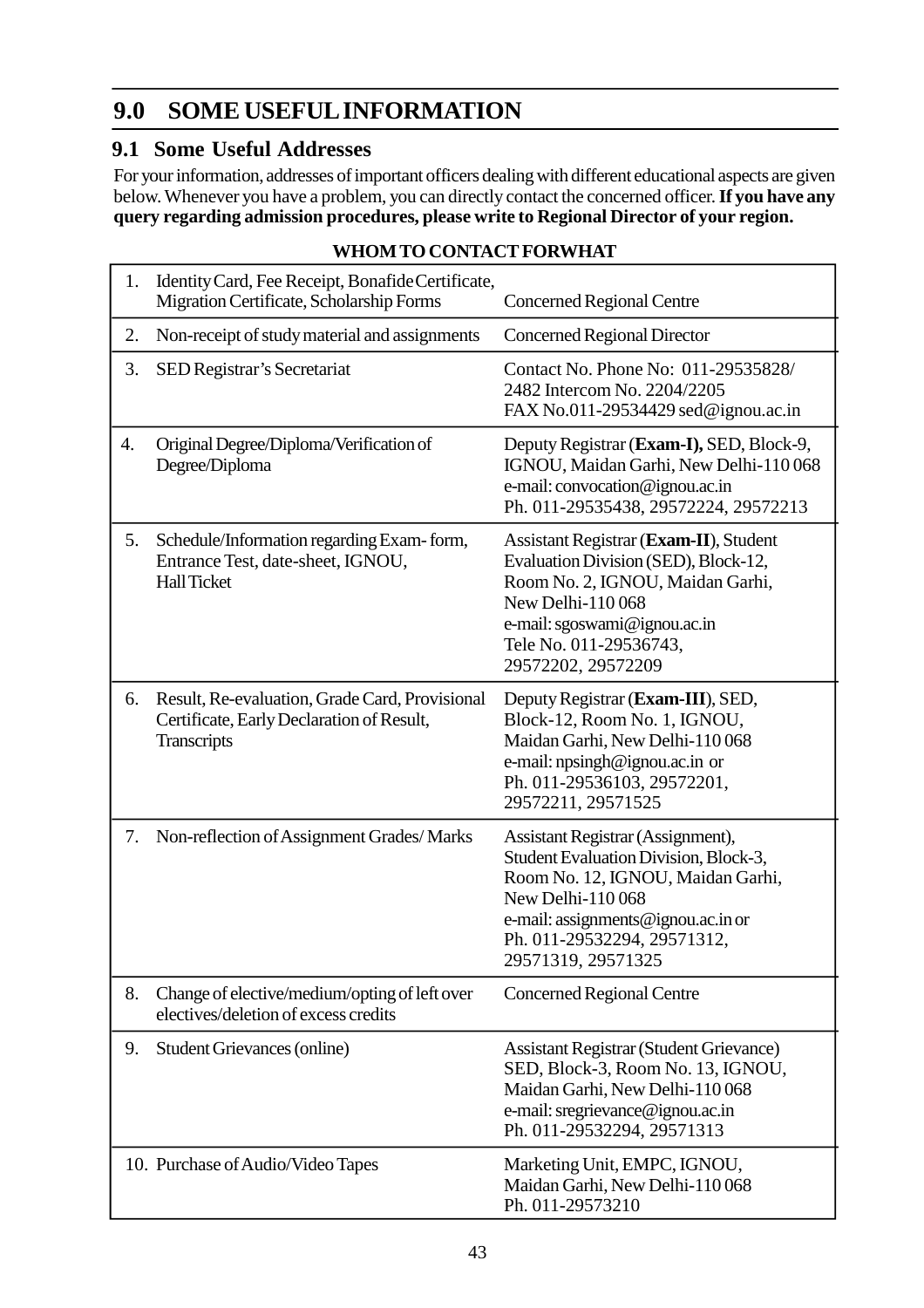| 11. Academic Content                                                                                         | Director, School of Agriculture,<br>Zakir Hussain Bhawan, Academic Complex,<br>Block-G, IGNOU, Maidan Garhi, NewDelhi-68<br>Ph. 011-29533167, 29572976, 29534773<br>e-mail: soa@ignou.ac.in |
|--------------------------------------------------------------------------------------------------------------|---------------------------------------------------------------------------------------------------------------------------------------------------------------------------------------------|
| 12. Information Regarding Counselling Sessions<br>& Assignment Submission                                    | Concerned study centres and Programme<br><b>Study Centre</b>                                                                                                                                |
| 13. Status of Project Report                                                                                 | Phone No: Intercom No. 1324/1320/1321<br>E-mail: projects@ignou.ac.in                                                                                                                       |
| 14. Student Support Services and Student<br>Grievances, pre-admission inquiry of<br>various courses in IGNOU | Regional Director,<br><b>Student Service Centre,</b><br>IGNOU, Maidan Garhi, New Delhi-110068<br>e-mail: ssc@ignou.ac.in<br>Ph.: 011-29535414, 29533869<br>Fax: 011-2953 3129               |
| 15. Front Office (May I help you)<br>(Students' General Enquiries)<br><b>IGNOU Telephone Exchange Number</b> | Phone No:011-29572218, 2210/2211/<br>2208/2216/2209<br>29571000                                                                                                                             |
| 16. Public Information Center (PIC)                                                                          | PH: 29533715, 29572508                                                                                                                                                                      |

IGNOU admissions are made strictlyon the basis of merit. Only those learners who satisfythe eligibility criteria fixed bythe Universitywill be admitted. Learners will not be admitted if theyare not eligible as per the eligibilitycriteria. Therefore, the candidates should not be misled bythe false promises of admission made byanyprivate individuals or institution.

You are also advised to get in touch with the Programme Incharge of your Study Centre.

## **9.2 Online Facilities**

IGNOU website is www.ignou.ac.in.Afew important links under the site are enlisted here.

- a) **Schools:** Where you will get the information about the programmes offered by different Schools. In the School of Agriculture, programmes being offered in agriculture sector are available.
- b) **For students:**The University's website (www.ignou.ac.in) has a special section marked as "Student Zone" to facilitate various student support services, from admission to results, to the students and covers- registration details, queries aboutadmission, re-registration, results; cataloguefor print media and audio video; download facilities for assignment; library; question papers; material despatch details, address checking; registration for SMS alerts; convocation; term-end date sheet; examination form; campus placement and prospectus and application form. The students are requested to access the Student Zone of the IGNOU website- www.ignou.ac,in. The link is http://www.ignou.ac.in/ignou/ studentzone

For SMS alert you can registered at https://admission.ignou.ac.in/changeadmdata/UpdateMobile.asp

- c) **Division:** Under this section, there are links of Material Production and Distribution Division, Regional Service Division, Student Registration Division and Student Evaluation Division.
	- i) Student Registration Division- This link will give you information about admission and readmission. http://admission.ignou.ac.in/changeadmdata/AdmissionStatusNew.ASP
	- ii) Student Evaluation Division-This link give information about term-end examination, grade card status, results, hall ticket etc.

http://www.ignou.ac.in/ignou/studentzone/results/2

- iii) **MPDD: The link** http://www.ignou.ac.in/upload/price%20catale.pdf **and** registarmpdd@ignou.ac.in/mpdd@ignou.ac.in**givesthepricecatalogueofthestudy material.**
- iv) **Electronic Media:**You will get the information about the Gyan Darshan Schedule, Gyan Vani schedule, Interactive Radio Counselling, teleconferencing schedule and feedback form. Please check with empc@ignou.ac.in/ directorempc@ignou.ac.in or edusat-empc@ignou.ac.in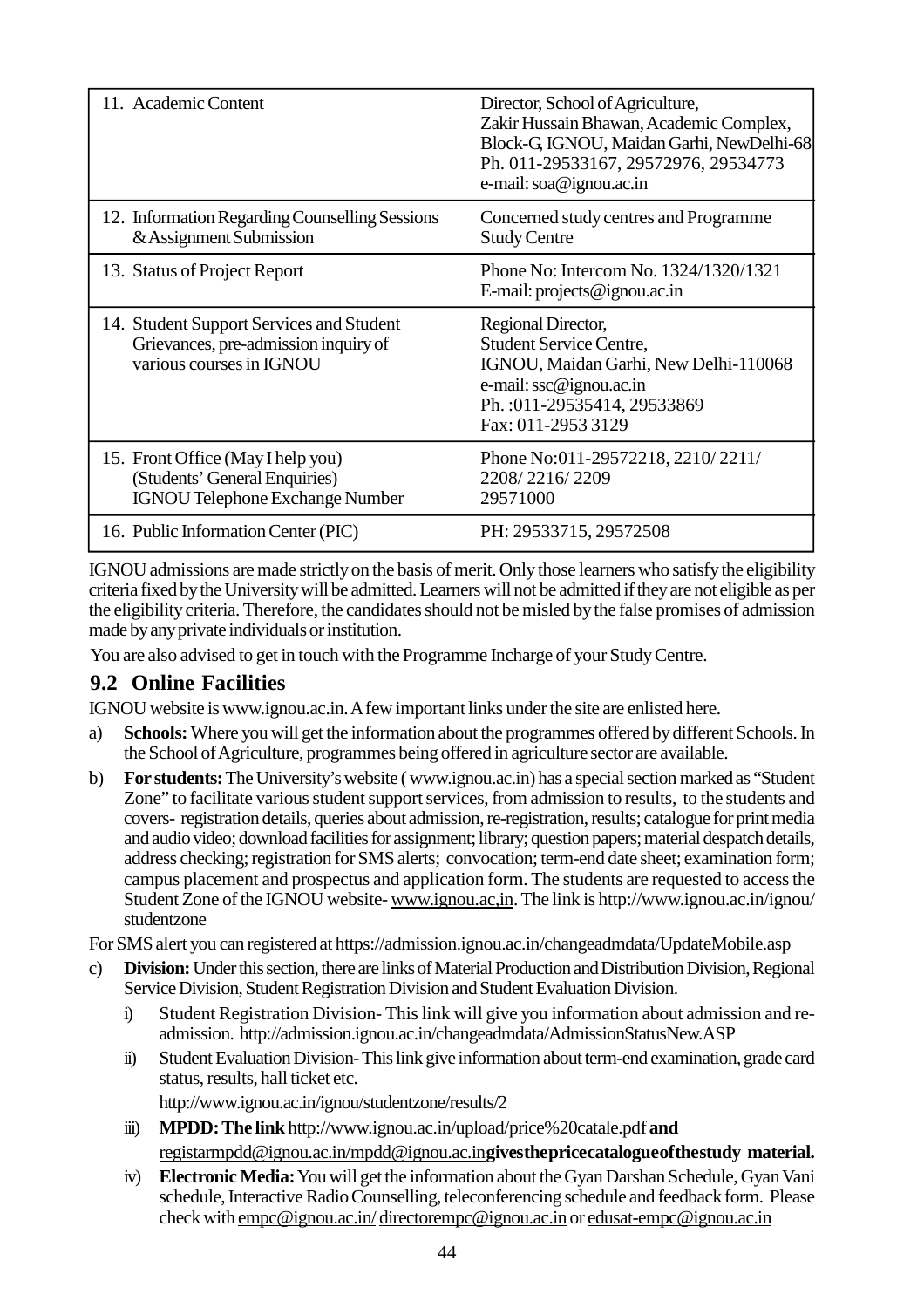### **9.3 List of Activated Programme Study Centres (PSCs)/Study Centres (SCs) for the Programme: PG Diploma in Food Safety & Quality Management (PGDFSQM)**

| Sl.<br>No. | <b>IGNOU Regional Centre</b>                                                                                                                                                                                                                                            | <b>Contact Details of the Programme Study</b><br><b>Centres/Study Centres with their Code</b>                                                                                                                                                                                                                                     |  |  |
|------------|-------------------------------------------------------------------------------------------------------------------------------------------------------------------------------------------------------------------------------------------------------------------------|-----------------------------------------------------------------------------------------------------------------------------------------------------------------------------------------------------------------------------------------------------------------------------------------------------------------------------------|--|--|
| 1.         | <b>SC/PSC under IGNOU Regional Centre, Ahmedabad</b>                                                                                                                                                                                                                    |                                                                                                                                                                                                                                                                                                                                   |  |  |
|            | <b>REGIONAL DIRECTOR</b><br>IGNOU REGIONAL CENTRE<br>OPP. NIRMA INSTT OF TECHNOLOGY<br>SARKHEJ-GANDHINAGAR HIGHWAY<br>CHHARODI, AHMEDABAD-382 481,<br><b>GUJARAT</b><br>02717-242975-242976, 02717-241579<br>02717-256458, 02717-241580<br>rcahmedbad@ignou.ac.in       | Ahmedabad/09121<br>Mrs. Purvi Shah<br>PGDFSQM Programme Incharge,<br>IGNOU Programme Study Centre,<br><b>SGS India Private Limited</b><br>201, Sumel-II, Second Floor, S.G. Highway<br>Ahmedabad-380 015, Gujarat<br>Tel.: 079-61603100; Fax: 61603111<br>Mobile: 098989 09220,<br>E-mail: Purvi.Shah@sgs.com                     |  |  |
| 2.         | <b>SC/PSC under IGNOU Regional Centre, Aligarh</b>                                                                                                                                                                                                                      |                                                                                                                                                                                                                                                                                                                                   |  |  |
|            | <b>REGIONAL DIRECTOR</b><br>IGNOU REGIONAL CENTRE<br>3/310, MARRIS ROAD<br>ALIGARH - 202 001,<br><b>UTTAR PRADESH</b><br>0571-2700120 / 2701365<br>0571-2402147<br>rcaligarah@ignou.ac.in                                                                               | $(i)$ Agra/27112 P<br>Dr. Apoorva Behari Lal<br>Programme Incharge<br>IGNOU Programme Study Centre (27112)<br>Raja Balwant Singh (RBS) College<br>Raja Balwant Singh Engineering Technical<br>Campus, Bichpuri, Agra-282105 (U.P.)<br>Tel.: 0562-2520075, 2858616, 2636675<br>Mobile: 9412166332,<br>Email:ablal20@rediffmail.com |  |  |
|            |                                                                                                                                                                                                                                                                         | (ii) Moradabad/SC 2714<br>Dr. V. K. Vatsa<br>Coordinator, IGNOU Study Centre (2714)<br>Hindu College, Station Road, Moradabad<br>Uttar Pradesh, Tel.: 0591-2315999,<br>Email: ignou2714@gmail.com                                                                                                                                 |  |  |
| 3.         | <b>SC/PSC under IGNOU Regional Centre, Bangalore</b>                                                                                                                                                                                                                    |                                                                                                                                                                                                                                                                                                                                   |  |  |
|            | <b>REGIONAL DIRECTOR</b><br>IGNOU REGIONAL CENTRE<br>NSSS KALYANA KENDRA<br>293, 39TH CROSS,<br>8TH BLOCK JAYANAGAR,<br>BANGALORE-560 070, KARNATAKA<br>PH.OFF: 080-26654747/26657376,<br>080-26639711<br>$: 080 - 26644848$<br>FAX<br>E-MAIL : rcbangalore@ignou.ac.in | Bangalore/13142P<br>Dr. Rekha Menon<br>PGDFSQM Programme Incharge<br><b>IGNOU Programme Study Centre</b><br>National Dairy Research Institute (NDRI)<br>Southern Region, Adugodi,<br>Bangalore-560 030 (Karnataka)<br>Tel.: 080-25715399,<br>Email: rekhamn@gmail.com<br>ndriscsedu@gmail.com                                     |  |  |
| 4.         | <b>SC/PSC under IGNOU Regional Centre, Bhopal</b>                                                                                                                                                                                                                       |                                                                                                                                                                                                                                                                                                                                   |  |  |
|            | REGIONAL DIRECTOR<br>IGNOU REGIONAL CENTRE<br>12, ARERA, HILLSBHOPAL-462 011                                                                                                                                                                                            | <b>Indore/15201 P</b><br>Shri Amreesh Beohar<br>PGDFSQM Programme Incharge,                                                                                                                                                                                                                                                       |  |  |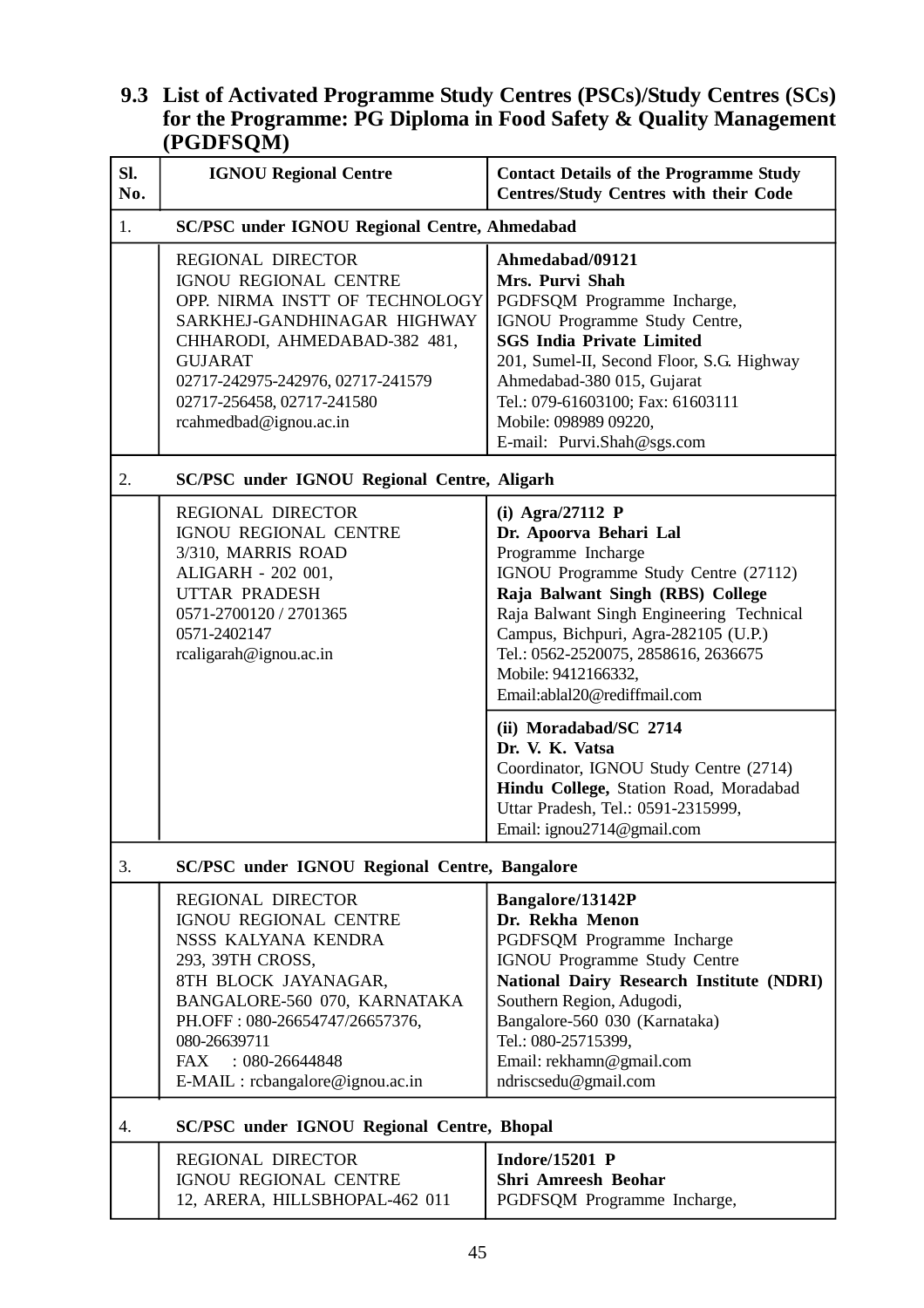| SI.<br>No. | <b>IGNOU Regional Centre</b>                                                                                                                                                                                                | <b>Contact Details of the Programme Study</b><br><b>Centres/Study Centres with their Code</b>                                                                                                                                                                                                                                                                                                                                                                                                                                                                                                                                                                                                                                                                                                                                                    |
|------------|-----------------------------------------------------------------------------------------------------------------------------------------------------------------------------------------------------------------------------|--------------------------------------------------------------------------------------------------------------------------------------------------------------------------------------------------------------------------------------------------------------------------------------------------------------------------------------------------------------------------------------------------------------------------------------------------------------------------------------------------------------------------------------------------------------------------------------------------------------------------------------------------------------------------------------------------------------------------------------------------------------------------------------------------------------------------------------------------|
|            | <b>MADHYA PRADESH</b><br>PH.OFF: 0755-2578455/2578452/<br>2762524<br>FAX : 0755-2578454<br>$E\text{-}MAIL$ : rcbhopal@ignou.ac.in                                                                                           | IGNOU Programme Study Centre,<br>Choksi Laboratories Ltd.<br>6/3, Manoramaganj, Indore-452001 (M.P.)<br>Tel.: 0731-2493592/3, 2490592, 4070019,<br>4243888, Fax: 2490593<br>Mobile: 097130 67004<br>Email: amreesh.beohar@choksilab.com                                                                                                                                                                                                                                                                                                                                                                                                                                                                                                                                                                                                          |
| 5.         | <b>SC/PSC under IGNOU Regional Centre, Cochin</b>                                                                                                                                                                           |                                                                                                                                                                                                                                                                                                                                                                                                                                                                                                                                                                                                                                                                                                                                                                                                                                                  |
|            | <b>REGIONAL DIRECTOR</b><br>IGNOU REGIONAL CENTRE<br>KALOOR COCHIN-682 017,<br><b>KERALA</b><br>PH.OFF: 0484-2340203/2348189/<br>0484-2330891<br>FAX: 0484-2340204<br>$E\text{-}MAIL : rccohin@ignou.ac.in$                 | Kochi/14114 P<br>Ms. Bina Tilak<br>PGDFSQM Programme Incharge & Lab Chief,<br>IGNOU Programme Study Centre,<br>Interfield Laboratories,<br>XIII/1208 - A, Interprint House, Karuvelipady,<br>Kochi-682 005, Kerala<br>Tel.: 0484-2210915, 2225665,<br>2224708, 2211838,<br>Fax: 2212465,<br>Mobile: +91 098951 32741<br>Email: beena.tilak@iflab.in,<br>gtiflab@yahoo.com<br>mail@interfieldlaboratories.com                                                                                                                                                                                                                                                                                                                                                                                                                                     |
| 6.         | SC/PSC under IGNOU Regional Centre, Chennai                                                                                                                                                                                 |                                                                                                                                                                                                                                                                                                                                                                                                                                                                                                                                                                                                                                                                                                                                                                                                                                                  |
|            | REGIONAL DIRECTOR<br>IGNOU REGIONAL CENTRE<br>3rd FLOOR, G R COMPLEX<br>407-408 ANNA, SALAINANDANAM,<br>CHENNAI-600035, TAMIL NADU<br>PH.OFF: 044-24312766, 24312979<br>FAX: 044-24312799<br>E-MAIL : rcchennai@ignou.ac.in | (i) Chennai (Guindy)/25186 P<br>Dr. K. Balasubramanian<br>PGDFSQM Programme Incharge,<br>IGNOU Programme Study Centre,<br>M/s. Bureau Veritas Consumer<br>Products Services (I) Pvt. Ltd.<br>(Formerly Sargam Lab.)<br>F-2, Phase - III, Thiru-Vi-Ka Industrial Estate,<br>(Phase-III Ekkattuthangel) Guindy,<br>Chennai-600 032, Tamil Nadu<br>Mobile: 096000 90754<br>E: balasubramanian.k@in.bureauveritas.com<br>Dr. K.S. Annapoorani<br><b>Project Coordinator</b><br>(Mobile: 087545 96162)<br>(ii) Chennai (Taramani)/25219 P<br>Mrs. R. Kalpana<br>PGDFSQM Programme Incharge,<br>IGNOU Programme Study Centre,<br><b>National Agro Foundation Research</b><br>& Development Centre,<br>Anna University (Taramani Campus)<br>CSIR Road, Taramani, Chennai-600113 (T.N.)<br>Tel.: 044-22542598, 22542803<br>Email: nationalagro@gmail.com |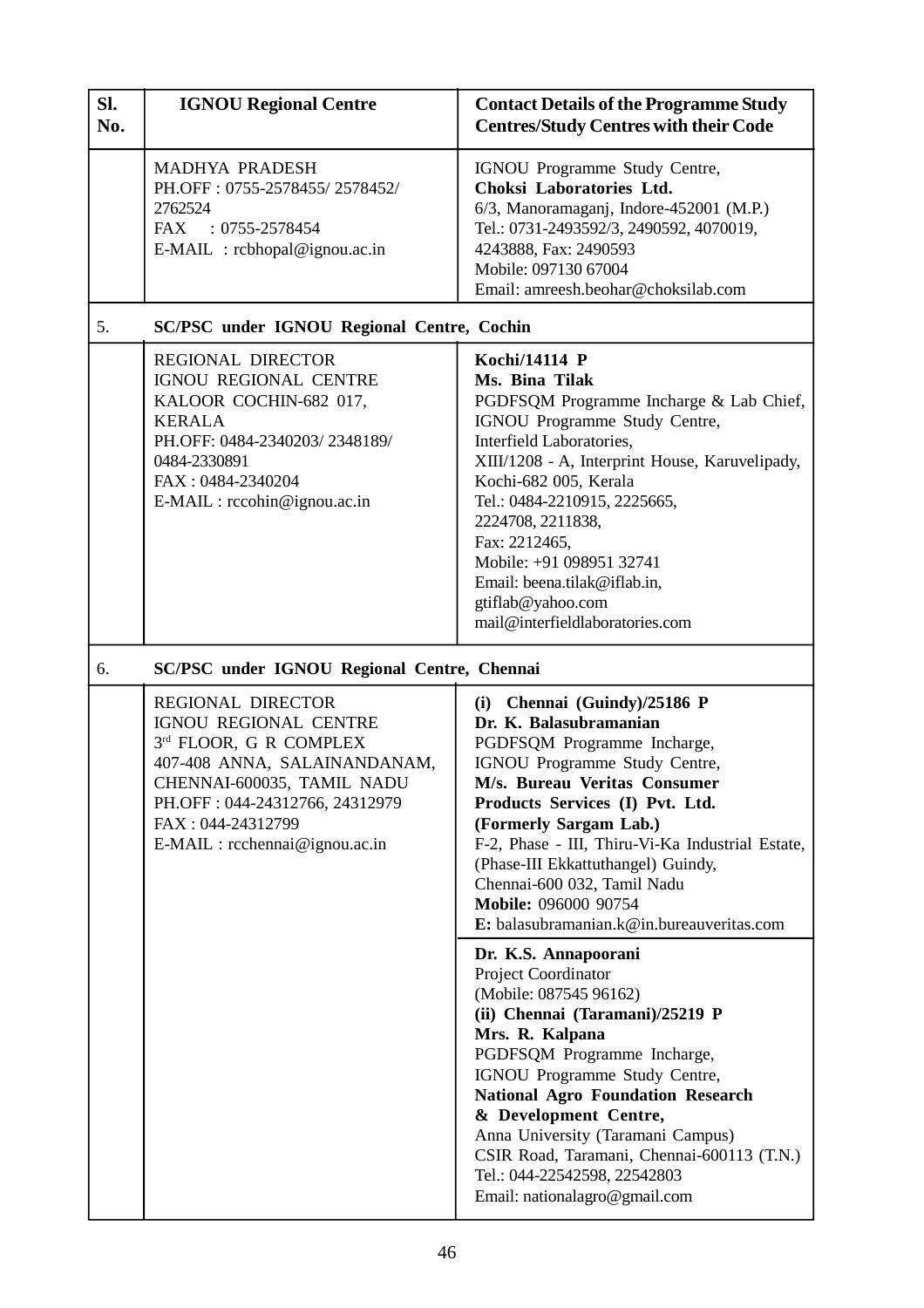| SI.<br>No. | <b>IGNOU Regional Centre</b>                                                                                                                                                                                                                                            | <b>Contact Details of the Programme Study</b><br><b>Centres/Study Centres with their Code</b>                                                                                                                                                                                                                                                                                    |  |  |  |
|------------|-------------------------------------------------------------------------------------------------------------------------------------------------------------------------------------------------------------------------------------------------------------------------|----------------------------------------------------------------------------------------------------------------------------------------------------------------------------------------------------------------------------------------------------------------------------------------------------------------------------------------------------------------------------------|--|--|--|
| 7.         | <b>SC/PSC under IGNOU Regional Centre, Dehradun</b>                                                                                                                                                                                                                     |                                                                                                                                                                                                                                                                                                                                                                                  |  |  |  |
|            | <b>REGIONAL DIRECTOR</b><br>IGNOU REGIONAL CENTRE<br>NANOOR KHERA, TAPOVAN<br>RAIPUR ROAD, DEHRADUN-248001<br>0135-2789205, 0135-2789200<br>0135-2789190<br>rcdehradun@ignou.ac.in                                                                                      | Pant Nagar/3712P<br>Dr.(Mrs) Kalpana Kulshrestha<br>PGDFSQM Programme Incharge,<br>IGNOU Programme Study Centre,<br>College of Home Sciences,<br>Govind Ballabh Pant University of<br>Agriculture & Technology (GBPUAT)<br>Pant Nagar-263145, Uttarakhand<br>Tel.: 05944-233509, 233333                                                                                          |  |  |  |
| 8.         | <b>SC/PSC under IGNOU Regional Centre, Hyderabad</b>                                                                                                                                                                                                                    |                                                                                                                                                                                                                                                                                                                                                                                  |  |  |  |
|            | <b>REGIONAL DIRECTOR</b><br><b>IGNOU REGIONAL CENTRE</b><br>PLOT NO 207, KAVURI HILLS<br>PHASE II, NEAR MADHAPUR PS,<br>JUBILEE HILLS (P.O.),<br>HYDERABAD-500 033<br><b>ANDHRA PRADESH</b><br>040-23117550-53<br>040-27152527, 040-23117554<br>rchyderabad@ignou.ac.in | Hyderabad/01133P<br>Ms. J. Anitha Reddy<br>PGDFSQM Programme Incharge,<br>IGNOU Programme Study Centre,<br><b>National Collateral Management</b><br>Services Ltd.<br>Team Towers, 4 <sup>th</sup> Floor,<br>Plot No.A-1/2/A, Industrial Park, IDA UPPAL,<br>Hyderabad-500039, Andhra Pradesh<br>Tel.: 040-66374700, Mobile: 098661 72503<br>E-mail: anitha.r@ncmsl.com           |  |  |  |
| 9.         | <b>SC/PSC under IGNOU Regional Centre, Imphal</b>                                                                                                                                                                                                                       |                                                                                                                                                                                                                                                                                                                                                                                  |  |  |  |
|            | <b>REGIONAL DIRECTOR</b><br><b>IGNOU REGIONAL CENTRE</b><br>ASHA JINA COMPLEX NORTH AOC<br>IMPHAL-795001, MANIPUR<br>PH.OFF: 0385-2421190/2421191<br>FAX: 0385-2421192<br>E-MAIL : rcimphal@ignou.ac.in<br>ignouimp@gmail.com                                           | Bishnupur/1717P<br>Dr. R. K. Inotomba Singh<br>PGDFSQM Programme Incharge,<br>IGNOU Programme Study Centre,<br>Krishi Vigyan Kendra,<br>Utlou, Post. Office Nambol,<br>District Bishnupur-795134, Manipur<br>Tel.: 0385-2453421, Mobile: 094360 20718<br>Email: pcbishnupurkvk@gmail.com                                                                                         |  |  |  |
| 10.        | <b>SC/PSC under IGNOU Regional Centre, Jammu</b>                                                                                                                                                                                                                        |                                                                                                                                                                                                                                                                                                                                                                                  |  |  |  |
|            | <b>REGIONAL DIRECTOR</b><br>IGNOU REGIONAL CENTRE<br>SPMR COLLEGE OF COMMERCE<br><b>AUROBINDO BLOCK</b><br>1ST FLOOR, CANAL ROAD<br>JAMMU-180 001<br><b>JAMMU &amp; KASHMIR</b><br>PH.OFF: 0191-2579572/2546529<br>FAX: 0191-2561154<br>E-MAIL : rcjammu@ignou.ac.in    | Jammu/1282 P*<br><b>Shri Anil Kumar Sharma</b><br>PGDFSQM Programme Incharge,<br>IGNOU Programme Study Centre,<br>Directorate of Horticulture Food<br>& Vegetable Crafts Centre,<br>Chand Nagar, Jewel, Jammu (J&K)<br>Tel.: 0191-2505781, 2501219, 2579072<br>Mobile: 094191-98812,<br>Email: ignou1282@gmail.com,<br>Email: anilhorticulture@gmail.com<br>* Non-functional PSC |  |  |  |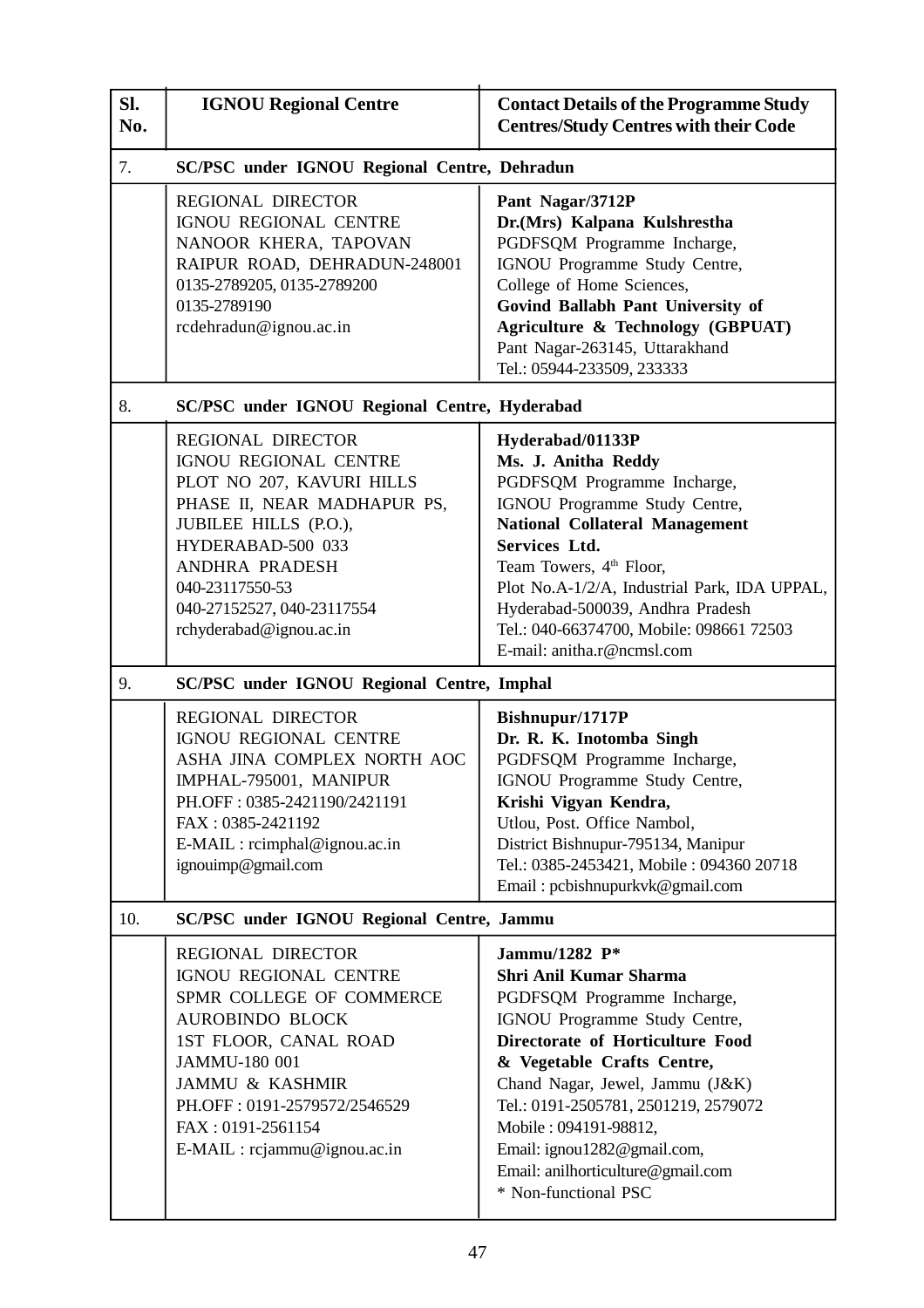| SI.<br>No. | <b>IGNOU Regional Centre</b>                                                                                                                                                                                                   | <b>Contact Details of the Programme Study</b><br><b>Centres/Study Centres with their Code</b>                                                                                                                                                                                                                                                                                                                                            |  |
|------------|--------------------------------------------------------------------------------------------------------------------------------------------------------------------------------------------------------------------------------|------------------------------------------------------------------------------------------------------------------------------------------------------------------------------------------------------------------------------------------------------------------------------------------------------------------------------------------------------------------------------------------------------------------------------------------|--|
| 11.        | SC/PSC under IGNOU Regional Centre, Jaipur                                                                                                                                                                                     |                                                                                                                                                                                                                                                                                                                                                                                                                                          |  |
|            | REGIONAL DIRECTOR (I/C)<br>IGNOU REGIONAL CENTRE<br>70/79, SECTOR - 7,<br>PATEL MARG, MANSAROVAR,<br>JAIPUR-302 020, RAJASTHAN<br>0141-2785730 / 2785750<br>0141-2274292, 0141-2785763<br>0141-2784043<br>rcjaipur@ignou.ac.in | Jaipur/2359 P<br>Sh. Davendra Choudhary<br>PGDFSQM Programme Incharge,<br>IGNOU Programme Study Centre,<br><b>State Institute of Agriculture</b><br>and Management,<br>Durgapura, Jaipur-302018, Rajasthan<br>Tel.: 0141-2721431, 2550346, 2549084<br>Mobile: 094140 60356<br>E-mail: davendra_2008@rediffmail.com                                                                                                                       |  |
| 12.        | <b>SC/PSC under IGNOU Regional Centre, Jodhpur</b>                                                                                                                                                                             |                                                                                                                                                                                                                                                                                                                                                                                                                                          |  |
|            | <b>REGIONAL DIRECTOR</b><br>IGNOU REGIONAL CENTRE<br>EDUCATION & WELFARE SOCIETY<br>CAMPUS, PAL LINK ROAD,<br>KAMLA NEHRU NAGAR<br>JODHPUR-342008 RAJASTHAN<br>PH.OFF: 0291-2012986, 2012987<br>E-MAIL : rcjodhpur@ignou.ac.in | Bikaner/88002<br>Dr. P.S. Rathore<br>PGDFSQM Programme Incharge,<br>IGNOU Programme Study Centre,<br>S. K. R. Agricultural University,<br>Sriganganagar Road,<br>Bikaner-334001, Rajasthan<br>Tel.: 051-2250638                                                                                                                                                                                                                          |  |
| 13.        | <b>SC/PSC under IGNOU Regional Centre, Karnal</b>                                                                                                                                                                              |                                                                                                                                                                                                                                                                                                                                                                                                                                          |  |
|            | <b>REGIONAL DIRECTOR</b><br>IGNOU REGIONAL CENTRE<br><b>06 SUBHASH MARG</b><br><b>NEAR HOME GUARD OFFICE</b><br>KARNAL-132 001, HARYANA<br>0184-2271514 / 2260075<br>0184-2254621, 0184-2255738<br>rckarnal@ignou.ac.in        | Karnal/1047 P<br>Dr. R. K. Malik<br>PGDFSQM Programme Incharge,<br>IGNOU Programme Study Centre,<br>National Dairy Research Institute (NDRI)<br>(Indian Council of Agricultural Research)<br>Head, Microbiology Division, NDRI,<br>Karnal-132001, Haryana<br>Tel.: 0184-2259169, Mobile: 098130 41980,<br>E-mail: rkm.micro@gmail.com;<br>E-mail: rkm_micro@rediffmail.com                                                               |  |
| 14.        | <b>SC/PSC under IGNOU Regional Centre, Khanna</b>                                                                                                                                                                              |                                                                                                                                                                                                                                                                                                                                                                                                                                          |  |
|            | REGIONAL DIRECTOR<br><b>IGNOU REGIONAL CENTRE</b><br>I.T.I. BUILDING BULEPUR,<br>(DISTRICT LUDHIANA)<br>KHANNA-141401, PUNJAB<br>PH.OFF: 01628-229993/237361<br>FAX: 01628-238284<br>E-MAIL : rckhanna@ignou.ac.in             | Sangrur/2268P<br>Dr. H. K. Sharma,<br>PGDFSQM Programme Incharge,<br>IGNOU Programme Study Centre,<br>Professor & Head,<br>Food Engineering & Technology Department,<br>Sant Longowal Institute of Engineering<br>& Technology (SLIET)<br>Longowal, District Sangrur-148106 (Punjab)<br>Tel.: 01672-253249 (R), 253248 (O),<br>280057 (F)<br>Mobile: 094173 84917<br>Email: h_sharma27@rediffmail.com<br>Email: profh.sharma27@gmail.com |  |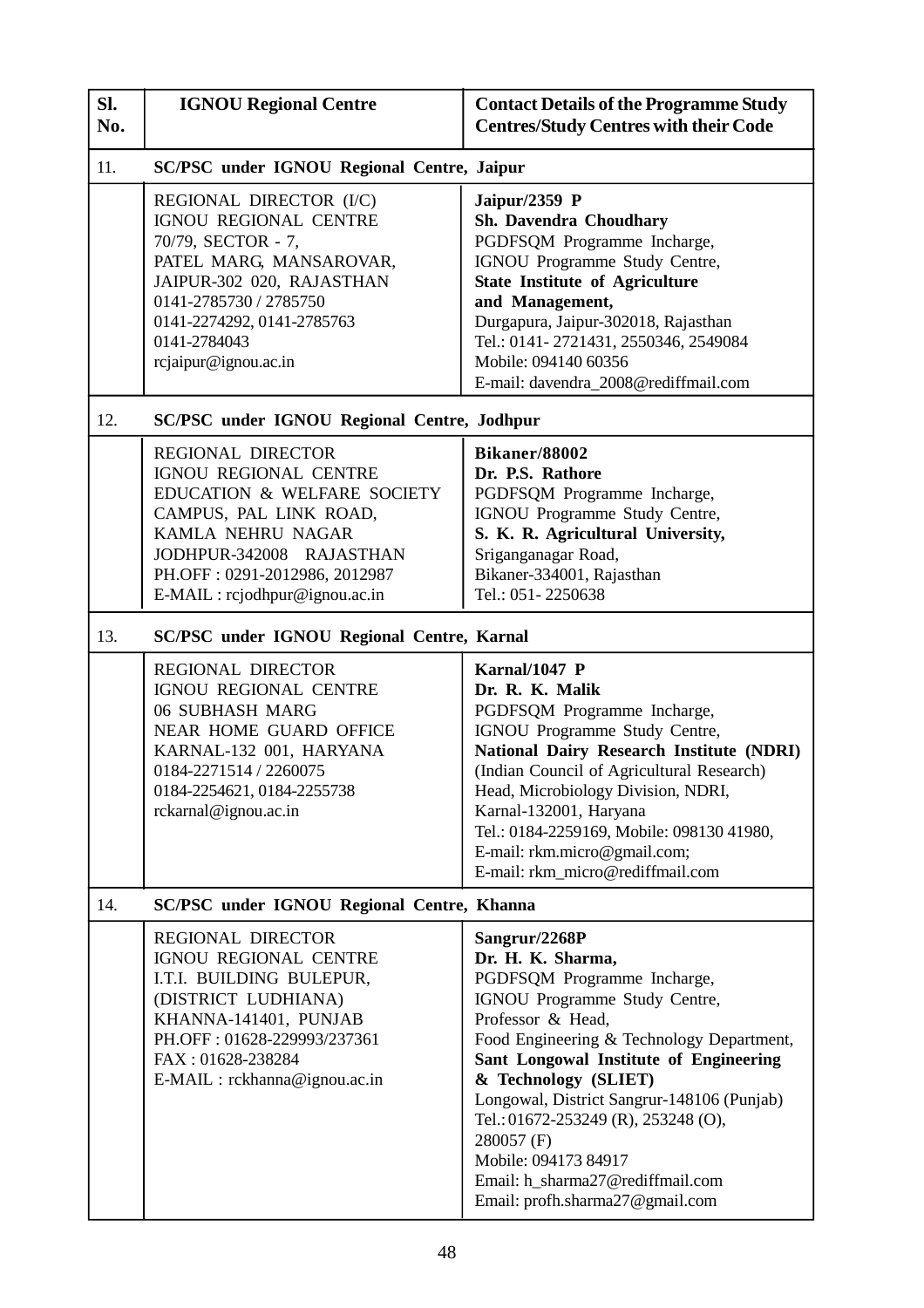| Sl.<br>No. | <b>IGNOU Regional Centre</b>                                                                                                                                                                                                                                                       | <b>Contact Details of the Programme Study</b><br><b>Centres/Study Centres with their Code</b>                                                                                                                                                                                                                                                                                                                                                                      |  |  |
|------------|------------------------------------------------------------------------------------------------------------------------------------------------------------------------------------------------------------------------------------------------------------------------------------|--------------------------------------------------------------------------------------------------------------------------------------------------------------------------------------------------------------------------------------------------------------------------------------------------------------------------------------------------------------------------------------------------------------------------------------------------------------------|--|--|
| 15.        | SC/PSC under IGNOU Regional Centre, Kolkata                                                                                                                                                                                                                                        |                                                                                                                                                                                                                                                                                                                                                                                                                                                                    |  |  |
|            | <b>REGIONAL DIRECTOR</b><br>IGNOU REGIONAL CENTRE<br>BIKASH BHAWAN, 4TH FLOOR<br>NORTH BLOCK, SALT LAKE CITY,<br><b>BIDHAN NAGAR</b><br>KOLKATA-700091, WEST BENGAL<br>PH.OFF: 033-23349850, 23592719,<br>033-23589323(RCL)<br>FAX: 033-23347576<br>E-MAIL : rckolkata@ignou.ac.in | Kolkata/2873 P<br>Prof. Sunit Mukherjee<br>PGDFSQM Programme Incharge,<br>IGNOU Programme Study Centre,<br>Dr. Subhas Mukherjee Memorial<br>Reproductive Biology Research Centre,<br>Food & Nutrition Division, Building-1,<br>2 <sup>nd</sup> Floor, 620, Diamond Harbour Road,<br>WBSIDC Indl. Estate, Near Behala<br>Chowrasta, Kolkata-700034, West Bengal<br>Tel.: 033-24682683, 24788791, 24663024<br>Mobile: 09231695471,<br>E-mail sunit_13@rediffmail.com |  |  |
| 16.        | <b>SC/PSC under IGNOU Regional Centre, Lucknow</b>                                                                                                                                                                                                                                 |                                                                                                                                                                                                                                                                                                                                                                                                                                                                    |  |  |
|            | <b>REGIONAL DIRECTOR</b><br>IGNOU REGIONAL CENTRE<br>B-1/33, SECTOR-H, ALIGANJ<br>LUCKNOW-226 024,<br>UTTAR PRADESH<br>PH.OFF: 0522-2746120/2745114<br>FAX: 0522-274614<br>E-MAIL : rclucknow@ignou.ac.in                                                                          | Lucknow/27168 P<br>Dr. S. K. Chauhan<br>PGDFSQM Programme Incharge<br>IGNOU Programme Study Centre<br>Regional Food Research &<br><b>Analysis Centre</b><br>(R-FRAC), Udyan Bhawan Campus,<br>2, Sapru Marg, Lucknow-226001, Uttar Pradesh<br>Tel.: 0522-4008358, 2200589,<br>M: 094123 58565<br>E-mail: rfrac_lko@yahoo.co.in                                                                                                                                     |  |  |
| 17.        | SC/PSC under IGNOU Regional Centre, Madurai                                                                                                                                                                                                                                        |                                                                                                                                                                                                                                                                                                                                                                                                                                                                    |  |  |
|            | REGIONAL DIRECTOR<br>IGNOU REGIONAL CENTRE<br>SIKKANDAR CHAVADI<br><b>ALANGANALLUR ROAD</b><br>MADURAI-625018, TAMIL NADU<br>PH.OFF : 0452-2370733<br>FAX: 0452-2370588<br>E-MAIL : rcmadurai@ignou.ac.in                                                                          | Coimbatore/43066P<br>PGDFSQM Programme Incharge,<br>IGNOU Programme Study Centre,<br>Alpha Labs & Technologies,<br>281-C, Thadagam Road,<br>Opp. to Avila Convent,<br>Venkitapuram P.O., Coimbatore-641025 (T.N.)<br>Tel.: 0422-6450904, Mobile: 09994171543<br>E-mail: alphatech@gmail.com<br>E-mail:alphalabtech@gmail.com                                                                                                                                       |  |  |
| 18.        | SC/PSC under IGNOU Regional Centre, Mumbai                                                                                                                                                                                                                                         |                                                                                                                                                                                                                                                                                                                                                                                                                                                                    |  |  |
|            | <b>REGIONAL DIRECTOR</b><br>IGNOU REGIONAL CENTRE<br>OM LEVA VIKAS NIKETAN<br>NA-NEPADA ROAD,<br>MULUND (E), MUMBAI-400081<br><b>MAHARASHTRA</b><br>PH.OFF: 022-25633159/25635540<br>FAX: 022-25635411<br>E-MAIL : rcmumbai@ignou.ac.in                                            | <b>Thane/49041</b><br>Dr. Nilesh Suresh Amritkar<br>PGDFSQM Programme Incharge,<br>IGNOU Programme Study Centre,<br><b>Envirocare Center for Continual Education</b><br>& Research Labs Pvt. Ltd.<br>A-7, ENVIRO House, Wagle Industrial Estate,<br>MIDC Main Road,<br>Thane-400600, Maharashtra                                                                                                                                                                   |  |  |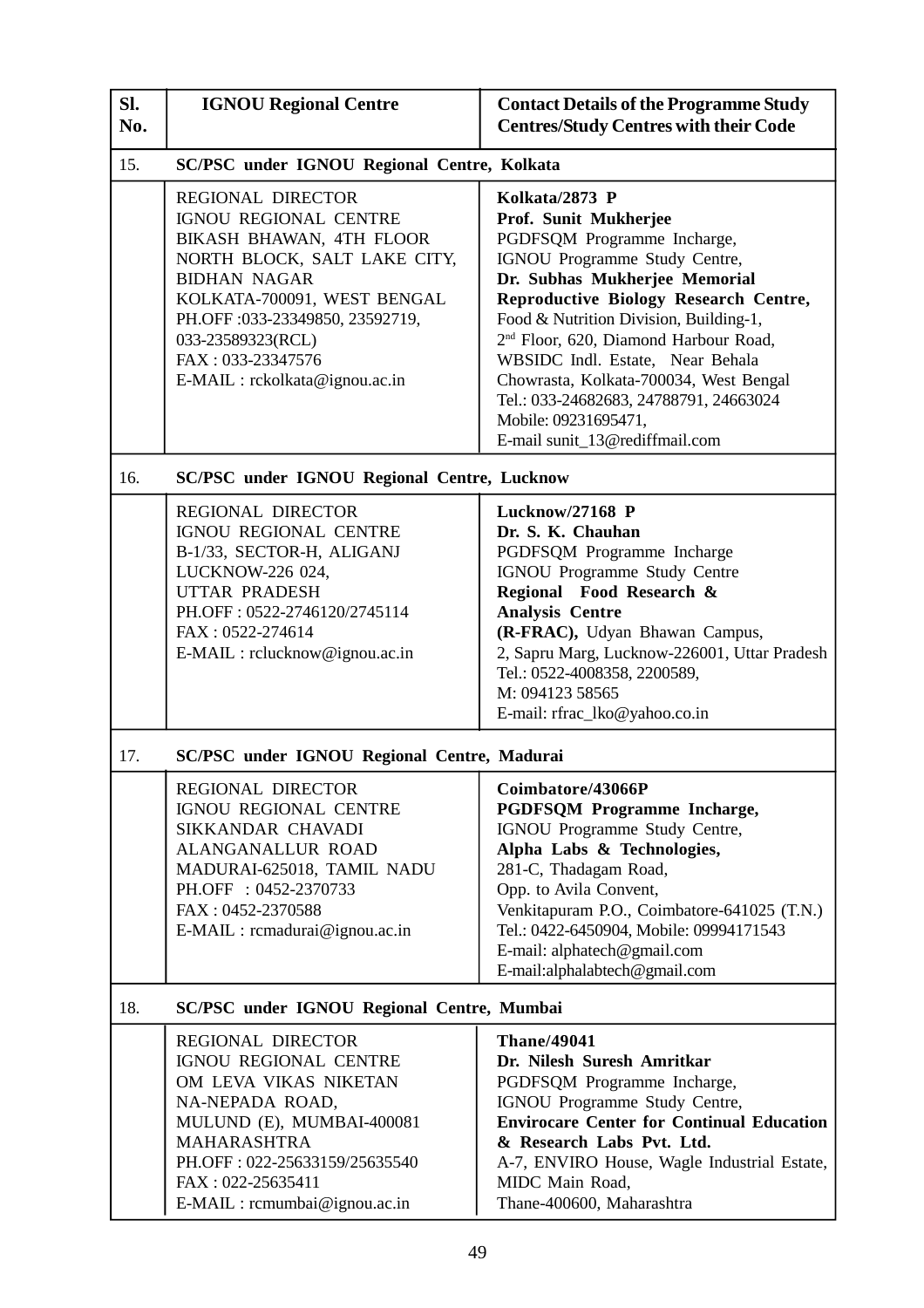| SI.<br>No. | <b>IGNOU Regional Centre</b>                                                                                                                                                                                                                                       | <b>Contact Details of the Programme Study</b><br><b>Centres/Study Centres with their Code</b>                                                                                                                                                                                                                                                                          |  |  |  |  |  |  |  |  |
|------------|--------------------------------------------------------------------------------------------------------------------------------------------------------------------------------------------------------------------------------------------------------------------|------------------------------------------------------------------------------------------------------------------------------------------------------------------------------------------------------------------------------------------------------------------------------------------------------------------------------------------------------------------------|--|--|--|--|--|--|--|--|
|            |                                                                                                                                                                                                                                                                    | Telefax: 022-2583 8286,<br>Mobile: 091672 32003,<br>E-mail: ignoumumbai49041@gmail.com,<br>E-mail: nilesh.a@envirocare.co.in                                                                                                                                                                                                                                           |  |  |  |  |  |  |  |  |
|            |                                                                                                                                                                                                                                                                    | National Capital Region of Delhi (NCR, Delhi)                                                                                                                                                                                                                                                                                                                          |  |  |  |  |  |  |  |  |
| 19.        | <b>IGNOU Regional Centre, Delhi-1</b>                                                                                                                                                                                                                              |                                                                                                                                                                                                                                                                                                                                                                        |  |  |  |  |  |  |  |  |
|            | <b>REGIONAL DIRECTOR</b><br>IGNOU REGIONAL CENTRE<br>PLOT NO J-2-1 BLOCK- B 1<br>MOHAN COOPERATIVE<br><b>INDUSTRIAL ESTATE MATHURA</b><br>ROAD, NEW DELHI-110 044<br>PH.OFF: 011-26990082, 26990083<br>FAX: 011-26990084<br>$E\text{-}MAIL$ : rcdelhi1@ignou.ac.in | Delhi-1/07173 P<br>Dr. Vidhu Aeri<br>PGDFSQM Programme Incharge,<br>IGNOU Programme Study Centre,<br>Department of Food Technology,<br>Jamia Hamdard University,<br>Hamdard Nagar, New Delhi-110062<br>Tel.: 011-2696647<br>Mobile: 098734 96942<br>Email: vidhuaeri@yahoo.com                                                                                         |  |  |  |  |  |  |  |  |
| 20.        | IGNOU Regional Centre, Delhi-3                                                                                                                                                                                                                                     |                                                                                                                                                                                                                                                                                                                                                                        |  |  |  |  |  |  |  |  |
|            | <b>REGIONAL DIRECTOR</b><br>IGNOU REGIONAL CENTRE<br>F-634-636 PALAM EXTNSION<br>RAM PHAL CHOWK<br>(NEAR SECTOR 7) DWARKA<br><b>NEW DELHI 110 045</b><br>PH.OFF : 011-25088964<br>FAX: 011-25088983<br>E-MAIL : rcdelhi3@ignou.ac.in                               | Delhi-3/38001 P<br>Dr. Deepak Bhanot<br>PGDFSQM Programme Incharge,<br>IGNOU Programme Study Centre,<br>Vice President - Training & Development,<br>Arbro Pharmaceuticals Ltd.<br>4/9, Kirti Nagar Industrial Area,<br>New Delhi-110015<br>Tel.: 45854585 (Ext.540)<br>Mobile: 9958398884<br>E-mail: deepak.bhanot@aurigaresearch.com                                  |  |  |  |  |  |  |  |  |
| 21.        | <b>IGNOU Regional Centre, NOIDA</b>                                                                                                                                                                                                                                |                                                                                                                                                                                                                                                                                                                                                                        |  |  |  |  |  |  |  |  |
|            | <b>REGIONAL DIRECTOR</b><br>IGNOU REGIONAL CENTRE<br>C-53 SECTOR 62<br><b>INSTITUTIONAL AREA</b><br>NOIDA-201 305,<br><b>UTTAR PRADESH</b><br>0120-2405012, 2405013, 2405014<br>rcnoida@ignou.ac.in                                                                | <b>NOIDA/39004 P</b><br>Mr. Vishal Arora<br>PGDFSQM Programme Incharge,<br>IGNOU Programme Study Centre,<br>AES Laboratories (P) Ltd.<br>B-118, NOIDA Phase-II,<br>District Gautam Budh Nagar-201304,<br><b>Uttar Pradesh</b><br>Tel.: 0120-3047919, 3047900, 3047901<br>Mobile: 098113 31569<br>E-mail: tqm@aeslabs.com<br>Mr. Arvind Ghosh<br>(Mobile: 098712 02643) |  |  |  |  |  |  |  |  |
| 22.        | <b>SC/PSC under IGNOU Regional Centre, Nagpur</b>                                                                                                                                                                                                                  |                                                                                                                                                                                                                                                                                                                                                                        |  |  |  |  |  |  |  |  |
|            | <b>REGIONAL DIRECTOR</b><br>IGNOU REGIONAL CENTRE<br><b>GYAN VATIKA</b>                                                                                                                                                                                            | Nagpur/1660 $P$<br>Sh. D.K. Kawadkar<br>PGDFSQM Programme Incharge,                                                                                                                                                                                                                                                                                                    |  |  |  |  |  |  |  |  |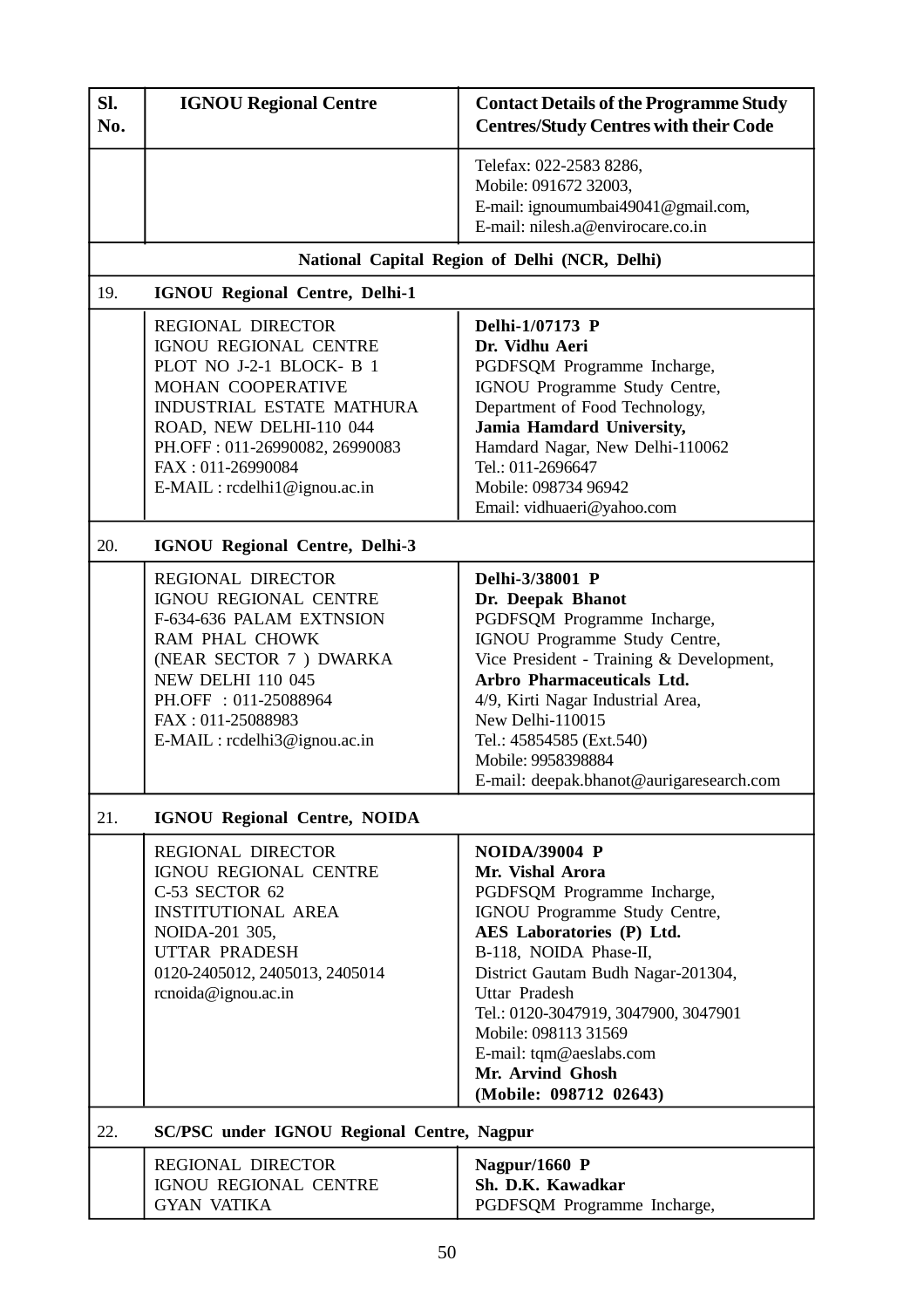| SI.<br>No. | <b>IGNOU Regional Centre</b>                                                                                                                                                                                                      | <b>Contact Details of the Programme Study</b><br><b>Centres/Study Centres with their Code</b>                                                                                                                                                                                                                                                                                      |
|------------|-----------------------------------------------------------------------------------------------------------------------------------------------------------------------------------------------------------------------------------|------------------------------------------------------------------------------------------------------------------------------------------------------------------------------------------------------------------------------------------------------------------------------------------------------------------------------------------------------------------------------------|
|            | <b>14 HINDUSTAN COLONY</b><br>AMARAVATI ROAD,<br>NAGPUR-440 033, MAHARASHTRA<br>0712-2536999, 2537999, 2538999,<br>rcnagpur@ignou.ac.in                                                                                           | IGNOU Programme Study Centre,<br>Laxminarayan Institute of Teaching,<br>Rashtrasant Tukadoji Maharaj<br>Nagpur University,<br>Amravati Road,<br>Nagpur-440033, Maharashtra<br>Tel.: 0712-2531659                                                                                                                                                                                   |
| 23.        | <b>SC/PSC under IGNOU Regional Centre, Pune</b>                                                                                                                                                                                   |                                                                                                                                                                                                                                                                                                                                                                                    |
|            | <b>REGIONAL DIRECTOR</b><br>IGNOU REGIONAL CENTRE<br>MSFC BUILDING, 1ST FLOOR<br>270, SENAPATI BAPAT ROAD<br>PUNE-411 016,<br><b>MAHARASHTRA</b><br>020-25671867 / 25651321<br>020-25880091<br>020-25671864<br>rcpune@ignou.ac.in | Baramati/1693 P<br>Mr. Pendharkar Balkrishna N<br>PGDFSQM Programme Incharge,<br>IGNOU Programme Study Centre,<br>Vidya Pratishtan's School of<br>Biotechnology,<br>Vidyanagri, Bhigwan Road,<br>Baramati, Tal. Baramati,<br>Dist. Pune-413133, Maharashtra<br>Tel.: 02112-239385                                                                                                  |
| 24.        | SC/PSC under IGNOU Regional Centre, Varanasi                                                                                                                                                                                      |                                                                                                                                                                                                                                                                                                                                                                                    |
|            | <b>REGIONAL DIRECTOR</b><br>IGNOU REGIONAL CENTRE<br>GANDHI BHAWAN, B.H.U. CAMPUS<br>VARANASI-221005, UTTAR PRADESH<br>0542-2368022 / 2368622<br>0522-2364893<br>0542-2369629<br>rcvaranasi@ignou.ac.in                           | Varanasi/48003 P<br>Prof. D.C. Rai<br>PGDFSQM Programme Incharge,<br>IGNOU Programme Study Centre,<br>Department of Animal Husbandry & Dairying,<br>Institute of Agricultural Sciences,<br><b>Banaras Hindu University,</b><br>Varanasi-221005 (U.P.)<br>Tel.: 0542-2307100, 2368993<br>Fax: 2368993<br>Res.: 0542-2220911<br>Mobile: 094152 56645<br>Email: pscvns48003@gmail.com |
| 25.        | SC/PSC under IGNOU Regional Centre, Vijayawada                                                                                                                                                                                    |                                                                                                                                                                                                                                                                                                                                                                                    |
|            | <b>REGIONAL DIRECTOR</b><br>IGNOU REGIONAL CENTRE<br>#9-76-18, 1ST FLOOR,<br>S.K.P.V.V. HINDU HIGH SCHOOL,<br>KOTHAPET, VIJAYWADA-520 001<br>ANDHRA PRADESH<br>0866-2565253 / 2565959<br>rcvijayawada@ignou.ac.in                 | Tirupati/SC 0159<br>Prof. Y. S. Sarada,<br>Coordinator,<br>IGNOU Study Centre (0159),<br>Sri Padmavati Mahila Vishvavidyalayam,<br>District Chittoor, Tirupati-517502,<br>Andhra Pradesh<br>Tel.: 0877-2248481<br>Fax: 2284568.                                                                                                                                                    |

**Website links:**

**IGNOU website:** http://www.ignou.ac.in/

**IGNOU Regional Centres' website:** http://www.ignou.ac.in/ignou/aboutignou/regional/website **Whom to contact for what:** http://www.ignou.ac.in/ignou/aboutignou/division/sed/activities/detail/163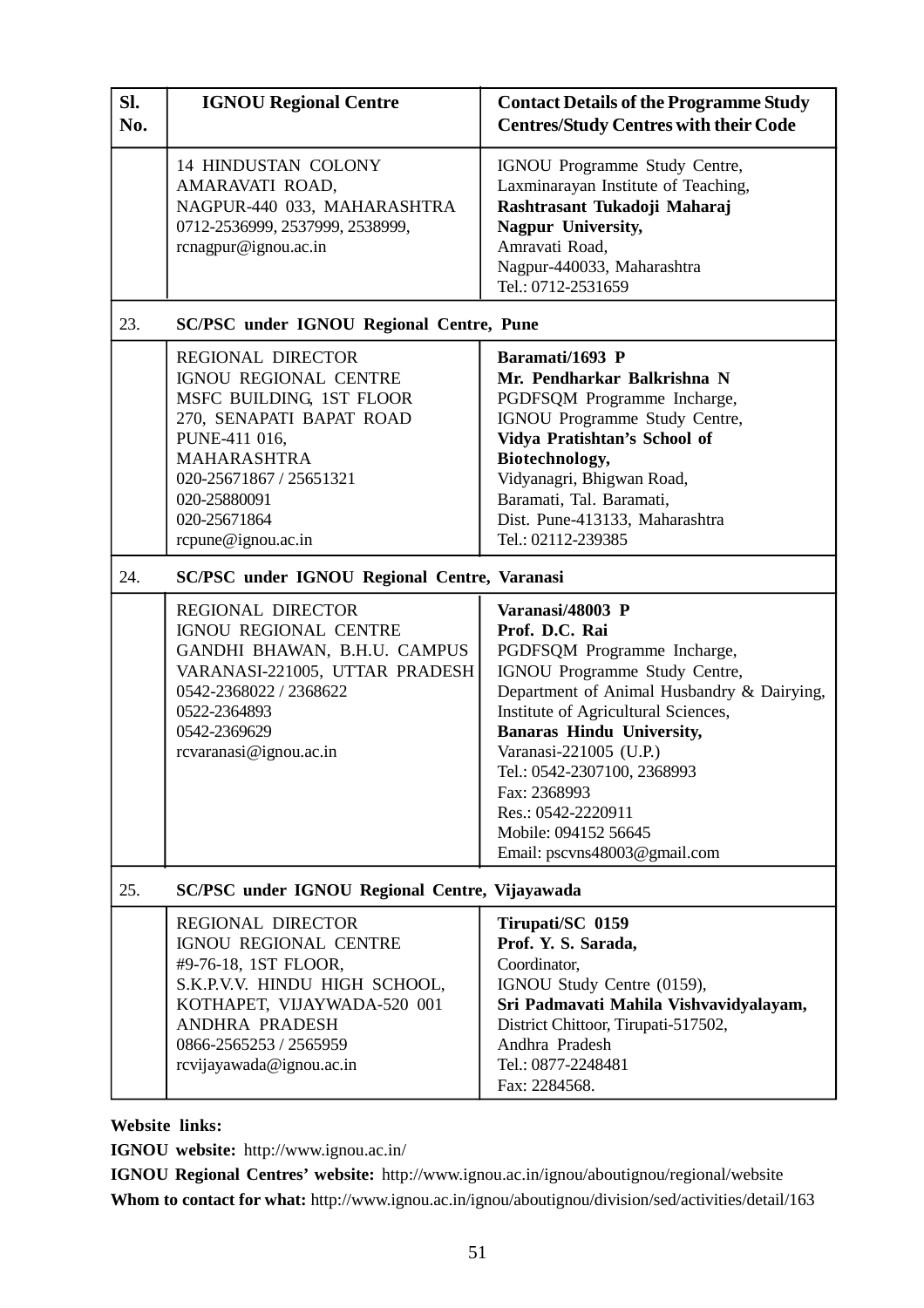## **9.4 Some Forms for Your Use**

In this section we are enclosing the samples of some forms, which are useful to you. Whenever you have to correspond with the University, please get the photocopy of the relevant form, fill it carefully and send as per instructions therein. The detailed instructions for all these forms are provided in this programme guide in different sections. The following forms are enclosed.

- Appendix I Sample Form for Change/Correction of Address Appendix II Sample Form for Non-receipt of Materials & Assignments Appendix III Sample Form for Term-end Theory Examination Appendix IV Sample Form for Early Declaration of Result. Appendix V Sample Form for Re-evaluation of Answer Scripts Appendix VI Sample Form for Improvement in Division/Class Appendix VII Sample Form for Obtaining Photocopy of the Answer Script Appendix VIII Re-admission Form Appendix IX Sample Form for Issue of Official Transcript Appendix X Sample Form for Issue of Provisional Certificate Appendix XI Sample Form for Issue of Migration Certificate Appendix XII Sample Form for Obtaining Duplicate Grade Card/Mark sheet
- Appendix XIII Evaluation Form No. 1 to 4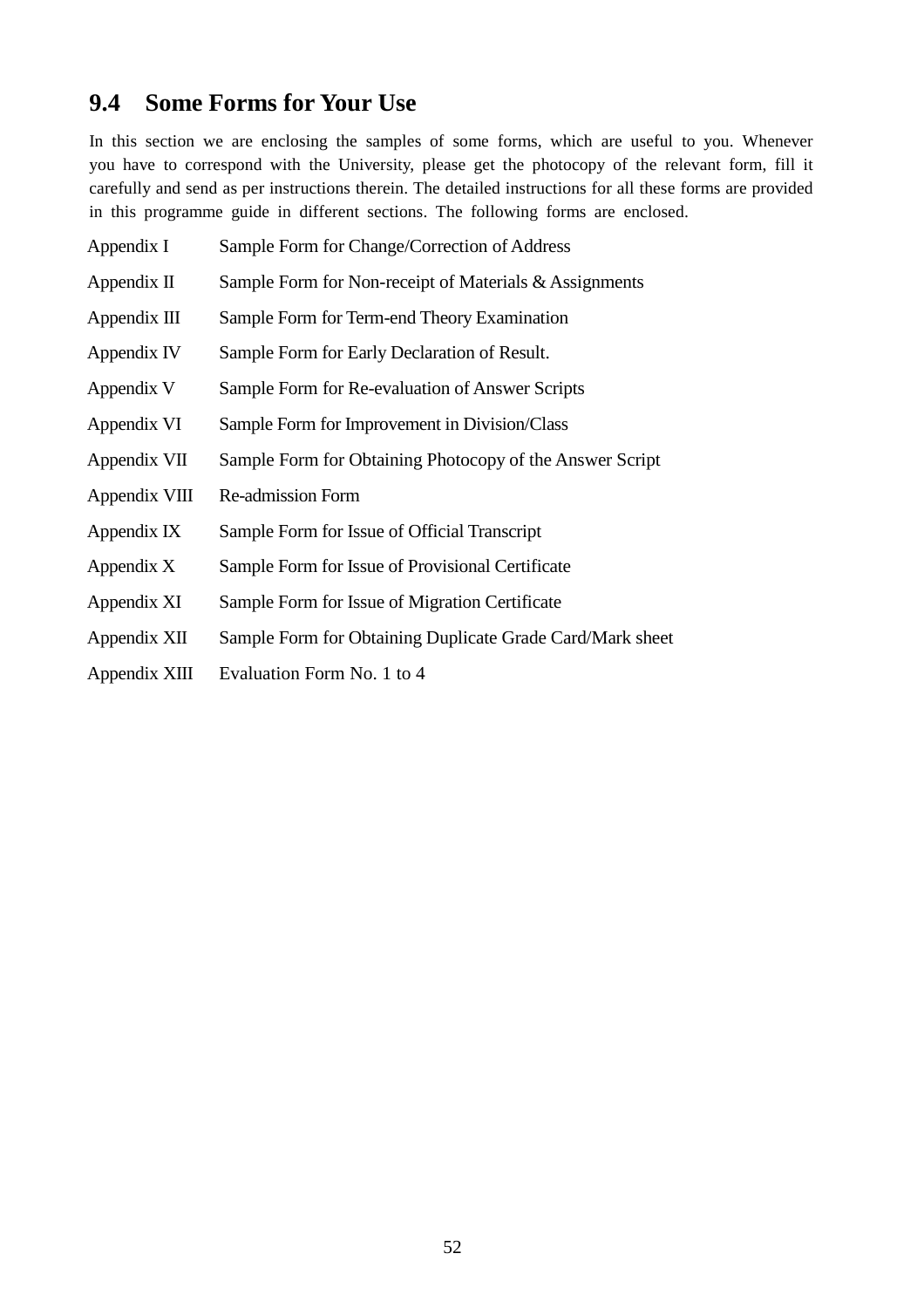

### **INDIRA GANDHI NATIONAL OPEN UNIVERSITY Application for Change of Address/Correction of Name**

|  |  |  | Please tick the appropriate box: |  |
|--|--|--|----------------------------------|--|
|--|--|--|----------------------------------|--|

To Change/Correction of Address

Correction of Name

Date: \_\_\_\_\_\_\_\_\_\_

To Registrar, SRD IGNOU, Maidan Garhi New Delhi-110 068.

### **THROUGH CONCERNED REGIONAL DIRECTOR**

Enrolment No ..................................................... Programme ........................................................

Name (in caps)...........................................................................................................................................

### **1. DETAILS FOR CHANGE/CORRECTION OF MAILING ADDRESS**

|       | <b>New Address</b> |                   | <b>Old Address</b> |  |
|-------|--------------------|-------------------|--------------------|--|
|       |                    |                   |                    |  |
| City  | Pin                | $\mathcal{L}$ ity | Pin                |  |
| State |                    | <b>State</b>      |                    |  |

### **2. CORRECTION OF NAME**

(*For correction in the spelling of name please attach an attested photocopy of 10th class Certificate)*

Name as recorded ................................................................................... (In CAPITAL LETTERS) Correct Name .......................................................................................... (In CAPITAL LETTERS)

Signature of Student

Phone/Mobile Number \_\_\_\_\_\_\_\_\_\_\_\_\_\_\_\_\_\_\_\_\_\_\_\_\_\_

\_\_\_\_\_\_\_\_\_\_\_\_\_\_\_\_\_\_\_\_\_\_\_\_\_\_\_\_\_\_\_\_\_\_\_\_\_\_\_\_\_\_\_\_\_

### **FOR OFFICE USE**

CONTROL NUMBER .................................... LOT NO........................... DATE .............................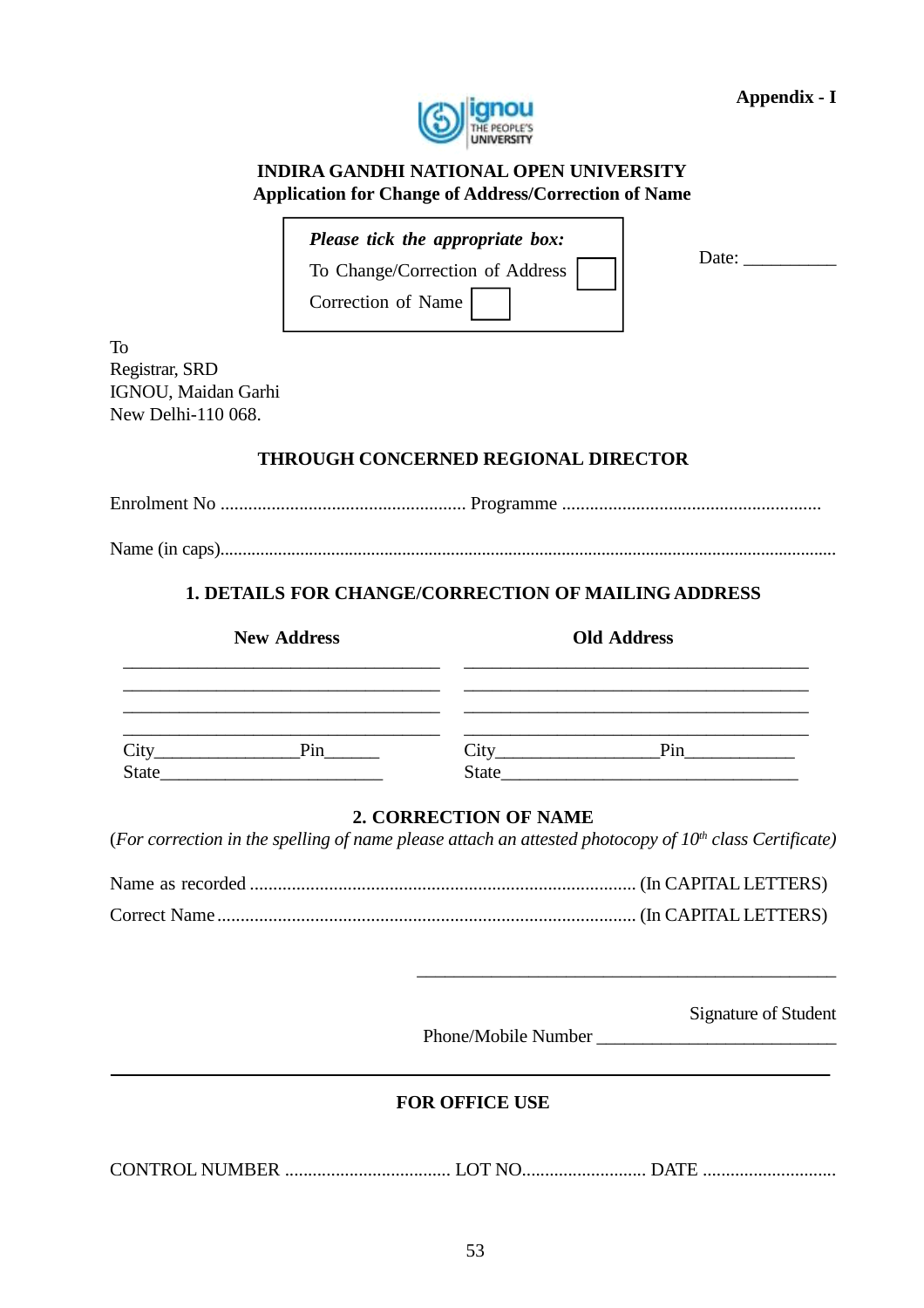### To The Regional Director (concerned)

## **SUBJECT : NON-RECEIPT OF STUDY MATERIAL / ASSIGNMENT**

| Enrolment No. |  |                 |  |
|---------------|--|-----------------|--|
| Programme     |  | Medium of Study |  |

I have not received the Study Material / Assignments in respect of the following :

| Sl.No. | <b>Course Code</b> | <b>Blocks</b> | <b>Assignments</b> |
|--------|--------------------|---------------|--------------------|
|        |                    |               |                    |
|        |                    |               |                    |
|        |                    |               |                    |
|        |                    |               |                    |
|        |                    |               |                    |
|        |                    |               |                    |

I have remitted all the dues towards the course fee and there is NO CHANGE in my address given as follows :

### **For Office Use**

Date of despatch of study material/assignments to students (You are advised to use the photocopy of this proforma) B-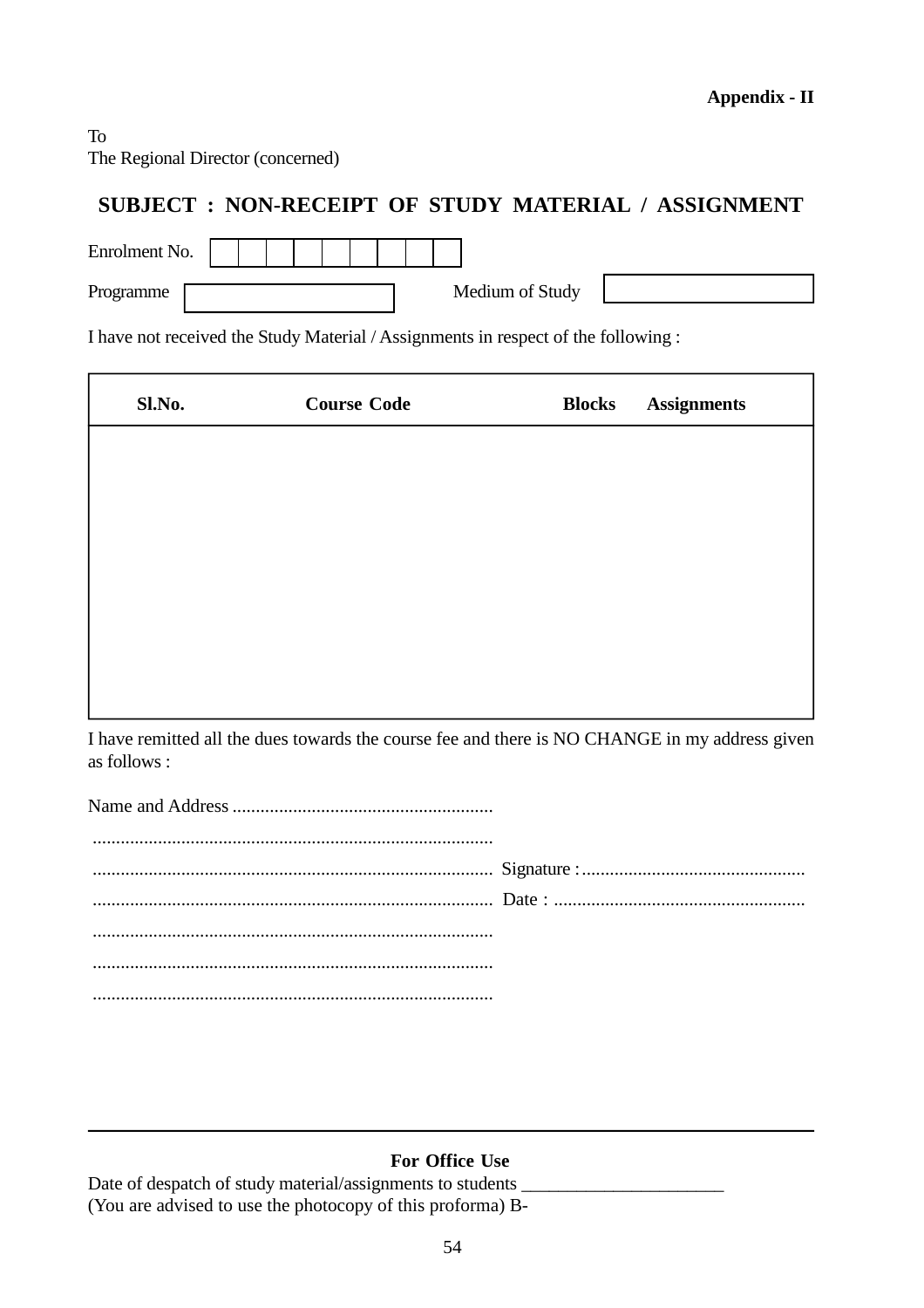|                                                                                                                                                                                                                                                                                               |                                                                                                                                                                                                                                                                                                                          |  |  |             |  |  | INDIRA GANDHI NATIONAL OPEN UNIVERSITY                                                                                                   |  |  |               |  |                             |                                                               |  |                             |                 |  |          | <b>EXAM FORM</b> | xx |  |  |
|-----------------------------------------------------------------------------------------------------------------------------------------------------------------------------------------------------------------------------------------------------------------------------------------------|--------------------------------------------------------------------------------------------------------------------------------------------------------------------------------------------------------------------------------------------------------------------------------------------------------------------------|--|--|-------------|--|--|------------------------------------------------------------------------------------------------------------------------------------------|--|--|---------------|--|-----------------------------|---------------------------------------------------------------|--|-----------------------------|-----------------|--|----------|------------------|----|--|--|
|                                                                                                                                                                                                                                                                                               | anou<br><b>STUDENT EVALUATION DIVISION</b><br><b>MAIDAN GARHI, NEW DELHI-110 068</b><br>he people's<br><b>JNIVERSITY</b><br>TERM-END EXAM JUNE / DECEMBER - 201                                                                                                                                                          |  |  |             |  |  |                                                                                                                                          |  |  | Serial<br>No. |  |                             |                                                               |  |                             |                 |  |          |                  |    |  |  |
|                                                                                                                                                                                                                                                                                               |                                                                                                                                                                                                                                                                                                                          |  |  |             |  |  |                                                                                                                                          |  |  |               |  |                             |                                                               |  | Control No.                 |                 |  |          |                  |    |  |  |
| $\Omega$                                                                                                                                                                                                                                                                                      | <b>INSTRUCTIONS</b><br>1. Please submit your exam form at the concerned Regional Centre under which your examination centre falls.<br>2. Write in CAPITAL LETTERS only within the box without touching the lines as shown in the sample below.<br>$6789A B C D E F G H I J K L M N G P O R S T U V W X Y Z$<br>1 2 3 4 5 |  |  |             |  |  |                                                                                                                                          |  |  |               |  |                             |                                                               |  |                             |                 |  |          |                  |    |  |  |
| <b>Programme Code</b>                                                                                                                                                                                                                                                                         |                                                                                                                                                                                                                                                                                                                          |  |  |             |  |  |                                                                                                                                          |  |  |               |  | <b>Regional Centre Code</b> |                                                               |  | <b>Study Centre</b><br>Code |                 |  |          |                  |    |  |  |
| <b>Enrolment No.</b>                                                                                                                                                                                                                                                                          |                                                                                                                                                                                                                                                                                                                          |  |  |             |  |  |                                                                                                                                          |  |  |               |  |                             | <b>Exam Centre Code</b><br>(Where you wish to appear in Exam) |  |                             |                 |  |          |                  |    |  |  |
| Name of the Candidate: (Leave one box empty between First Name, Middle Name and Surname)                                                                                                                                                                                                      |                                                                                                                                                                                                                                                                                                                          |  |  |             |  |  |                                                                                                                                          |  |  |               |  |                             |                                                               |  |                             |                 |  |          |                  |    |  |  |
|                                                                                                                                                                                                                                                                                               |                                                                                                                                                                                                                                                                                                                          |  |  |             |  |  |                                                                                                                                          |  |  |               |  |                             |                                                               |  |                             |                 |  |          |                  |    |  |  |
|                                                                                                                                                                                                                                                                                               |                                                                                                                                                                                                                                                                                                                          |  |  |             |  |  | Address for Co0rrespondence (Do not give Post Box No. Leave box blank between each unit of address like House No., Street Name, PO, etc. |  |  |               |  |                             |                                                               |  |                             |                 |  |          |                  |    |  |  |
|                                                                                                                                                                                                                                                                                               |                                                                                                                                                                                                                                                                                                                          |  |  |             |  |  |                                                                                                                                          |  |  |               |  |                             |                                                               |  |                             |                 |  |          |                  |    |  |  |
|                                                                                                                                                                                                                                                                                               |                                                                                                                                                                                                                                                                                                                          |  |  |             |  |  |                                                                                                                                          |  |  |               |  |                             |                                                               |  |                             |                 |  |          |                  |    |  |  |
| City                                                                                                                                                                                                                                                                                          |                                                                                                                                                                                                                                                                                                                          |  |  |             |  |  |                                                                                                                                          |  |  |               |  |                             |                                                               |  |                             | <b>District</b> |  |          |                  |    |  |  |
|                                                                                                                                                                                                                                                                                               |                                                                                                                                                                                                                                                                                                                          |  |  |             |  |  |                                                                                                                                          |  |  |               |  |                             |                                                               |  |                             |                 |  |          |                  |    |  |  |
| <b>State</b>                                                                                                                                                                                                                                                                                  |                                                                                                                                                                                                                                                                                                                          |  |  |             |  |  |                                                                                                                                          |  |  |               |  |                             |                                                               |  |                             |                 |  | Pin Code |                  |    |  |  |
|                                                                                                                                                                                                                                                                                               |                                                                                                                                                                                                                                                                                                                          |  |  |             |  |  |                                                                                                                                          |  |  |               |  |                             |                                                               |  |                             |                 |  |          |                  |    |  |  |
| MOBILE NO.                                                                                                                                                                                                                                                                                    |                                                                                                                                                                                                                                                                                                                          |  |  |             |  |  |                                                                                                                                          |  |  |               |  |                             |                                                               |  |                             |                 |  |          |                  |    |  |  |
|                                                                                                                                                                                                                                                                                               |                                                                                                                                                                                                                                                                                                                          |  |  |             |  |  |                                                                                                                                          |  |  |               |  |                             |                                                               |  |                             |                 |  |          |                  |    |  |  |
| <b>COURSE OPTION:</b>                                                                                                                                                                                                                                                                         |                                                                                                                                                                                                                                                                                                                          |  |  |             |  |  |                                                                                                                                          |  |  |               |  |                             |                                                               |  |                             |                 |  |          |                  |    |  |  |
| Course codes for which appearing for the first time OR failed in the earlier TEEs including Practical Courses for BCA, MCA, BIT/ADIT/ PGDLAN/BLIS<br>Programmes FEE @ Rs. 60/- PER COURSE (Demand draft in favour of IGNOU and payable at Regional Centre under which your exam centre falls. |                                                                                                                                                                                                                                                                                                                          |  |  |             |  |  |                                                                                                                                          |  |  |               |  |                             |                                                               |  |                             |                 |  |          |                  |    |  |  |
| S.No.                                                                                                                                                                                                                                                                                         |                                                                                                                                                                                                                                                                                                                          |  |  | Course Code |  |  |                                                                                                                                          |  |  |               |  | S.No.                       |                                                               |  | Course Code                 |                 |  |          |                  |    |  |  |
| 1.                                                                                                                                                                                                                                                                                            |                                                                                                                                                                                                                                                                                                                          |  |  |             |  |  |                                                                                                                                          |  |  |               |  | 9.                          |                                                               |  |                             |                 |  |          |                  |    |  |  |

| л. |                 | ັນ. |  |
|----|-----------------|-----|--|
| 2. |                 | 10. |  |
| 3. |                 | 11. |  |
| 4. |                 | 12. |  |
| 5. |                 | 13. |  |
| 6. |                 | 14. |  |
| 7. | - -<br>.<br>. . | 15. |  |
| 8. |                 | 16. |  |
|    |                 |     |  |

|                                                                        |                     | FEE DETAILS (Please write your Name & Enrolment No. at the back of the Draft) |                                                                                             |  |  |  |  |  |  |  |  |  |  |
|------------------------------------------------------------------------|---------------------|-------------------------------------------------------------------------------|---------------------------------------------------------------------------------------------|--|--|--|--|--|--|--|--|--|--|
| Total No. of                                                           |                     | <b>Total Amount</b>                                                           | 1. Draft No.                                                                                |  |  |  |  |  |  |  |  |  |  |
| Courses                                                                | $\times$ ₹ 60       |                                                                               | Amount                                                                                      |  |  |  |  |  |  |  |  |  |  |
| <b>Practical Courses</b>                                               | $\times \bar{z}$ 60 |                                                                               | 2. Draft No.                                                                                |  |  |  |  |  |  |  |  |  |  |
| Late Fee                                                               |                     |                                                                               | Amount                                                                                      |  |  |  |  |  |  |  |  |  |  |
| <b>TOTAL</b>                                                           |                     |                                                                               | Date                                                                                        |  |  |  |  |  |  |  |  |  |  |
| <b>SIGNATURE OF THE STUDENT</b><br>(within the Box only) $\mathcal{F}$ |                     |                                                                               | <b>Issuing Branch</b><br>Payable at (Regional Centre under<br>which your exam centre falls) |  |  |  |  |  |  |  |  |  |  |
| <b>ISSUING BANK</b>                                                    |                     |                                                                               |                                                                                             |  |  |  |  |  |  |  |  |  |  |
|                                                                        |                     |                                                                               |                                                                                             |  |  |  |  |  |  |  |  |  |  |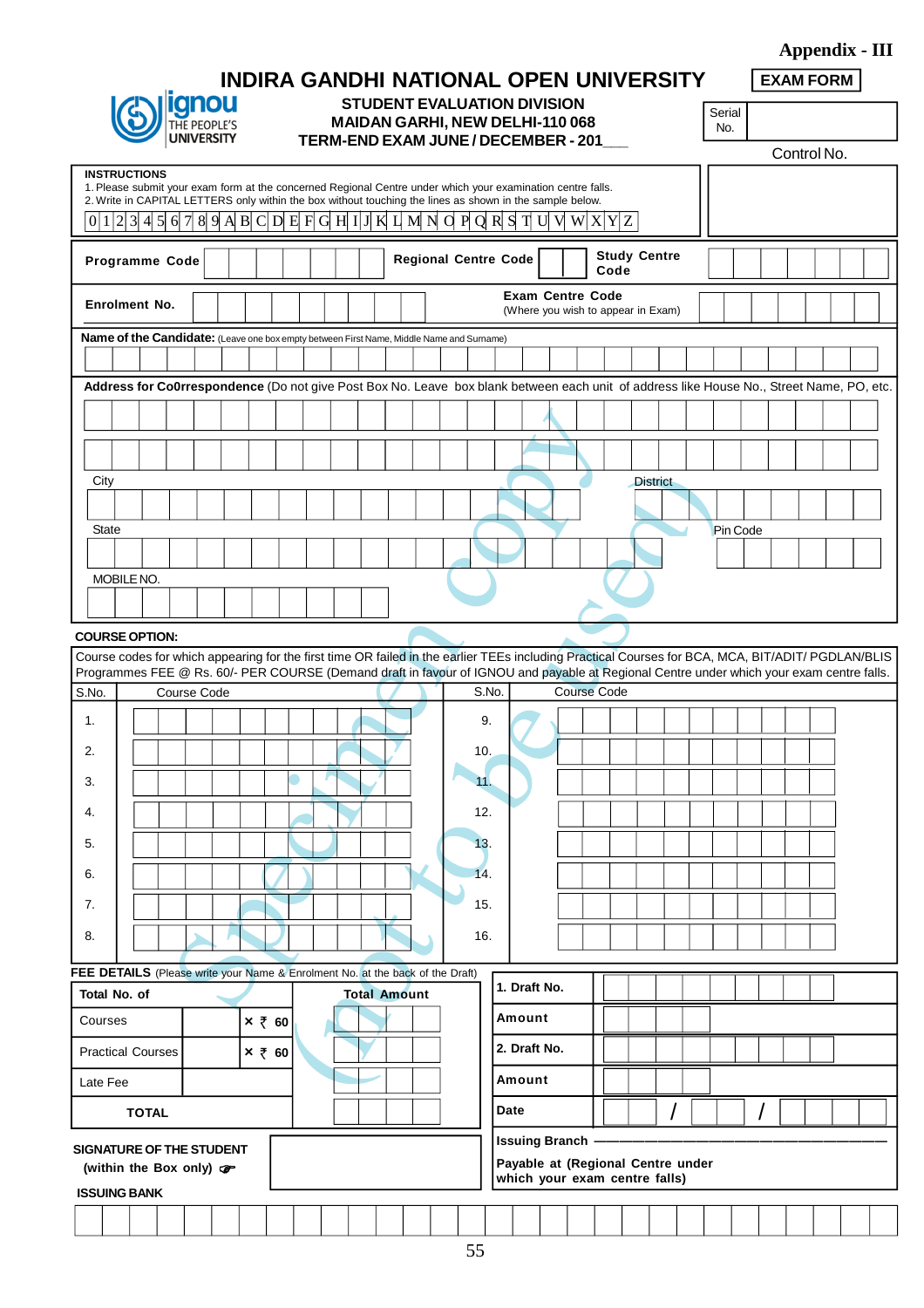| <b>FOR JUNETEE</b><br>1 March to 31 March                                                                                                                                                                                                                                                                                                                                                                                                                                                                                                                                                                                                                                                                                                                                                                                                                                                                                                                                                                | <b>LATE FEE</b>                                                                                                                                                                                                                                                                                                                                                                                                                                                                                                                                                                                                                                                                                                                                                                                                                                                                                                                                                                                                                                                                                                                                                                                                                                                                                                                                                                                                                                                                                                                                                                                                                                                                                                                                                                                                                                                                                                                                                                                                                                                                                                                                                                                                  | <b>FOR DEC TEE</b>  |            |                                                                                              |  |  |  |  |  |  |  |
|----------------------------------------------------------------------------------------------------------------------------------------------------------------------------------------------------------------------------------------------------------------------------------------------------------------------------------------------------------------------------------------------------------------------------------------------------------------------------------------------------------------------------------------------------------------------------------------------------------------------------------------------------------------------------------------------------------------------------------------------------------------------------------------------------------------------------------------------------------------------------------------------------------------------------------------------------------------------------------------------------------|------------------------------------------------------------------------------------------------------------------------------------------------------------------------------------------------------------------------------------------------------------------------------------------------------------------------------------------------------------------------------------------------------------------------------------------------------------------------------------------------------------------------------------------------------------------------------------------------------------------------------------------------------------------------------------------------------------------------------------------------------------------------------------------------------------------------------------------------------------------------------------------------------------------------------------------------------------------------------------------------------------------------------------------------------------------------------------------------------------------------------------------------------------------------------------------------------------------------------------------------------------------------------------------------------------------------------------------------------------------------------------------------------------------------------------------------------------------------------------------------------------------------------------------------------------------------------------------------------------------------------------------------------------------------------------------------------------------------------------------------------------------------------------------------------------------------------------------------------------------------------------------------------------------------------------------------------------------------------------------------------------------------------------------------------------------------------------------------------------------------------------------------------------------------------------------------------------------|---------------------|------------|----------------------------------------------------------------------------------------------|--|--|--|--|--|--|--|
|                                                                                                                                                                                                                                                                                                                                                                                                                                                                                                                                                                                                                                                                                                                                                                                                                                                                                                                                                                                                          |                                                                                                                                                                                                                                                                                                                                                                                                                                                                                                                                                                                                                                                                                                                                                                                                                                                                                                                                                                                                                                                                                                                                                                                                                                                                                                                                                                                                                                                                                                                                                                                                                                                                                                                                                                                                                                                                                                                                                                                                                                                                                                                                                                                                                  |                     | LATE 58    | <b>Submission of Exam Form</b>                                                               |  |  |  |  |  |  |  |
|                                                                                                                                                                                                                                                                                                                                                                                                                                                                                                                                                                                                                                                                                                                                                                                                                                                                                                                                                                                                          | NIL                                                                                                                                                                                                                                                                                                                                                                                                                                                                                                                                                                                                                                                                                                                                                                                                                                                                                                                                                                                                                                                                                                                                                                                                                                                                                                                                                                                                                                                                                                                                                                                                                                                                                                                                                                                                                                                                                                                                                                                                                                                                                                                                                                                                              | 1 Sept. to 30 Sept. | <b>NIL</b> | ONLY AT THE CONCERNED                                                                        |  |  |  |  |  |  |  |
| 1 April to 20 April                                                                                                                                                                                                                                                                                                                                                                                                                                                                                                                                                                                                                                                                                                                                                                                                                                                                                                                                                                                      | ₹300/-                                                                                                                                                                                                                                                                                                                                                                                                                                                                                                                                                                                                                                                                                                                                                                                                                                                                                                                                                                                                                                                                                                                                                                                                                                                                                                                                                                                                                                                                                                                                                                                                                                                                                                                                                                                                                                                                                                                                                                                                                                                                                                                                                                                                           | 1 Oct. to 20 Oct.   | ₹300/-     | <b>REGIONAL CENTRE UNDER</b><br>WHICH YOUR EXAMINATION                                       |  |  |  |  |  |  |  |
| 21 April to 30 April                                                                                                                                                                                                                                                                                                                                                                                                                                                                                                                                                                                                                                                                                                                                                                                                                                                                                                                                                                                     | ₹500/-                                                                                                                                                                                                                                                                                                                                                                                                                                                                                                                                                                                                                                                                                                                                                                                                                                                                                                                                                                                                                                                                                                                                                                                                                                                                                                                                                                                                                                                                                                                                                                                                                                                                                                                                                                                                                                                                                                                                                                                                                                                                                                                                                                                                           | 21 Oct. to 31 Oct.  | ₹500/-     | <b>CENTRE FALLS</b>                                                                          |  |  |  |  |  |  |  |
| 1 May to 15 May                                                                                                                                                                                                                                                                                                                                                                                                                                                                                                                                                                                                                                                                                                                                                                                                                                                                                                                                                                                          | ₹1000/-                                                                                                                                                                                                                                                                                                                                                                                                                                                                                                                                                                                                                                                                                                                                                                                                                                                                                                                                                                                                                                                                                                                                                                                                                                                                                                                                                                                                                                                                                                                                                                                                                                                                                                                                                                                                                                                                                                                                                                                                                                                                                                                                                                                                          | 1 Nov. to 15 Nov.   | ₹1000/-    |                                                                                              |  |  |  |  |  |  |  |
| Before submitting the examination form please ensure that:<br>The required number of assignments as applicable for the course(s) filled in the examination form have been submitted.<br>$\bullet$<br>The authentication certificate is duly signed by the Coordinator/Incharge of your Study Centre/PSC/PIetc.<br>$\bullet$<br>Registration for the course(s) is valid and not time-barred.<br>Examination fee ₹ 60/- per course has been remitted and the relevant proof enclosed.<br>In case examination fee is submitted through demand draft please ensure that the demand draft is made in favour of IGNOU and<br>payable at the city of the Regional Centre where you are submitting your examination form.<br>The enrolment number, programme code, course code are correctly filled in the examination form.<br>٠<br>In case of non-compliance of any of the above conditions candidature for appearing in the Term-end Examination<br>will not be considered and no Hall Ticket will be issued. |                                                                                                                                                                                                                                                                                                                                                                                                                                                                                                                                                                                                                                                                                                                                                                                                                                                                                                                                                                                                                                                                                                                                                                                                                                                                                                                                                                                                                                                                                                                                                                                                                                                                                                                                                                                                                                                                                                                                                                                                                                                                                                                                                                                                                  |                     |            |                                                                                              |  |  |  |  |  |  |  |
| <b>PLEASE NOTE:</b><br>Examination fee per course is                                                                                                                                                                                                                                                                                                                                                                                                                                                                                                                                                                                                                                                                                                                                                                                                                                                                                                                                                     | ₹ 60/- (Examination fee once paid will not be refunded/adjusted in any case)<br>Examination form to be submitted at<br>Regional Centre under which your examination centre falls<br>Demand draft to be made in favour of<br>IGNOU and payable at the city where submitting the exam form                                                                                                                                                                                                                                                                                                                                                                                                                                                                                                                                                                                                                                                                                                                                                                                                                                                                                                                                                                                                                                                                                                                                                                                                                                                                                                                                                                                                                                                                                                                                                                                                                                                                                                                                                                                                                                                                                                                         |                     |            |                                                                                              |  |  |  |  |  |  |  |
| 1.<br>2.<br>3.<br>fee paid will not be refunded.<br>4.<br>5.<br>6.<br>examination form.<br>7.<br>8.<br>9.<br>your Identity Card.                                                                                                                                                                                                                                                                                                                                                                                                                                                                                                                                                                                                                                                                                                                                                                                                                                                                         | INSTRUCTIONS FOR FILLING UP THE EXAMINATION FORM<br>Please fill in the course(s) only for which the assignments have been submitted by you within the scheduled time. No Hall Ticket will be<br>issued in case the assignments for the course(s) have not been submitted.<br>Please write correct course code(s) as indicated in your Programme Guide, failing which the course(s) will not be included in Hall Ticket<br>for taking examination (For example ECO-01/MS-02).<br>In case wrong/invalid course code is mentioned in examination form, the course will not be included in the Hall Ticket and the examination<br>Examination form should be submitted only once for each Term-end Examination.<br>Please send the examination form by Registered/Speed Post and retain the proof of its mailing till you receive the Hall Ticket;<br>Term-end Examination result is also available on the University website (www.ignou.ac.in). Please see the result status before filling<br>It is advised to enclose/forward only the Examination Fee along with this form. Any other fee (registration/re-registration) forwarded with<br>this form will result in rejection of the examination form.<br>Examination form received without examination fee or late fee (if applicable) will similarly be rejected.<br>Students of BA/B.Com./BCA/BTS Programme can take examination for courses up to 48 credits and those of Management Programme<br>can take examination for a maximum of 8 courses at a time.<br>10. Normally, the Study Centre is the Examination Centre. In case you wish to take examination at a particular centre, the code of your<br>choosen centre be filled up as Examination Centre Code. However, if Examination Centre chosen by you is not activated, you will be<br>allotted another Examination Centre under the same Region.<br>11. In case you fail to receive Examination Intimation Slip/Hall Ticket one week before the commencement of examination<br>you may visit our website (www.ignou.ac.in) and download the Hall Ticket and report at the Examination Centre with<br>12. Change of Examination Centre, once allotted, is not permissible under any circumstances. |                     |            |                                                                                              |  |  |  |  |  |  |  |
| regulations of the University.<br>Date_________                                                                                                                                                                                                                                                                                                                                                                                                                                                                                                                                                                                                                                                                                                                                                                                                                                                                                                                                                          | <b>DECLARATION</b><br>I hereby declare that I have read and understood the instructions given above. I also affirm that I have submitted all the required number of<br>assignments as applicable for the course(s) filled in the examination form and my registration for the course(s) is valid and not time barred.<br>If any of my statements is found to be untrue, I will have no claim for taking examination. I undertake that I shall abide by the rules and                                                                                                                                                                                                                                                                                                                                                                                                                                                                                                                                                                                                                                                                                                                                                                                                                                                                                                                                                                                                                                                                                                                                                                                                                                                                                                                                                                                                                                                                                                                                                                                                                                                                                                                                             |                     |            |                                                                                              |  |  |  |  |  |  |  |
|                                                                                                                                                                                                                                                                                                                                                                                                                                                                                                                                                                                                                                                                                                                                                                                                                                                                                                                                                                                                          |                                                                                                                                                                                                                                                                                                                                                                                                                                                                                                                                                                                                                                                                                                                                                                                                                                                                                                                                                                                                                                                                                                                                                                                                                                                                                                                                                                                                                                                                                                                                                                                                                                                                                                                                                                                                                                                                                                                                                                                                                                                                                                                                                                                                                  |                     |            | (Signature of the student)                                                                   |  |  |  |  |  |  |  |
| (with STD code)                                                                                                                                                                                                                                                                                                                                                                                                                                                                                                                                                                                                                                                                                                                                                                                                                                                                                                                                                                                          |                                                                                                                                                                                                                                                                                                                                                                                                                                                                                                                                                                                                                                                                                                                                                                                                                                                                                                                                                                                                                                                                                                                                                                                                                                                                                                                                                                                                                                                                                                                                                                                                                                                                                                                                                                                                                                                                                                                                                                                                                                                                                                                                                                                                                  |                     |            |                                                                                              |  |  |  |  |  |  |  |
|                                                                                                                                                                                                                                                                                                                                                                                                                                                                                                                                                                                                                                                                                                                                                                                                                                                                                                                                                                                                          | AUTHENTICATION BY CO-ORDINATOR/INCHARGE OF<br>STUDY CENTRE/PROGRAMME STUDY CENTRE/PARTNER INSTITUTION/<br><b>COMMUNITY COLLEGE</b>                                                                                                                                                                                                                                                                                                                                                                                                                                                                                                                                                                                                                                                                                                                                                                                                                                                                                                                                                                                                                                                                                                                                                                                                                                                                                                                                                                                                                                                                                                                                                                                                                                                                                                                                                                                                                                                                                                                                                                                                                                                                               |                     |            |                                                                                              |  |  |  |  |  |  |  |
| It is to certify that the student has submitted all the assignment(s) for the course(s) filled in the examination form.                                                                                                                                                                                                                                                                                                                                                                                                                                                                                                                                                                                                                                                                                                                                                                                                                                                                                  |                                                                                                                                                                                                                                                                                                                                                                                                                                                                                                                                                                                                                                                                                                                                                                                                                                                                                                                                                                                                                                                                                                                                                                                                                                                                                                                                                                                                                                                                                                                                                                                                                                                                                                                                                                                                                                                                                                                                                                                                                                                                                                                                                                                                                  |                     |            |                                                                                              |  |  |  |  |  |  |  |
|                                                                                                                                                                                                                                                                                                                                                                                                                                                                                                                                                                                                                                                                                                                                                                                                                                                                                                                                                                                                          |                                                                                                                                                                                                                                                                                                                                                                                                                                                                                                                                                                                                                                                                                                                                                                                                                                                                                                                                                                                                                                                                                                                                                                                                                                                                                                                                                                                                                                                                                                                                                                                                                                                                                                                                                                                                                                                                                                                                                                                                                                                                                                                                                                                                                  |                     |            | (Signature & Stamp of Co-ordinator/Incharge)<br><b>Study Centre/PSC/PI/Community College</b> |  |  |  |  |  |  |  |
|                                                                                                                                                                                                                                                                                                                                                                                                                                                                                                                                                                                                                                                                                                                                                                                                                                                                                                                                                                                                          |                                                                                                                                                                                                                                                                                                                                                                                                                                                                                                                                                                                                                                                                                                                                                                                                                                                                                                                                                                                                                                                                                                                                                                                                                                                                                                                                                                                                                                                                                                                                                                                                                                                                                                                                                                                                                                                                                                                                                                                                                                                                                                                                                                                                                  |                     |            |                                                                                              |  |  |  |  |  |  |  |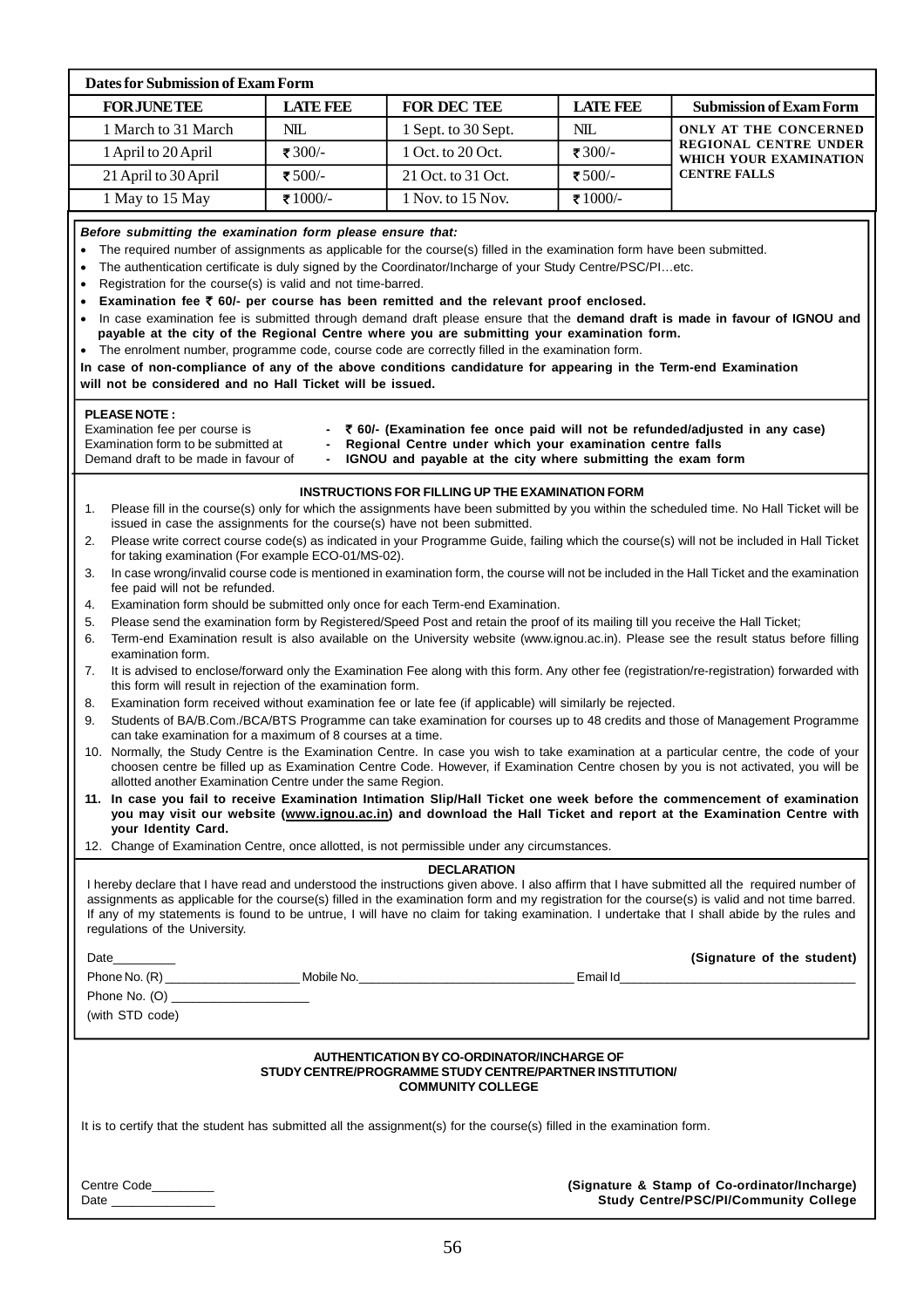

## **INDIRA GANDHI NATIONAL OPEN UNIVERSITY STUDENT EVALUATION DIVISION**

#### **APPLICATION FORM FOR EARLY DECLARATION OF RESULT OF TERM-END EXAMINATION**

(Rules & regulations are mentioned on the reverse side of this form. Please go through them carefully before filling up the form).

| 1. |                    |                                                                                                                                                                                      |                          |               |                     |  |                            |  |
|----|--------------------|--------------------------------------------------------------------------------------------------------------------------------------------------------------------------------------|--------------------------|---------------|---------------------|--|----------------------------|--|
| 2. | Programme:         |                                                                                                                                                                                      |                          | Enrolment No: |                     |  |                            |  |
| 3. |                    |                                                                                                                                                                                      |                          |               |                     |  |                            |  |
|    |                    |                                                                                                                                                                                      |                          |               |                     |  |                            |  |
|    |                    |                                                                                                                                                                                      |                          |               |                     |  |                            |  |
| 4. |                    |                                                                                                                                                                                      |                          |               |                     |  |                            |  |
|    |                    | (enclose a copy of the documentary evidence specifying the reason for early declaration)                                                                                             |                          |               |                     |  |                            |  |
| 5. |                    | Courses(s) detail for early evaluation:-                                                                                                                                             |                          |               |                     |  |                            |  |
|    | S. No.             | <b>Course Code</b>                                                                                                                                                                   |                          |               | Date of Examination |  |                            |  |
|    | $\mathbf{1}$ .     |                                                                                                                                                                                      |                          |               |                     |  |                            |  |
|    | 2.                 |                                                                                                                                                                                      |                          |               |                     |  |                            |  |
|    | 3.                 | the control of the control of the control of the                                                                                                                                     |                          |               |                     |  |                            |  |
|    | 4.                 |                                                                                                                                                                                      |                          |               |                     |  |                            |  |
| 6. |                    | Exam. Centre details, from where you have to appear/appeared at Term-end Examination:-                                                                                               |                          |               |                     |  |                            |  |
|    | Exam. Centre Code: |                                                                                                                                                                                      | Address of Exam. Centre: |               |                     |  |                            |  |
|    |                    |                                                                                                                                                                                      |                          |               |                     |  |                            |  |
|    |                    |                                                                                                                                                                                      |                          |               |                     |  |                            |  |
|    |                    |                                                                                                                                                                                      |                          |               |                     |  |                            |  |
| 7. | Fee detail:        |                                                                                                                                                                                      |                          |               |                     |  |                            |  |
|    |                    | (The fee for early declaration of result is Rs. 700/- per course, which is to be paid through demand draft<br>drawn in favour of 'IGNOU' & payable at the City of Evaluation Centre) |                          |               |                     |  |                            |  |
|    |                    | No. of Course(s):  X Rs. 700/-                                                                                                                                                       |                          | $=$           |                     |  |                            |  |
|    |                    |                                                                                                                                                                                      |                          |               |                     |  |                            |  |
|    |                    |                                                                                                                                                                                      |                          |               |                     |  |                            |  |
|    |                    |                                                                                                                                                                                      |                          |               |                     |  | (Signature of the student) |  |
|    |                    |                                                                                                                                                                                      |                          |               |                     |  |                            |  |

(P.T.O.)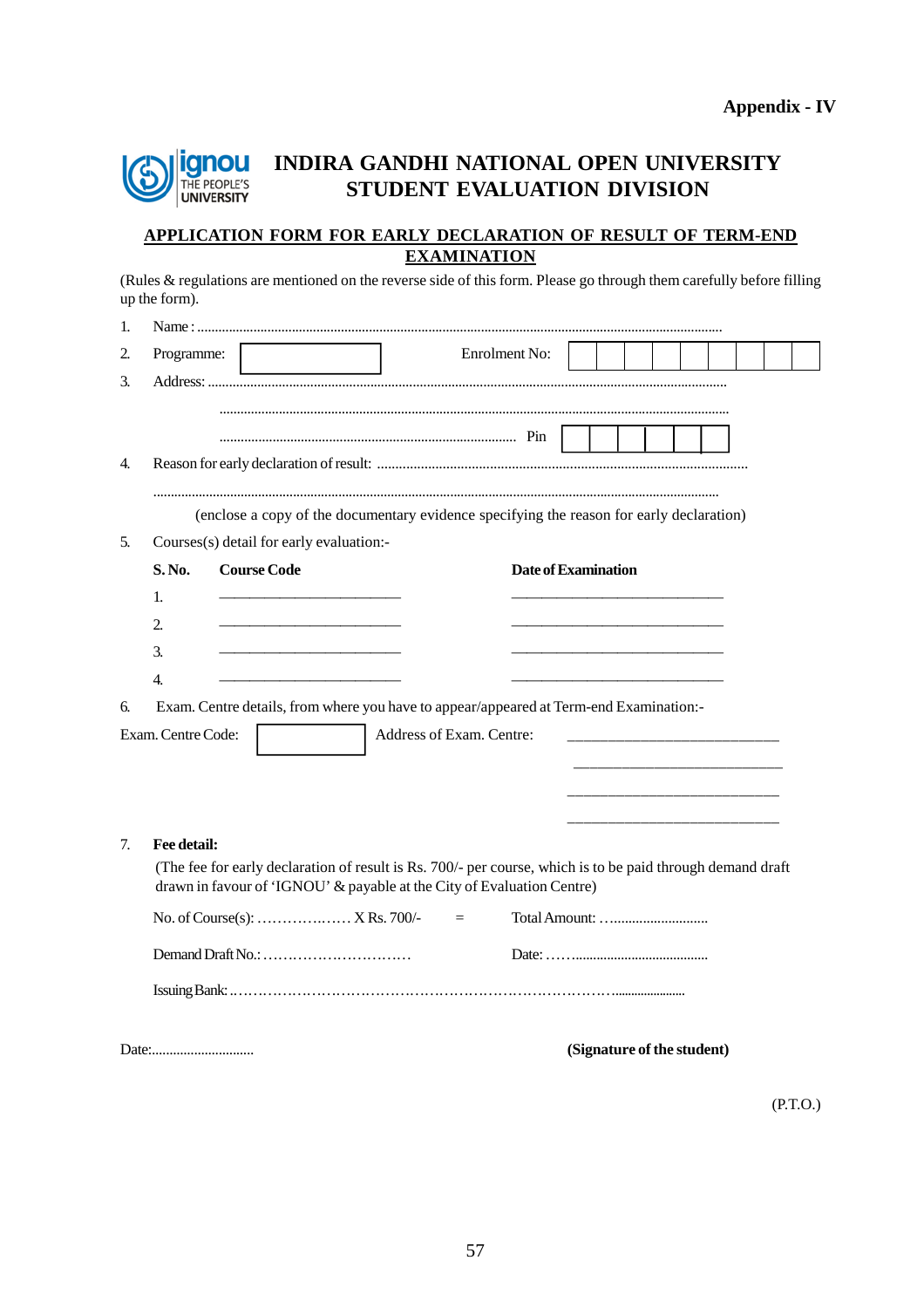#### **RULES & REGULATIONS FOR EARLY DECLARATION OFRESULTS**

- 1. Request for early declaration of results will be entertained for final semester/year or maximum of 4 backlog courses only, subject to the following conditions:
	- i) The student has been selected for higher study/employment and statement of marks/grade card is required to be produced to the institute by a particular date, which is before the prescribed dates of declaration of the University's results.
	- ii) The student has completed all the other prescribed components except the term-end examination of the courses, for which early evaluation has been sought.
- 2. Application for early declaration, for the reasons such as to apply for recruitment/higher study/post and promotion purpose etc. will not be entertained.
- 3. Application without enclosing documentary evidence specifying the reason for early declaration will not be entertained.
- 4. Application form must reach at the following address before the date of the examination for the course (s) for which early evaluation is sought:-

| Sl.No.           | <b>Address of Evaluation Centre</b>                                                                                                                      | <b>Jurisdiction of Evaluation Centre</b>                                                                                                                    |
|------------------|----------------------------------------------------------------------------------------------------------------------------------------------------------|-------------------------------------------------------------------------------------------------------------------------------------------------------------|
| 1.               | Dy. Registrar<br><b>Evaluation Centre</b><br>Block-5, IGNOU, Maidan Garhi<br>New Delhi-110068                                                            | All Examination Centres within Delhi-1, Delhi-2,<br>Delhi-3, All Schools and Divisions at Hqs.                                                              |
| $\overline{2}$   | Dy. Registrar<br><b>Evaluation Centre, Periyar Thidal</b><br>No.50, EVK Sampath Road<br>Vepery Chennai - 600 007                                         | All Examination Centres in Chennai,<br>Hyderabad, Port Blair, Vijayawada, Trivandrum,<br>Cochin, Bangalore, Madurai, Panaji, Nagpur<br>and Sub-RC Vatakara. |
| 3.               | Dy. Registrar<br><b>Evaluation Centre</b><br><b>IGNOU Regional Centre</b><br>2 <sup>nd</sup> Floor, Biscomaun Tower<br>W. Gandhi Maidan, Patna - 800 001 | All Examination Centres in Patna, Raipur,<br>Bhuvneshwar, Koraput, Siliguri and<br>Raghunathganj.                                                           |
| $\overline{4}$ . | Dy. Registrar<br><b>Evaluation Centre, IGNOU Regional</b><br>Centre, B-1/33, Sector-H, Aliganj<br>Lucknow-226024                                         | All Examination Centres in Lucknow, Varanasi,<br>Aligarh, Dehradun, Noida, Karnal, Chandigarh,<br>Khanna, Shimla, Jammu and Srinagar,                       |
| 5.               | Dy. Registrar<br><b>Evaluation Centre, IGNOU Regional</b><br>Centre, 1st Floor, MSFC Building<br>270, Senapati Bapat Road, Pune-411016                   | All Examination Centres in Pune, Ahmedabad,<br>Bhopal, Jabalpur, Jaipur, Rajkot and Mumbai.                                                                 |
| 6.               | Dy. Registrar<br><b>Evaluation Centre, IGNOU Regional</b><br>Centre, H/No.71, GMC Road<br>Christian Basti, Guwahati - 781 005                            | All Examination Centres in Guwahati, Itanagar,<br>Imphal, Shilong, Agartala, Gangtok, Kohima<br>and Aizwal.                                                 |
| 7.               | Dy. Registrar<br><b>IGNOU Regional Evaluation Centre</b><br>Mangolik, H/H-19/1, Baguipara,<br>Baguiah, P.O. Aswininagar, VIP Road,<br>Kolkata-700159.    | All Examination Centres in Kolkata, Darbhanga<br>and Ranchi.                                                                                                |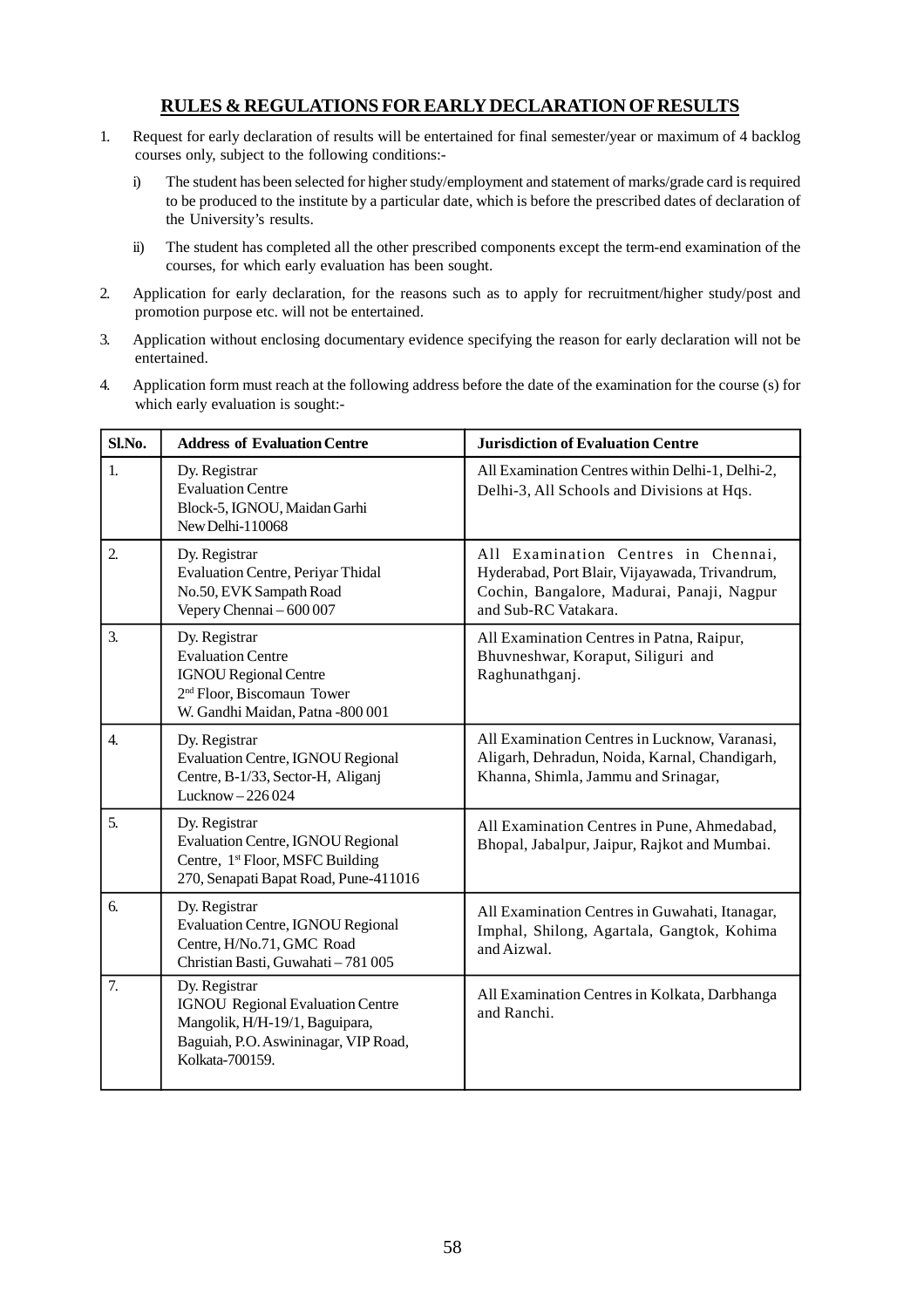

## **INDIRA GANDHI NATIONAL OPEN UNIVERSITY MAIDAN GARHI, NEW DELHI-110068**

### APPLICATION FORM FOR RE-EVALUATION OF ANSWER SCRIPTS

(Rules & regulations are mentioned on the reverse side of this form. Please go through them carefully before filling up the form).

Prescribed date for submission of form : within one month of declaration of result.

| Enrolment No.                                                                                                                                                                           |  |  |  |  |          |                    |  |  |  |                            |                          |
|-----------------------------------------------------------------------------------------------------------------------------------------------------------------------------------------|--|--|--|--|----------|--------------------|--|--|--|----------------------------|--------------------------|
|                                                                                                                                                                                         |  |  |  |  |          |                    |  |  |  |                            |                          |
|                                                                                                                                                                                         |  |  |  |  |          |                    |  |  |  |                            |                          |
|                                                                                                                                                                                         |  |  |  |  |          |                    |  |  |  |                            |                          |
| PIN:                                                                                                                                                                                    |  |  |  |  |          |                    |  |  |  |                            |                          |
|                                                                                                                                                                                         |  |  |  |  |          |                    |  |  |  |                            |                          |
|                                                                                                                                                                                         |  |  |  |  |          |                    |  |  |  |                            |                          |
| <b>Examination Centre Code:</b>                                                                                                                                                         |  |  |  |  |          |                    |  |  |  |                            |                          |
|                                                                                                                                                                                         |  |  |  |  |          |                    |  |  |  |                            |                          |
|                                                                                                                                                                                         |  |  |  |  |          |                    |  |  |  |                            |                          |
| Course, in which                                                                                                                                                                        |  |  |  |  |          | <b>COURSE CODE</b> |  |  |  | <b>TITLE OF THE COURSE</b> |                          |
| Re-evaluation is sought                                                                                                                                                                 |  |  |  |  |          |                    |  |  |  |                            |                          |
|                                                                                                                                                                                         |  |  |  |  |          |                    |  |  |  |                            |                          |
|                                                                                                                                                                                         |  |  |  |  |          |                    |  |  |  |                            |                          |
| Fee detail:                                                                                                                                                                             |  |  |  |  |          |                    |  |  |  |                            |                          |
| (The fee for Re-evaluation of answer script is Rs. 500/- per course, which is to be paid through<br>demand draft drawn in favour of 'IGNOU' & payable at the City of Evaluation Centre) |  |  |  |  |          |                    |  |  |  |                            |                          |
| No. of Course(s): $\times$ Rs. 500/-                                                                                                                                                    |  |  |  |  | $\equiv$ |                    |  |  |  |                            |                          |
| Demand Draft No.                                                                                                                                                                        |  |  |  |  |          |                    |  |  |  |                            |                          |
|                                                                                                                                                                                         |  |  |  |  |          |                    |  |  |  |                            |                          |
|                                                                                                                                                                                         |  |  |  |  |          |                    |  |  |  |                            | Signature of the student |
|                                                                                                                                                                                         |  |  |  |  |          |                    |  |  |  |                            |                          |

 $(P.T.O)$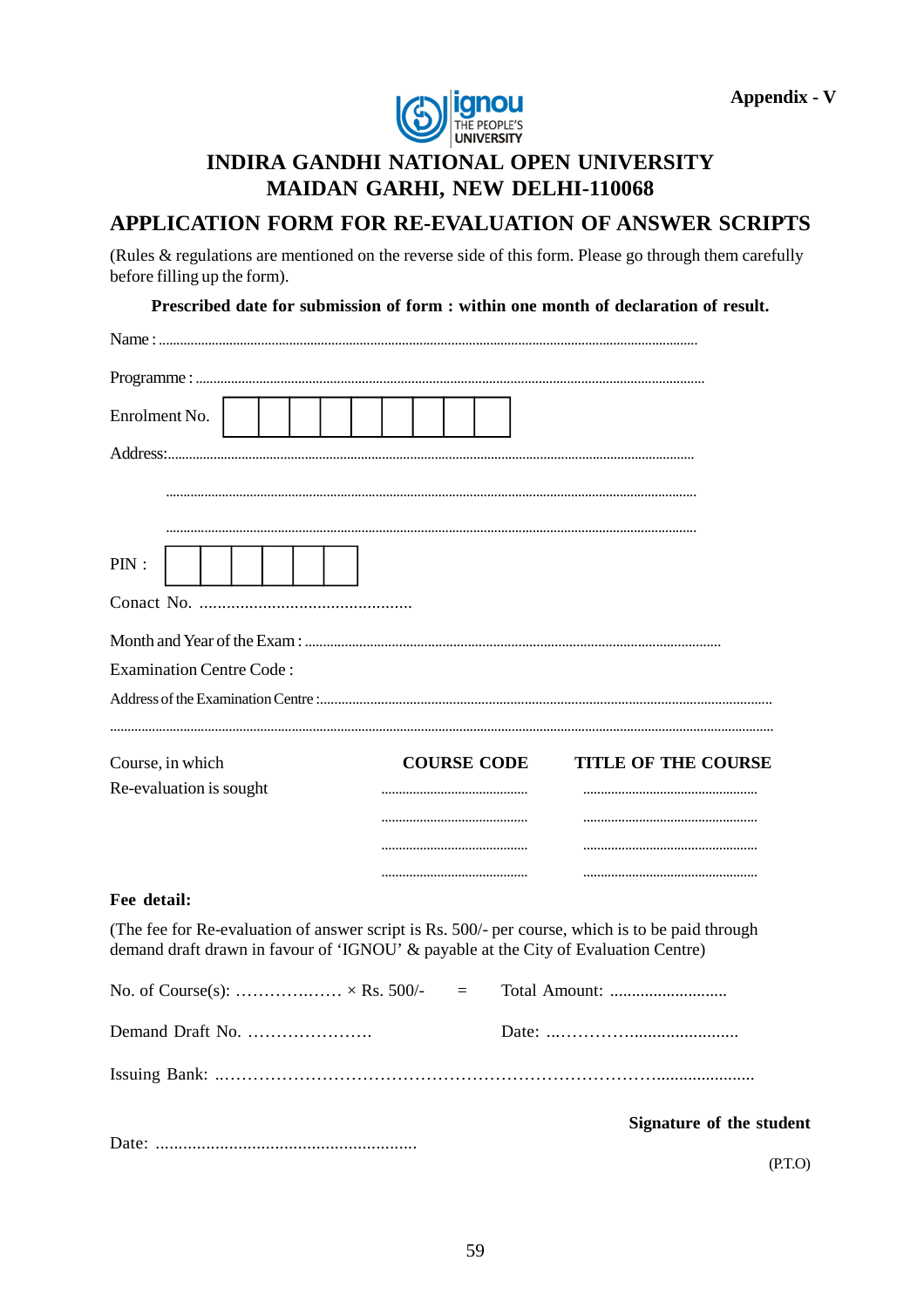### **RULES & REGULATION FOR RE-EVALUATION OFANSWER SCRIPTS**

- 1) The request for re-evaluation by the student must be made before 31st March for December TEE and 30th September for June TEE or within one month of declaration of results, whichever is later.
- 2) The date of declaration of result will be calculated from the date on which the result are placed on the IGNOU website.
- 3) After re-evaluation, the better of the two scores of original marks/grade and marks/grade after reevaluation will be considered.
- 4) The revised marks/grade after re-evaluation shall be communicated to the student on receipt of reevaluation result and result of re-evaluation will also made available on the IGNOU website at www.ignou.ac.in. The minimum time required for re-evaluation shall be 30 days from the date of receipt of application.
- 5) Re-evaluation is permissible in TEE only and not in the Project/Dissertation Practicals/Lab courses, Workshops, Assignments & Seminar etc.
- 6) On the top of the envelope containing the prescribed application form,

#### Please mention **'APPLICATION FORM FOR RE-EVALUATION OF ANSWER SCRIPTS'**

7) Application form must reach within the prescribed dates at the following address:-

| Sl.No.           | <b>Address of Evaluation Centre</b>                                                                                                                     | <b>Jurisdiction of Evaluation Centre</b>                                                                                                                    |  |  |  |  |  |  |
|------------------|---------------------------------------------------------------------------------------------------------------------------------------------------------|-------------------------------------------------------------------------------------------------------------------------------------------------------------|--|--|--|--|--|--|
| 1.               | Dy. Registrar<br><b>Evaluation Centre</b><br>Block-5, IGNOU, Maidan Garhi<br>New Delhi-110068                                                           | All Examination Centres within Delhi-1, Delhi-2,<br>Delhi-3, All Schools and Divisions at Hqs.                                                              |  |  |  |  |  |  |
| 2.               | Dy. Registrar<br>Evaluation Centre, Periyar Thidal<br>No.50, EVK Sampath Road<br>Vepery Chennai - 600 007                                               | All Examination Centres in Chennai, Hyderabad,<br>Port Blair, Vijayawada, Trivandrum, Cochin,<br>Bangalore, Madurai, Panaji, Nagpur and Sub-RC<br>Vatakara. |  |  |  |  |  |  |
| $\overline{3}$ . | Dy. Registrar<br><b>Evaluation Centre</b><br><b>IGNOU Regional Centre</b><br>2 <sup>nd</sup> Floor, Biscomaun Tower<br>W. Gandhi Maidan, Patna -800 001 | All Examination Centres in Patna, Raipur,<br>Bhuvneshwar, Koraput, Siliguri and<br>Raghunathganj.                                                           |  |  |  |  |  |  |
| $\overline{4}$ . | Dy. Registrar<br><b>Evaluation Centre, IGNOU Regional</b><br>Centre, B-1/33, Sector-H, Aliganj<br>Lucknow-226024                                        | All Examination Centres in Lucknow, Varanasi,<br>Aligarh, Dehradun, Noida, Karnal, Chandigarh,<br>Khanna, Shimla, Jammu and Srinagar,                       |  |  |  |  |  |  |
| 5.               | Dy. Registrar<br><b>Evaluation Centre, IGNOU Regional</b><br>Centre, 1st Floor, MSFC Building<br>270, Senapati Bapat Road, Pune-411016                  | All Examination Centres in Pune, Ahmedabad,<br>Bhopal, Jabalpur, Jaipur, Rajkot and Mumbai.                                                                 |  |  |  |  |  |  |
| 6.               | Dy. Registrar<br><b>Evaluation Centre, IGNOU Regional</b><br>Centre, H/No.71, GMC Road<br>Christian Basti, Guwahati - 781 005                           | All Examination Centres in Guwahati, Itanagar,<br>Imphal, Shilong, Agartala, Gangtok, Kohima and<br>Aizwal.                                                 |  |  |  |  |  |  |
| 7.               | Dy. Registrar<br><b>IGNOU Regional Evaluation Centre</b><br>Mangolik, H/H-19/1, Baguipara,<br>Baguiah, P.O. Aswininagar, VIP Road,<br>Kolkata-700159.   | All Examination Centres in Kolkata, Darbhanga and<br>Ranchi.                                                                                                |  |  |  |  |  |  |

For the photocopy (ies) of the answer script(s) of CPE & DPE programmes, the application form may be sent to the Regional Centre concerned.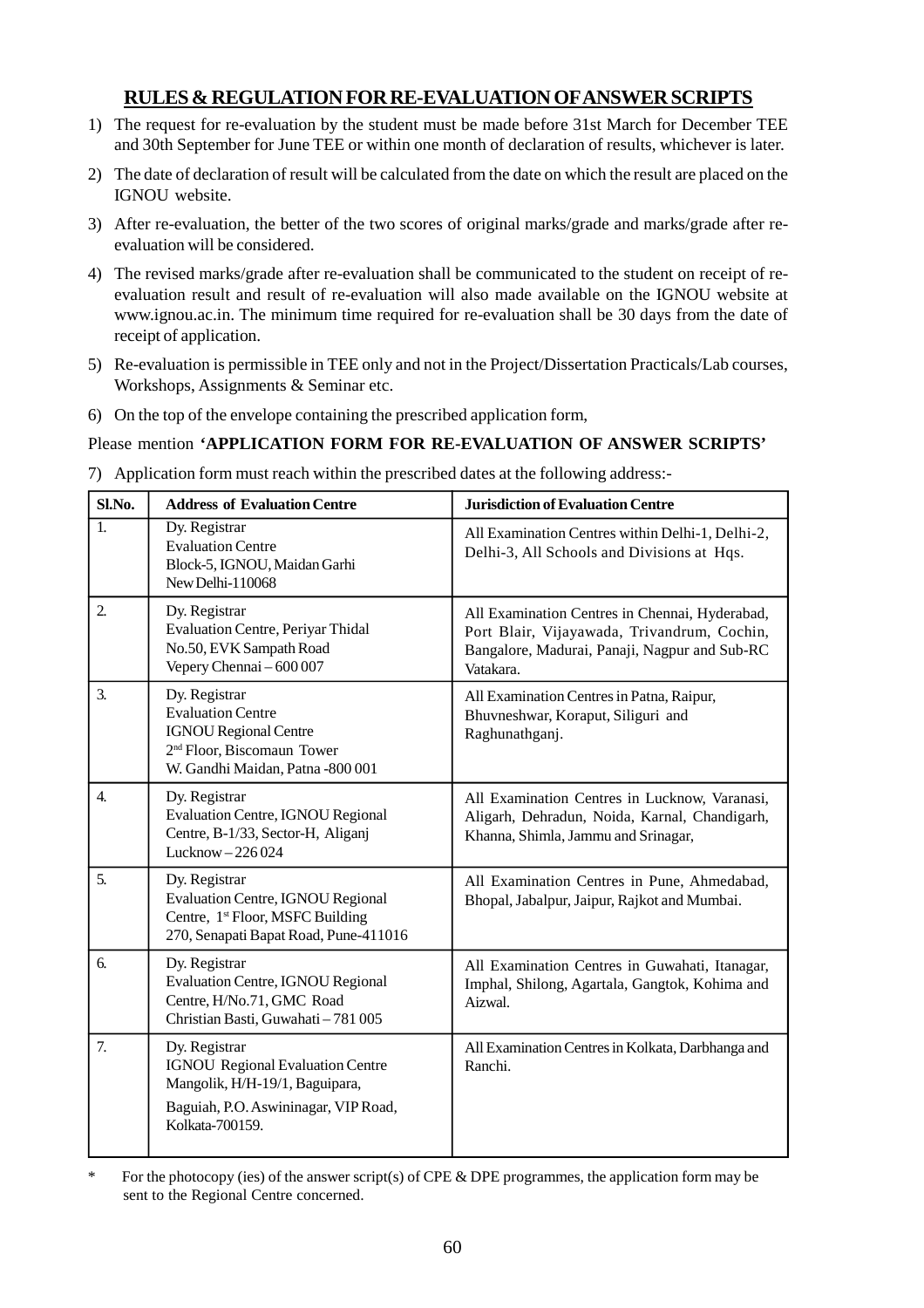

## **INDIRA GANDHI NATIONAL OPEN UNIVERSITY STUDENT EVALUATION DIVISION APPLICATION FORM FOR IMPROVEMENT IN DIVISION/CLASS**

(Rules & regulations are mentioned on the reverse side of this form. Please go through them carefully before filling up the form).

**Prescribed dates for submission of form:- 1st to 30th April for June Term-end Exam.**

**1 st to 31st October for December Term- end Exam.**

| 1. |                                                | Name: Name:                                                                                                                                                                                                                                                                                                            |                                                                   |                                                                                                      |
|----|------------------------------------------------|------------------------------------------------------------------------------------------------------------------------------------------------------------------------------------------------------------------------------------------------------------------------------------------------------------------------|-------------------------------------------------------------------|------------------------------------------------------------------------------------------------------|
| 2. | Programme:                                     |                                                                                                                                                                                                                                                                                                                        | Enrolment No:                                                     |                                                                                                      |
| 3. |                                                |                                                                                                                                                                                                                                                                                                                        |                                                                   |                                                                                                      |
|    |                                                |                                                                                                                                                                                                                                                                                                                        |                                                                   |                                                                                                      |
| 4. |                                                | Total marks/Overall point grade obtained                                                                                                                                                                                                                                                                               |                                                                   | Term-end examination, in which programme completed June and December<br>Percentage obtained          |
|    |                                                |                                                                                                                                                                                                                                                                                                                        | (Please enclosed photocopy of the statement of marks/grades card) |                                                                                                      |
| 5. | Courses(s), in which                           |                                                                                                                                                                                                                                                                                                                        | <b>COURSE CODE</b>                                                | <b>COURSE CODE</b>                                                                                   |
|    | improvement is sought:                         |                                                                                                                                                                                                                                                                                                                        |                                                                   |                                                                                                      |
|    |                                                | $1.$ $\frac{1}{2}$ $\frac{1}{2}$ $\frac{1}{2}$ $\frac{1}{2}$ $\frac{1}{2}$ $\frac{1}{2}$ $\frac{1}{2}$ $\frac{1}{2}$ $\frac{1}{2}$ $\frac{1}{2}$ $\frac{1}{2}$ $\frac{1}{2}$ $\frac{1}{2}$ $\frac{1}{2}$ $\frac{1}{2}$ $\frac{1}{2}$ $\frac{1}{2}$ $\frac{1}{2}$ $\frac{1}{2}$ $\frac{1}{2}$ $\frac{1}{2}$ $\frac{1}{$ |                                                                   | 4.                                                                                                   |
|    |                                                | $2.$ ————————————————————                                                                                                                                                                                                                                                                                              |                                                                   |                                                                                                      |
|    |                                                |                                                                                                                                                                                                                                                                                                                        |                                                                   |                                                                                                      |
| 6. | Fee details:-                                  |                                                                                                                                                                                                                                                                                                                        |                                                                   |                                                                                                      |
|    |                                                |                                                                                                                                                                                                                                                                                                                        | demand draft drawn in favour of IGNOU & payable at New Delhi)     | (The fee for Improvement in Division/Class is Rs. 500/- per course, which is to be paid through      |
|    |                                                |                                                                                                                                                                                                                                                                                                                        |                                                                   |                                                                                                      |
|    |                                                |                                                                                                                                                                                                                                                                                                                        |                                                                   |                                                                                                      |
|    |                                                |                                                                                                                                                                                                                                                                                                                        |                                                                   |                                                                                                      |
| 7. |                                                |                                                                                                                                                                                                                                                                                                                        |                                                                   | Term-end examination, in which you wish to appear:- June/December                                    |
| 8. |                                                |                                                                                                                                                                                                                                                                                                                        |                                                                   | Examination centre details, where you wish to appear in term-end examination:-                       |
|    |                                                | Exam. Centre Code                                                                                                                                                                                                                                                                                                      |                                                                   |                                                                                                      |
|    |                                                |                                                                                                                                                                                                                                                                                                                        | <b>UNDERTAKING</b>                                                |                                                                                                      |
|    |                                                |                                                                                                                                                                                                                                                                                                                        |                                                                   | I hereby undertake that I shall abide by the rules $\&$ regulations prescribed by the University for |
|    | $\frac{1}{2}$ improvement in Division $\Gamma$ |                                                                                                                                                                                                                                                                                                                        |                                                                   |                                                                                                      |

improvement in Division/Class.

| Place<br>. <b>.</b> . |  |
|-----------------------|--|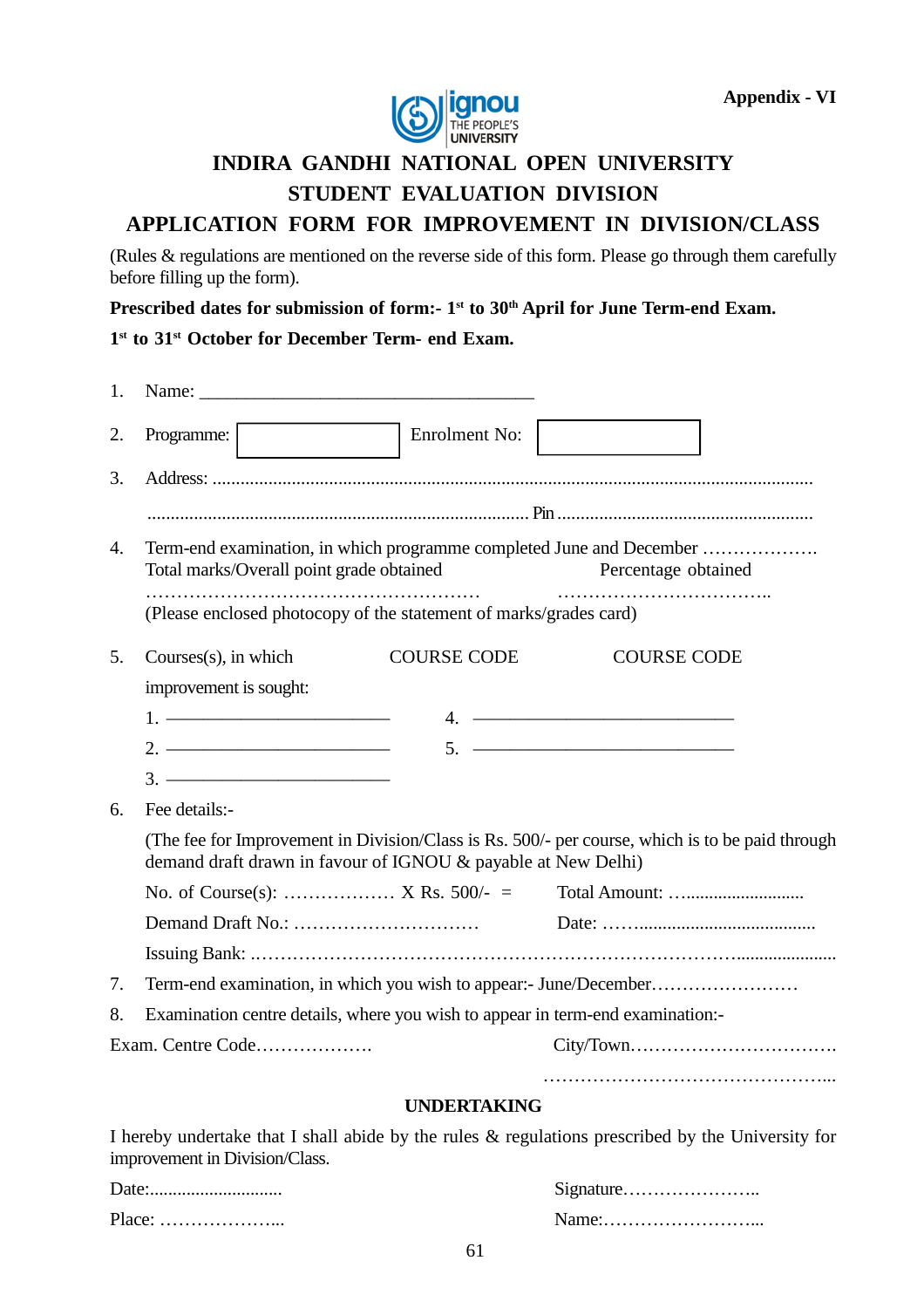## **RULES & REGULATION FOR IMPROVEMENT IN DIVISION/CLASS**

- 1) The request for improvement in division/class by the student must be made before 31st March for December TEE and 30th September for June TEE or within one month of declaration of results, whichever is later.
- 2) The date of declaration of result will be calculated from the date on which the result are placed on the IGNOU website.
- 3) After improvement in division/class the better of the two scores of original marks/grade and marks/ grade after re-evaluation will be considered.
- 4) The revised marks/grade after improvement in division / class shall be communicated to the student on receipt of re-evaluation result and result of re-evaluation will also made available on the IGNOU website at www.ignou.ac.in. The minimum time required for re-evaluation shall be 30 days from the date of receipt of application.
- 5) Re-evaluation is permissible in TEE only and not in the Project/Dissertation Practicals/Lab courses, Workshops, Assignments & Seminar etc.
- 6) On the top of the envelope containing the prescribed application form,

Please mention **'APPLICATION FORM FOR RE-EVALUATION OF ANSWER SCRIPTS'**

7) Application form must reach within the prescribed dates at the following address:-

| Sl.No.           | <b>Address of Evaluation Centre</b>                                                                                                                     | <b>Jurisdiction of Evaluation Centre</b>                                                                                                                    |
|------------------|---------------------------------------------------------------------------------------------------------------------------------------------------------|-------------------------------------------------------------------------------------------------------------------------------------------------------------|
| $\mathbf{1}$ .   | Dy. Registrar<br><b>Evaluation Centre</b><br>Block-5, IGNOU, Maidan Garhi<br>New Delhi-110068                                                           | All Examination Centres within Delhi-1,<br>Delhi-2, Delhi-3, All Schools and Divisions at Hqs.                                                              |
| 2.               | Dy. Registrar<br>Evaluation Centre, Periyar Thidal<br>No.50, EVK Sampath Road<br>Vepery Chennai - 600 007                                               | All Examination Centres in Chennai, Hyderabad,<br>Port Blair, Vijayawada, Trivandrum, Cochin,<br>Bangalore, Madurai, Panaji, Nagpur and Sub-RC<br>Vatakara. |
| $\overline{3}$ . | Dy. Registrar<br><b>Evaluation Centre</b><br><b>IGNOU Regional Centre</b><br>2 <sup>nd</sup> Floor, Biscomaun Tower<br>W. Gandhi Maidan, Patna -800 001 | All Examination Centres in Patna, Raipur,<br>Siliguri<br>Bhuvneshwar, Koraput,<br>and<br>Raghunathganj.                                                     |
| $\overline{4}$ . | Dy. Registrar<br><b>Evaluation Centre, IGNOU Regional</b><br>Centre, B-1/33, Sector-H, Aliganj<br>Lucknow-226024                                        | All Examination Centres in Lucknow, Varanasi,<br>Aligarh, Dehradun, Noida, Karnal, Chandigarh,<br>Khanna, Shimla, Jammu and Srinagar,                       |
| 5.               | Dy. Registrar<br><b>Evaluation Centre, IGNOU Regional</b><br>Centre, 1st Floor, MSFC Building<br>270, Senapati Bapat Road, Pune-411016                  | All Examination Centres in Pune, Ahmedabad,<br>Bhopal, Jabalpur, Jaipur, Rajkot and Mumbai.                                                                 |
| б.               | Dy. Registrar<br>Evaluation Centre, IGNOU Regional<br>Centre, H/No.71, GMC Road<br>Christian Basti, Guwahati - 781 005                                  | All Examination Centres in Guwahati, Itanagar,<br>Imphal, Shilong, Agartala, Gangtok, Kohima and<br>Aizwal.                                                 |
| 7.               | Dy. Registrar<br><b>IGNOU Regional Evaluation Centre</b><br>Mangolik, H/H-19/1, Baguipara,<br>Baguiah, P.O. Aswininagar, VIP Road,<br>Kolkata-700159.   | All Examination Centres in Kolkata, Darbhanga<br>and Ranchi.                                                                                                |

For the photocopy (ies) of the answer script(s) of CPE & DPE programmes, the application form may be sent to the Regional Centre concerned.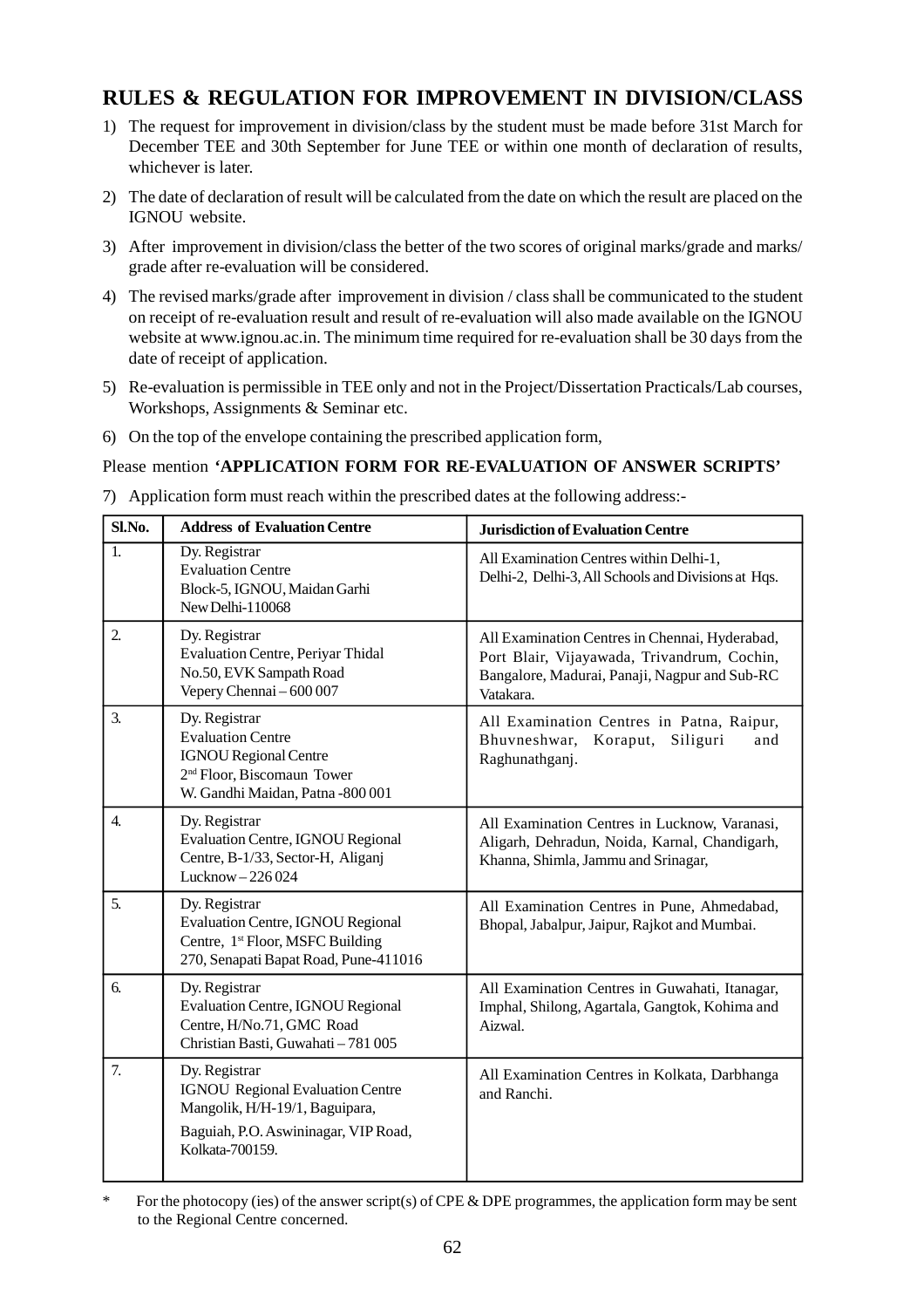

## **INDIRA GANDHI NATIONAL OPEN UNIVERSITY MAIDAN GARHI, NEW DELHI-110068**

### **APPLICATION FORM FOR OBTAININGPHOTOCOPY OFTHEANSWER SCRIPT**

(Rules & regulations are mentioned on the reverse side of this form. Please go through them carefully before filling up the form).

| 1. |                                                                                                                                                                     |
|----|---------------------------------------------------------------------------------------------------------------------------------------------------------------------|
| 2. | Enrolment No:<br>Programme:                                                                                                                                         |
| 3. |                                                                                                                                                                     |
|    |                                                                                                                                                                     |
|    |                                                                                                                                                                     |
| 4. |                                                                                                                                                                     |
| 5. | Detail of the course(s), for which photocopy of the answer script(s) is/are required:                                                                               |
|    |                                                                                                                                                                     |
|    |                                                                                                                                                                     |
|    | $\mathbf{c}$                                                                                                                                                        |
|    |                                                                                                                                                                     |
|    |                                                                                                                                                                     |
|    |                                                                                                                                                                     |
|    |                                                                                                                                                                     |
| 5. | Fee details:                                                                                                                                                        |
|    | (The fee for this purpose is Rs. 100/- per course, which is to be paid through demand draft drawn<br>in favour of IGNOU & payable at the City of Evaluation Centre) |
|    |                                                                                                                                                                     |
|    |                                                                                                                                                                     |
|    |                                                                                                                                                                     |
| 6. | Self attested photocopy of the Identity Card : Attached/Not attached<br>issued by the University                                                                    |

### **UNDERTAKING**

I hereby undertake that the answer script(s), for which photocopy(ies), applied for, belongs to me. For this purpose, I am enclosing self attested photocopy of my Identity Card issued by the University. In case, my statement is found false, the Universitymaytake action against me as deemed fit.

(P.T.O.)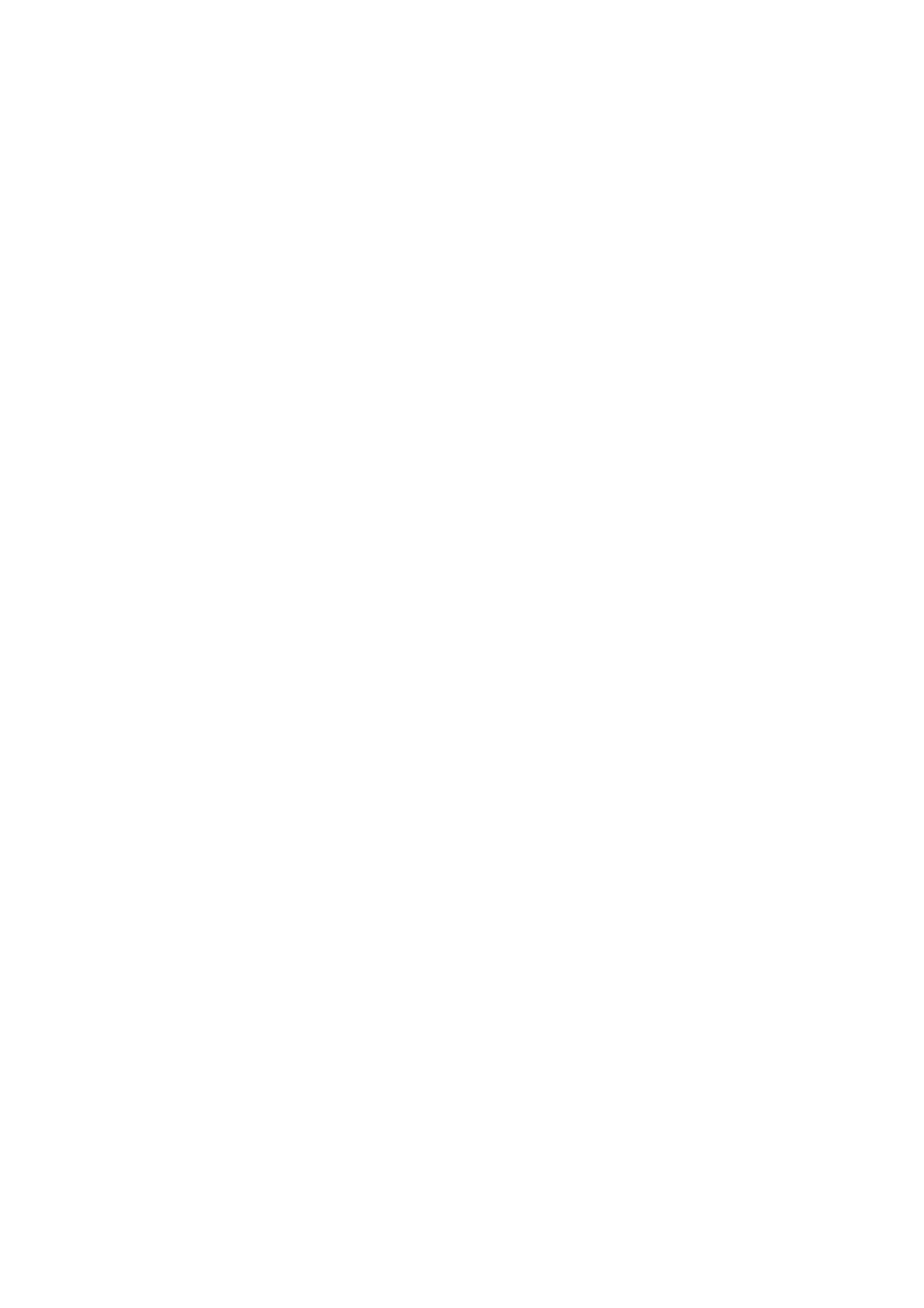### **RULES & GUIDELINES FOR RE-ADMISSION**

- 1. Re-admission is permissible in the following cases :
	- (a) Students who failed to complete the requirements in full or in part within the maximum span period prescribed.
	- (b) Students who failed to complete the requirement of attendance in practicals as prescribed in Programme curriculum within the maximum span period prescribed.
- 2. **Students who do not register for all years/semesters of a Programme and fail to pay the prescribed full Programme fee during the maximum duration of the Programme are also eligible for Re-admission, provided they pay full fee for the missed year(s)/ semester(s) as per rate applicable for the session for which they seek re-admission, in addition to the** *pro-rata course fee for re-admission* **as per rate given in Table-A for each of the course(s) they failed to successfully complete within the maximum period prescribed**.
- 3. Course fee paid for re-admission would be valid for a period of **six months/one year/two consecutive academic years or four consecutive semesters** only, as given below:
	- a) **Six months - for all Certificate Programmes of six months duration**
	- b) **One year - for all Diploma/PG Dip. Programmes of one year duration (including BLIS, MLIS, MADE etc.)**
	- c) **Two years - for all undergraduate and post-graduate programmes whose minimum duration is of 2 years and above.**
- 4. **The additional period indicated at point no.3 above will commence fromthe date of completion of the maximum duration of the Programme for which the registration was done initially.**
- 5. Students shall not be on rolls of the university beyond the additional period indicated at point no.3 above.
- 6. The credit earned by the student towards his/her courses and assignments successfully completed shall be retained for the revalidated period, provided the syllabus and methodology now in vogue are similar to the course(s) successfully completed earlier.
- 7. No study material (SLMs) will be supplied on re-admission, including for the missed semester/year. If the earlier SLMs is replaced, the student will be required to buy changed course material. For that matter SLMs will not be provided for the courses re-registered as missed semester/year. Students will have to make their own arrangement for the SLMs.
- 8. The students will be allowed to take re-admission in the old course(s) as long as the examination in the old course(s) is conducted by the University.
- 9. For the Programmes containing practical component, the norms of fee payable will be as decided by the respective Schools.
- 10. Students are required to pay the *pro-rata Re-admission fee* as per details given in Table-A, in **lump sum**, for all the courses they failed to successfully complete earlier. **Fee once paid will not be refunded under any circumstances.** Students of *BCA-MCA Intg. Prog.* should pay the *pro-rata re-admission fee*, in lump sum, for **all those courses of BCA as well as MCA that have not been successfully completed during the maximum duration of 8 years.**
- 11. *Pro-rata fee* for Re-admission would be changed as and when the University revises the Programme fee for various Programmes.
- 12. Other conditions as prescribed by the University relating to the admission and re-admission shall remain the same.
- 13. The Demand Draft for Re-admission fee together with the re-registration fee of the missed year(s)/semester(s), if any, should be drawn in favour of IGNOU payable at New Delhi. Please write your Enrol. No., Name and Programme code and also the words *'Re-admission'* on the reverse of the DD.
- **P.S.**
- **1. Students can check their Re-admission status from the website (www.ignou.ac.in> STUDENTS ZONE> Admission> Registration Status> CHECK READMISSION Status >).**
- **2. The following programmes have been wound-up and term-end examination will no longer be conducted in the old syllabus courses, hence re-admission not allowed:**
	- **(i) BCA(old sylb) [Jan.1996, Jan.1997 & Jan.1998 batches]**
	- **(ii) MCA(old syllabus) [pre-Jan. 2005 batches]**
	- **(iii) CIC (However Re-admss will be applicable for CIC-2 & CIC-5 for B.Com& CBS students)**
	- **(iv) BIT, (v) ADIT, (vi) MLIS (old sylb.) , (vii) BLIS (old sylb.) & (viii) B.Sc(N) (old sylb.)**

**\* \* \* \* \***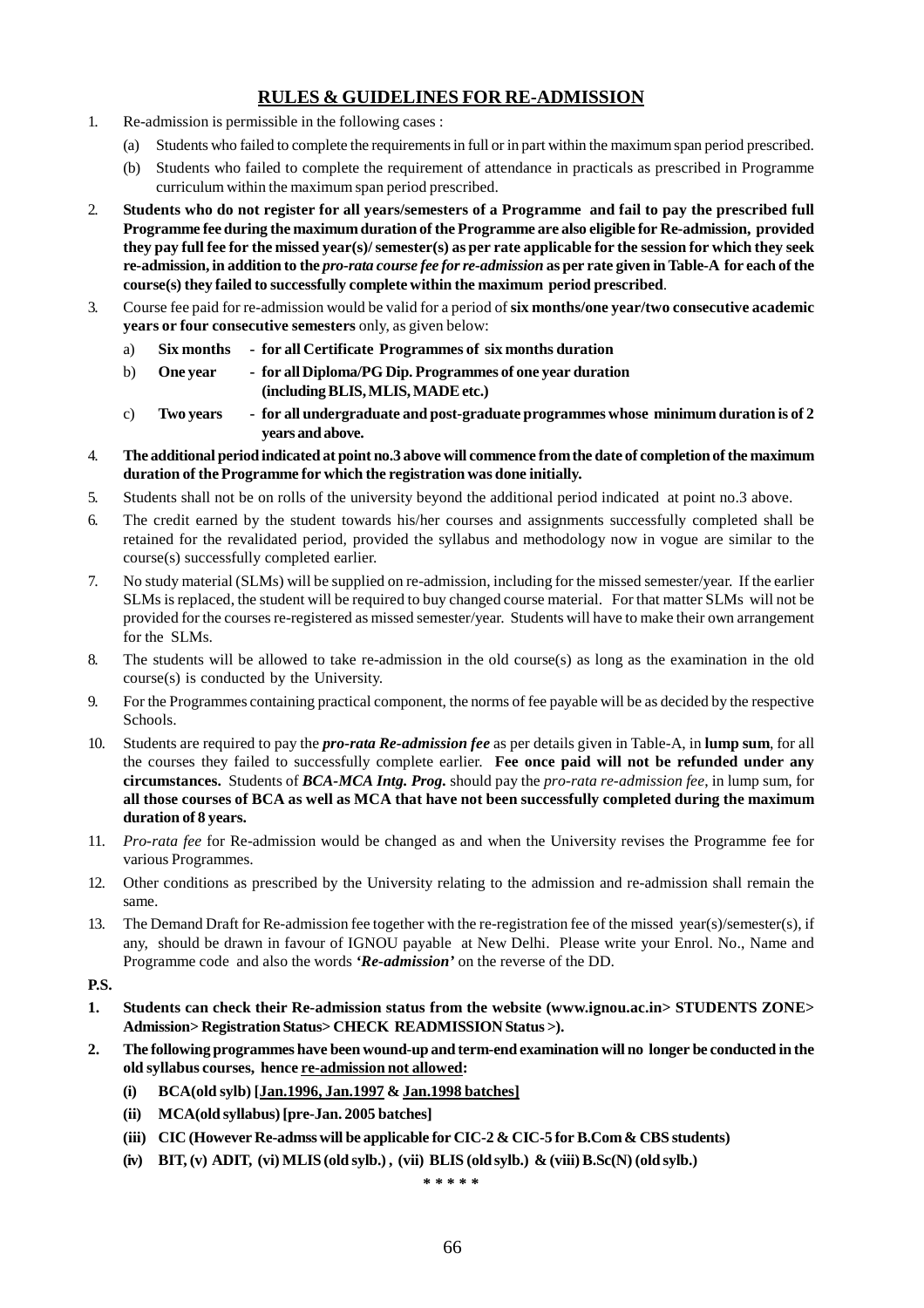

### **INDIRAGANDHI NATIONALOPEN UNIVERSITY STUDENT EVALUATION DIVISION**

## **APPLICATION FORM FOR ISSUE OF OFFICIAL TRANSCRIPT**

| 1. |                                                                                                                                                                                                                                                                                                                                                                         |
|----|-------------------------------------------------------------------------------------------------------------------------------------------------------------------------------------------------------------------------------------------------------------------------------------------------------------------------------------------------------------------------|
| 2. | Enrolment No:<br>Programme:                                                                                                                                                                                                                                                                                                                                             |
| 3. |                                                                                                                                                                                                                                                                                                                                                                         |
|    |                                                                                                                                                                                                                                                                                                                                                                         |
| 4. |                                                                                                                                                                                                                                                                                                                                                                         |
| 5. | <b>Fees detail:</b><br>Fees for the official transcript:-<br>Rs. 200/- per transcript, if to be sent to the student/Institute in India.<br>Rs. 400/- per transcript, if required to be sent to the Institute outside India by the University.<br>(The requisite fee is required to be paid through demand draft drawn in favour of 'IGNOU' & payable at<br>'New Delhi') |
|    | No. of transcript(s):  X Rs. 200/ Rs. 400/- =<br>Total Amount: Rsrequired                                                                                                                                                                                                                                                                                               |
|    | Demand Draft No.:                                                                                                                                                                                                                                                                                                                                                       |
|    |                                                                                                                                                                                                                                                                                                                                                                         |
| 6. | Whether the transcripts to be mailed by the University: Yes/No (please tick)                                                                                                                                                                                                                                                                                            |
| 7. | Name & address of the University/Institute/Employer in capital letters to whom transcript is required to be<br>sent (attached a separate list, if required)                                                                                                                                                                                                             |
|    | (Signature of the student)                                                                                                                                                                                                                                                                                                                                              |
|    | The filled in form with the requisite fees is to be sent to:-                                                                                                                                                                                                                                                                                                           |
|    | The Registrar,<br><b>Student Evaluation Division,</b><br>Indira Gandhi National Open University,<br>Maidan Garhi,<br><b>New Delhi-110068.</b>                                                                                                                                                                                                                           |

**Note:** The students are required to enclose same number of legible photocopies of both sides of the statement of marks/grade card issued to them, as the number of transcripts required.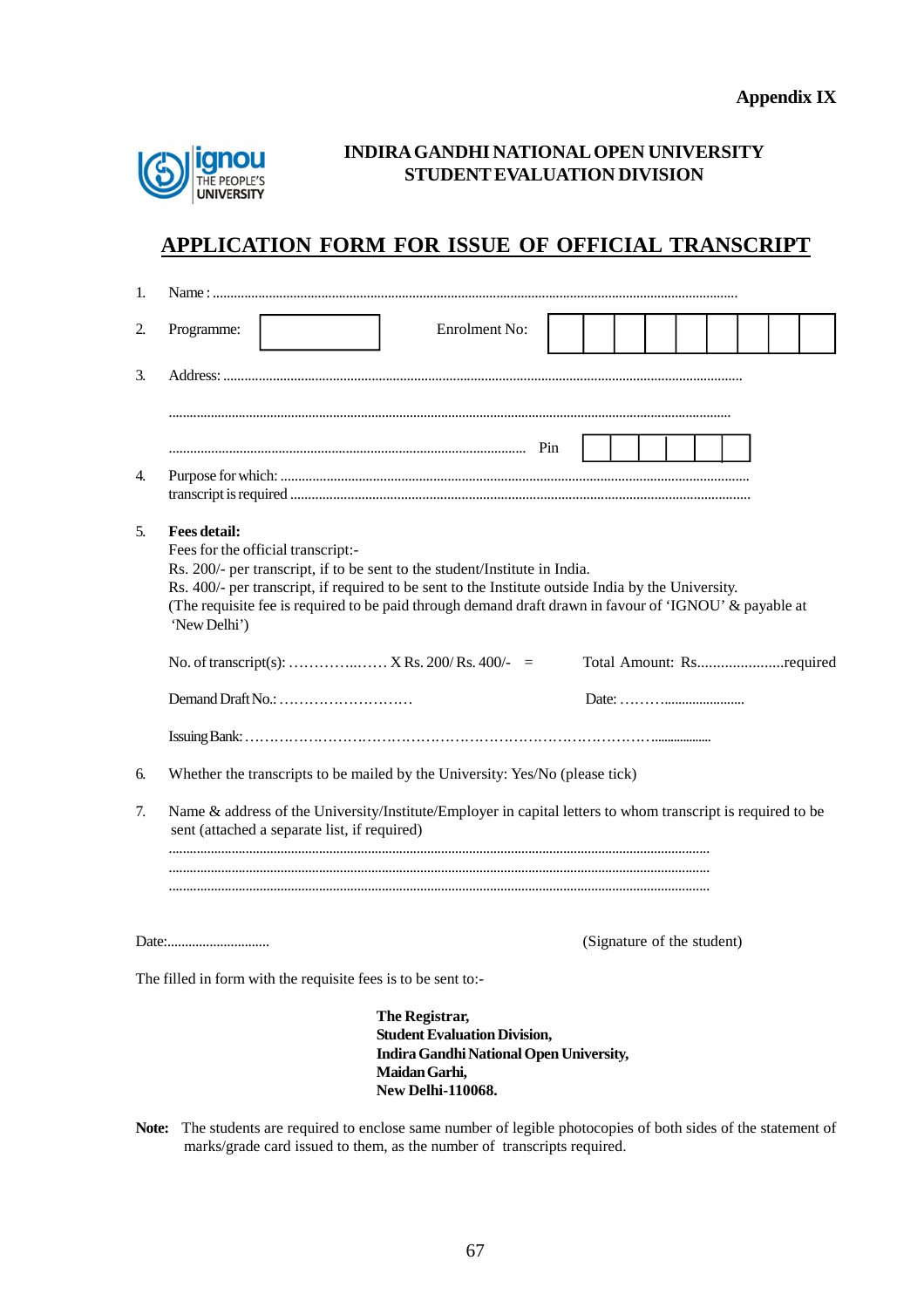



### **INDIRA GANDHI NATIONAL OPEN UNIVERSITY STUDENT EVALUATION DIVISION** Maidan Garhi, New Delhi-110 068

### APPLICATION FORM FOR ISSUE OF PROVISIONAL CERTIFICATE

| Enrolment No.:                                                               |  |  |  |  |  |  |  |  |  |
|------------------------------------------------------------------------------|--|--|--|--|--|--|--|--|--|
|                                                                              |  |  |  |  |  |  |  |  |  |
|                                                                              |  |  |  |  |  |  |  |  |  |
|                                                                              |  |  |  |  |  |  |  |  |  |
|                                                                              |  |  |  |  |  |  |  |  |  |
| Month and year of last examination in which you have completed the Programme |  |  |  |  |  |  |  |  |  |
|                                                                              |  |  |  |  |  |  |  |  |  |
| Mailing address:                                                             |  |  |  |  |  |  |  |  |  |
|                                                                              |  |  |  |  |  |  |  |  |  |
|                                                                              |  |  |  |  |  |  |  |  |  |

(Please Enclose a copy of your complete grade card.)

Filled in application Form should be sent to:

**Registrar (SED) IGNOU** Maidan Garhi, New Delhi-110 068

Date:.............................

Signature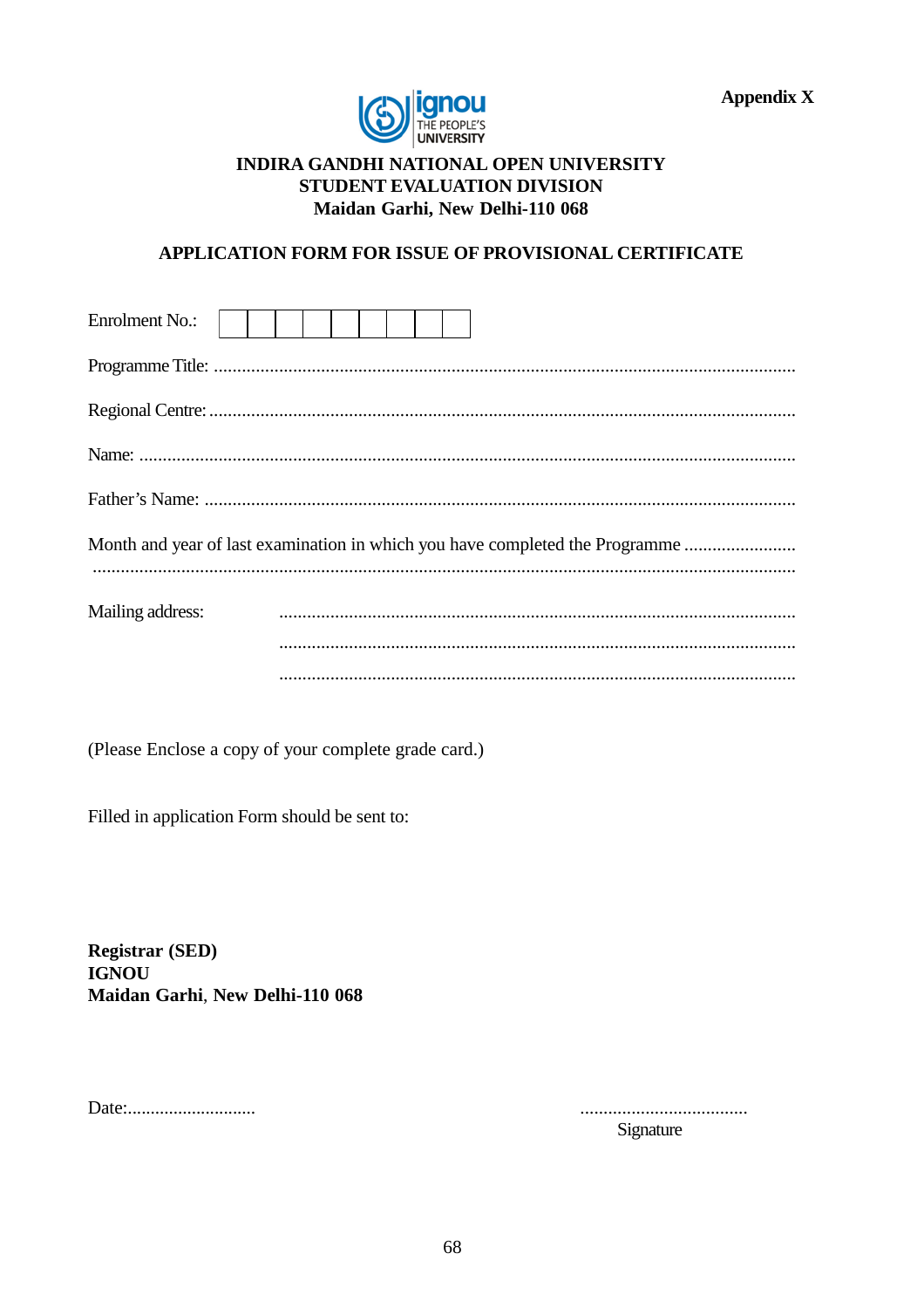

### **INDIRA GANDHI NATIONAL OPEN UNIVERSITY (to be submitted to the concerned Regional Director)**

### **APPLICATION FORM FOR ISSUE OF MIGRATION CERTIFICATE (To be filled-in by the Applicant. Please see instructions on reverse before filling the form)**

- 
- 1. Name ..................................................................................................................................
- 2. Father's Name ....................................................................................................................
- 3. Address...............................................................................................................................
- 4. Particulars of last examination

| <b>Examination Passed</b> | Year of | Enrolment No. | <b>Marks</b> | Grades   |
|---------------------------|---------|---------------|--------------|----------|
| (programme)               | Passing |               | Obtained     | Obtained |
|                           |         |               |              |          |

5. Name of the Regional Centre and Study Centre to which the candidate attached

6. Name of the University to which the candidate wants to migrate

..................................................................................................................................................

| <b>Draft Details</b> |  |
|----------------------|--|
|                      |  |
|                      |  |
|                      |  |

- 1. I hereby declare that the information provided is correct to the best of my knowledge and I have paid all the fee due to the University.
- 2. I have not taken any migration certificate from the University before this.
- 3. I further certify that I have not enrolled with any other university/Institution after passing out from IGNOU up to this date.
- 4. **I also undertake that I am not enrolled in any other programme of IGNOU at present**.
- 5. In the event of any of the above information being found incorrect, the Certificate shall be liable for cancellation by the University.

Signature of the Applicant

(To be filled in by the Regional Centre) 1. The information furnished by Shri/Smt./Km. ……………………………………………. is correct as per Grade Card enclosed. 2. He/She may be issued the Migration Certificate applied for ……………………………… Date ……...............… Dealing Assistant ………………. Section Officer ……………………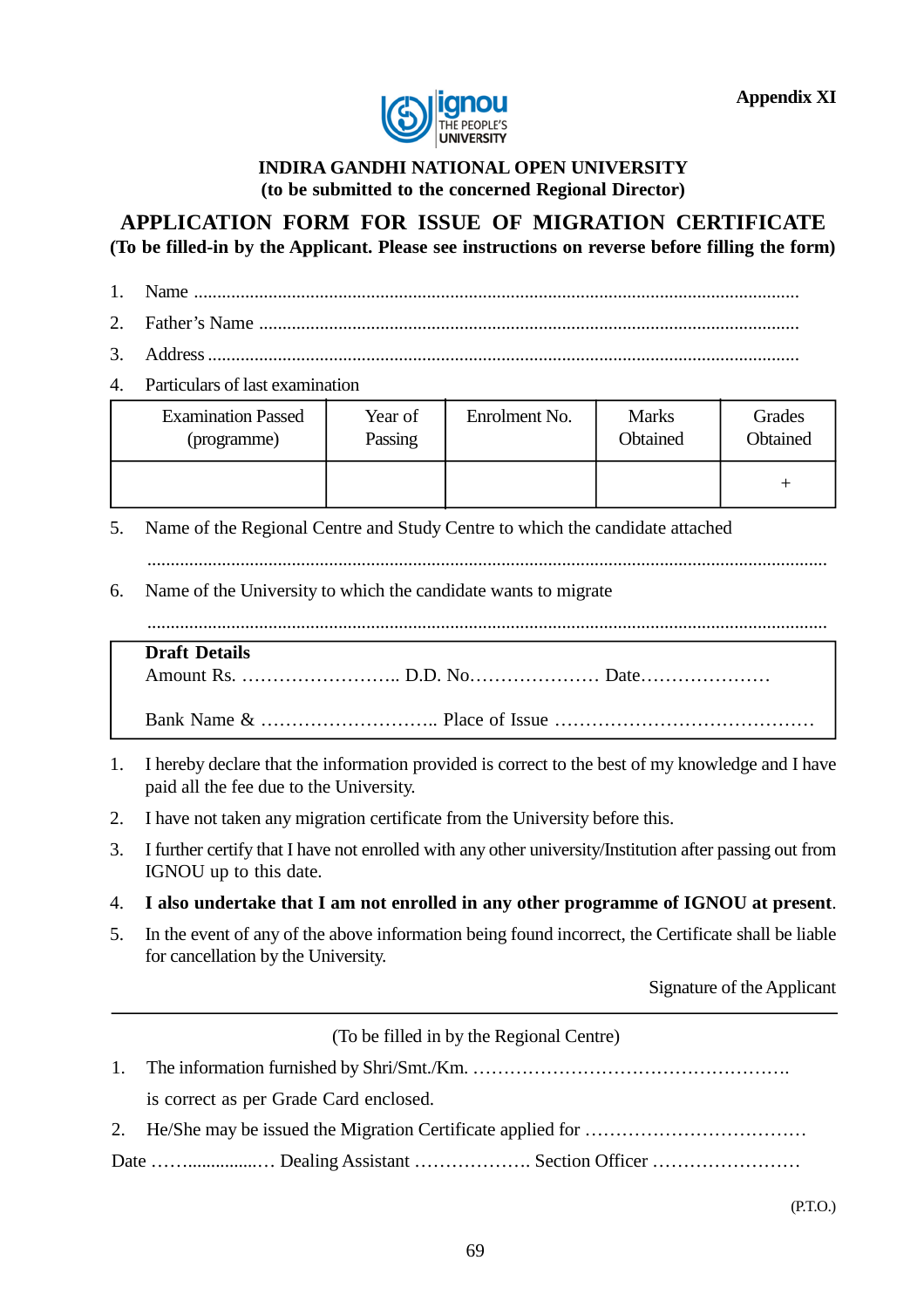#### **INSTRUCTIONS**

- 1. A fee **Rs.400/-** should be remitted by way of a Demand Draft drawn in favour of IGNOU and payable at the city of Regional Centre concerned.
- 2. At the time of submission of the application for issue of Migration Certificate, the applicant should attach duly attested Xerox copy of consolidated Statement of Marks and the Degree Certificate/ Provisional Certificate issued by this University.
- 3. It should be submitted at the Regional Centre to which the student was last attached with.
- 4. Duplicate Migration Certificate can be issued on payment of **Rs. 400/-**, in case the same has been lost, destroyed or mutilated, on submission of an Affidavit drawn upon a non-judicial stamp paper the value of **Rs.10/-** to be sworn in before a Magistrate on the following format :

#### **AFFIDAVIT**

| I did not join any other University on the basis of the same nor have I submitted the same for joining any other |  |
|------------------------------------------------------------------------------------------------------------------|--|
| University."                                                                                                     |  |

(DEPONENT)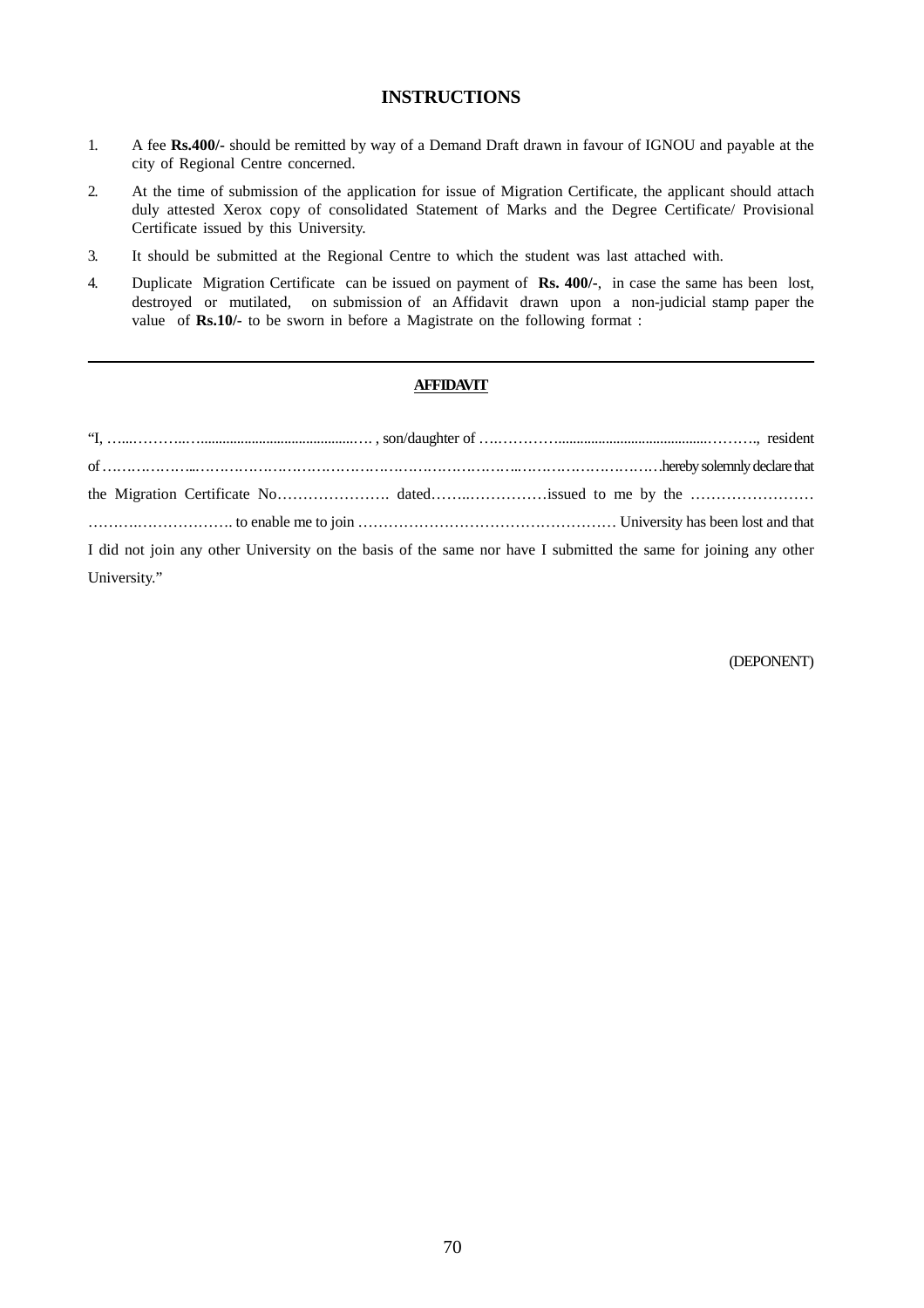

### **INDIRA GANDHI NATIONAL OPEN UNIVERSITY Maidan Garhi, New Delhi-110 068**

## **APPLICATION FORM FOR OBTAINING DUPLICATE GRADE CARD/ MARKSHEET**

| Enrolment No. |     |  |  |  |  |
|---------------|-----|--|--|--|--|
| Address       |     |  |  |  |  |
|               |     |  |  |  |  |
|               |     |  |  |  |  |
|               |     |  |  |  |  |
|               | Pin |  |  |  |  |

| Centre from where appeared at |  |
|-------------------------------|--|
|                               |  |
|                               |  |

.................................................................. Signature

Dated .......................................................................

**Note :** Fee for duplicate grade card Rs.150/-. The duplicate grade card/mark sheet will be sent by Registered post.

The filled in form with the requisite fee is to be sent to :

The Registrar (Student Evaluation Division) Indira Gandhi National Open University Maidan Garhi, New Delhi-110 068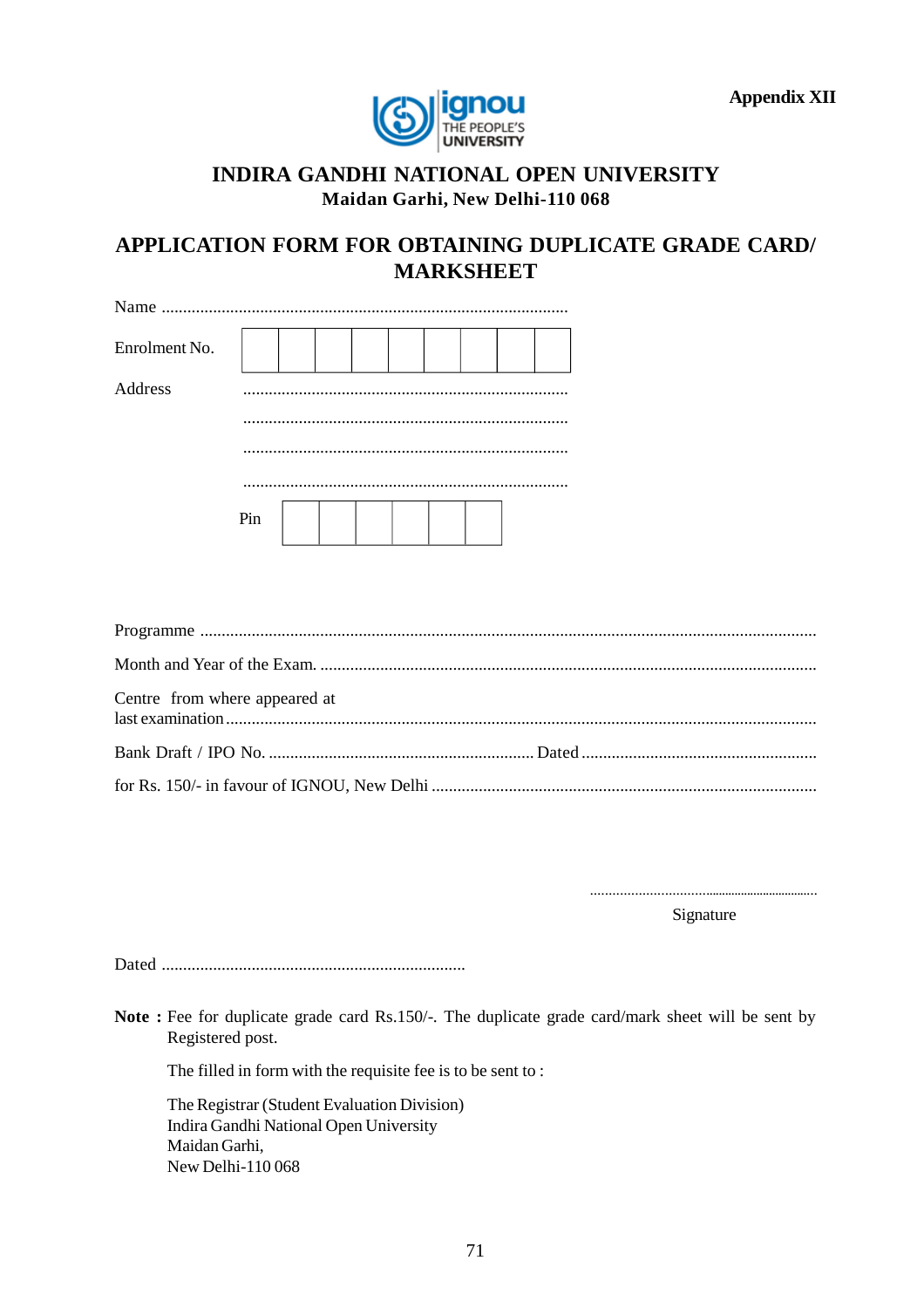### **Evaluation Form No.1 (a)**

### **Evaluation Sheet for Guided Experiments for MVPI-001 (for 35 Marks)**

Programme and Course : **MVPI-001**

 $\overline{a}$ 

Name of the Student :

Enrolment No. :

Residential Address :

| Sl.<br>No. | Date       | Title<br>of the               | Evaluation of guided<br>experiment<br>Total |        |               |       |      | Remarks |
|------------|------------|-------------------------------|---------------------------------------------|--------|---------------|-------|------|---------|
|            | Experiment | Performance &<br>Observations | Reporting                                   | Record | Viva-<br>Voce | marks |      |         |
|            |            |                               | (4)                                         | (2)    | $(2)$         | (2)   | (10) |         |
| 1.         |            |                               |                                             |        |               |       |      |         |
| 2.         |            |                               |                                             |        |               |       |      |         |
| 3.         |            |                               |                                             |        |               |       |      |         |
| 4.         |            |                               |                                             |        |               |       |      |         |
| 5.         |            |                               |                                             |        |               |       |      |         |
| 6.         |            |                               |                                             |        |               |       |      |         |
| 7.         |            |                               |                                             |        |               |       |      |         |
| 8.         |            |                               |                                             |        |               |       |      |         |
| 9.         |            |                               |                                             |        |               |       |      |         |
| 10.        |            |                               |                                             |        |               |       |      |         |
| 11.        |            |                               |                                             |        |               |       |      |         |
| 12.        |            |                               |                                             |        |               |       |      |         |

Total Marks in experiments

Total (out of 35)

Date :

Place : Signature of Counsellor

*Note:* Kindly use this proforma for each student individually. Kindly use separate proforma for each course.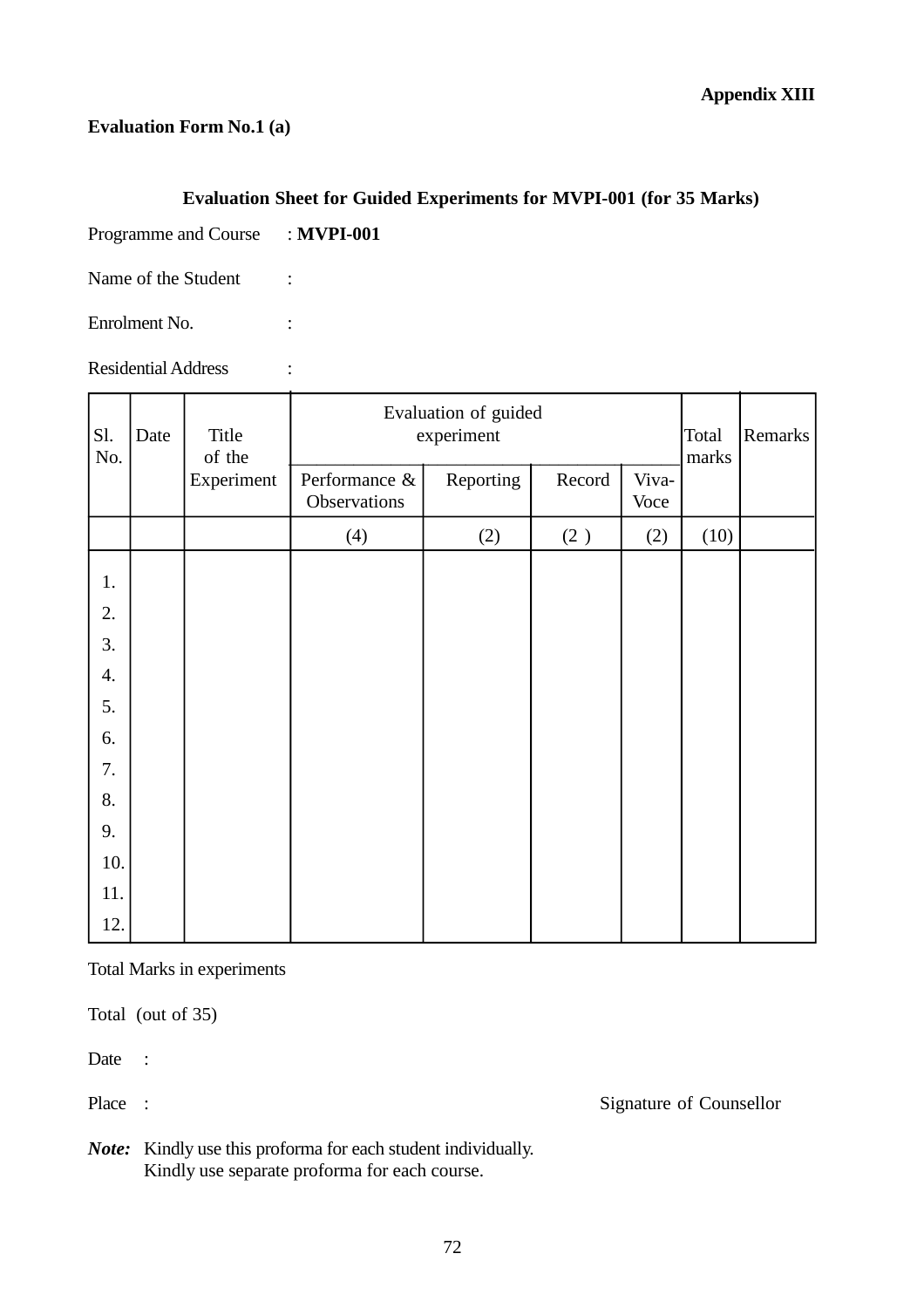#### **Evaluation Form No.1 (b)**

# **Evaluation Sheet for Guided Experiments for MVPL-001 and MVPL-002 (for 70 Marks)**

Programme and Course :

Name of the Student :

Enrolment No. :

Residential Address :

| Sl.<br>No. | Date | Title<br>of the | Evaluation of guided<br>experiment |           |        |               | Total<br>marks | Remarks |
|------------|------|-----------------|------------------------------------|-----------|--------|---------------|----------------|---------|
|            |      | Experiment      | Performance &<br>Observations      | Reporting | Record | Viva-<br>Voce |                |         |
|            |      |                 | (8)                                | (4)       | (4)    | 4)            | (20)           |         |
| 1.         |      |                 |                                    |           |        |               |                |         |
| 2.         |      |                 |                                    |           |        |               |                |         |
| 3.         |      |                 |                                    |           |        |               |                |         |
| 4.         |      |                 |                                    |           |        |               |                |         |
| 5.         |      |                 |                                    |           |        |               |                |         |
| 6.         |      |                 |                                    |           |        |               |                |         |
| 7.         |      |                 |                                    |           |        |               |                |         |
| 8.         |      |                 |                                    |           |        |               |                |         |
| 9.         |      |                 |                                    |           |        |               |                |         |
| 10.        |      |                 |                                    |           |        |               |                |         |
| 11.        |      |                 |                                    |           |        |               |                |         |
| 12.        |      |                 |                                    |           |        |               |                |         |

Total Marks in experiments

Total (out of 70)

Date :

Place : Signature of Counsellor

*Note:* Kindly use this proforma for each student individually. Kindly use separate proforma for each course.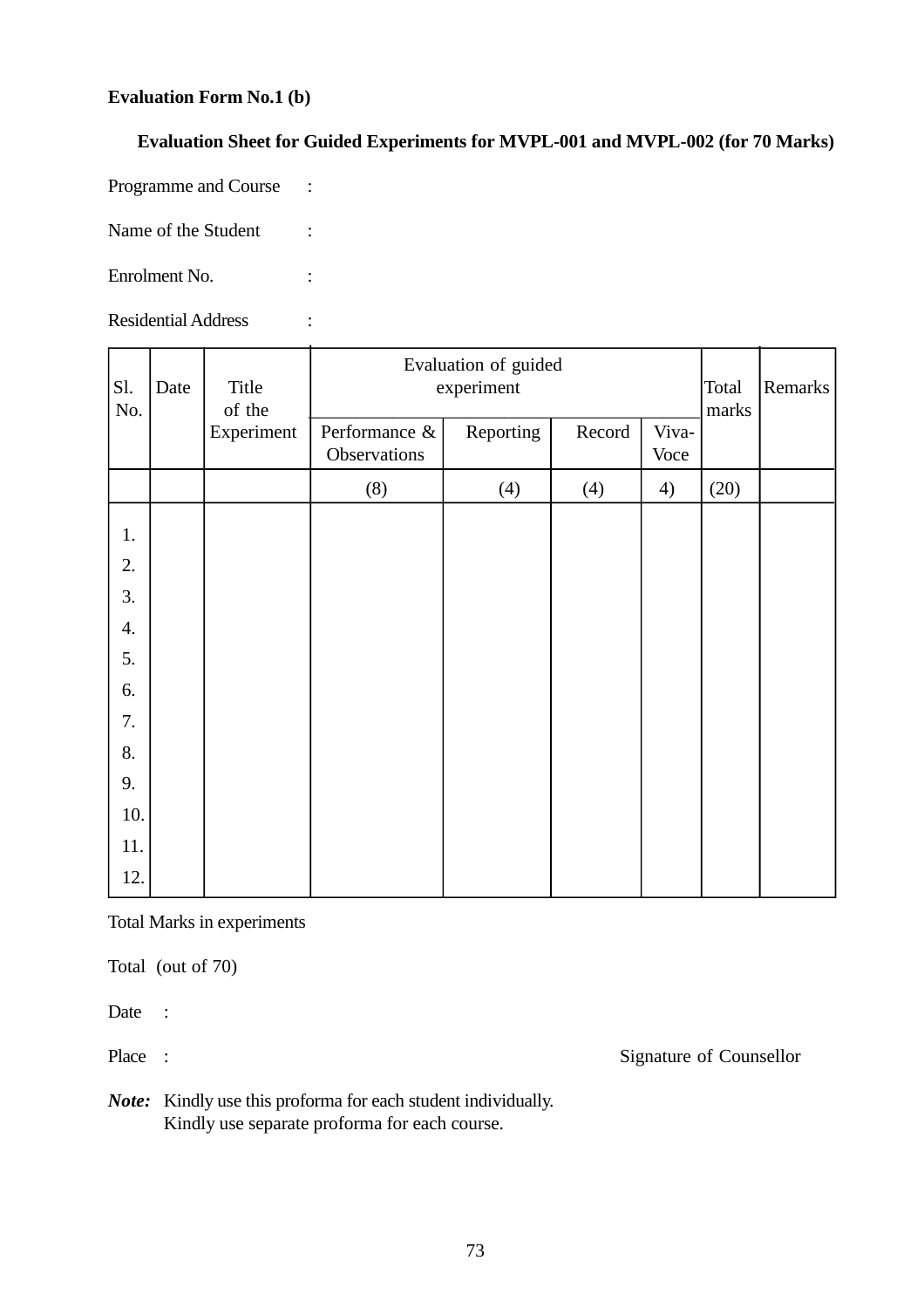# **Evaluation Form No.2 (a)**

# **Evaluation Sheet for Unguided Experiments for MVPI-001 (for 15 Marks)**

Programme and Course :

Name of the Student :

Enrolment No. :

Residential Address :

| Sl. | Date | Title<br>of the<br>Experiment |                               | Evaluation of guided<br>experiment | Total         | Remarks |  |
|-----|------|-------------------------------|-------------------------------|------------------------------------|---------------|---------|--|
| No. |      |                               | Performance &<br>Observations | Reporting                          | Viva-<br>Voce | marks   |  |
|     |      |                               | (8)                           | (2)                                | (5)           | (15)    |  |
| 1.  |      |                               |                               |                                    |               |         |  |
| 2.  |      |                               |                               |                                    |               |         |  |
| 3.  |      |                               |                               |                                    |               |         |  |
| 4.  |      |                               |                               |                                    |               |         |  |
| 5.  |      |                               |                               |                                    |               |         |  |
| 6.  |      |                               |                               |                                    |               |         |  |
| 7.  |      |                               |                               |                                    |               |         |  |
| 8.  |      |                               |                               |                                    |               |         |  |
| 9.  |      |                               |                               |                                    |               |         |  |
| 10. |      |                               |                               |                                    |               |         |  |
| 11. |      |                               |                               |                                    |               |         |  |
| 12. |      |                               |                               |                                    |               |         |  |

Total (out of 15)

Date :

Place : Signature of Counsellor

*Note:* Kindly use this proforma for each student individually. Kindly use separate proforma for each course.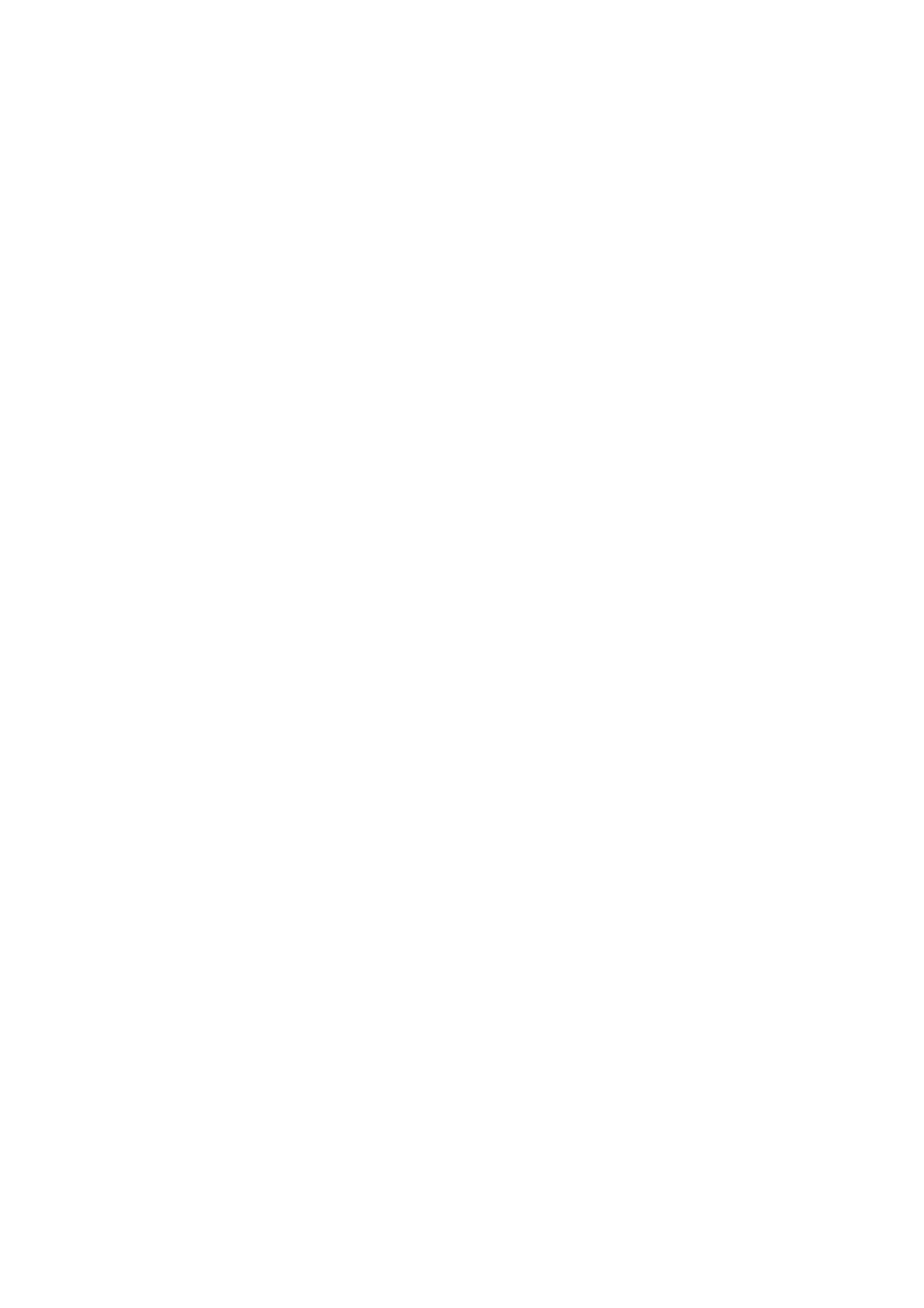#### **Evaluation Form No.3 (a)**

# **Proforma for Consolidated Mark List for MVPI-001**

Programme and Course :

Centre Code :

Name of the Centre :

Year & Month :

| Sl.<br>No. | Enrolment No.<br>of the<br>Student | Marks obtained<br>in guided<br>experiments<br>(Out of 35) | Marks obtained in<br>assigned unguided<br>experiment<br>(out of $15$ ) | Total<br>(out of $50$ ) |
|------------|------------------------------------|-----------------------------------------------------------|------------------------------------------------------------------------|-------------------------|
|            |                                    |                                                           |                                                                        |                         |
|            |                                    |                                                           |                                                                        |                         |
|            |                                    |                                                           |                                                                        |                         |
|            |                                    |                                                           |                                                                        |                         |

Date : Signature of the Counsellor

Place : Signature of the Coordinator

- *Note:* i) This is a collective statement for all the students.
	- ii) Only the consolidated mark-list must be forwarded to the concerned Regional Director of IGNOU. A copy of the forwarding letter be sent to the Director, School of Agriculture.
	- iii) The evaluation sheets for guided experiments and for assigned unguided experiment must be handed over to the Coordinator of the study centre.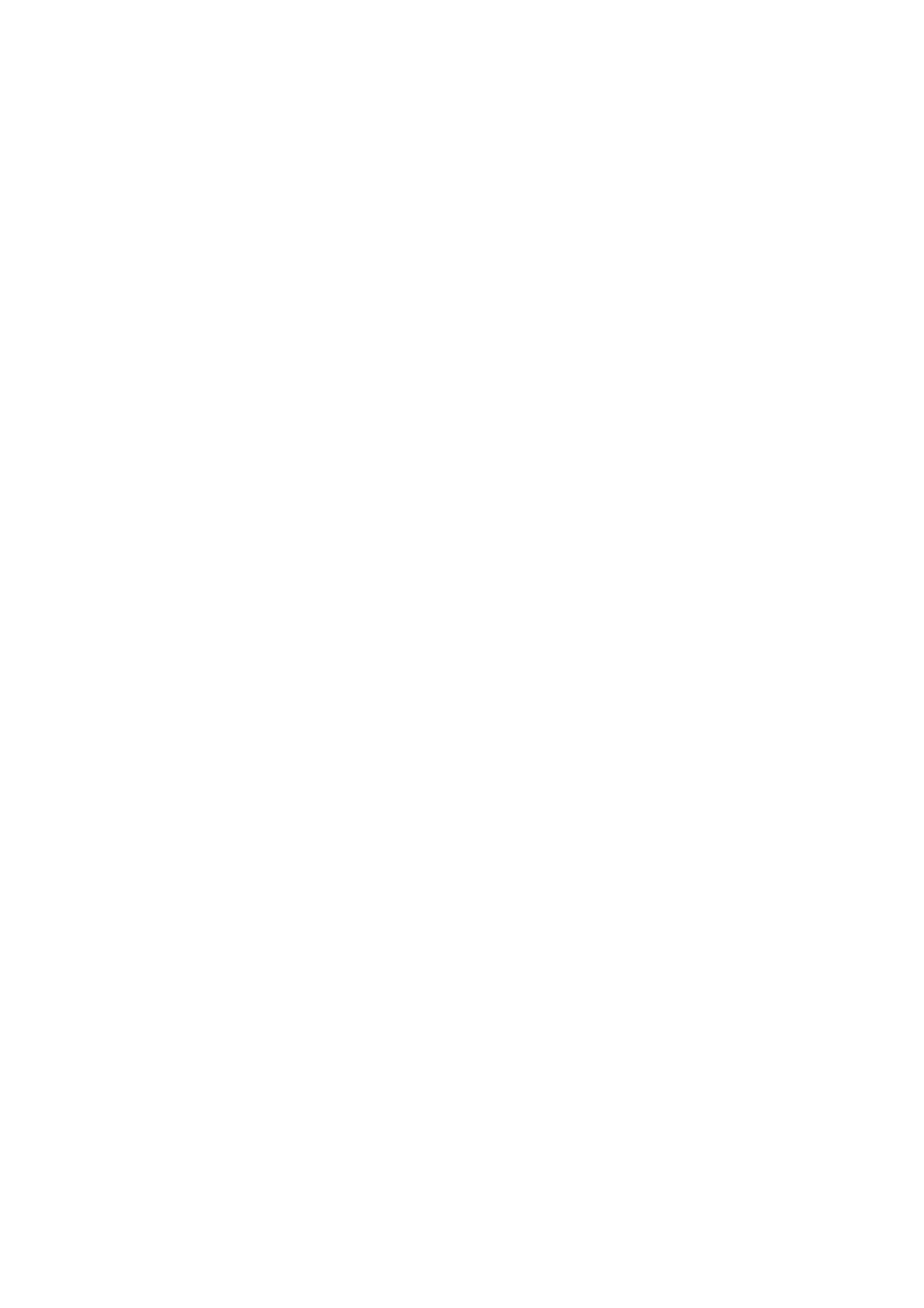#### **Evaluation Form No.4 (a)**

| PGDFSQM: PROJECT REPORT EVALUATION |             |                    |                               |                         |                                                |  |  |
|------------------------------------|-------------|--------------------|-------------------------------|-------------------------|------------------------------------------------|--|--|
| Sl.<br>No.                         | P.R.<br>No. | <b>P.S.</b><br>No. | <b>STUDENT</b><br><b>NAME</b> | <b>ENROLMENT</b><br>No. | <b>PROJECT</b><br><b>REPORT</b><br>(Out of 75) |  |  |
| 1.                                 |             |                    |                               |                         |                                                |  |  |
| 2.                                 |             |                    |                               |                         |                                                |  |  |

#### **AWARD LIST OF PGDFSQM PROJECT (MVPP-001)**

Project Synopsis (P.S.) No. given by the School of Agriculture Project Report (P.R.) No. given by the concerned Regional Centre

> **(Signature of Evaluator) Name of Evaluator : Address :**

| Email:          |  |
|-----------------|--|
| Ph.             |  |
| <b>Mobile :</b> |  |

**Evaluation Form No.4 (b)**

# **AWARD LIST OF PGDFSQM PROJECT (MVPP-001)**

| PGDFSQM: VIVA VOCE |             |                    |                               |                         |                                                   |  |
|--------------------|-------------|--------------------|-------------------------------|-------------------------|---------------------------------------------------|--|
| SI.<br>No.         | P.R.<br>No. | <b>P.S.</b><br>No. | <b>STUDENT</b><br><b>NAME</b> | <b>ENROLMENT</b><br>No. | <b>PROJECT</b><br><b>VIVA-VOCE</b><br>(Out of 25) |  |
| 1.                 |             |                    |                               |                         |                                                   |  |
| 2.                 |             |                    |                               |                         |                                                   |  |

Project Synopsis (P.S.) No. given by the School of Agriculture Project Report (P.R.) No. given by the concerned Regional Centre

> **(Signature of Evaluator) Name of Evaluator : Address :**

**Email : Ph.: Mobile :**